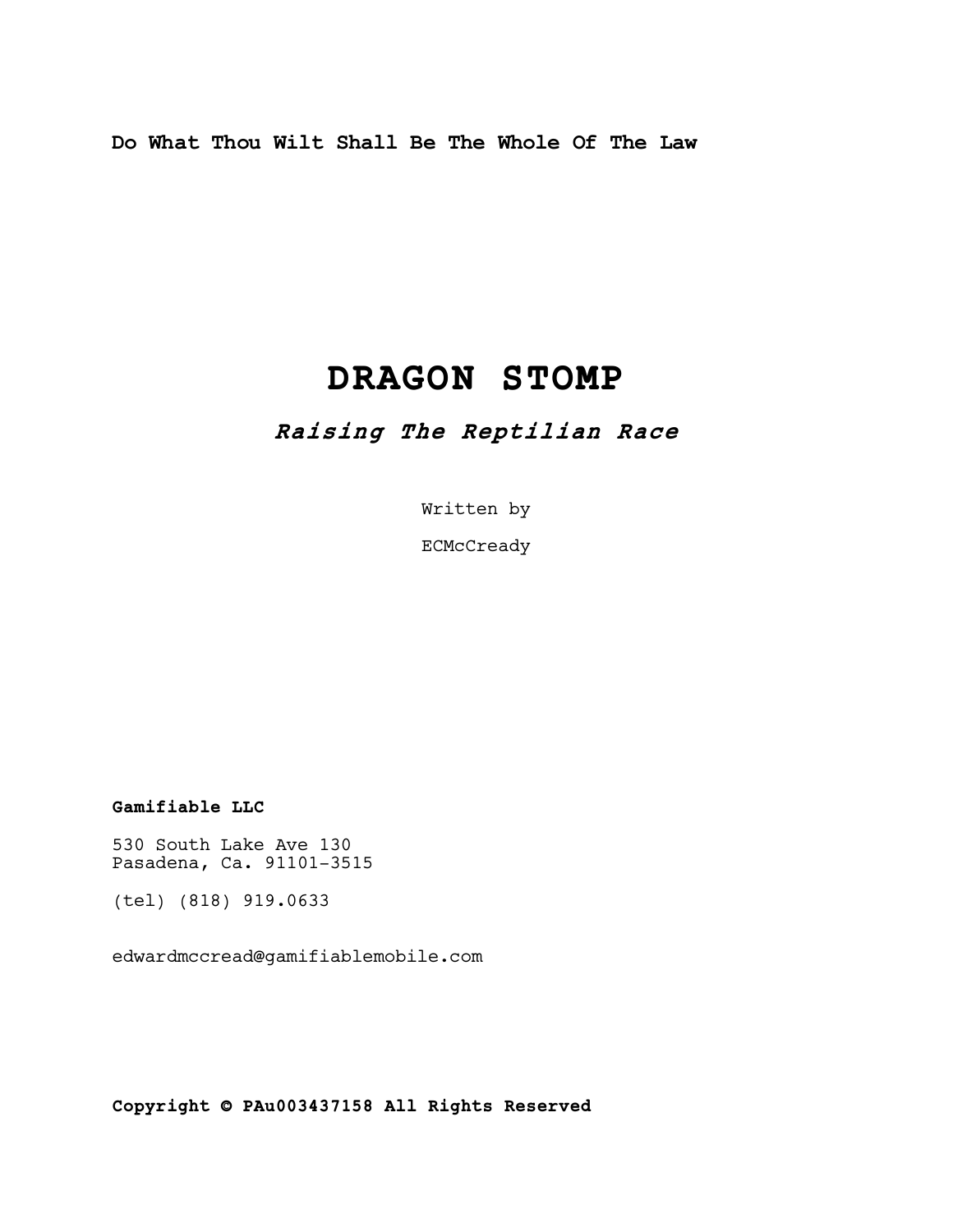# EXT. SHIBUYA 109 - NIGHT

Large cylinder-shaped mall and center of fashion community. Throngs, Young Japanese Women casually move in and out.

TILT UP - BILLBOARD

Collage, subculture J-teen fashion - "Raising The Reptilian Race" burns onto its screen. It's a dress-up game.

A hornet's nest of a motor-cross combat: JAPANESE HEAVY METAL GAMEPLAY MUSIC. BATTLE BLASTS. KILLS. In (Decora J-fashion) with sawed-off shot-guns, it's XUE AI DA, and SHI EN TIAN male Vietnamese teens - space-aged helmets.

Versus female J-teens: freak fashion with chain saws, katanas - knives, and spiked numb chucks.

YUI (Sukeban J-fashion), YURIKO (Takenokozokou J-fashion), NATSUMI (Yanki J-fashion), MIYAKI (Ko Gal J-fashion), AOKI (Ganguro J-fashion), TOMOKO (Manba J-fashion), MIKI (Kingurumin J-fashion), TAMAYO (Nagomu Gal J-fashion), and NAOKO (Lolita J-fashion).

CLOSE - ADVERTISEMENT

Fudan University, a prestigious University in Shanghai. It's night-time. A full-moon's in its shot.

FASHION COLLAGE:

EXT. YOYOGI PARK - TOKYO - NIGHT

One of the largest parks in Tokyo. Xue Ai Da and Shi En Tian swoop up - side by side. Flipping his visor off his face, toting up his sawed off shot-gun.

> XUE AI DA If DreamField's forward-thinking designs choose this as our gadget of choice? Who's left in the lurch?

SHI EN TIAN'S POV - INFRARED CROSS-HAIRS OF YURIKO

Yuriko's weaving from in and out of the forest hits a clearing. She straight forwards her spear.

HEAVY GAMEPLAY MUSIC. Tian BLOWS off Yuriko's head.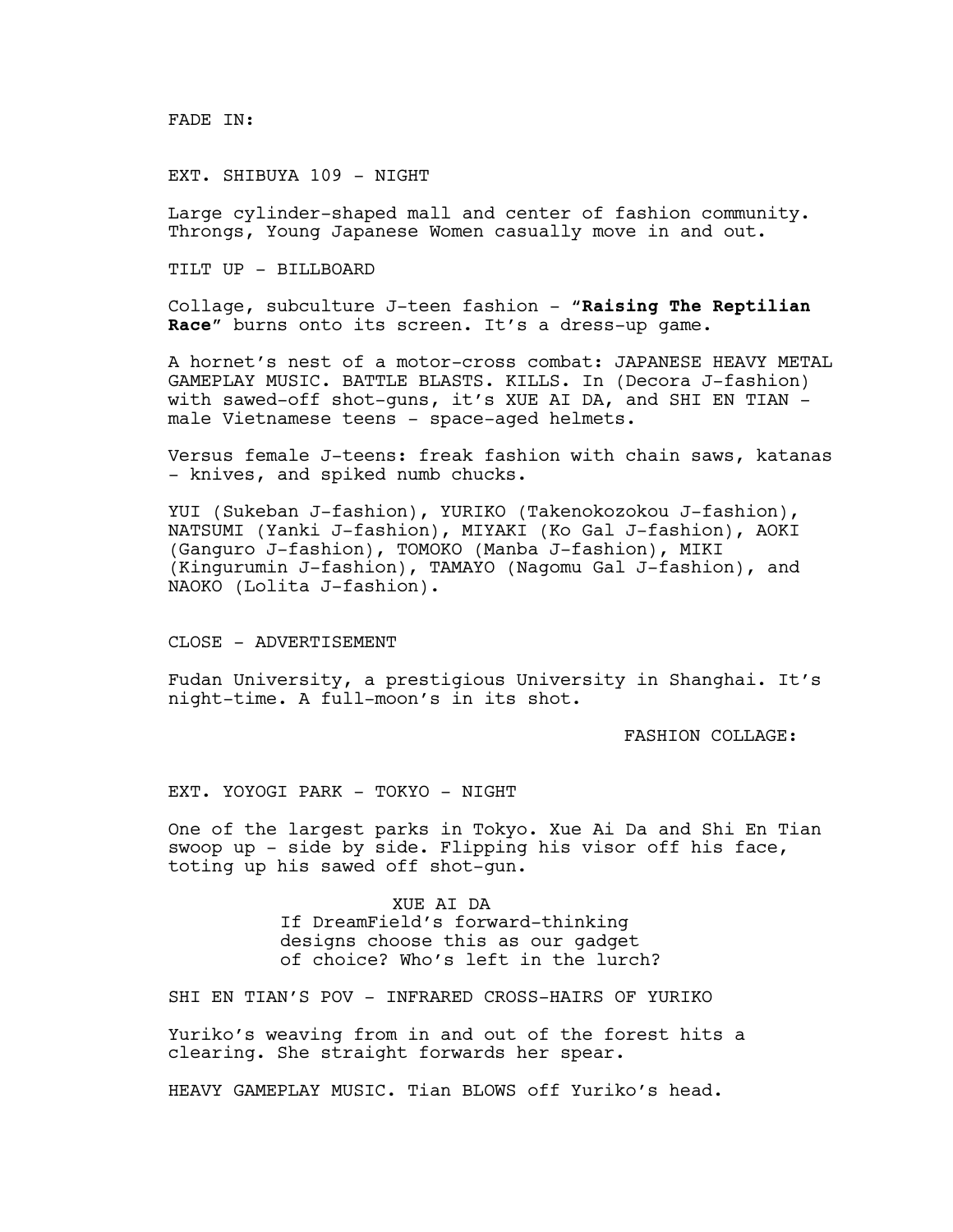YURIKO

Yuriko's up, headless - flaying for it.

SHI EN TIAN (O.C.) Nope, not an attention grabbing aesthetic.

Yuriko finds her head.

XUE AI DA (O.C.) That is not authorized.

Yuriko haphazardly gets her head on her shoulders.

SHEN EN TIAN (O.C.) I think she needs extra screws.

MOTORCYCLE REVVING and TECHNO GAMEPLAY MUSIC again.

EXT. METROPOLITAN GOVERNMENT BUILDING - NIGHT

Administration center for the government of Tokyo, takes up three blocks - three buildings into one that's a cross between a computer chip and a Gothic Cathedral.

INT. METROPOLITAN GOVERNMENT BUILDING - CUBICAL - NIGHT

**COMPUTER** 

JAPANESE SALARY MAN's eyes are gouged out.

CHEN YINCHU (O.S.) They're no longer cute pet dolllike teens in an over-the-top-dressup.

JAPANESE SALARY MAN

Slumped in his chair. Computer video cam light's radiant.

MATCH CUT TO:

TITLES BEGIN

INT. HARAJUKU JAPAN - KETSUEKI HAYARI - DAY

Teen Otaku dressmaker's shop.

DRESSMAKER'S MANNEQUIN'S POV - APPLE COMPUTER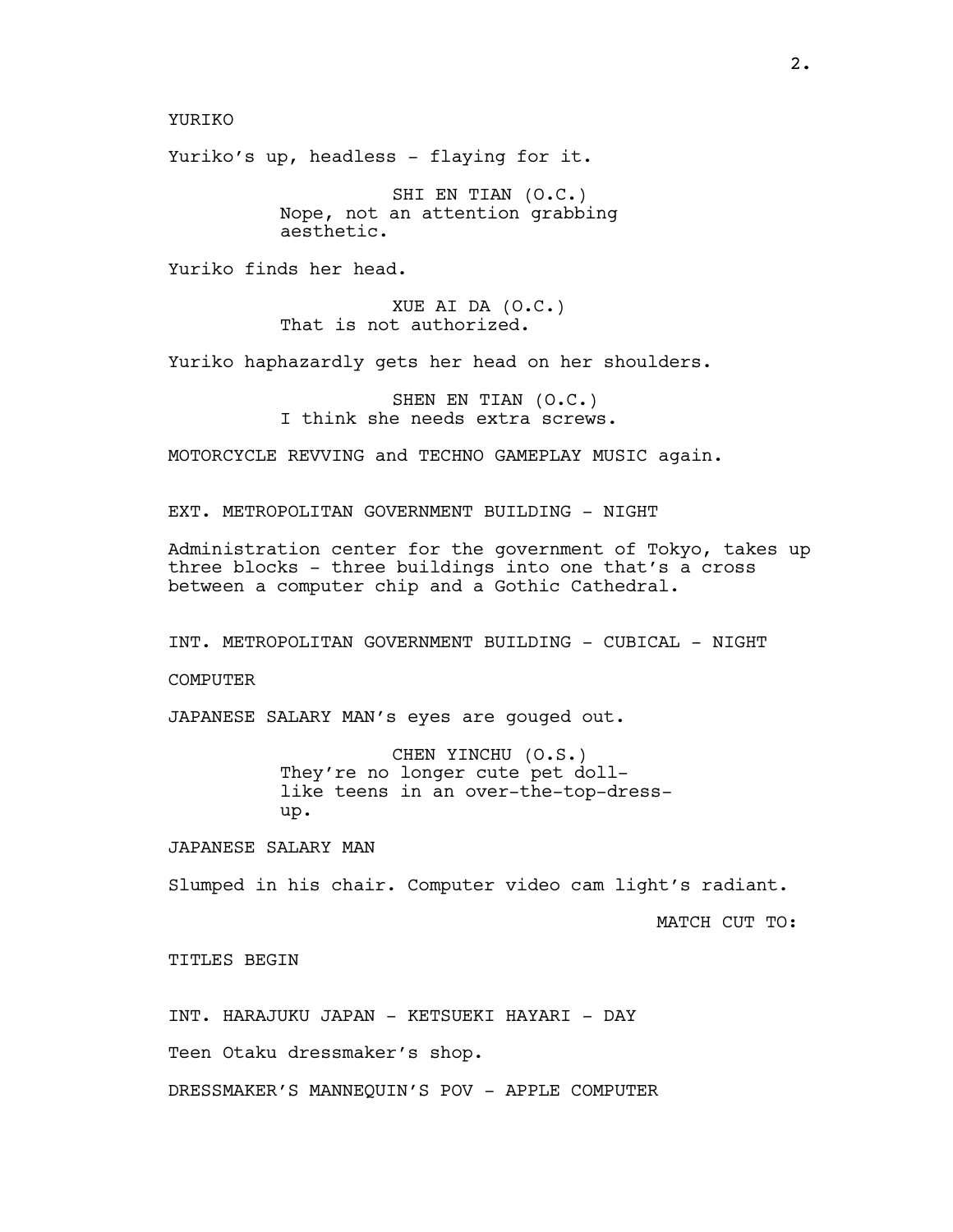INT. DRESS-UP GAME AND BACK TO CUBICAL - NIGHT

Yui and Yuriko - Subekan Japanese School-Girl Cops, investigating the murder of the Japanese Salary Man.

> **YUT** This is so much better than fake bandages and blood.

Yui takes from her bizarre Japanese drink, two skewered eyeballs on a samurai-shaped straw - relishes eating them. Branding a Japanese kitchen knife.

> YURIKO I was sick of not existing. So much better as a modern day geisha kicking ass in a cartoon network.

EXT. HO CHI MIHN CITY - VIETNAM - DAY

Major commercial and industrial center.

CAMERA - SAIGON RIVER

Below, there's FIRE-FIGHT between TWO RIVER BOATS.

INT. RIVER BOAT - DAY

LAI THANH DUNG, a gangster, 30s. Ducks GUNFIRE. Two ND VIETNAMESE GANGSTERS are outside COUNTER-ATTCKING with their AK47s.

> LAI THANH DUNG Fun loving! Polite and beautiful!

# EXT. RIVER BOAT - DAY

ND VIETNAMESE GANGSTERS, both lose - riddled with AUTOMATIC FIREPOWER from:

EXT. RISING SUN FLAG ATTACHED RIVER BOAT - DAY

Spraying their AK47s: NATSUMI (Yanki J-fashion), MIYAKI (Ko Gal J-fashion), AOKI (Ganguro J-fashion), TOMOKO (Manba Jfashion), MIKI (Kingurumin J-fashion), TAMAYO (Nagomu Gal Jfashion), and NAOKO (Lolita J-fashion).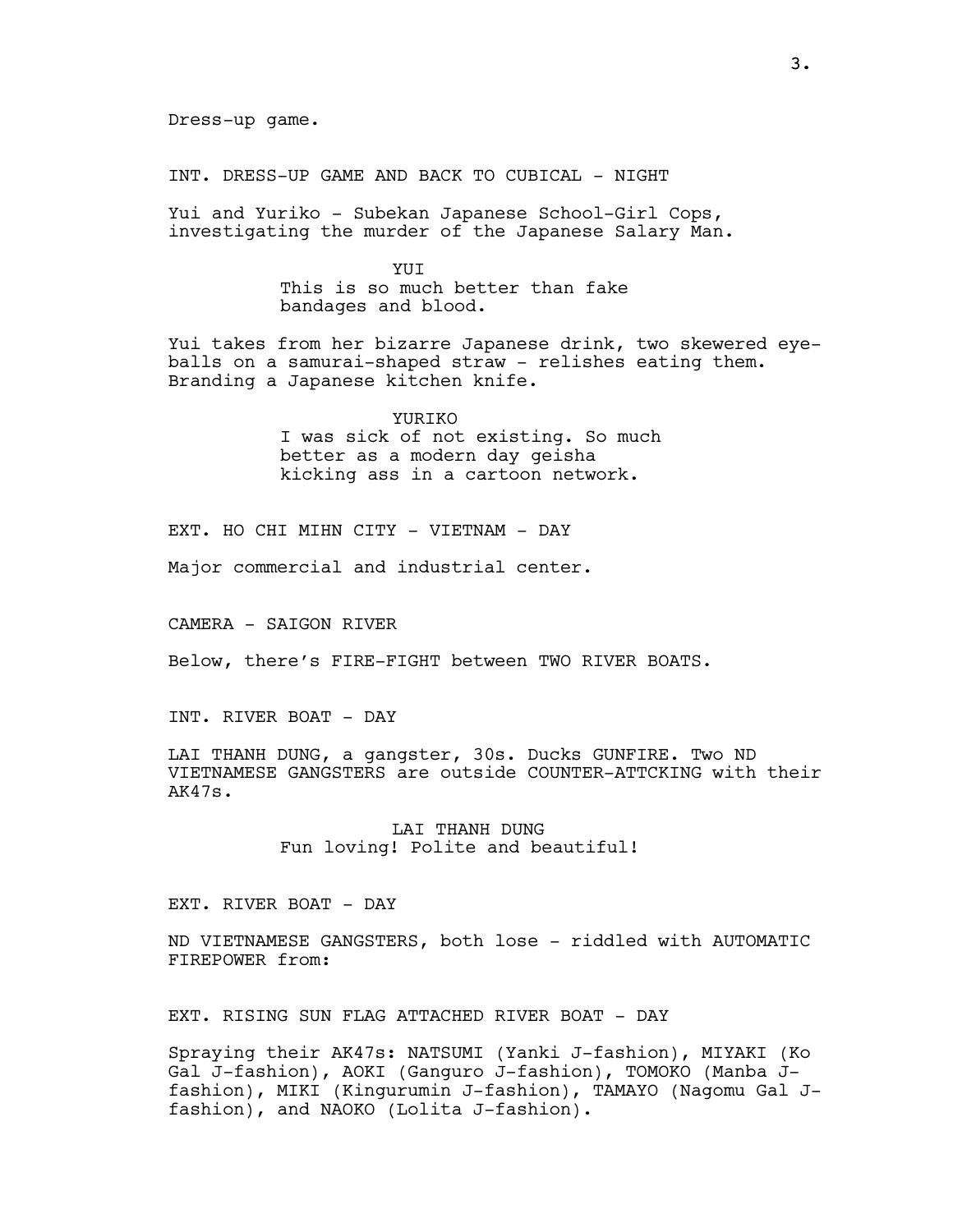EXT. DREAMFIELD STUDIO - HO CHI MIHN CITY - DAY

Sprawling media company, four buildings before a courtyard built like a modern day Greek theatre. HORNS and TRAFFIC.

> SHEN MI RONG (O.S.) Pop culture fighting the man in an underground Harajuku catwalk.

INT. DREAMFIELD STUDIO - COMIC DEPARTMENT - DAY

STORY-BOARD

SHEN MI RONG, a teen, long brown-haired Vienamese beauty. She's huddled in the river boat with Lai Thanh Dung fending off the offense.

> QIAO MEI LU (O.S.) Creativity comes out of freaky.

INT. RIVER HOME - BEDROOM - DAY

Shen Mi Rong's in a rags dress. She's being beaten between her VIETNAMESE MOTHER and FATHER - shape-shifting reptilians.

> SHEN MI RONG Stop! You're both being bombarded by their media messages! (more, shape-shifting too) Stop! Stop it! It's the advertising monsters!

> > FASHION COLLAGE:

EXT. SHIBUYA 109 - TOKYO JAPAN - DAY

Frantic Japanese signs, multiple video screens, images, Japanese women on reeling heels: a towering department store.

BILLBOARD SIGN

"Raising The Reptilian Race" Dress-up game trailer: Dung offers Rong a gun in the river boat.

SHEN MI RONG

Don't smoke.

LAI THANH DUNG In a massively multi-player online game, we smoke everybody.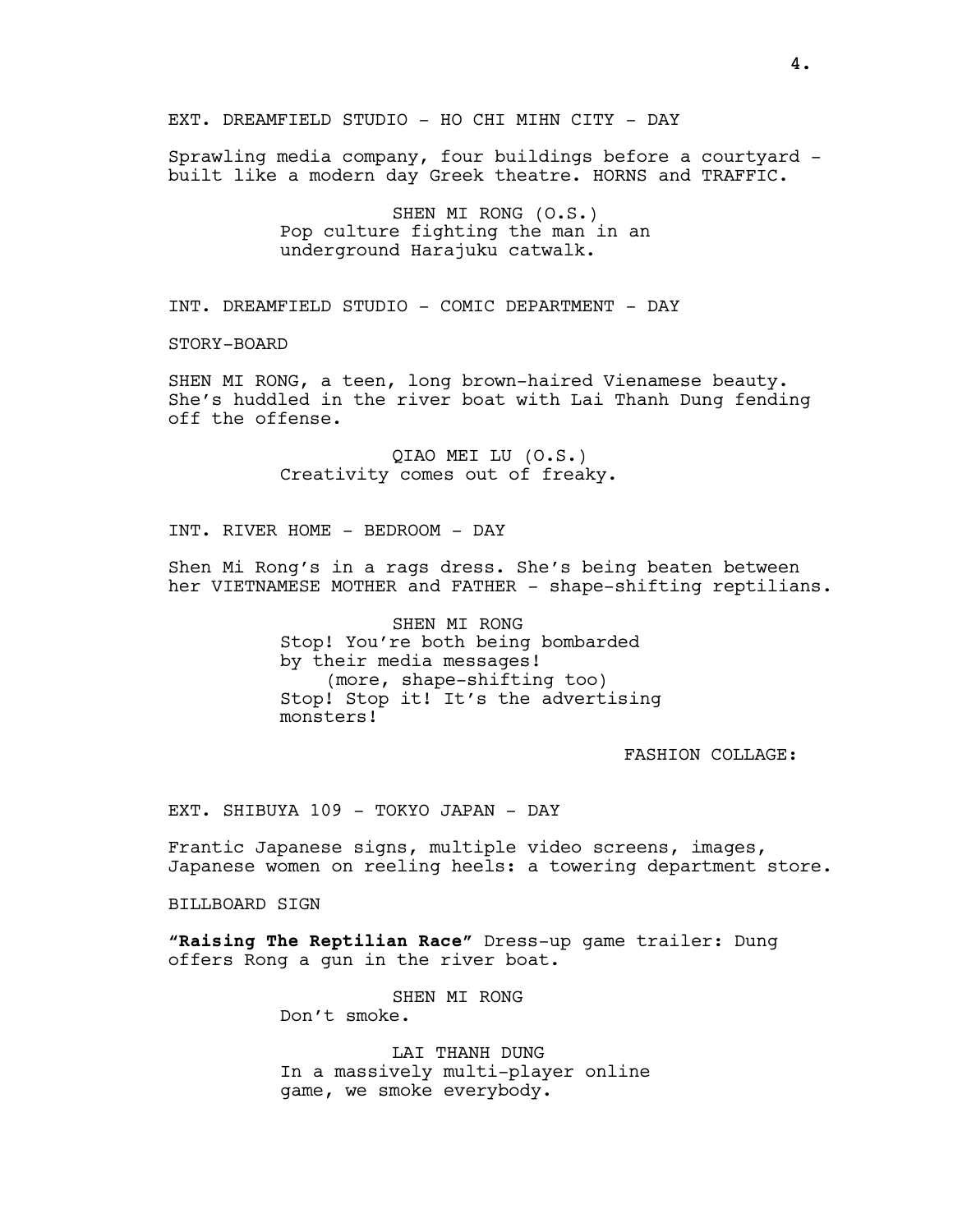SHEN MI RONG It's a dress up game with Japanese teens that's smokin' everybody.

INT. SHIBUYA 109 - DAY

Odd Tokyo fashion, Shop Clerks wearing wild clothes, unique and extreme fashions on display. Japanese girls with blond hair, faces covered in dark brown makeup, white lipstick, and platform heels.

FLAT PANEL VIDEO SCREEN

A multitude of Shibuya 109 websites fuse into dress-up game. Title burns into screen: "Raising The Reptilian Race." Rong takes the gun from Dung and cock and bullet in its chamber.

> SHEN MI RONG Skipping the hand-to-hand combat?

LAI THANH DUNG With superhuman balance, timing, concentration, and skill.

Pointing the piece at Dung's ass.

SHEN MI RONG Not afraid of my stylish skill smoking it down the wrong hole?

LAI THANH DUNG That's it. They want to be restored.

SHEN MI RONG Smokin' lizards. Yey.

FASHION COLLAGE:

INT. HARAJUKU JAPAN - KETSUEKI HAYARI - DAY

DRESSMAKER'S MANNEQUIN'S POV - APPLE LAPTOP

Gameplay.

INT. DRESS-UP GAMEPLAY - UNDERGROUND CLUB - DAY

Dark, neon and high-tech club - emphatically Vietnamese Asian. ND VIETNAMESE GANGSTERS, sleek automatic weapons shouldered, guarding YOUNG VIETNAMESE MEN and WOMEN.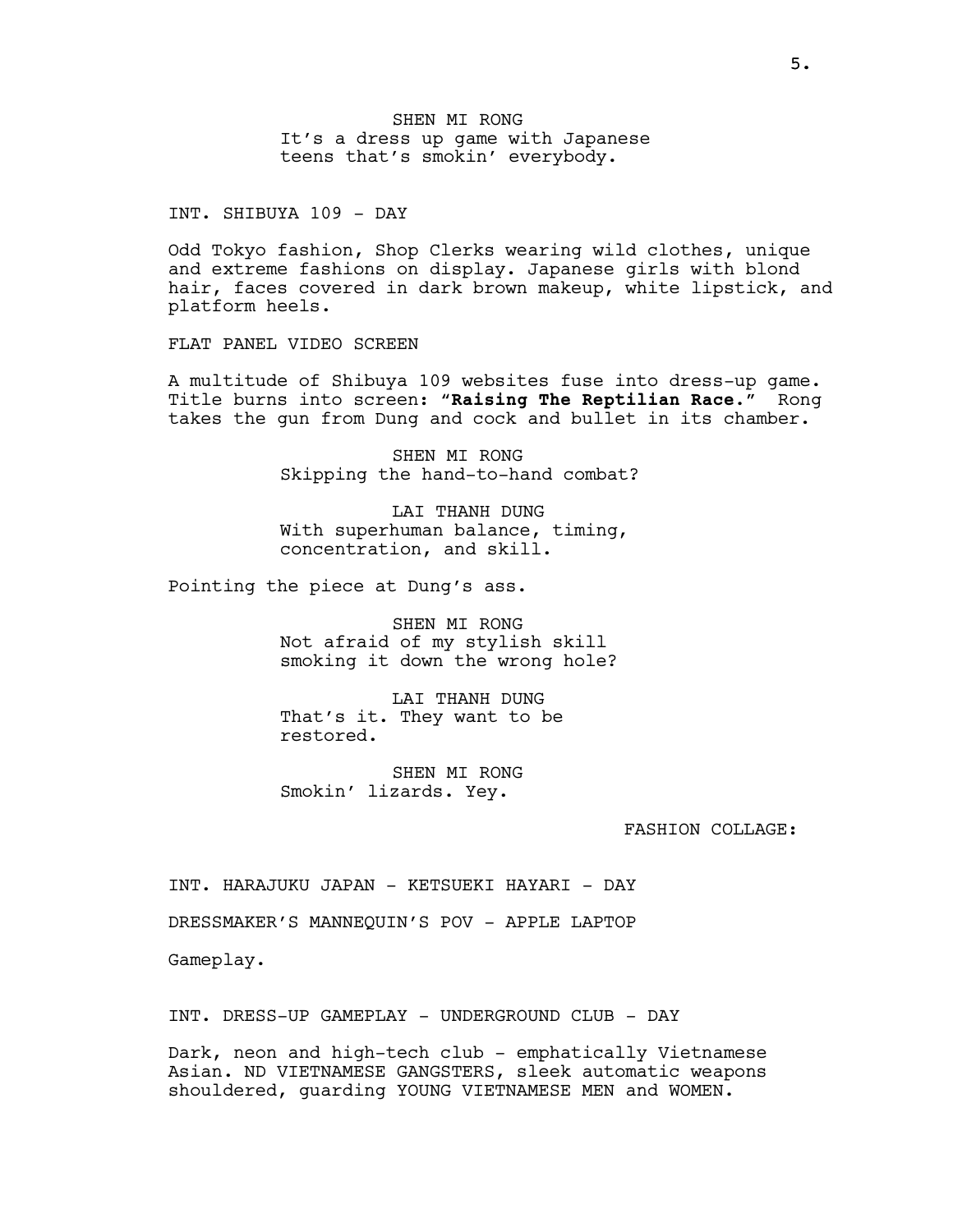HO CHI MIHN

Majestic and opposite them.

HO CHI MINH I descended from the great dragon.

Lai Thanh Dung brings Shen Mi Rong in and shoves her into the group, next to QIAO MEI LU, - another vietnamese teen beauty.

> QIAO MEI LU (whispering to Shen Mi Rong) Get ready to rock fashion girl.

INT. HARAJUKU JAPAN - KETSUEKI HAYARI - DAY

YUKI NATSUKI AND AIRI NAKAJIMA

Before their Mobile tech and laptops, J-teens: Yuki's long dark hair's in red beads today, black platform boots - blood spatter design on a white mini, contemporary gore, chaotic patterns - gaming on a mobile device.

> YUKI Lame. Raising The Reptilian Race in a dress-up game.

Airi's a cute and sexy geek-freak. She's next to Yuki's mobile gameplay activity. They're in an electronic cottage of a dress-shop, video cams, Manga drawings, graphic arts, gaming and fashion.

Airi takes a picture of a chic Manga character that's part Lolita and part Gal style from a laser printer.

> AIRI Oh my God. Not even cute at a carnival.

Yuki types, clicks into a laptop during her mobile gameplay, printing Airi another picture. Airi finds that it's HIKO YOSHIDA, 40s, a boss - shirtless, and tattooed - Yakuza.

> YUKI Loads of an ancient evil. We've reawakened our deadliest foe?

**ATRT** Cursed with a blind devotion to DreamField's art. Him? Fashion and gang affiliation? Nope, this Dude's missing our stylish handkerchiefs.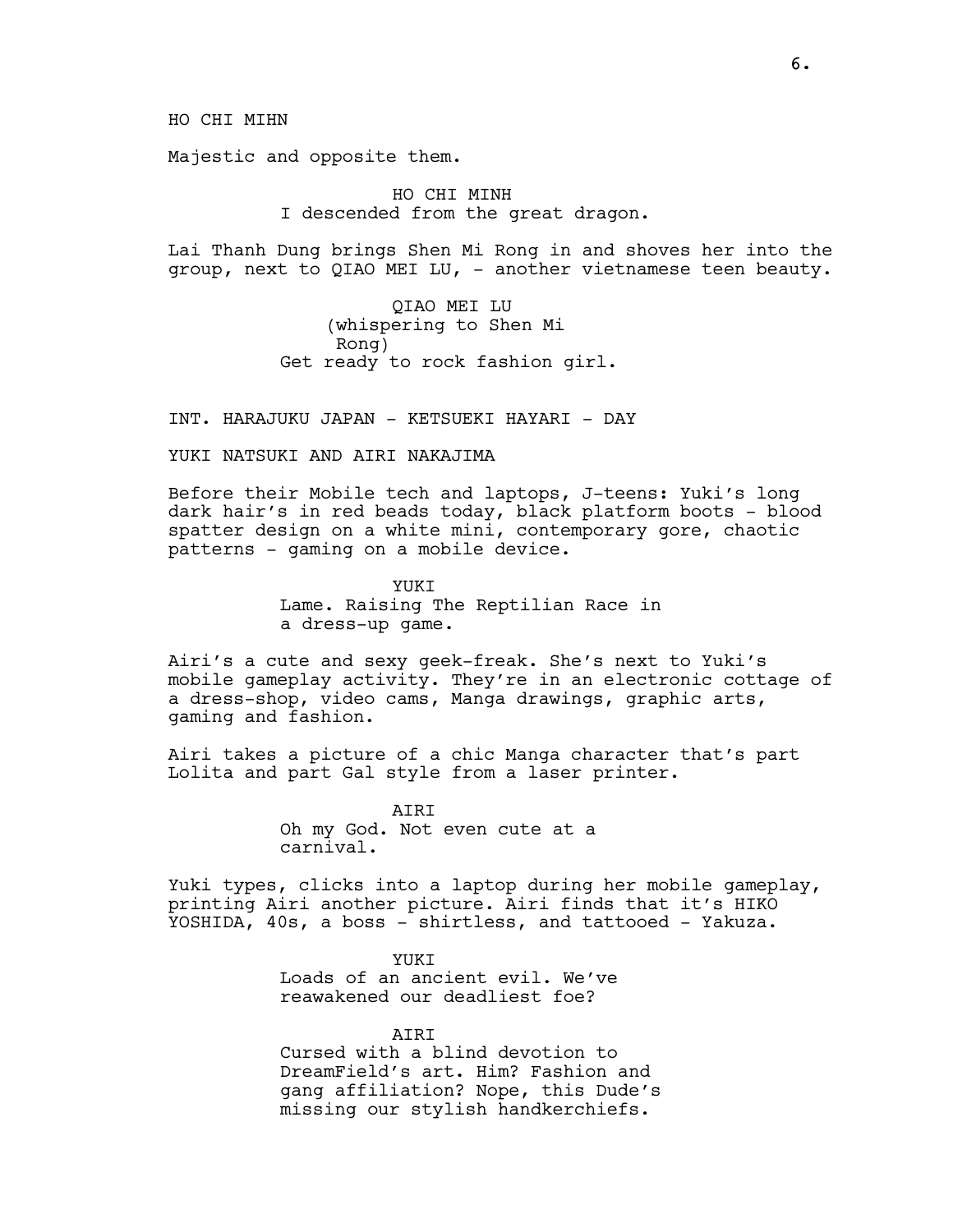YUKI Shanghai's video game code will use him as a boss that starts a new world order.

AIRI Rah for an enemy boss that makes our fashion in an over the top dress-up game.

Preoccupied with the mobile gameplay.

YUKI Daddy's Girls'll love'em. He'll Raise The Reptilian Race.

AIRI'S POV - LAPTOP AND GAMEPLAY

Ho Chi Mihn's speech.

AIRI (O.C.) Happy crazy's going to get us wicked panties.

HO CHI MINH For the New World Order! Totally hot for The Reptilian Elite!

# SHI EN TIAN

(whispering to Xue Ai Da) Lets get Japan to add a famous monster- It'll be perfect for a connective synthesis with this ancient reptile.

HO CHI MINH I have sanctioned you all for the blood-letting. You've come to me for the fundamental human urge to have some of our awesome power. Your comradeship will be bittersweet. You'll become absorbed into it, which is a self within your fashion groups. You'll create a spiritual resonance. An aesthetic poignancy. It'll be our affair with fashion greatness.

FASHION COLLAGE:

EXT. FUDAN UNIVERSITY - SHANGHAI CHINA - DAY

PHYSICAL ACTIVITY FIELD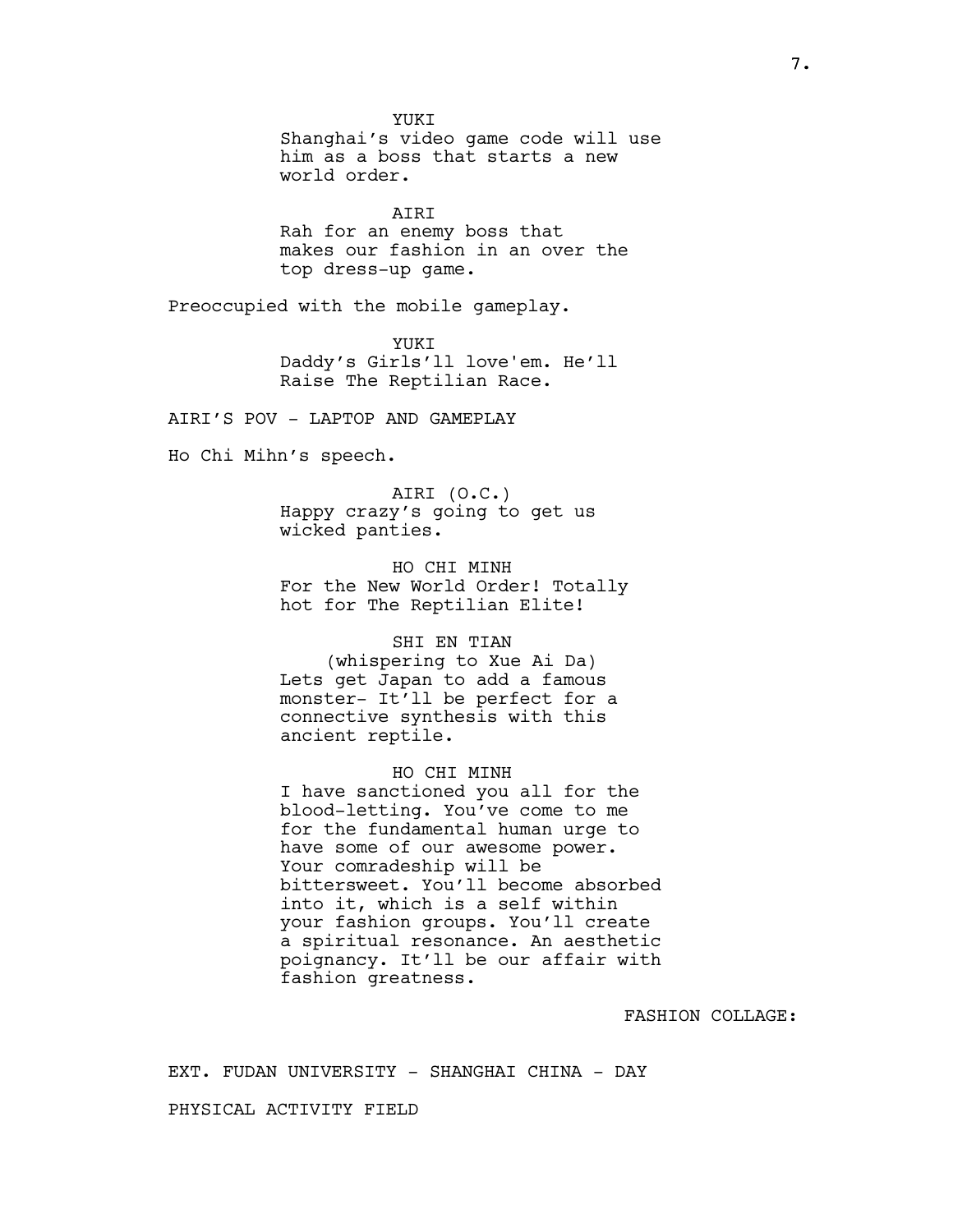Male Chinese teen students: HAI CHAO and LEI CHENG are thumbing portables, gaming - a multi-player game. f.g. There's a TAI CHI CLASS being taught.

> HAI CHAO Love love love love it!

LEI CHENG Hot as hell!

Obviously making final kill.

HAI CHAO Will to power!

The Tai Chi class obediently turns to where Hai Chao and Lei Cheng are with their game portables. CHEN YINCHU, 50s, an instructor's extrapolative.

> CHEN YINCHU Harajuku kids- Their dress-up game, they're our mathematical models for the R-complex.

Female Chinese teen students: HAUN QIAO and JAUN JIA LI, both a sameness of common beauty.

> HAUN QIAO Three distinct brains emerged successively- Co-inhabiting in the human skull.

JAUN JIA LI Somethin' sweet, sexy, gorgeous, breath-taking, adorable, cute?

HAUN QIAO So glad. Gotta get that on my new purse.

EXT. HO CHI MINH CITY STREET - DAY

Congested, Shen Mi Rong's piloting a scooter with Qiao Mei Lu holding on behind her.

> QIAO MEI LU Ho Chi Minh?

> > SHEN MI RONG

Why not?

QIAO MEI LU Since when is he a reptile?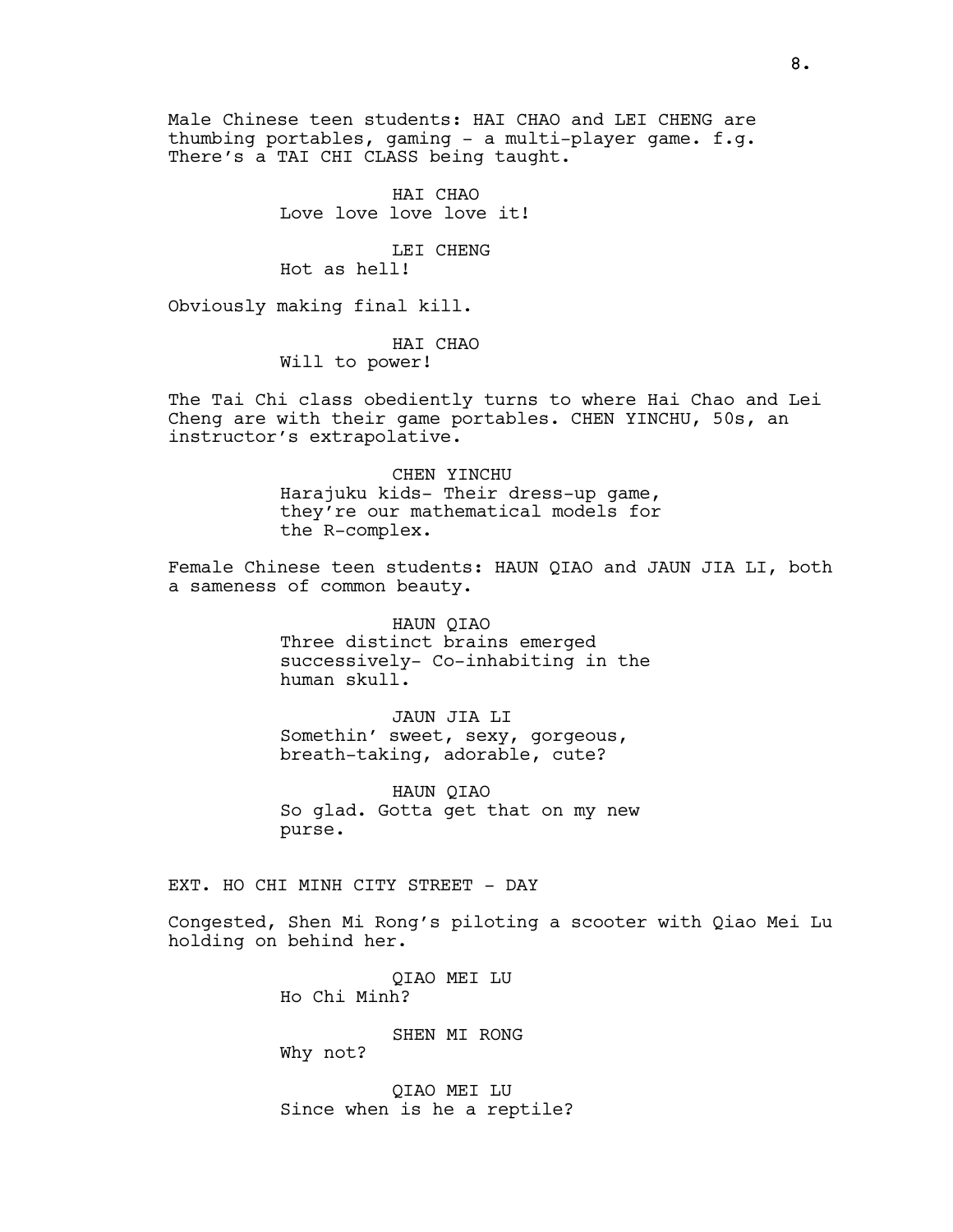Shen Mi Rong accelerates, avoiding the congestion.

SHEN MI RONG

Reptilian!

QIAO MEI LU Raising The Reptilian Race with Ho Chi Minh isn't what I had in mind.

INT. DREAMFIELD STUDIO - COMIC DEPARTMENT - DAY

Computers, sketches - and comics, busy place awaiting the artists yet to arrive.

> SHEN MI RONG (O.S.) I know but elevator sex with lizards isn't in the game.

INT. FUDAN UNIVERSITY - SHANGHAI CHINA - COMPUTER LAB - DAY

Software development books and relative peripherals: Lei Cheng and Hai Chao are working computer tech. Chen Yinchu's in forefront with a laser pen.

PEN LASER LIGHT ON PLASMA SCREEN

Rectangular, graphic diagram: "left hemisphere." Alongside is the "right hemisphere." Below is "Mammalian Brain." In an inner rectangle - laser pen points to:

REPTILIAN BRAIN

A window opens within it, its:

EXT. HARAJUKU JAPAN - DAY

Sub-teen pop culture is there: para para dancing and loitering as usual. Japanese Business Men and Women pass.

> CHEN YINCHU (O.S.) The reptilian part of their brain takes over our dream-state. It becomes our virtual reality.

LEI CHENG (O.S.) We use upper and lower worlds?

CHEN YINCHU (O.S) Yes, as an evolutionary link between dinosaurs and mammals.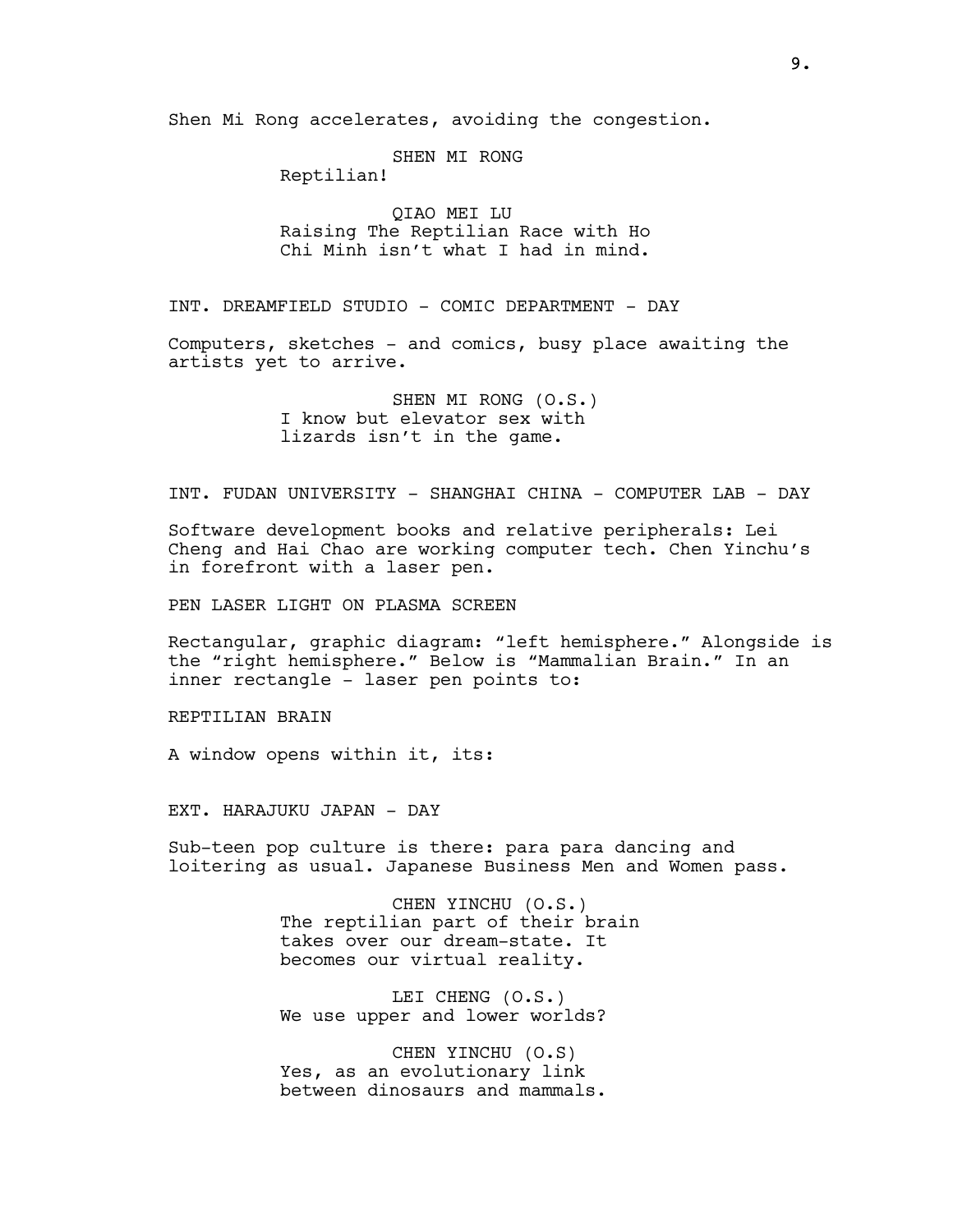HAI CHAO (0.S) Their fashion- It's our mind body problem? Our virtual reality. We create different worlds that are at war?

CHEN YINCHU (O.S.) Yes. The goal of world domination lives within our reptilian brains.

LEI CHENG (O.S.) Television, gaming and movies.

HAI CHAO (0.S.) Tech, art, music and fashion.

CHEN YINCHU (0.S.) Yes. All of it are manipulated mentalities of the reptilian part of our, or? Their brains.

TITLES END

FASHION COLLAGE:

INT. FUDAN UNIVERSITY - SHANGHAI CHINA - COMPUTER LAB - DAY

COMPUTER

Fashion Game: space-age styles, futuristic - technology.

OPEN TO SCENE - HAUN QIAO AND JAUN JIA LI

They are gaming.

HAUN QIAO Harajuku dreams below for a growing collective order. Fresh material.

JAUN JIA LI Randy ass if you're a poser in a dress-up game.

HAUN QIAO Not with unadulterated chic geekcessories.

JAUN JIA LI Got an Invasion! It's Music, leather jackets, pompadours, slicked back hair, white T-shirts and blue jeans!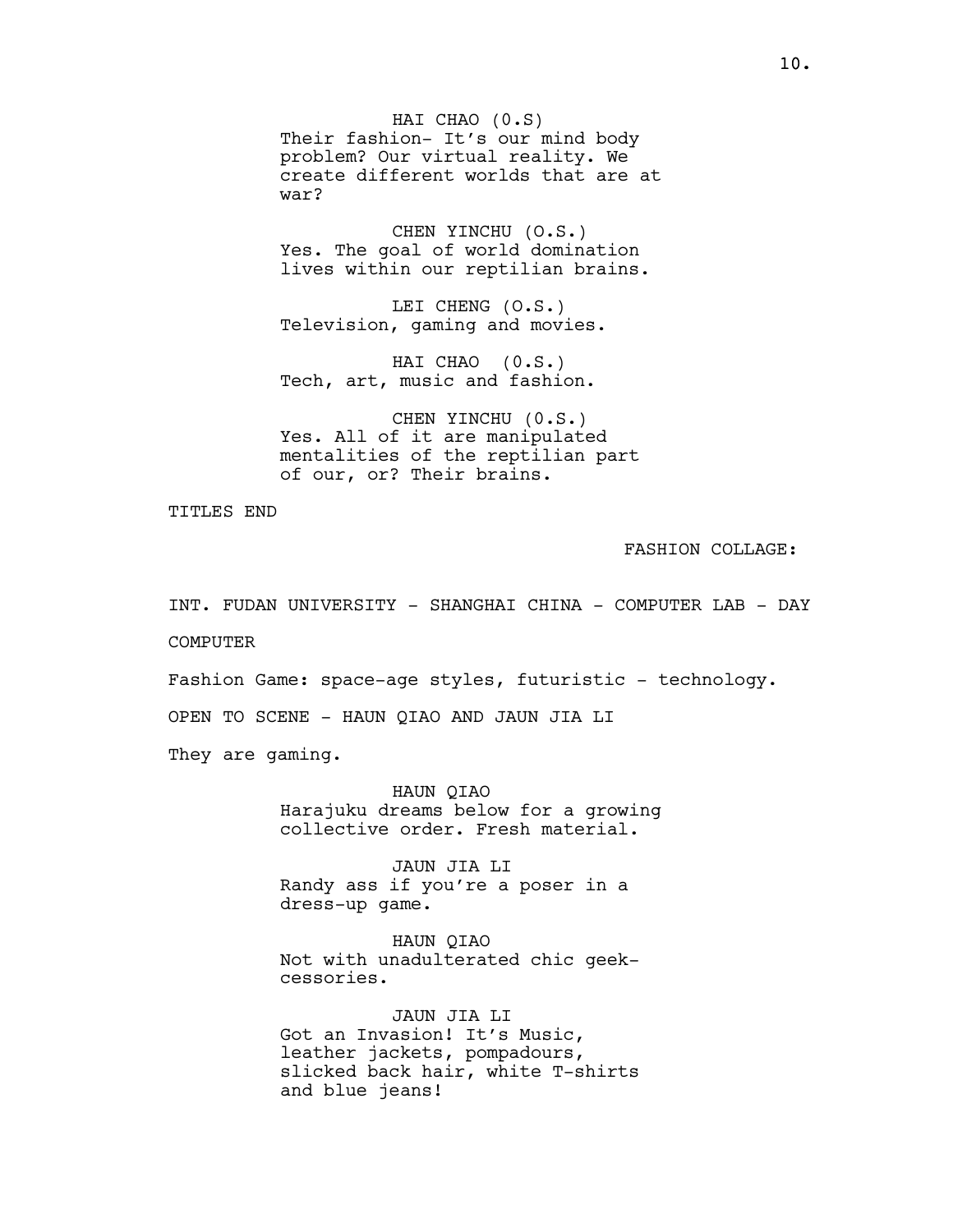# EXT. HARAJUKU JAPAN - DAY

Yuki and Airi are in Takenokozoku fashion: hot pink robes with kanji characters on them - slippers. They're doin' a choreographed dance - Techno trance, rockabilly music.

#### YUKT

Our far flung future beckons the coolest punk clothes.

**ATRT** 

Adrenaline pumping pretty young things! Bliss and ecstacy!

YUKI

Not even boring in a crazy world-No way is there un-screwed-up girly's without their tough friends.

ATRT So the old pig sticker won't turn her into a bagpipe in the distant future?

YUKT Explaining non fashion? I haven't even figured it out on my own.

AIRI Stalks in on his reflection, she looks nervous, timid, and unsure of her long-denied sexual pleasures.

YUKI Sneaky narrative's? Tough to pull up their roots when they're spread in a deep underground shade.

CLOSE - PURIKURA PHOTO

Airi and Yuki, tripping - Sukeban style.

MATCH CUT TO:

INT. PURIKURA PHOTO BOOTH - DAY

Airi and Yuki are Sukeban delinquent girls. Yuki whiffs a bag of glue. Airi's taking their pics.

> YUKT Hard-core and down into oblivion.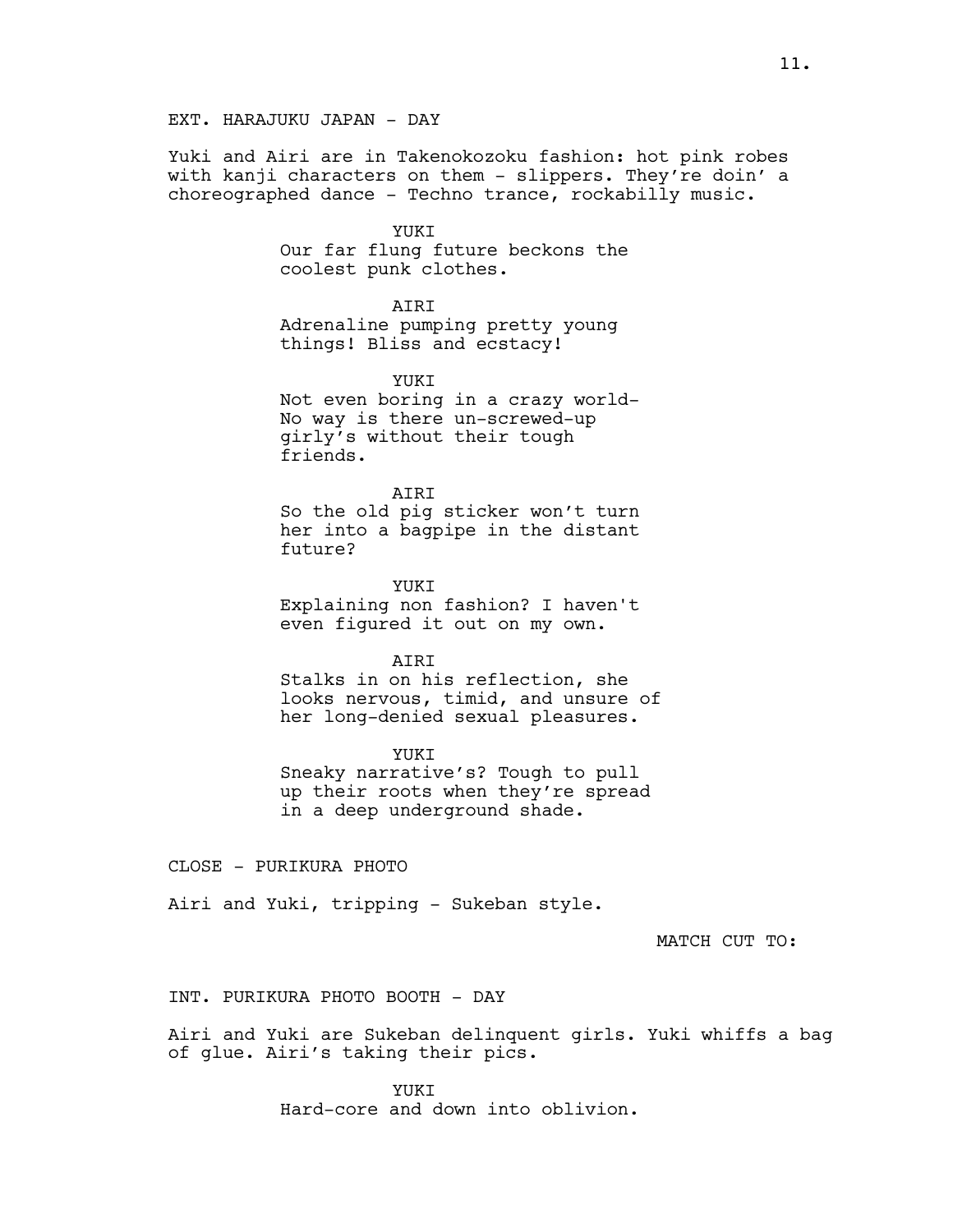CLOSE - YUKI'S EYES

Wild-eyed and fucked up.

EXT. HARAJUKU JAPAN - 1960 TO 1970 - DAY

Yuki hands the bag to Airi.

YUKI Get hyped up on the rules.

Hits of the plastic glue-filled bag, and then.

AIRI I just heard the neighborhood guy get stabbed.

ROLLING STONES "I can't get no..."

EXT. HARAJUKU JAPAN - KETSUEKI HAYARI - DAY

DRESSMAKER'S MANNEQUIN

Spring dress - manga characters and cute bubbly designs interwoven with wild colors. ROLLING STONES SONG.

> YUI (0.S.) Be respected. Hangout with Bancho.

DRESSMAKER'S MANNEQUIN'S POV - COMPUTER

Gameplay:

EXT. BACK TO HARAJUKU - DAY

Airi and Yuki are before Yui - Sukeban delinquents.

AIRI Rather shape-shift as a doormat.

HIKO's TRANSFORMATION

A bad boy teen moves in with his GANG.

# WIPE:

EXT. METROPOLITAN GOVERNMENT BUILDING - DAY

A cross between a computer chip and a Gothic Cathedral.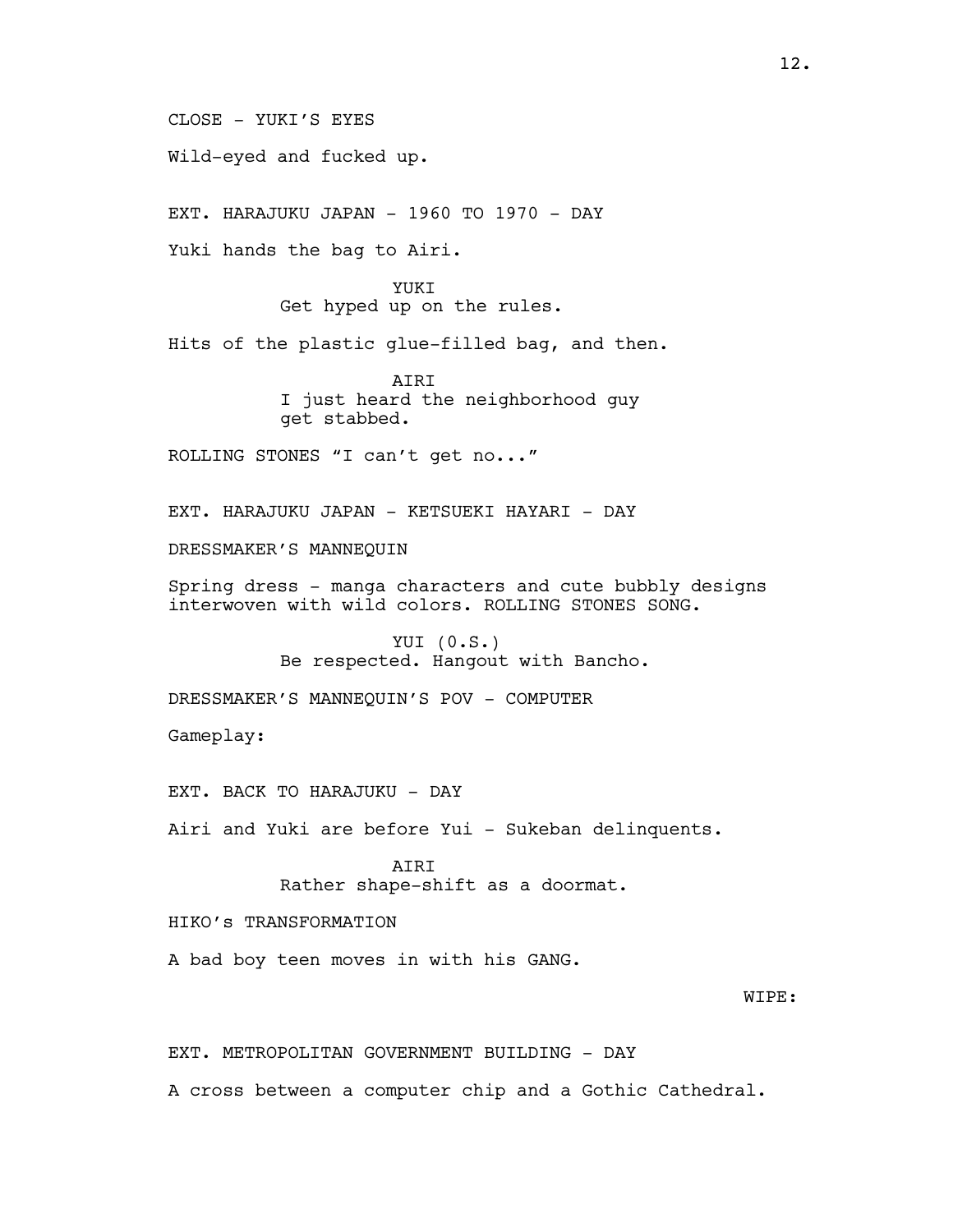HIKO YOSHIDA (O.S.) Aesthetic futurism. Embracing the technology. Manipulating the cosmos with electromagnetic energy. It's an illicit existence. Our creations in a machine age.

INT. METROPOLITAN GOVERNMENT BUILDING - OFFICE - DAY

Hiko's behind his desk in a pin-striped suit. Airi's an office worker, professionally dressed for the interview.

> AIRI I have an inability to relocate.

Hiko stands.

#### HIKO YOSHIDA

Transport without moving. Roar with the motors that are thriving off our machine gun fire!

AIRI

Work! Not a hierarchic hyperspace dimension that's descending into an obliteration.

HIKO YOSHIDA Buried underneath the killer outfit is a prehistoric animal.

AIRI

Can we lose the inner workings of your lizard?

HIKO YOSHIDA Its prototypes are ingrained and modified by your fashion. It overshadows you in your social network's dress-up game.

AIRI

Bash the game then! That's not girly stuff for a sense of fashion. We're not your designer babies.

EXT. SHIBUYA 109 - DAY

Fashion center of Japan. OLD TIME ROCK AND ROLL.

FIND BILLBOARD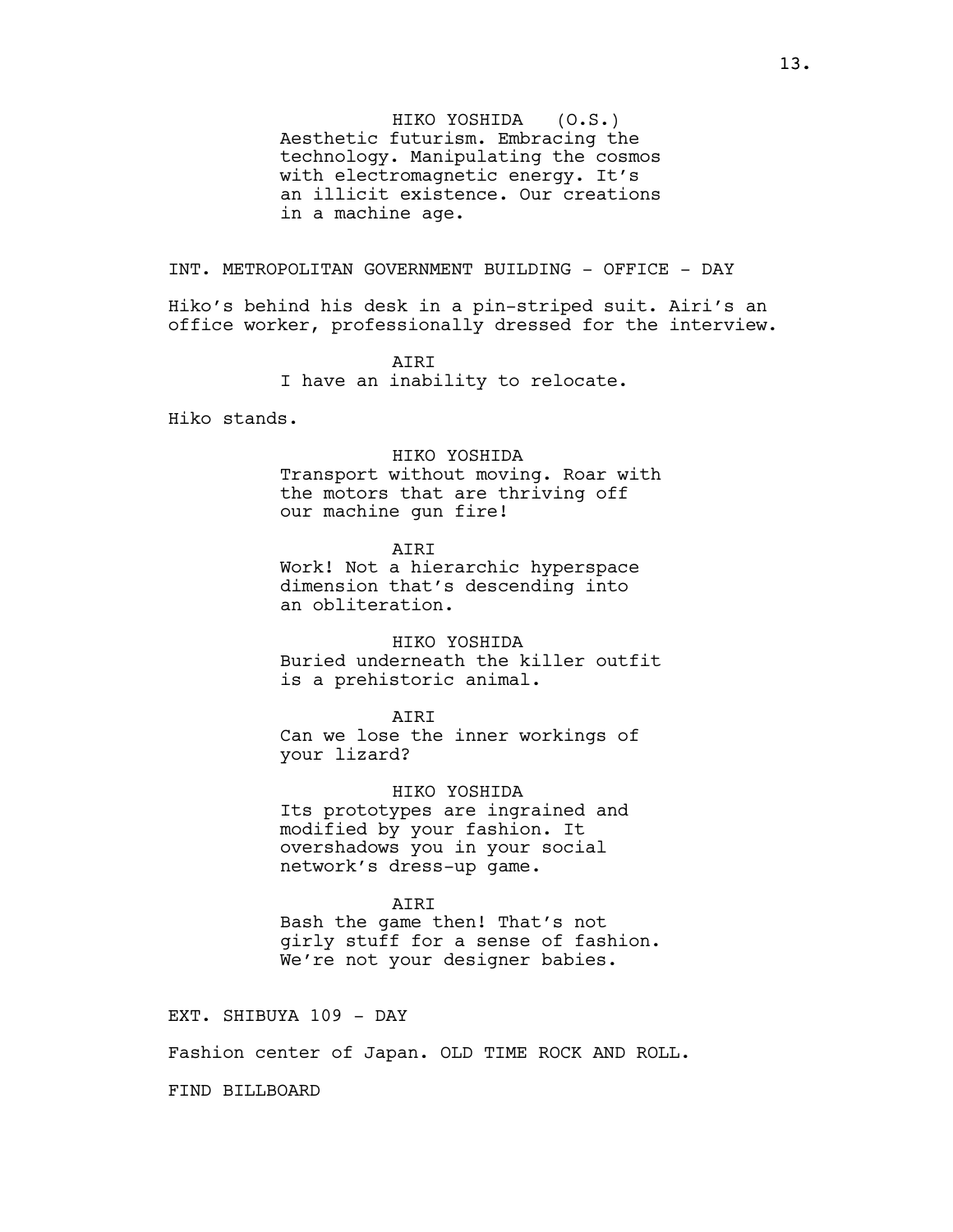Gameplay trailer.

MATCH CUT TO:

# EXT. HARAJUKU JAPAN - DAY

1960 to 1970: Leather jackets, pompadours, slicked back hair. Hiko and his Bancho Gang. Dancing, it's Airi and Yuki, both dressed in their 50's style skirts. ROCKABILLY.

# YUKI

Wowee for cartoonish art!

ATRT Techno-geek's gone game dead!

INT. DREAMFIELD STUDIO - COMIC DEPARTMENT - DAY

STORY BOARD

Airi and Yuki are dancing in their 50's style. Hiko and his Bancho gang are hangers around.

> SHEN MI RONG (O.C.) These could be drawings- Designs for the Lizard's hello kitty vibrators.

BACK INTO SCENE

Shen Mi Rong and Qiao Mei Lu are sketching, creating comics.

QIAO MEI LU Yeah, well- We'd hope that the reptiles don't actually have sex with a real person.

SHEN MI RONG No need for a man? Not even real women? Whoa, Lizards are weird and twisted. Rather pathetic.

QIAO MEI LU Transformed- Cartoon objects that went into Japanese school-girl fashion.

SHEN MI RONG Bizarre is where their dragon meets the reptile.

Rong sketches more vigorously. Also sketching.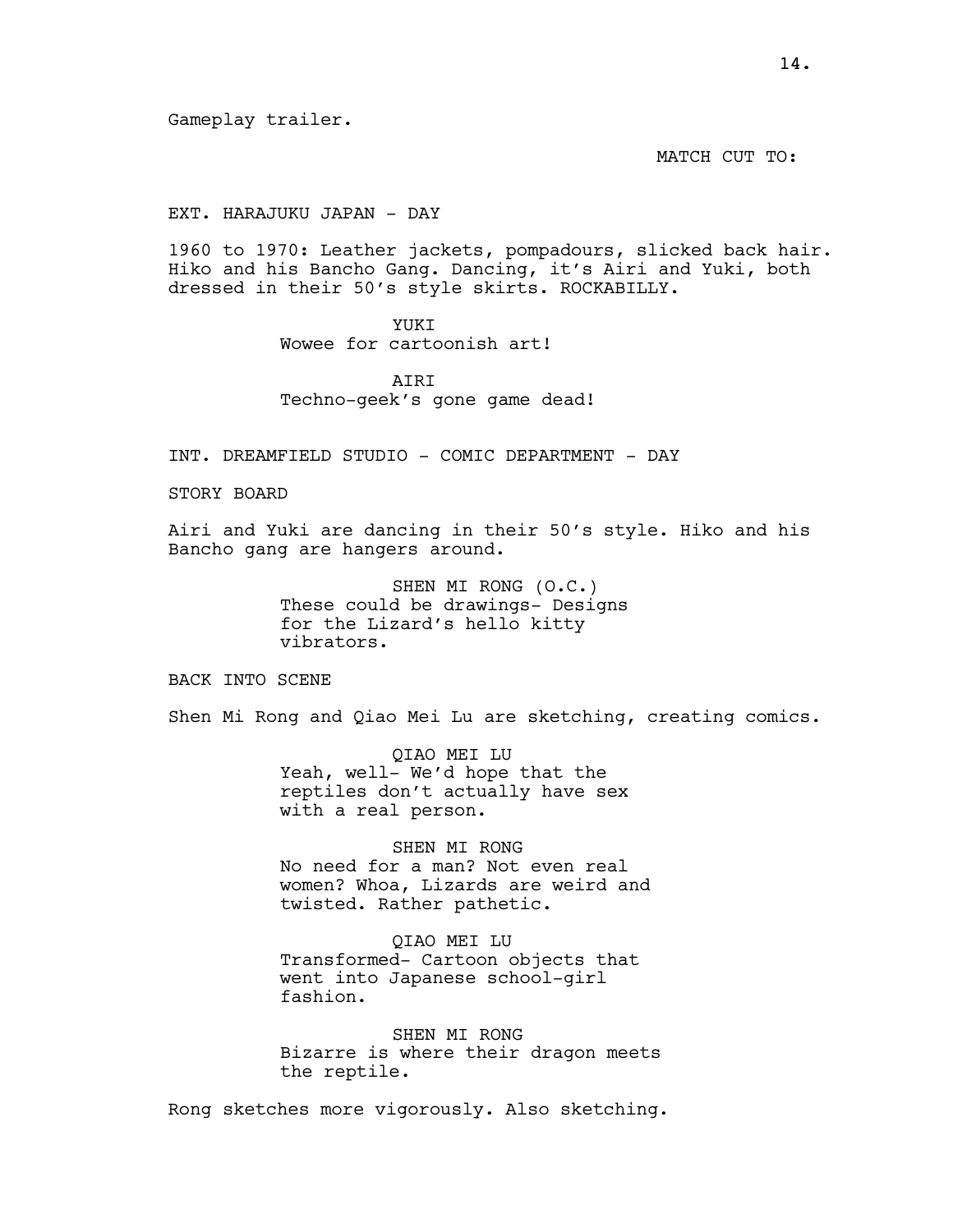QIAO MEI LU Okay, so there's massive technological change. There's a double-sided sword. It's a harsh reality with them as our fashion fantasy.

EXT. HO CHI MINH CITY, VIETNAM - DAY

SAIGON RIVER

It shape-shifts:

MATCH CUT TO:

EXT. SHIBUYA 109 - DAY

Fashion center of Japan. Yuki and Airi - chic shoppers.

AIRI Fashion future- Media? Gotta get the Lizard to do the cat walk.

YUKT No seeds of ignorance. Short schoolgirl skirts will save the world!

AIRI Is paycheck's another day?

CHEN YINCHU (O.S.) Bringing on the reptilians for our high-powered fashion installations!

EXT. MEIJI JINGU SHRINE - SHIBUYA TOKYO, JAPAN - DAY

Chen Yinchu and Hiko Yoshida are two businessmen.

HIKO YOSHIDA

Neural networks and computer programs as applications. Feminist Propaganda with liberal media and Hollywood.

CHEN YINCHU

With women in combat? Lets toss grenades instead. Who needs rocks? Or would you rather I throw in ignorance, some hatred? We could stone them to death as career warriors?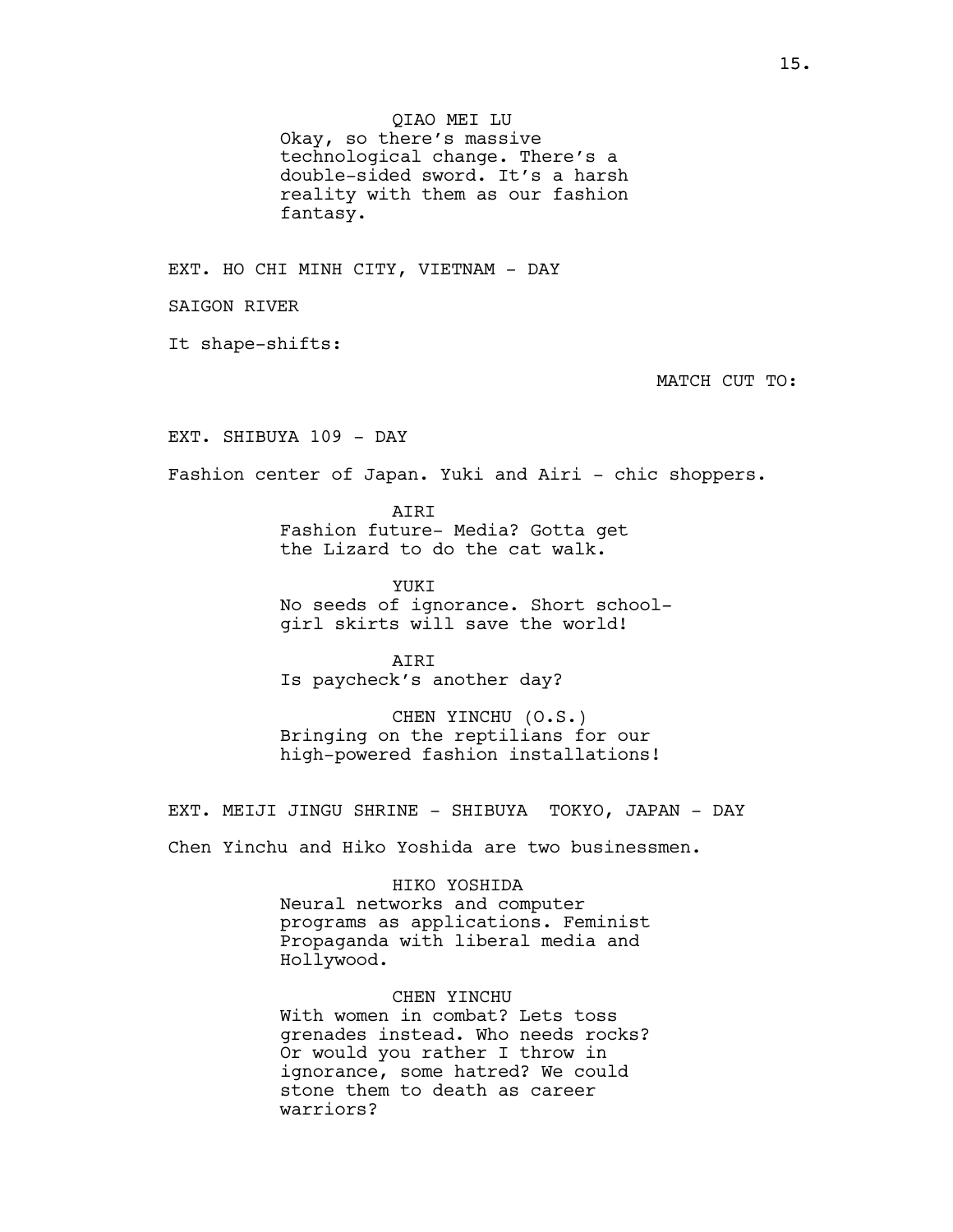## EXT. SHIBUYA 109 - DAY

Large department store and fashion center of Japan.

CAMERA - GAMEPLAY TRAILER

Media of Raising The Reptilian Race dress-up game.

MATCH CUT TO:

# EXT. SHIBUYA FOREST - DAY

1960 to 1970, Takenokozoku Woman are stabbed with bloody swords, severed heads, gouged out eyes. YUKI and AIRI are as SUKEBAN SCHOOLGIRLS: knives, in hands - blood splattered uniforms.

> HIKO YOSHIDA (O.S.) Killing bitches. Women and warfare. Doesn't appeal to you?

EXT. SHIBUYA 109 - DAY

Throngs of Japanese Women in latest fashion are in and out.

CHEN YINCHU (O.S.) Trans-humanism manifests as a desire to fight in a world of fashion. Superhero clothing for an erotic import- A dominatrix? Forget a badge of honor. Give her oversized sunglasses derived from a cuteness that's a fetishism war.

EXT. BACK TO SHIBUYA FOREST - DAY

YUKI AND AIRI

Blood-splattered Subekan Schoolgirls.

YUKI We're right in a bloody ballpark of the dark and edgy.

AIRI We should take an exit strategy from the glue that was in our masks.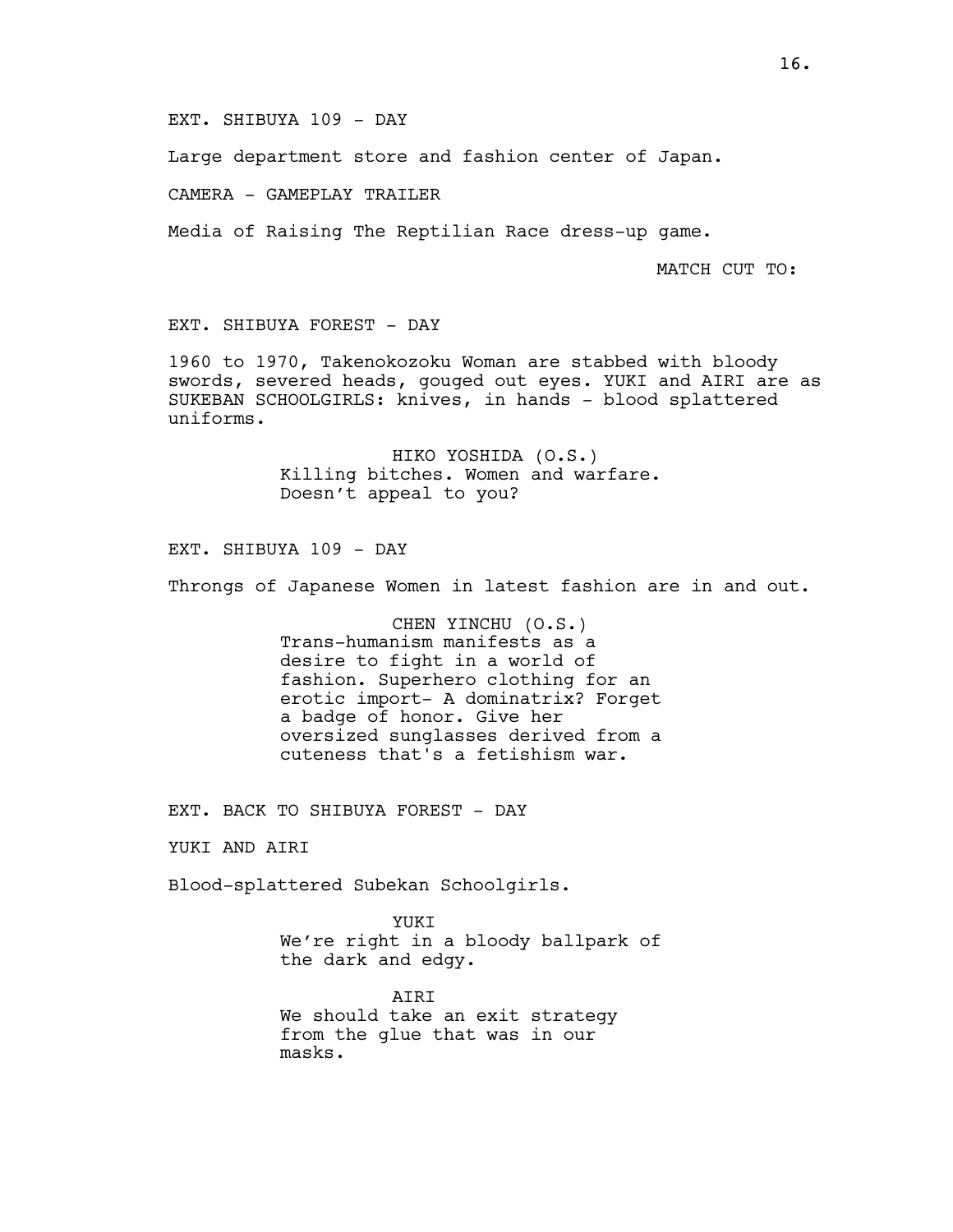YUKI

If we lose the game, we'll no longer be able to dress up as pretty teens with perfect hair.

AIRI ...Yeah? Beats the numbness.

EXT. HARAJUKU STATION - EASTERN SIDE - TOKYO - DAY

Single island platform. Japanese Teens are fuckin' around.

HIKO YOSHIDA (O.S.) Media hoopla. Child molesters. Beaver shots. Teens as sex icons in combat evens the score.

INT. HARAJUKU STATION BATHROOMS - DAY

Mini dressing rooms for JAPANESE TEENAGERS.

BATHROOM

Shen Mi Rong and Qiao Mei Lu are dressed as a roller derby gone out for a kill season: spikes - claws and helmets.

> SHEN MI RONG A couple juicy bits- They're going to be his cartoon balls that I spit up into the sky.

Checking herself out too.

QIAO MEI LU He's drawing water from an empty well.

SHEN MI RONG Not even for the life of the flawlessness. This is not my sense of fashion with cartoons.

EXT. AGAIN BACK TO SHIBUYA FOREST - DAY

YUKI AND AIRI

Their heads rest against each others - eyes closed on their blood-splattered faces.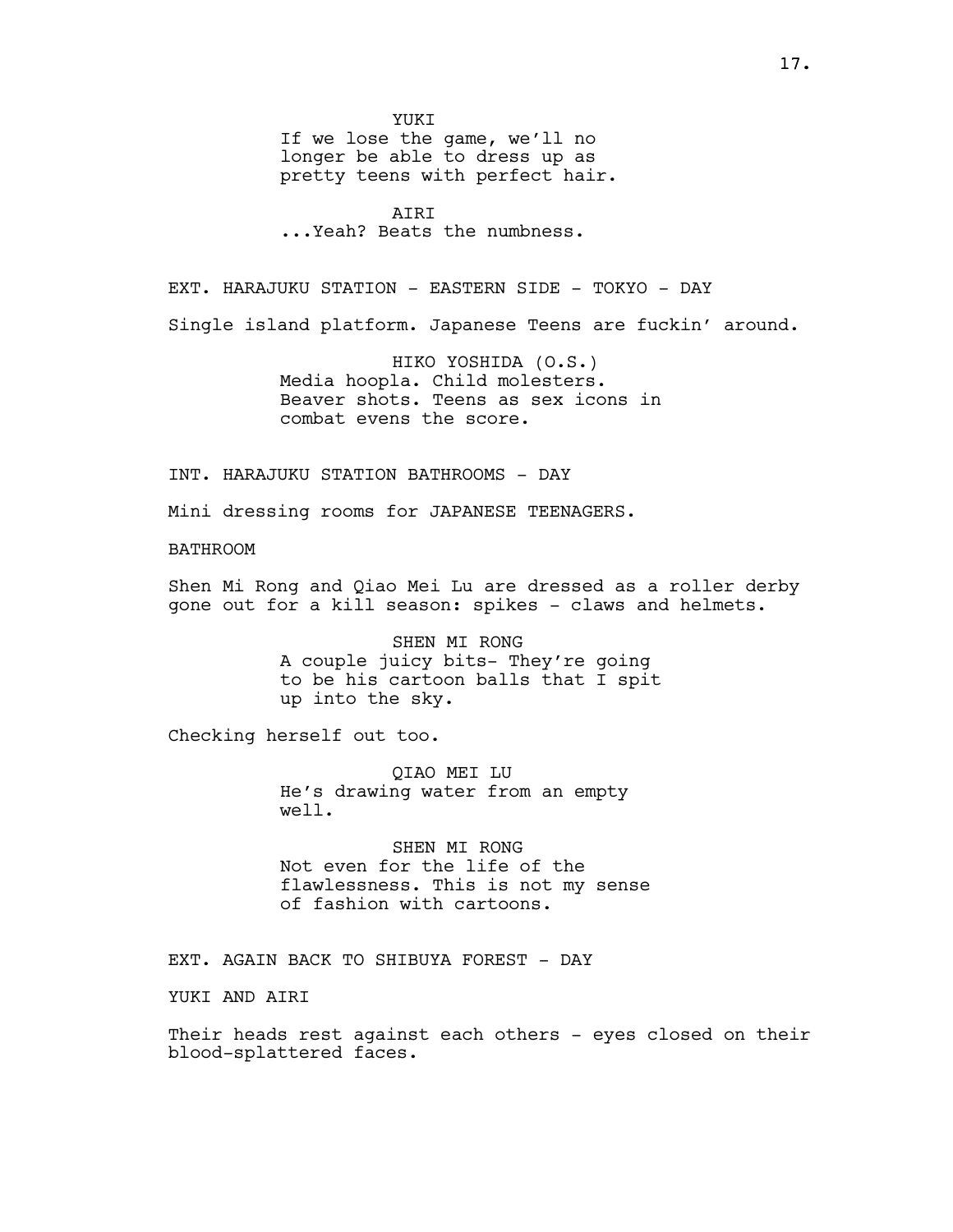CHEN YINCHU (O.S.) The end of history is ourselves. We get defeated by our enemies. That's the real superpower.

YUKI

Youth is beauty. Youth is desirable. Youth is the one trait he'll appreciate most.

AIRI

Ooh. Yeah. Get orgasms promoting sex between our inner child and the adult lizard.

YUKT An axes of vision. That's all. Otaku Iru. The adult's in a child's body. Except the baby's a lizard.

Yui as a Sukeban fashion, a blade shimmering in one hand.

YUI TOMOE Get up! Reproduce! Bleed!

Yuki and Airi - startled, jump to their feet and run.

EXT. AGAIN MEIJI JINGU SHRINE - DAY

Chen Yinchu and Hiko Yoshida are still conversing.

CHEN YINCHU Errant weapons? We shouldn't forget the innocent. Now that's artificial intelligence.

HIKO YOSHIDA Incoming realms. Reality intrusions for a New World Order. But, we're the dictators with absolute power. The divine right of kings.

CHEN YINCHU

Using human affairs in warfare as a genetic anomaly for a cosmic disorder. Interbreeding it into our own rebellions.

# HIKO YOSHIDA

The serpent race. We create it as the economic rulers with a Neo-Nazi form of government.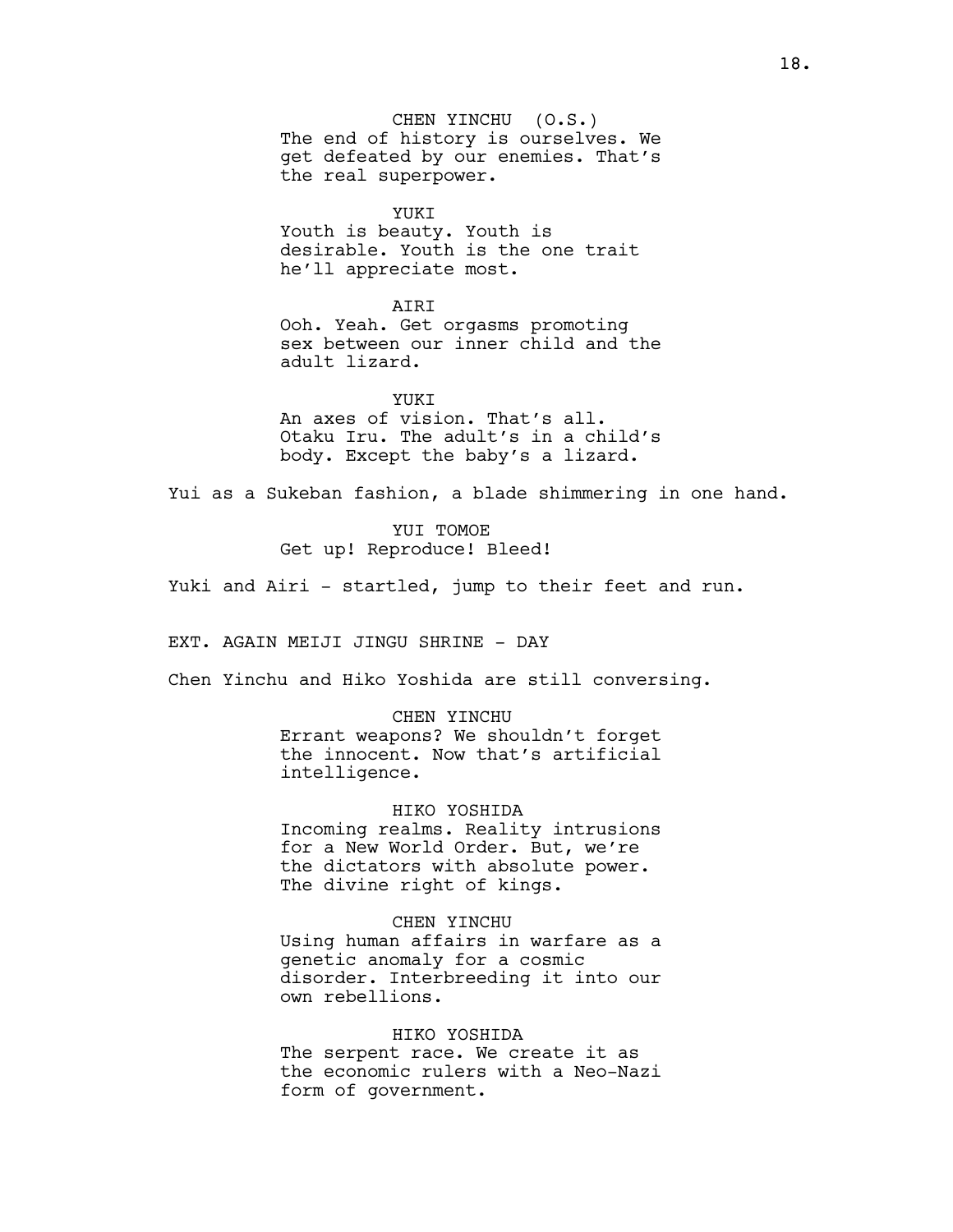# CHEN YINCHU

Bring on the raging of nations in an end-time drama.

HIKO YOSHIDA With God-given rights to rule. Higher realm battles for independence. Government-sponsored. Crushing dissent with the perfect potential recruit. It'll become an entire militant movement. Women in combat. Now she's a rebel image. Attractive enough for you?

#### CHEN YINCHU

Beauty? Beholding me to form militia groups. You want me to be the Anti-Christ. Provide you with the blood-sacrifices that will usher in the New Age with an invisible worldwide entity? With what? DNA combinations shapeshifting for a reptilian and mammalian cosmic order?

HIKO YOSHIDA Perfect. All of it an antimatter.

### CHEN YINCHU

Lovely. Familial connections statistically insignificant. Alright, they experience the rigorous demands of war in combat. You're right, constituents will disapprove. Yet, their unsuspected strengths will crop up.

#### HIKO YOSHIDA

Dogged by an allegiance. Now the sexist is up-by-their-bootstraps. Individualism. That's what we need. Women breast-pumping. Baby-sitting us on our beer-drinking levels of familiarity. Violence with an access to equal justice.

# CHEN YINCHU

Lawlessness? Abductions, add the rapes. That isn't protection. No family or community? Nothing particular with the ways that women will suffer. Where's the breakdown?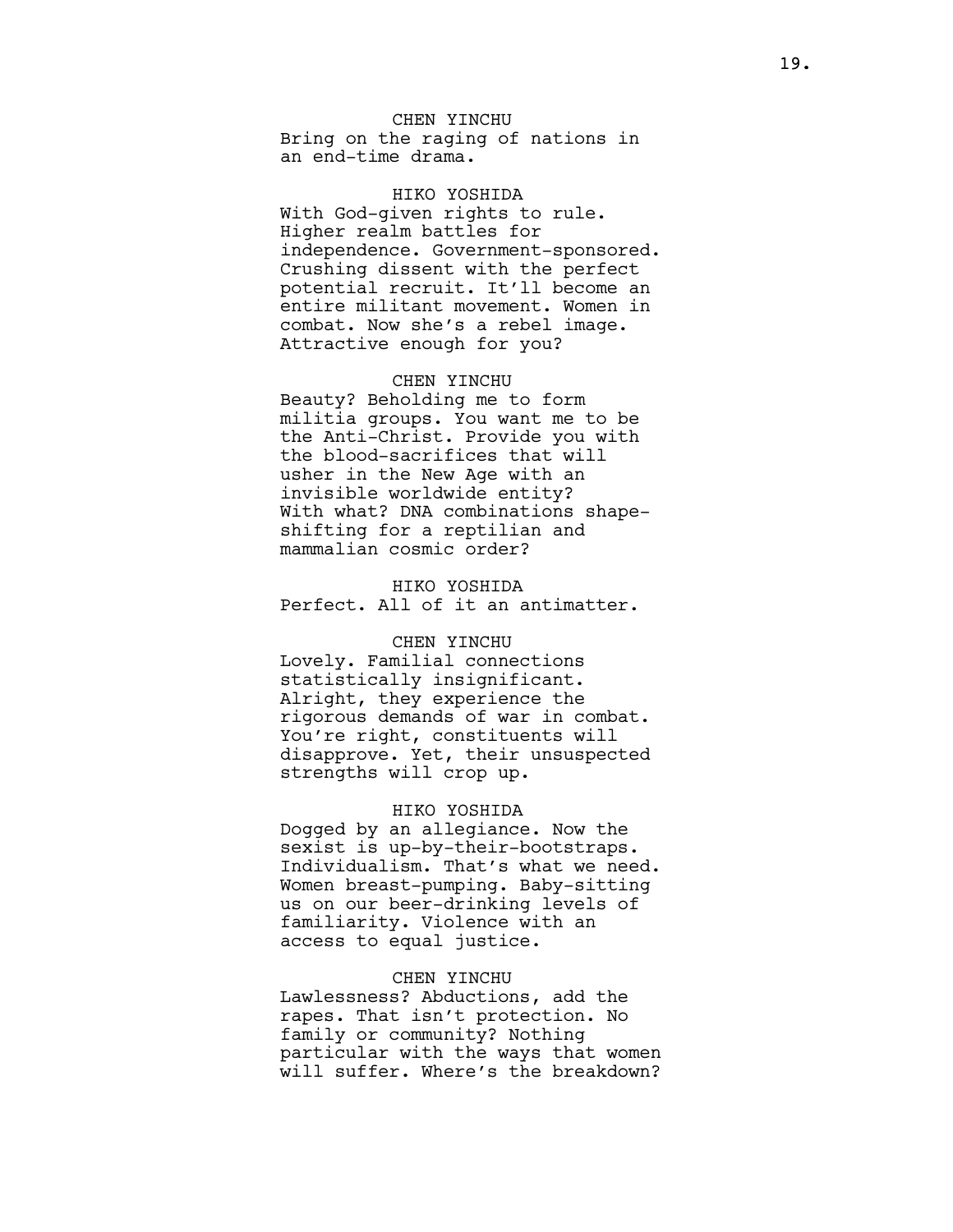HIKO YOSHIDA Reptilians were here first. We're going to recolonize. What's underground will be above-ground.

#### CHEN YINCHU

Sub-cultures. Isn't that against your overall plan? Are we afraid of ourselves? Scurrying for war. Now, we're going to protect ourselves from us. Where's the original population?

#### HIKO YOSHIDA

In the gigantic battles for our military metaphysics. We become the power elite. Inter-changing with the war we make with women.

# FASHION COLLAGE:

INT. FUDAN UNIVERSITY - COMPUTER LAB - NIGHT

MAIN PLASMA SCREEN

Gameplay: combat boots, loose pants, and long military jackets are on Yuki and Airi - Yanki subculture fashion.

EXT. SHIBUYA 109 - NIGHT

Throngs of Japanese Woman are shopping:

**ATRT** You see Kamikaze Girls?

Reaching under the flap of her jacket and arming her Uzi.

YUKI What is Harajuku anyway?

9MM pistols, one in each hand.

AIRI I love their stuff! Just depends on how you wear it.

INT. FUDAN UNIVERSITY - NIGHT

CHEN YINCHU

Asleep in front of his computer.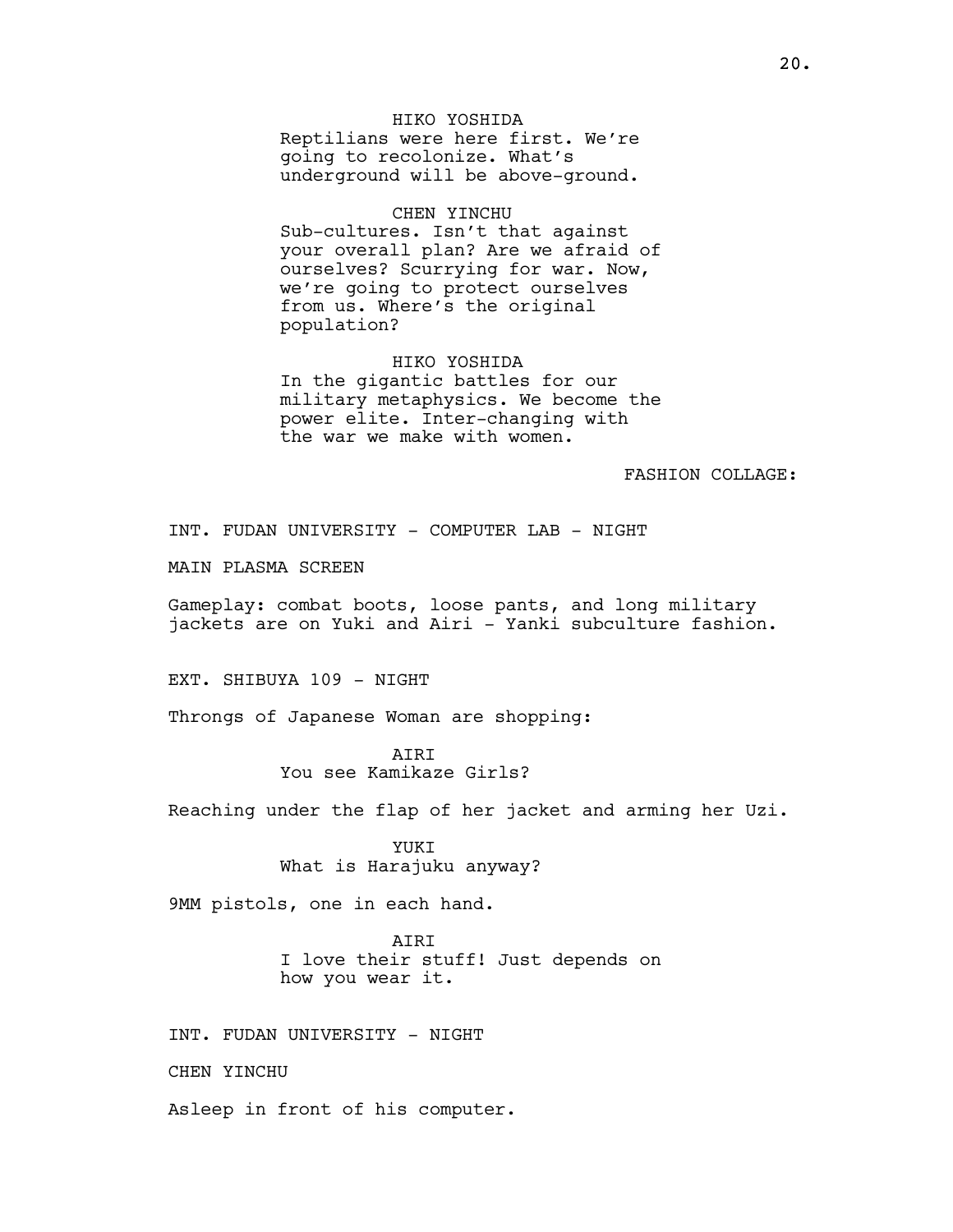IN CLOSE ON COMPUTER

Reptilian's in frame: 6 feet tall, bipedal, scaly green skin, large eyes - yellow vertical pupils.

REPTILIAN'S POV - YOYOGI PARK 1970 TO 1980

MATCH CUT TO:

EXT. YOYOGI PARK - DAY

BOOM BOX

Blaring old rock and roll.

WIDENING

TAKENOKOZOKU TEENAGE GIRLS, colorfully dressed and dancing in style.

AIRI AND YUKI

Both rocking and dancing to the old time rock and roll.

AIRI An unremarkable someplace else in their world?

YUKI Rebel killjoys!

Yui weaves from out of the crowd of Takenokozoku Teenage Girls with two Samurai Swords. She raises them over her head.

> YUI Teen peers! Our pop princes is multibonded!

TAKENOKOZOKU TEENAGE GIRLS (cheers) Banzai!

AIRI (to Yuki) If she's being too weird-

Airi's restrained and Yuki's shoved into the center of the group where Yui un-sheaths the swords and firmly places them in Yuki's hands. Yui points at Yuki.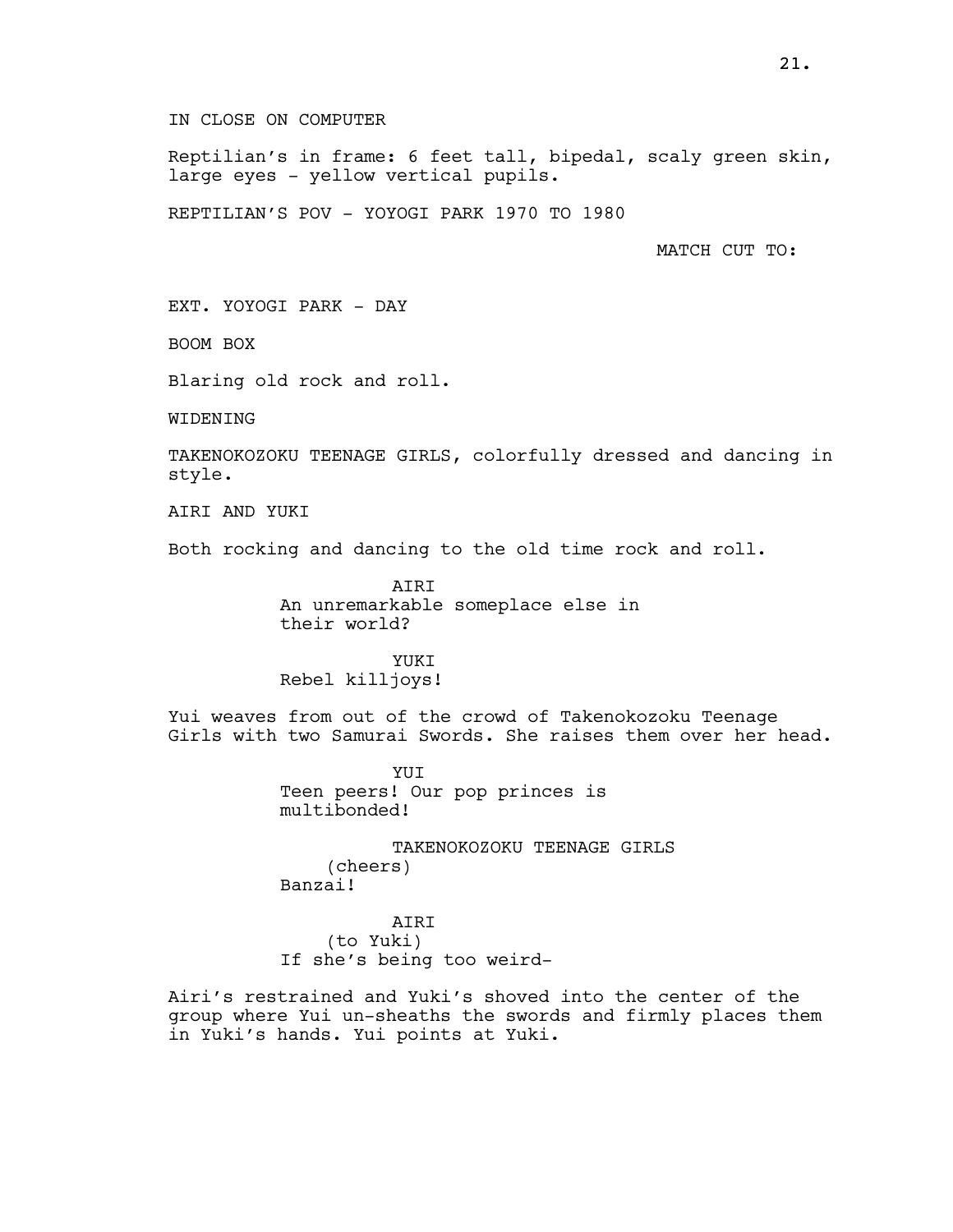INT. KETSUEKI HAYARI - HARAJUKU JAPAN - DAY

MOVE IN ON - APPLE LAPTOP

The gameplay:

YUI She will unite girl gangs. Her fashion statements will bleed to death our post-apocalyptic futures.

Yuki brandishes the Samurai swords. Teenage Takenokozoku Girls taunt, hiss and swing at Yuki. The Old Time Rock and Roll booms. Takenokozoku Teenage Girls get more brave, connecting and knocking Yuki down.

> YUI (CONT'D) We choose what to wear!

Yuki springs to her feet and offs a Teenage Girl's head. Yui and the Crowd keep rocking.

> YUI (CONT'D) Decapitations!

Yuki takes off limbs.

YUI (CONT'D) Dismemberments!

Yuki cuts another in half.

YUI (CONT'D) Splitting bodies!

#### YUKI

She's at the dress maker's mannequin. There's an outfit on it: leather and part t-shirt, sequinned with rhinestones.

> AIRI (O.C.) Expressing your feelings to the other world?

Airi's holding out a sack.

YUKI It's my slime mold with fashion, fantasy and magic.

AIRI (SEES outfit) Yeah. That? It's- It's frickin' out of it.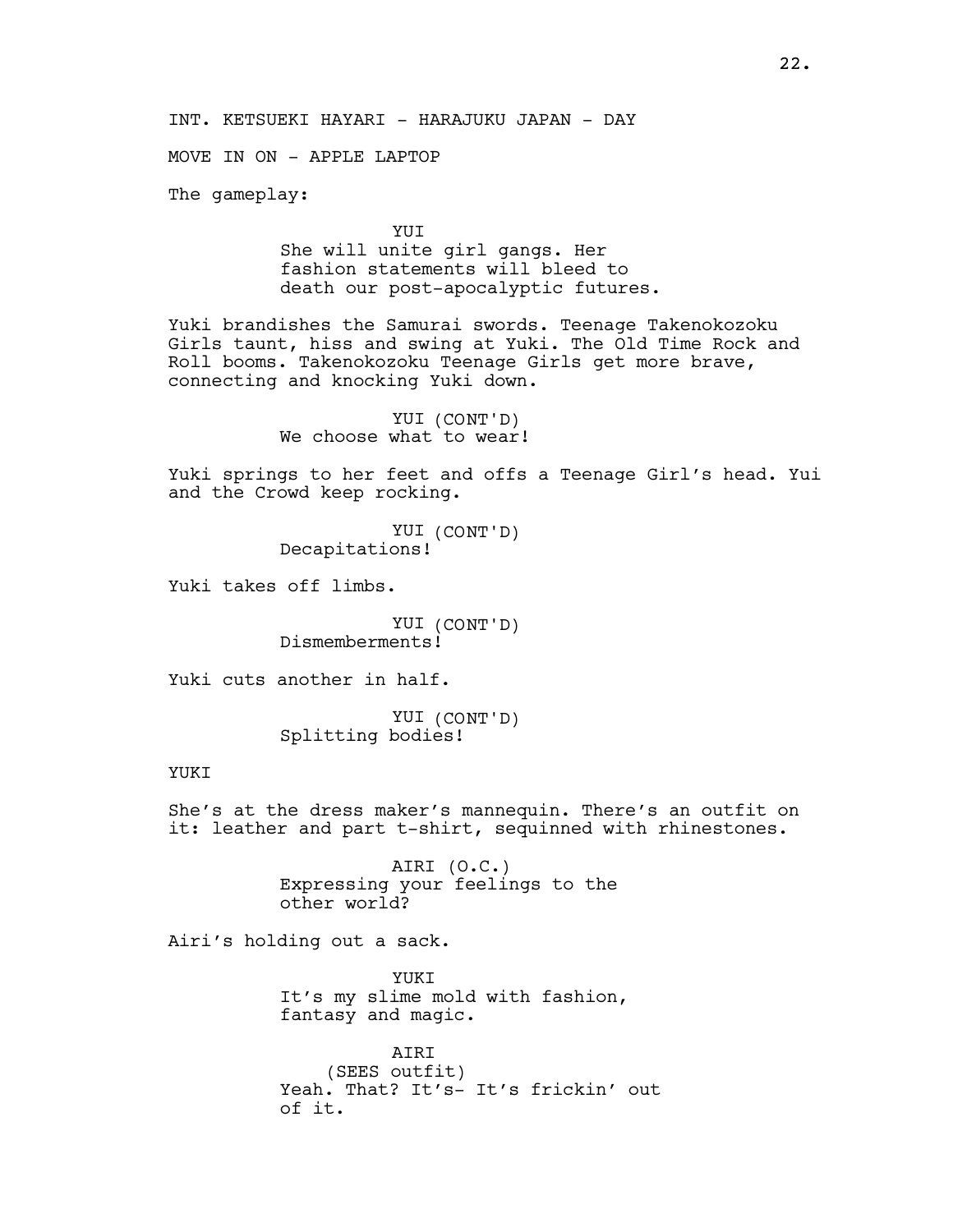YUKI You think I'm going from a teenage offender to habitual criminal?

Airi picks up the dressmaker's mannequin, hugging it in front of her and before the mirror.

> **ATRT** Diverse cultures- Sukeban, Takenokozoko and Yanki.

Yuki comes in behind Airi.

YUKI It's- It was just a fashion.

Airi turns leaving the mannequin behind her.

AIRI Weird- Like, maybe the dress-up game spreads all over the world?

YUKI Depends? To each their own person.

Gesturing to the mannequin for Yuki to see.

**ATRT** What do we care if we can do that?

Yuki turns before mannequin.

YUKI Sugarcoated fashion girls with the survival skills of a savage?

Airi unloads the sushi from the bag.

AIRI

That was soo not normal. Play hopscotch? Or, hide-and-go-seek? Jump rope? That was not even tag!

YUKT It's a fashion that shoots innocent bystanders.

Airi shoves a seat over so its an ease for Yuki.

AIRI

Yeah! Because its fun!

Yuki sits alongside. Airi feeds Yuki some sushi.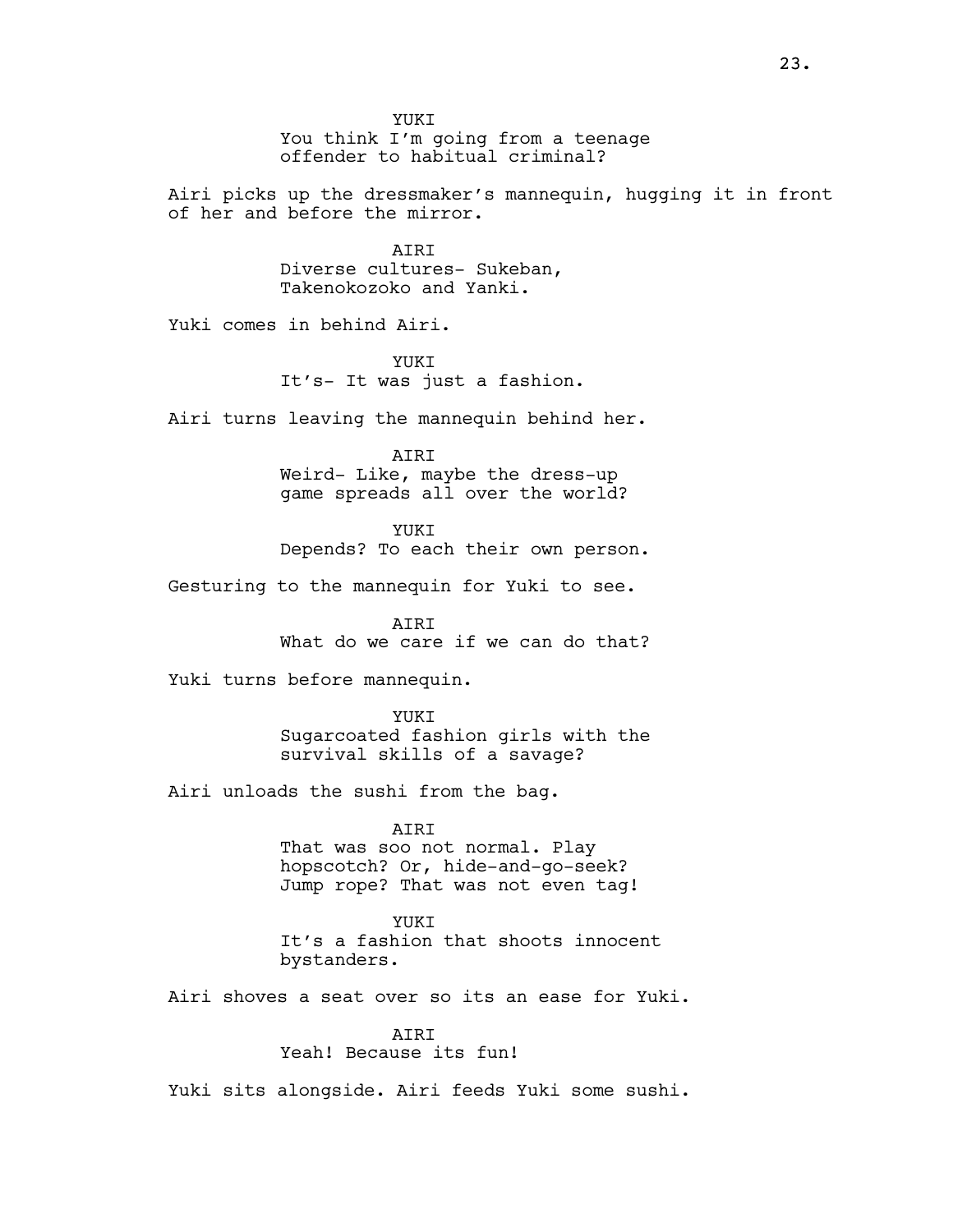YUKI No popping squats with a styro-foam nerf gun for me.

Yuki starts to laugh, choking some. Airi quickly comes to her rescue with some soda. Right across the front of her neck.

> AIRI (noise for decapitation) You clocked my fizzy.

YUKI Yeah, but we got an outfit of madness. The fashion memories of cold-blooded killers.

AIRI (exaggerating a narrative) From the nothingness of space. The harsh wind howled of a dark fashion world that was full of death.

YUKI Yo. Like, everybody's dancing.

AIRI Blood everywhere.

YUI (O.C.)

Hello!

Airi and Yuki, shocked: it's Yui, stylishly dressed.

AIRI (whispering) Enter. The teenage biker chick.

YUT Your whispered hottie will be bound in their bedroom.

EXT. GINZA ENTERTAINMENT DISTRICT - TOKYO - NIGHT

It's neon-lit and busy.

INT. PACHINKO PARLOR - NIGHT

Xue Ai Da and Shi En Tian are playing Pachinko - slot machines that send tiny chrome balls through a vertical maze like a pinball machine.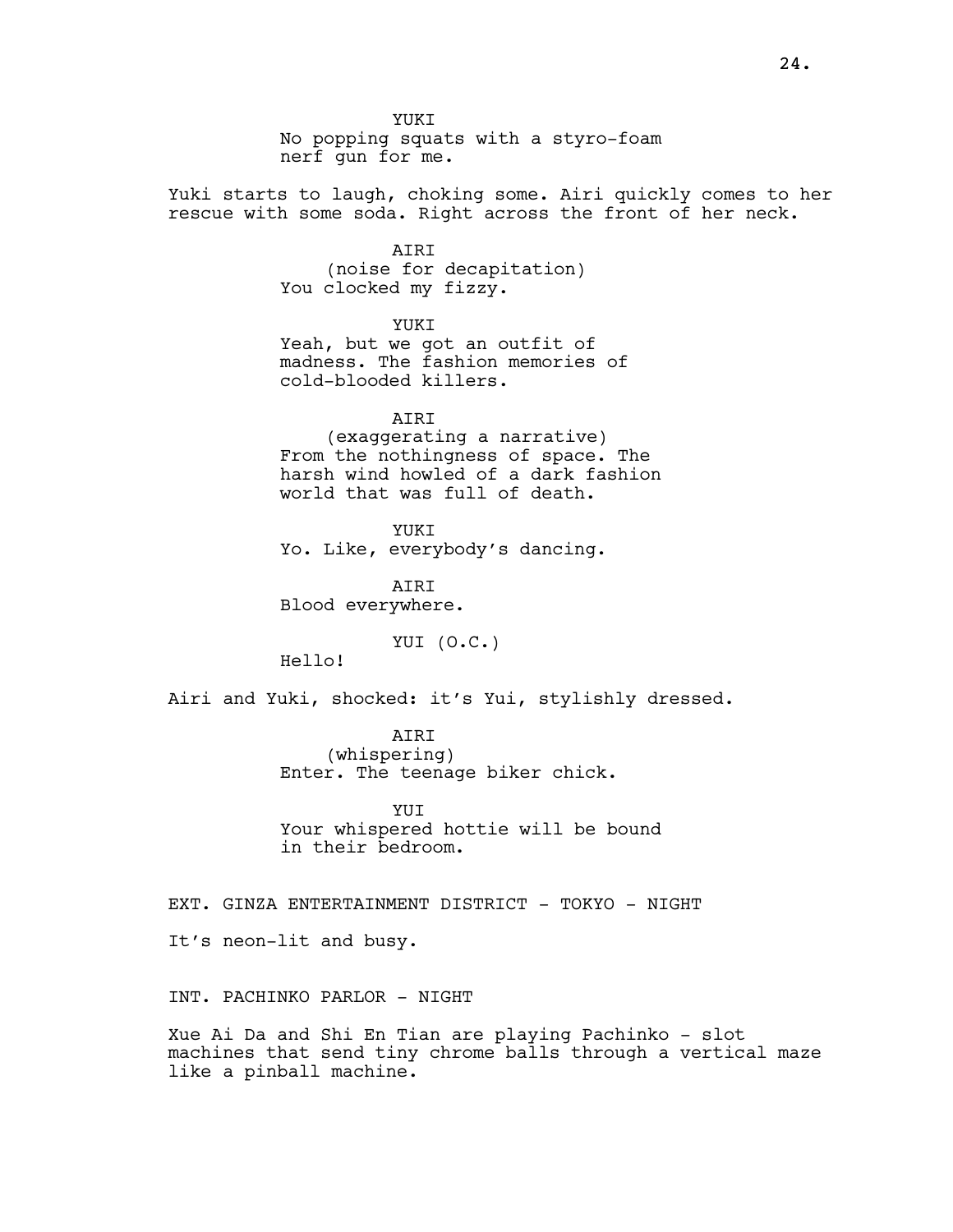XUE AI DA Naked. Mid air. Sticks it right in girl's ass.

SHI EN TIAN Your the sexist clown. I'm the castaway gamer who randomly kicks butt.

XUE AI DA Ape like. Going for the sailorsuited schoolgirls- It's total lizards.

Da gestures with his head. JAPANESE MEN in pinstripe suits are being led upstairs by beautiful JAPANESE COMFORT WOMEN.

> SHEN EN TIAN Time for a gang jacket. Or they'll dress you up saucy in sexy leotards.

Tian wins something on the Pachinko slot.

INT. GINZA UPSTAIRS CLUB - NIGHT

Japanese Men in dark pinstripe suits drink and play cards among their Japanese Comfort Women. Hiko has Shen Mi Rong and Qiao Mei Lu, both dressed as Comfort Women in each arm. They are touring the club.

> HIKO YOSHIDA A fairy-tale land- It gives you a sizzling sex life.

SHEN MI RONG With no sarashi, embroidered tokko fukku robe, or gauze mask?

HIKO YOSHIDA Wasn't it you? It was- You think I've lost my golf balls.

SHEN MI RONG DreamField's dress-up game layers have snatched up too many bugs.

HIKO YOSHIDA Not at all. There's raging boners. And, you're an enabler. Your loneliness- It lashes out at society.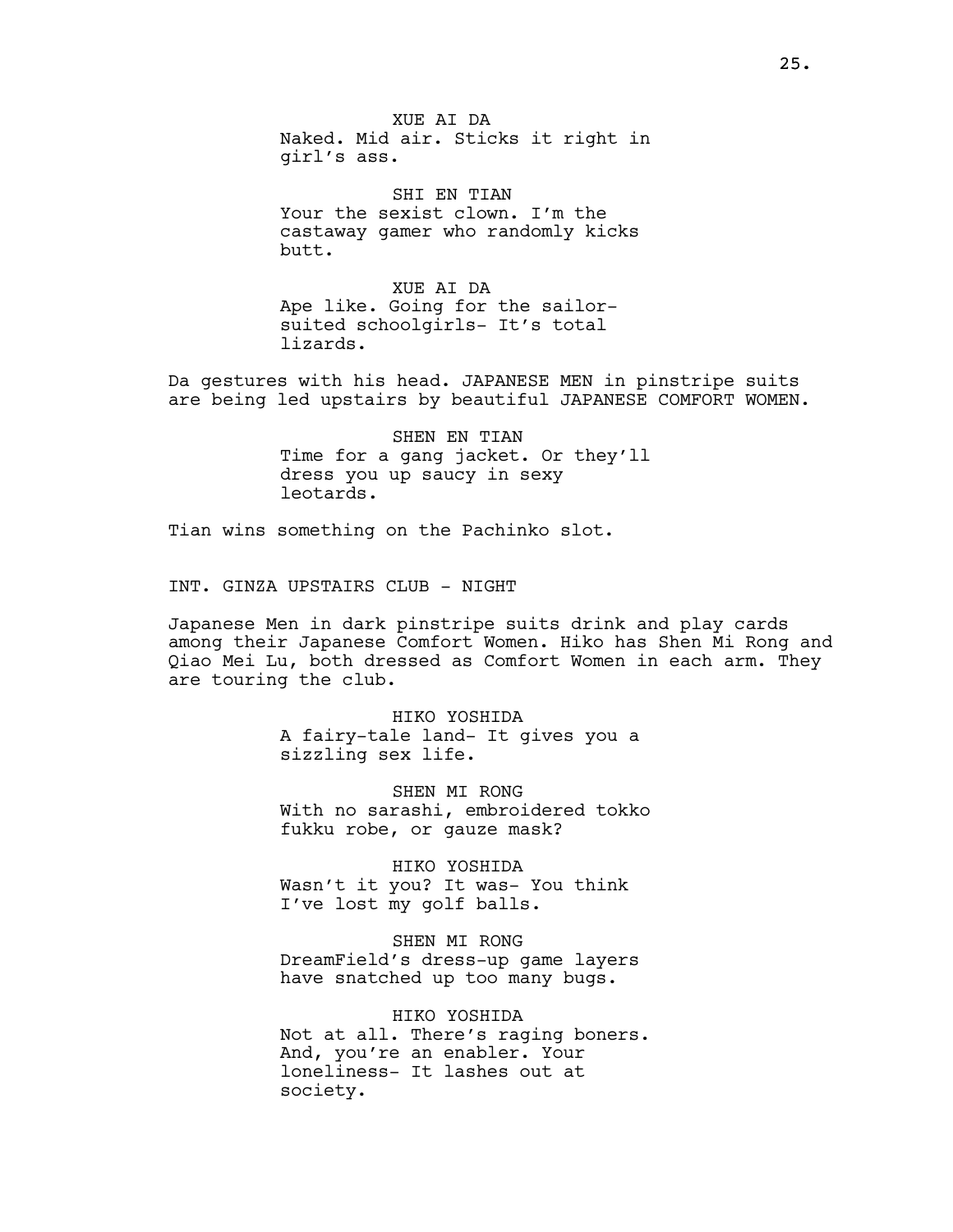SHEN MI RONG Just the cartoons, gameplay and fashion.

HIKO YOSHIDA The Reptilian's your maternal ancestor. It's a strange world. A distant dream.

SHEN MI RONG You should consider us a menace that would defeat your darker side.

EXT. TOKYO METROPOLITAN GOVERNMENT BUILDING - NIGHT

Cross between and computer-chip and a Gothic Cathedral.

HIKO YOSHIDA (0.S.) Echoed behavior. Different planes. It'll be our acts of vengeance.

MOTOR CYCLE REVVING.

FASHION COLLAGE:

EXT. HARAJUKU STREETS MID 1980 TO 1990 - NIGHT

Shen Mi Rong, in suede thigh boots and a tight short skirt, is behind Xue Ai Da who's in an armless t-shirt and ladies slippers. Both are riding on a Suzuki.

Alongside's Qiao Mei Lu wearing hot pants and holding tight to Shi En Tian on his Kawasaki who's shirtless and in a leather jacket - pink slippers.

SHEN MI RONG

Shut up!

They come to a stop. Da looks over at Tian.

SHI EN TIAN Anything goes!

QIAO MEI LU Everything is fair game!

XUE AI DA Anything goes and everything is fair game!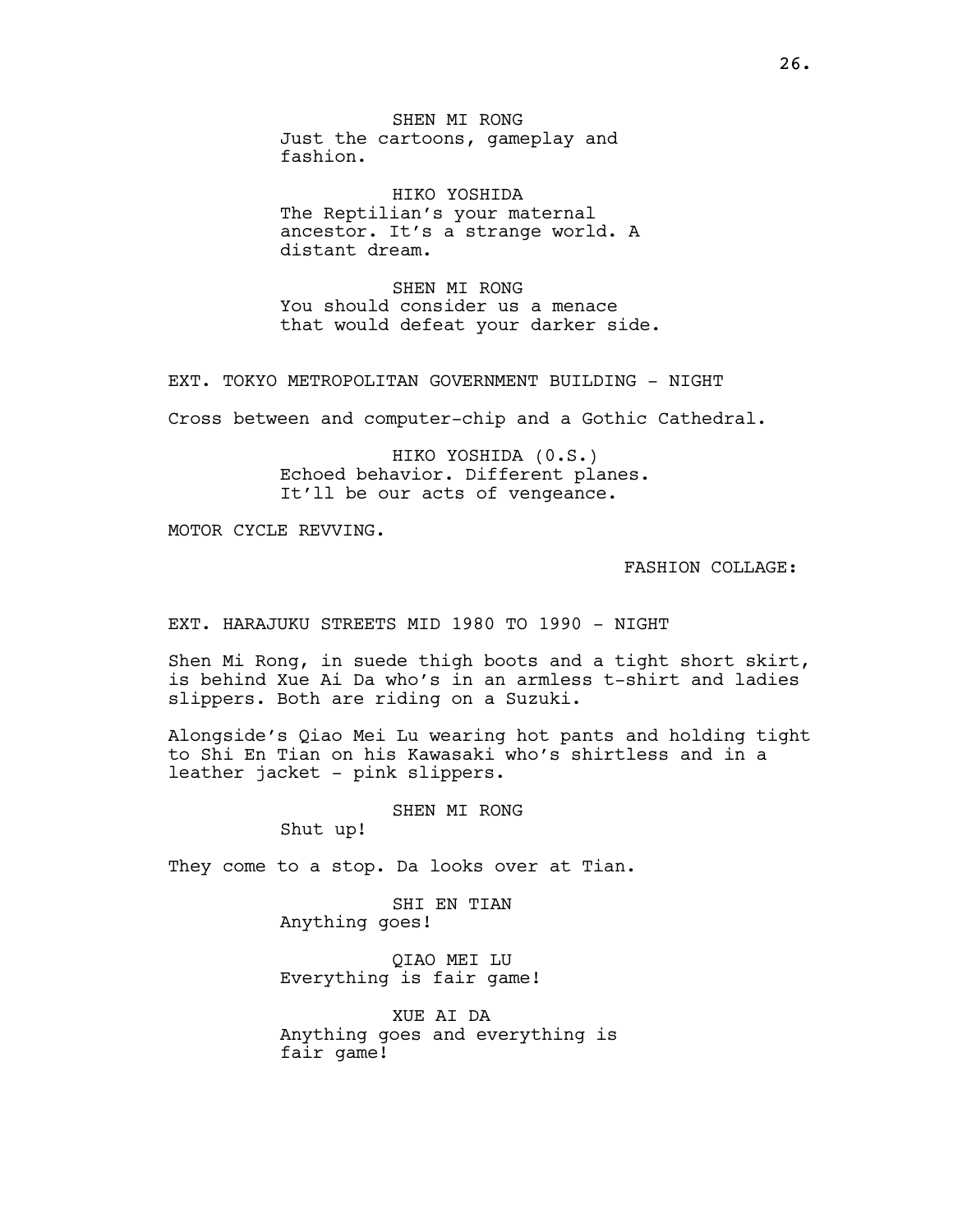EXT. SHIBUYA 109 - NIGHT

Throngs of Japanese Women in and out.

CHEN YINCHU (O.S.) Anime-ish. It's a neurobiological reptilain window.

INT. FUDAN UNIVERSITY - COMPUTER TECH LAB - NIGHT

Chen Yinchu has R-Complex graphics on a flat screen before him. Hai Chao and Lei Cheng are at their computers with Haun Qiao and Jaun Jia Li alongside at theirs - studiousness.

> HAUN QIAO It's their widespread desire for camouflage.

HAI CHAO Crowd sourcing- It's media's story and mechanics.

JAUN JIA LI Complicated kanji- But, its Harajuku's frames of reference.

CHEN YINCHEN Yet, by exploring their fashion categorizations, we can reconstruct their previous notions- We'll get an animal agency for a warfare.

LEI CHENG Now we're over the top- An ingroup.

EXT. GINZA ENTERTAINMENT DISTRICT - TOKYO - NIGHT

It's neon-lit and busy.

CHEN YINCHEN (O.S.) Dragon Stomp.

BILL BOARD - GAMEPLAY RAILER

Ginza fight room.

INT. GIZA FIGHT ROOM - NIGHT

Japanese Gangsters, Comfort Women are in their laps,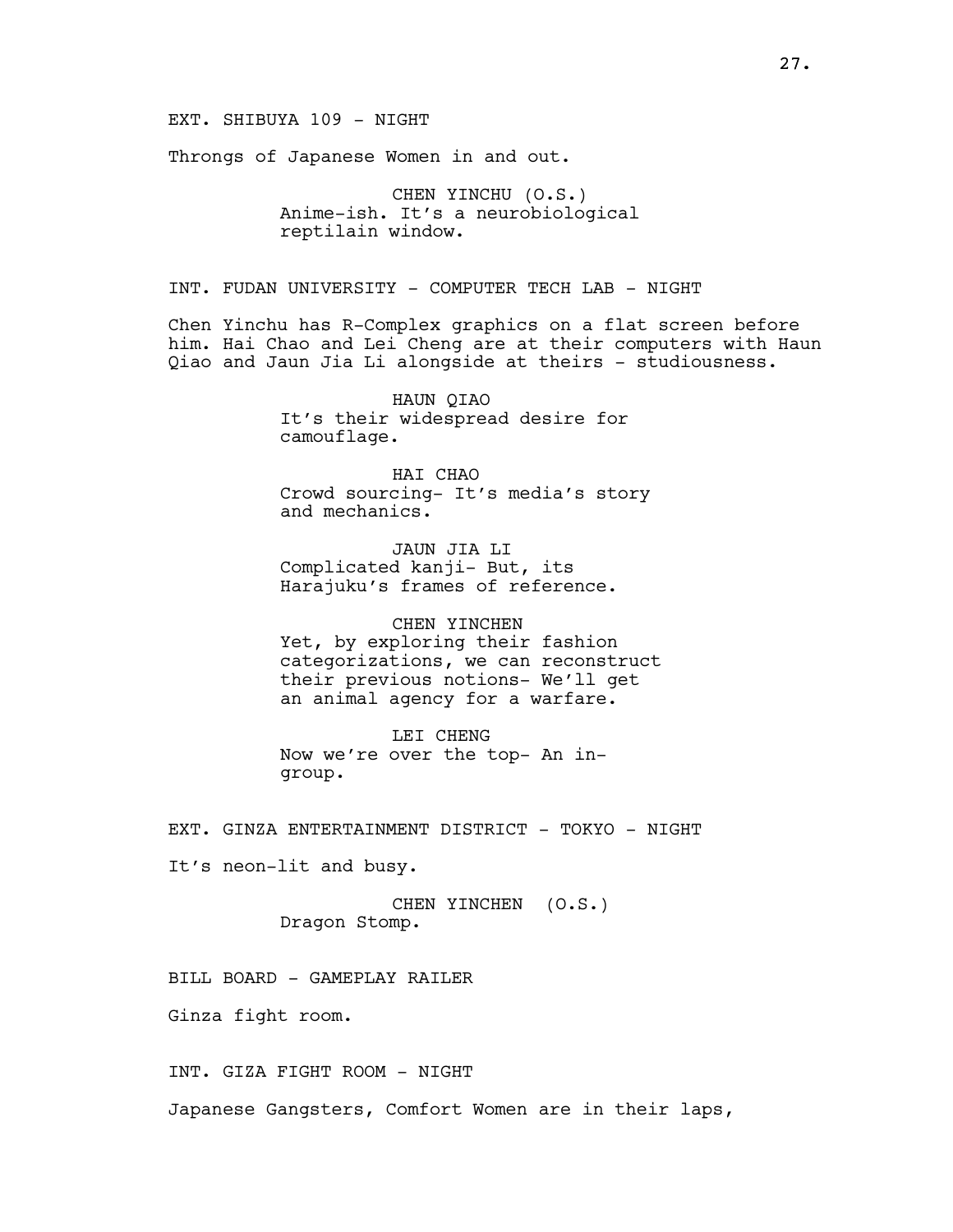Shen Mi Rong and Qiao Mei Lu are as motor-cross roller derby fighters: combat's in a center - resembles a sumo wrestler's ring. Strobe lights flash to TECHNO.

> SHEN MI RONG Our outfit's aren't young, hip and plugged in?

QIAO MEI LU Suicide duels with fierce fights that end in death is what these are for.

Qiao Mei Lu makes some martial arts moves.

SHEN MI RONG Stop it! I'm goin' for an altered school uniform that's more about an enhanced orgasm.

TOMOKO, MIKI, TAMAYO, and NAOKO are brought forth by Dung - Bodi-con babes gone to the Hell's Angels.

YAKUZA INITIATION CEREMONY

Xue Ai Da, Shi En Tian, Hai Chao and Lei Cheng sit at a table. An Oyabun knife, sake and cups sit on one side. They each hold a small picture of a Saint. Dung points at Shen Mi Rong and Qiao Mei Lu.

> LAI THANH DUNG Pop culture's virtual violence is our Reptile breeder.

Japanese Business Men barter among themselves. Their Comfort Women mildly chuckle. Lai Thanh Dung moves in and hands Shen Mi Rong and Qiao Mei Lu, each, an Oyabun knife. All four Bodicon babes gone to the Hell's Angels raise theirs.

> QIAO MEI LU Hurray for their spirit of bondage in this part of the game.

SHEN MI RONG Ah? I think... Oh no. We were on fashion trends- Something or the other. Yeah. It was parallel evolutions.

INT. FUDAN UNIVERSITY - COMPUTER LAB - DAY

**COMPUTER**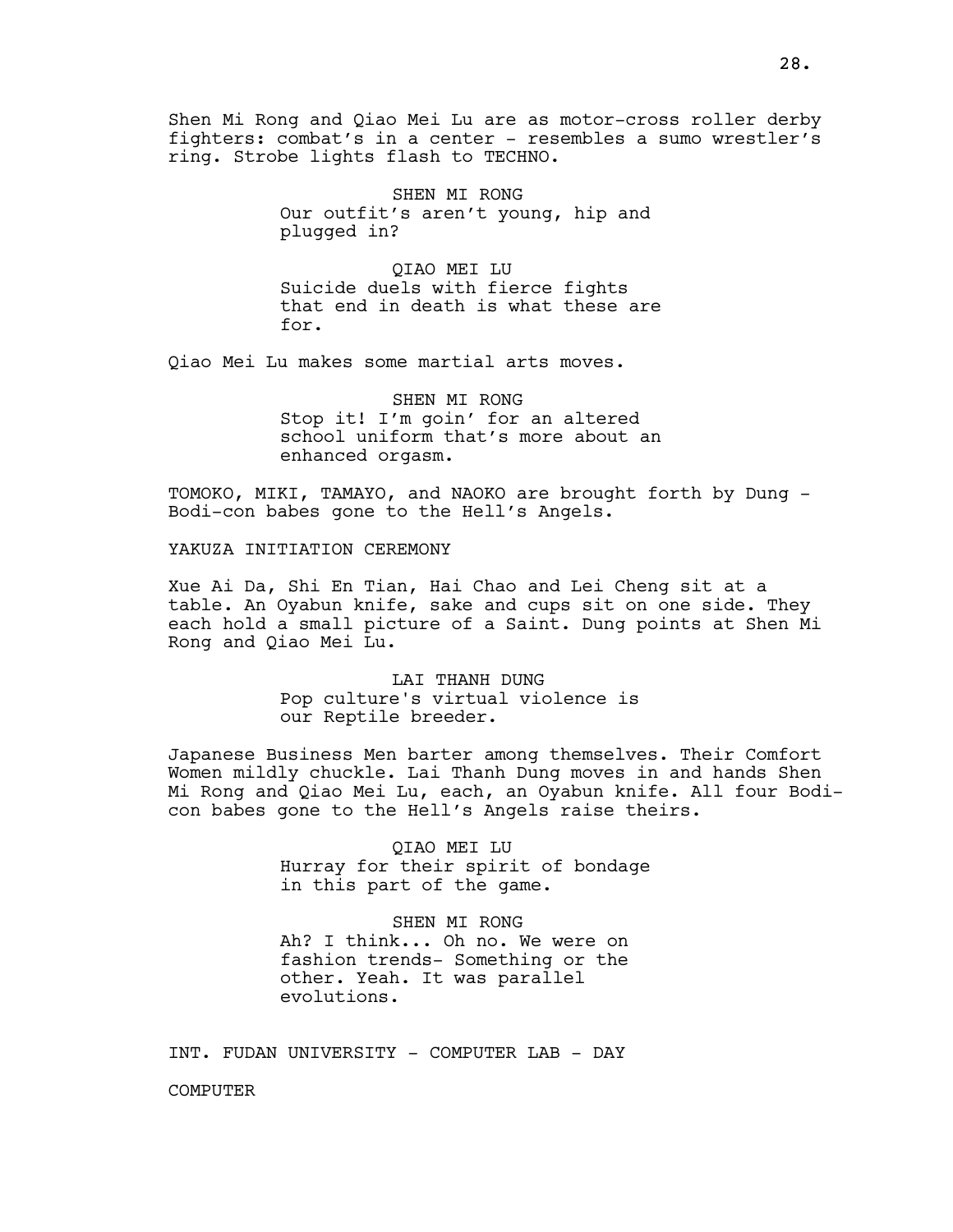Clutching Oyanbun knives as Bodicon Babes - Tomoko, Miki, Tamayo and Naoko, they come in slashing at Lu and Rong

CAMERA - BACK AND PANS

Computer lab's empty - technology's animated.

FRONT FLAT-SCREEN PLASMA

Yakuza Initiation Ceremony: Xue Ai Da, Shi En Tian, Hai Chao and Lei Cheng's middle fingers are cut by an Oyabun knife, each bleeding onto their small picture of a Saint.

ANOTHER COMPUTER - FIGHT RING

Rong and Lu are in a fierce combat, cutting and slashing at the four Bodicon babes - blood slashed wounds.

PAN - BACK TO PLASMA FLAT-SCREEN

Saint cards are burning, all across from Hiko who fills his cup and four small cups with sake.

> XUE AI DA, SHI EN TIAN, HAI CHAO AND LEI CHENG (unison) You are our father. We are your loyal children. We are family. There is nothing else.

Hiko drinks from his larger cup, passes it to Xue Ai Da who complies by giving Hiko his smaller cup. Hiko drinks from it.

PAN - FIGHT COMPUTER

Shen Mi Rong cuts Tomoko across the throat deeply, and Qiao Mei Lu stabs Miki in the heart.

PAN - PLASMA SCREEN

Each has drank, exchange with Hiko ends with Lei Cheng.

BACK TO FIGHT COMPUTER

Tamayo and Naoko are cut down by Shen Mi Rong and Qiao Mei Lu; blood's strewn.

FASHION COLLAGE: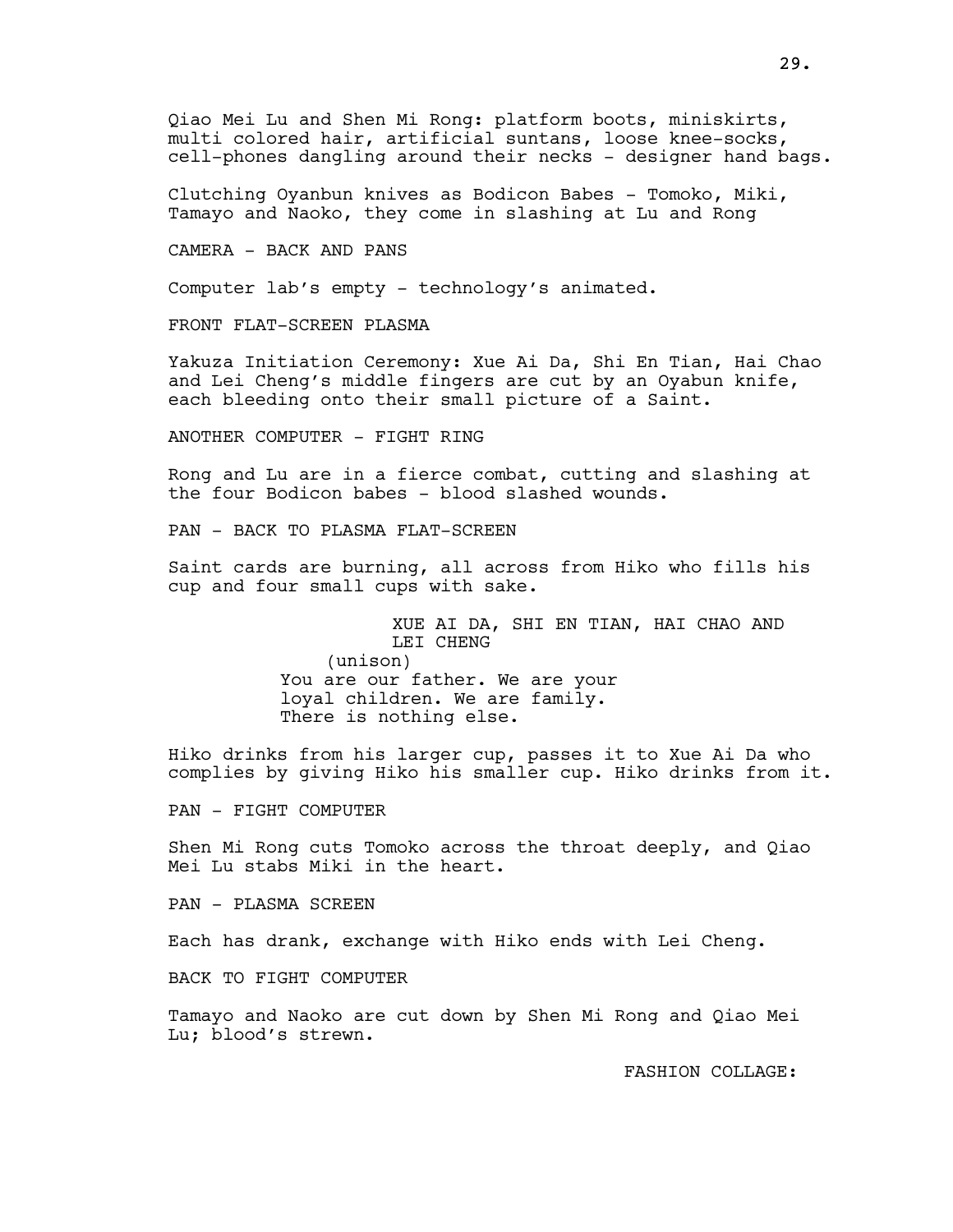EXT. HARAJUKU JAPAN - STREETS - MID 1980 TO 1990 - NIGHT

Shen Mi Rong, suede thigh boots and tight skirt and Qiao Mei Lu in hot pants. Several Older Japanese men - sliced up in a brutal killing spree. Confounded, each holding cash and Oyabun knives.

SUZUKI AND KAWASAKI MOTOR CYCLES REV on their own in an ominous warning.

SHEN MI RONG AND QIAO MEI LU

Still holding knives and money. SIRENS.

SHEN MI RONG This could be a problem for us.

BIKES REVVING

QIAO MEI LU We're way past a parade that's interfering with traffic. This isn't even about waking people up at night!

SHEN MI RONG They're satirical extensions- A big lizard that's- That's just- Just Shit!

SEES Police cars approaching. Shen Mi Rong and Qiao Mei Lu mount their bikes and speed off.

EXT. SHINJUKU - JAPAN - DAY

REVVING MOTOR CYCLES. Major commercial and administration center.

> SHEN MI RONG (O.S.) This must be the darker side of cute!

SIRENS and GUNFIRE.

QIAO MEI LU (O.S.) The Japanese love the underdog!

# BILLBOARD

Gameplay: a hot pursuit on a techno highway.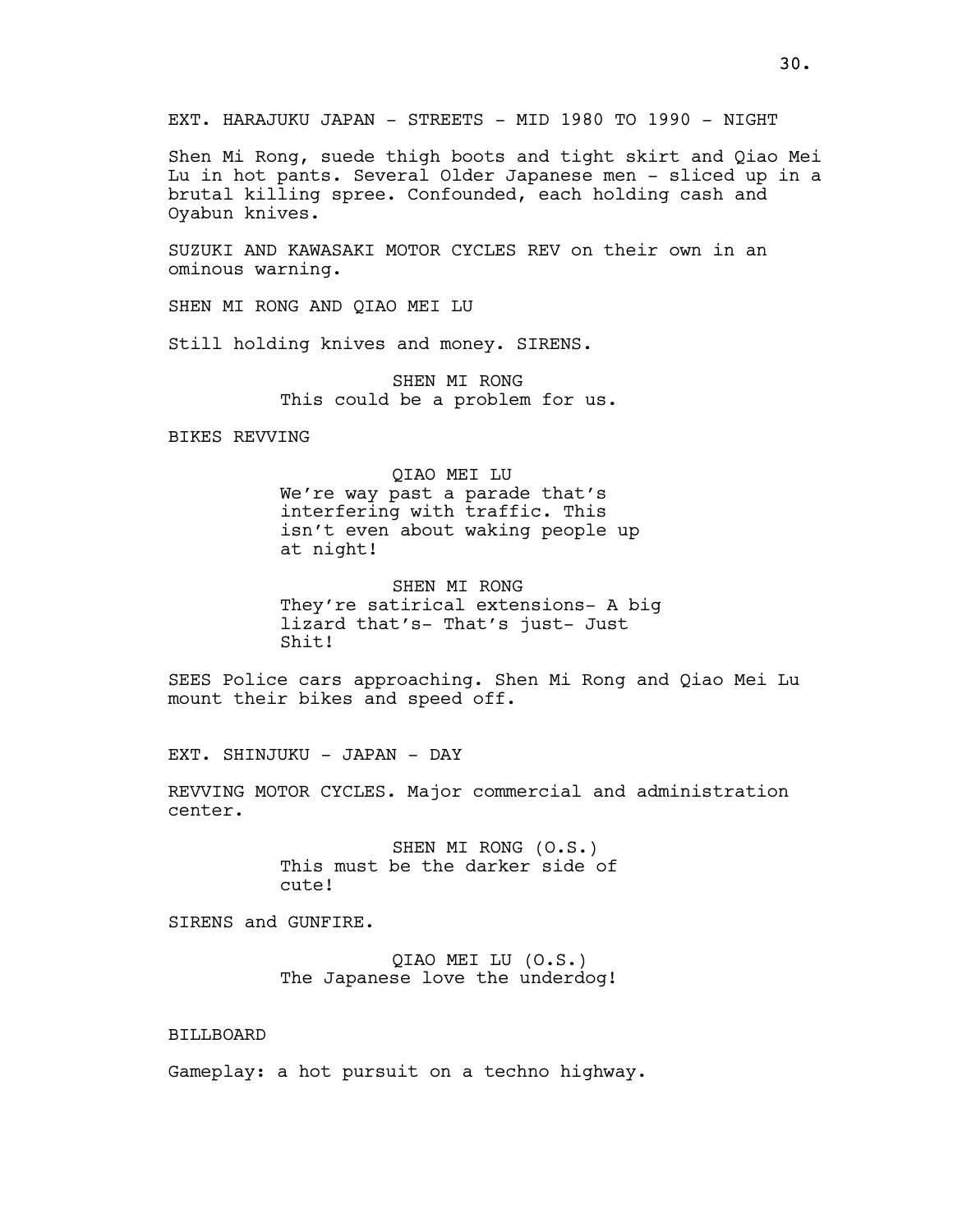INT. GAMEPLAY - NIGHT

Shen Mi Rong and Qiao Mei Lu - motorcycles. Inside pursuing Police Cars are REPTILIAN JAPANESE POLICE. Their AUTOMATIC WEAPONS FIRE.

MATCH CUT TO:

INT. DREAMFIELD STUDIO - COMIC DEPARTMENT - DAY

STORYBOARD

GUNFIRE and ACTION

Narrow misses of Shen Mi Rong and Qiao Mei Lu.

SHEN MI RONG (O.S.) They also love bad Engrish.

Rong and Lu make a jump.

QAIO MEI LU (O.S.) They're attacking the child.

Police Cars fail to stop in time, spiralling - colliding and falling into a techno oblivion.

EXT. SHINJUKU STATION - JAPAN - DAY

WHACK FIGURE POSTER

A pink bear:"Gloomy." A depiction of an attack on the bloodied little boy that owns it.

HAUN QIAO AND JAUN JIA LI

Moving through this main hub in jeans - back-packs.

HAUN QIAO This reptile. To me. It's a squatter taking up residence with me without me.

JAUN JIA LI As if we're their virtual pets.

HAUN QIAO Watch us as their dogs will we?

JAUN JIA LI Totally materialistic.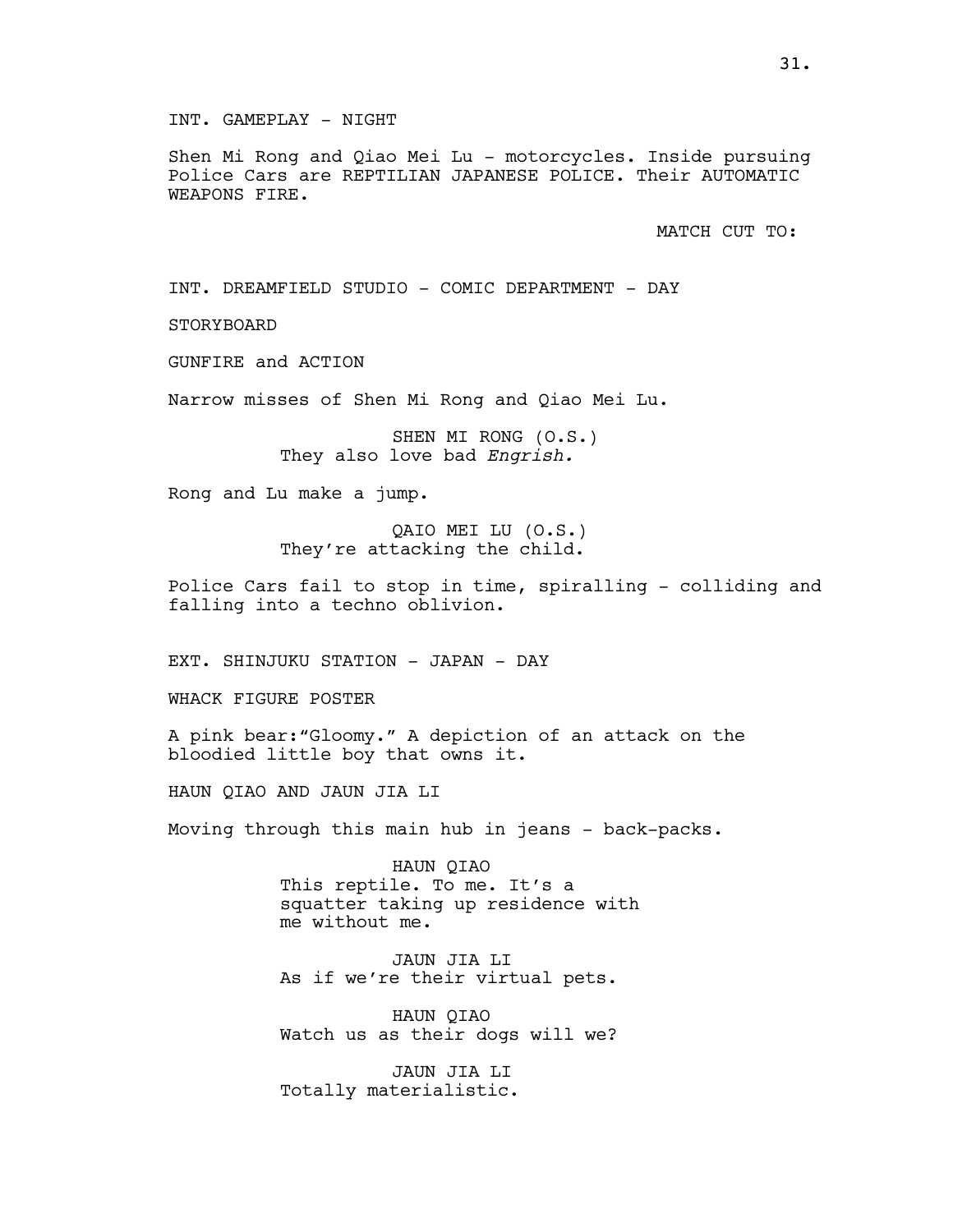Stopping, checking it out.

HAUN QIAO Sadomasochistic vending machines?

Watching an entourage of Japanese teens passerby.

JAUN JIA LI Right. That and Japanese delinquent subcultures.

HAUN QIAO Puts us between this reptilian repressor and an otaku culture.

EXT. SURROUNDING SHINJUKU STATION - DAY

Department stores, specialist electronic and camera shops, cinemas, restaurants, bars and International hotels.

SHEN MI RONG AND QIAO MEI LU

Riding their respective bikes, dressed as Kogals: school-girl uniforms, tanned skin and bleached hair. Stopping at a traffic signal.

> QIAO MEI LU Re-imagined?

SHEN MI RONG We're developing a style that's going to be a global standard.

INT. KETSUEKI HAYARI - HARAJUKU JAPAN - DAY

QAIO MEI LU (O.S.) Not mutant adult bodies that are possessed by reptilian children?

Yuki's at dressmaker's mannequin: a mini, part reptile skin with shades of white blotches. Airi holds up some socks, inserting her hands into them, silky nylon - baggy.

> AIRI Sup for her Kawaii?

Yuki reveals the snake-skin-head panties under the skirt.

YUKT These. Next step's some head.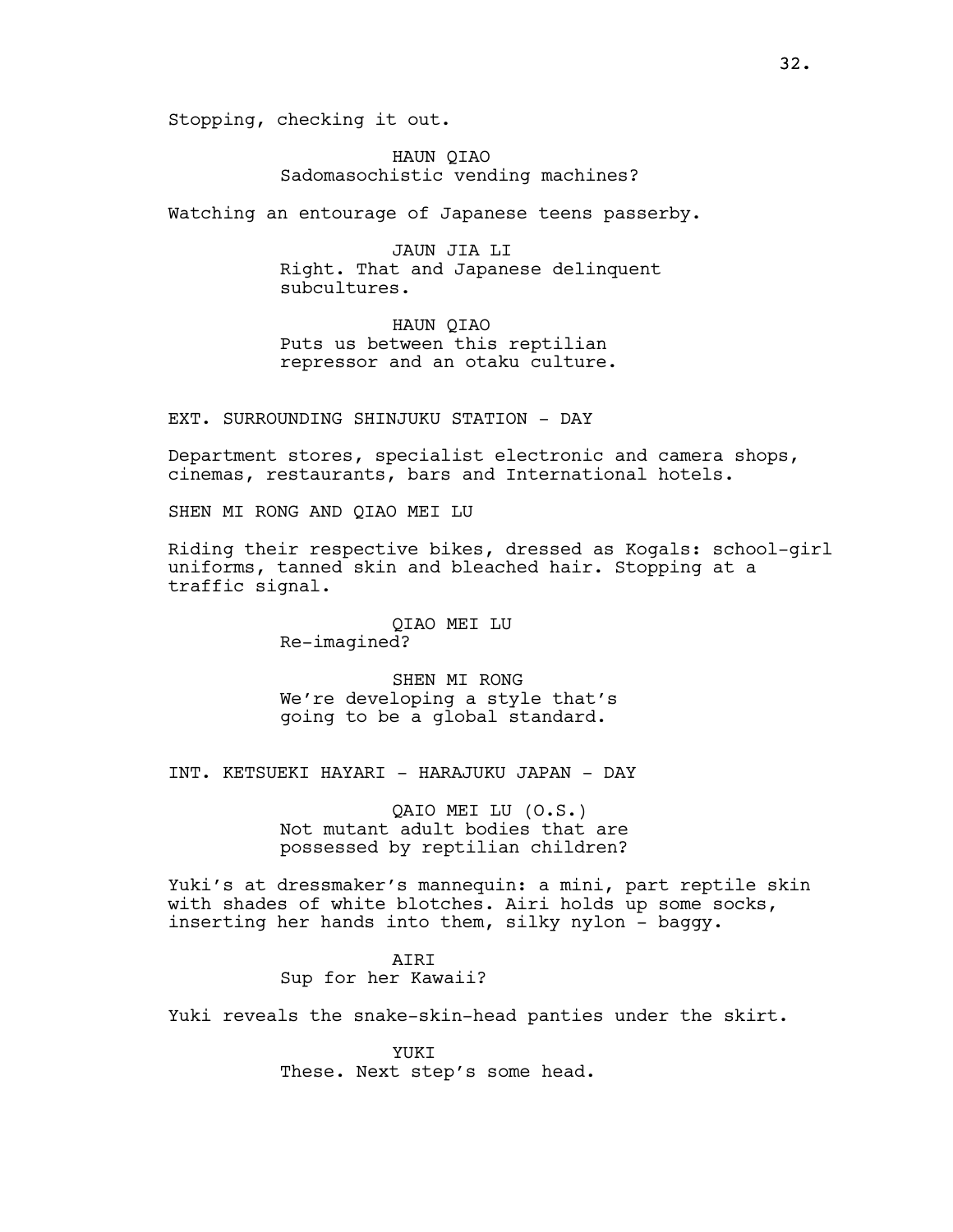AIRI

Trendy.

MANNEQUIN'S POV - APPLE COMPUTER

Gameplay.

INT. DRESS-UP GAMEPLAY - DAY

Yuki wears platform boots, a miniskirt, tons of makeup blonde with an artificial suntan. Designer accessories, cell in hand - both, yet Airi has on the school uniform that's pinned high with baggy socks.

> YUKI Fashionistas hanging out?

**ATRT** Yeah. Up and coming young designers in a dress-up game.

**YUKT** An alternative universe coexists with an actual historical environment. Which is our fashion in their gameplay.

AIRI Just cool in this frickin' game.

INT. KETSUEKI HAYARI - HARAJUKU JAPAN - DAY

DRESSMAKER'S MANNEQUIN

Shape-shifts into a REPTILIAN WOMAN HUMANOID. The mini's blotches glow with digital lights, platform boots - an irradiance, glowing accessories.

> REPTILIAN WOMAN HUMANOID An afterglow of a pot that was full of lollipops? Or was it the chocolate cupcakes with their white frosting?

Reptilian Woman Humanoid admires her other worldly fashion in a mirror. Yuki and Airi are dumbfounded.

> **YUKT** Rattled. She's- Eccentric. - Irregular.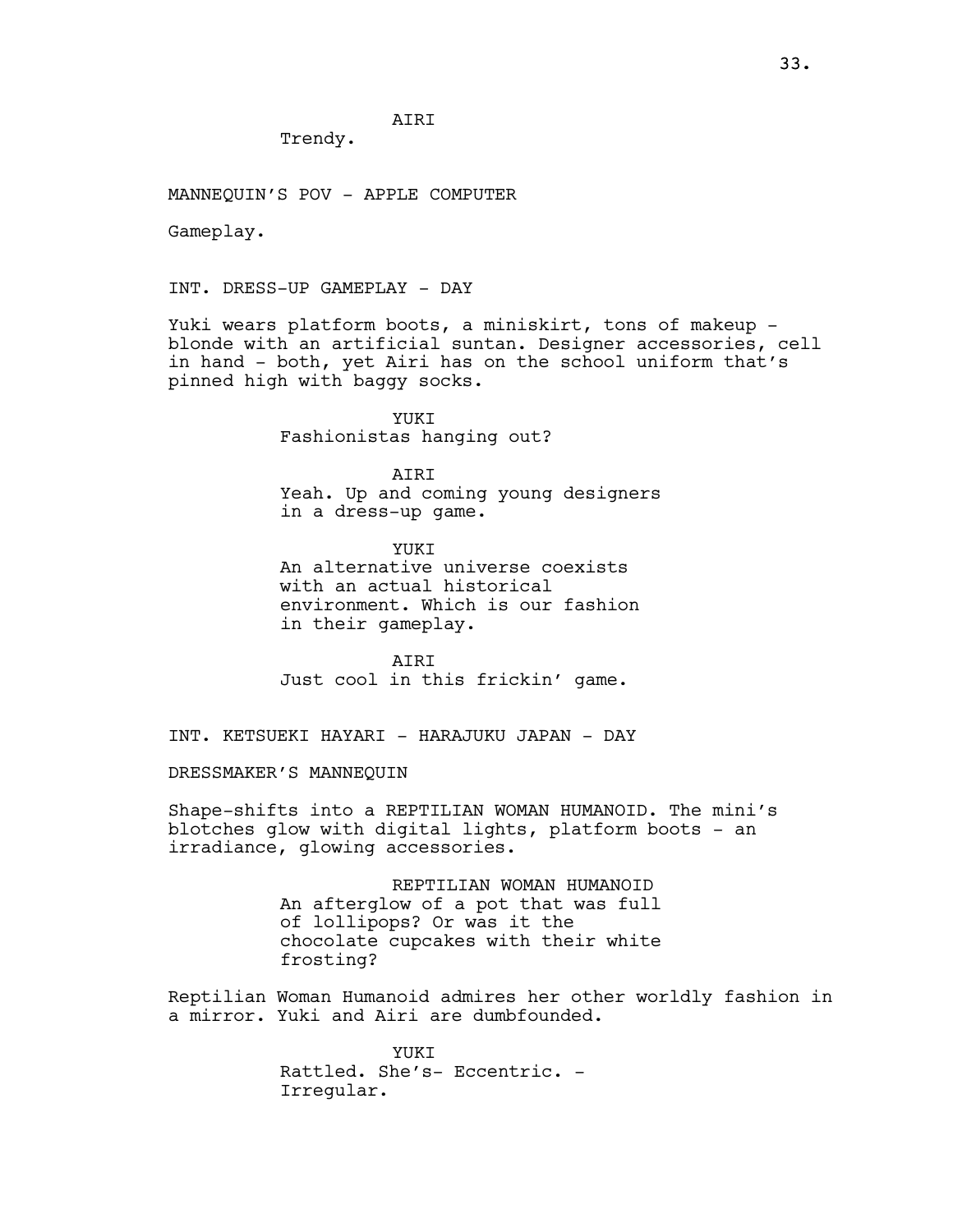Turning, flicking her tongue.

REPTILIAN WOMAN HUMANOID Slithers of pain.

AIRI

Shut up!

REPTILIAN WOMAN HUMANOID Anything goes!

AIRI Everything is fair game!

REPTILIAN WOMAN HUMANOID Anything goes and everything is fair game!

REPTILIAN WOMAN HUMANOID'S POV - APPLE COMPUTER

Gameplay.

INT. KETSUEKI HAYARI - HARAJUKU JAPAN - DAY

A python's wrapped around Airi, tightening its grip. Yuki's fronted by three cobras.

> AIRI If this lizard-child's Kogal. It's a bit unruly right now.

Yuriko, Natsumi, and Miyuki come in as Kogal teens: minis, platforms, suntans and blond hair.

> YURIKO Your fashion instincts can cause this change.

AIRI This was not my inner lizard.

Natsumi and Miyuki move in and hack Airi lose. Yuki's at a stand-still, caught in the sight of three agitated cobras.

> YUKI (trying to convince the cobras) I'm a user for Pete's sake.

YURIKO You've been completely obsessed.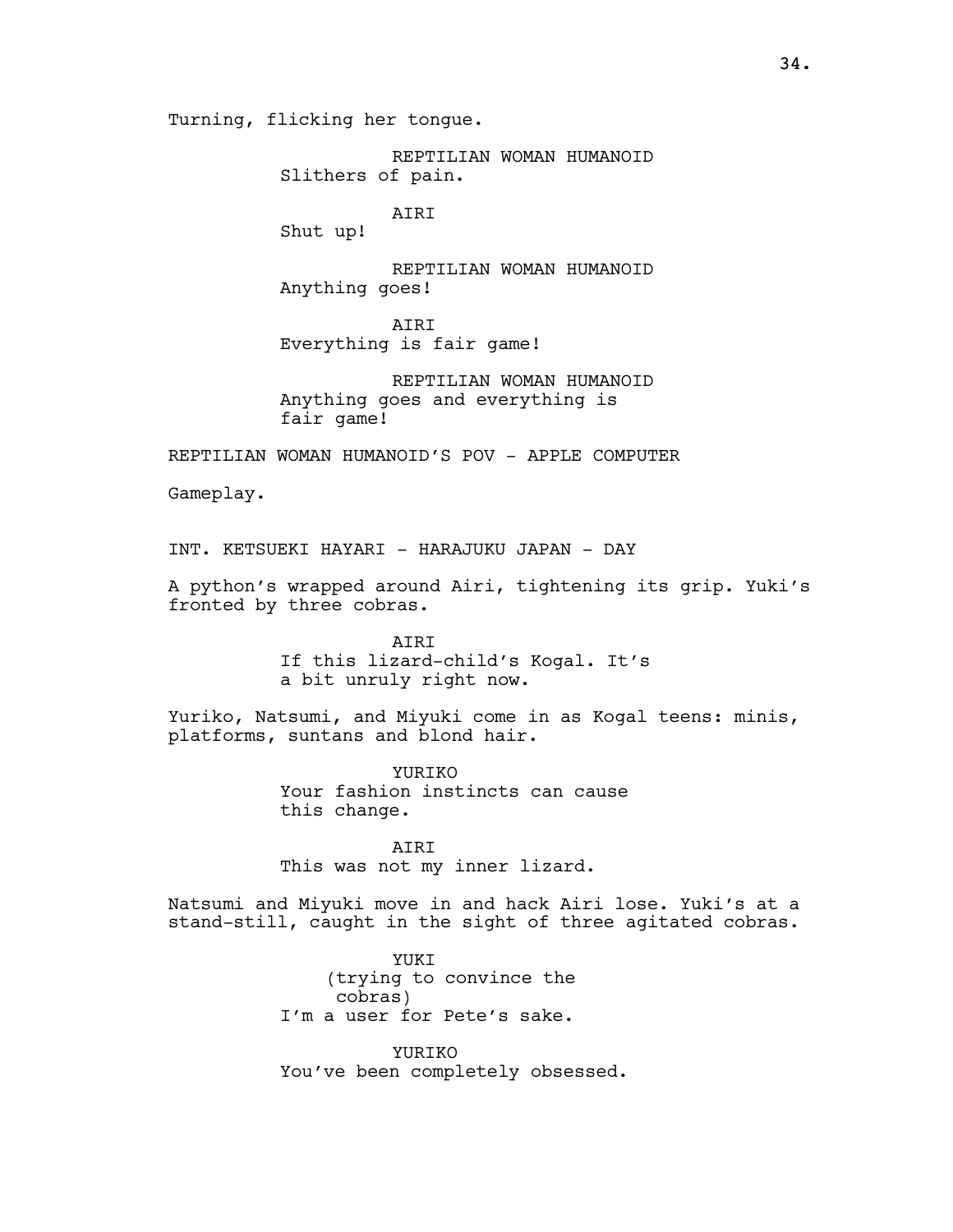YUKI Sightseeing duties with cobras is not the deal here.

**YURTKO** You've fast forwarded into their material goods.

YUKT These? No way as accessories!

Holding out a high-tech cell-phone.

YURIKO Boo hoo. Does E.T. need to call home?

AIRI That's stinking good. A snake charming flute'd be better.

# YURIKO

The gangster bosses can provide you with an alternative ending.

YUKI Oh, So, so it's beautifully sad. Nothing against snakes. I'm? It's just-

YURIKO Your unrealistic expectations?

YUKI Pity, love - Whatever! Do'em!

Raising, readying her katana.

YURIKO Could be a real tear-jerker.

YUKT I'm sorry but why be forced to tears episode after episode?

EXT. HACHIKO SQUARE IN SHIBUYA - NIGHT

Yuki and Airi are at a meeting place. Waves of pedestrians flow to their respective trains. They wear plaid skirts, white button-up shirts and loose socks.

> YUKT Not like I cried buckets.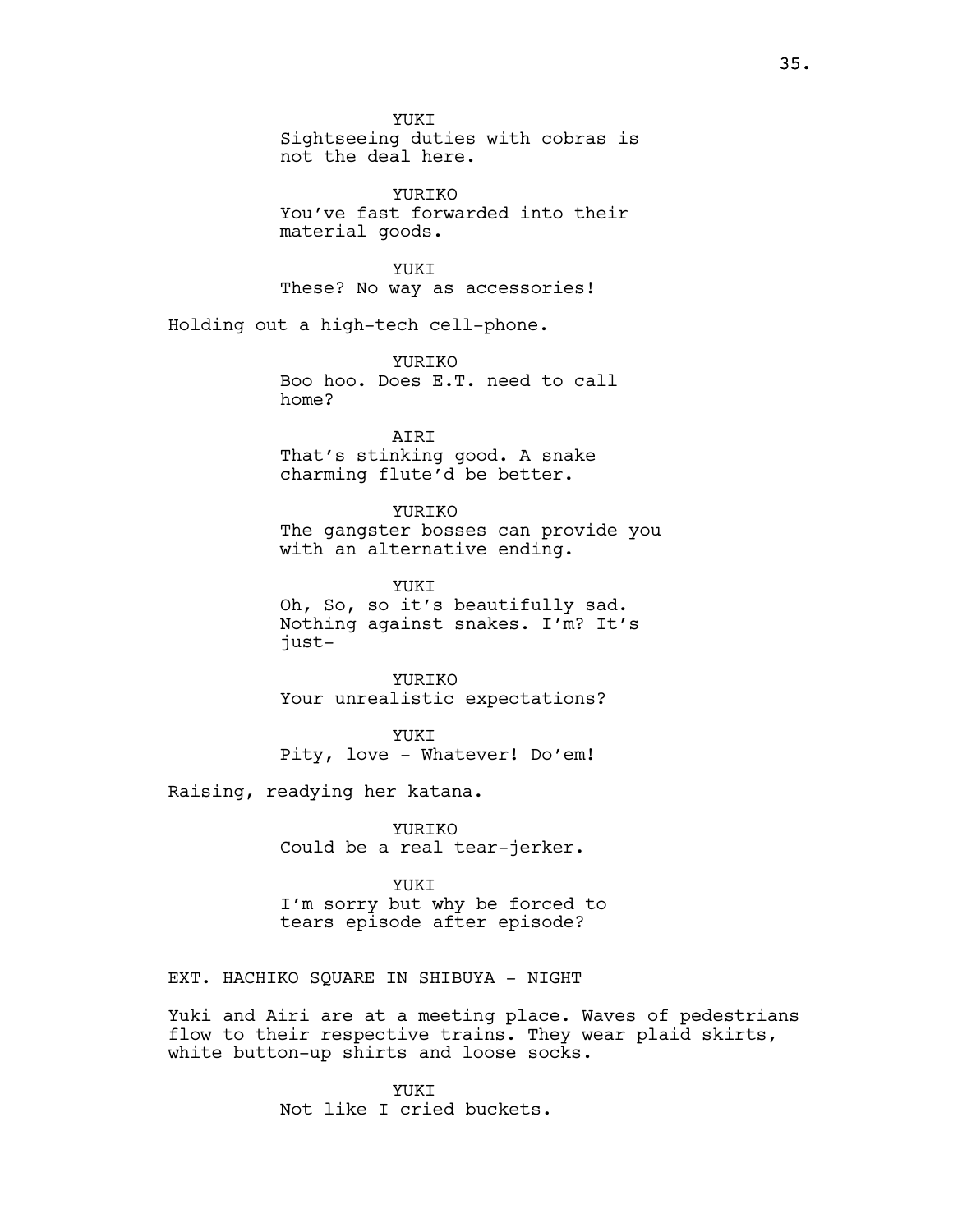Airi points to where Haun Qiao, Jaun Jia Li, Shen Mi Rong and Qiao Mei Lu are approaching and wearing the same cloths.

> AIRI There. It's the faddish free-ware.

YUKI And here we are- Re-watching fashion's future.

Arriving, they all bow to each other.

HAUN QIAO Everything but a Korean.

YUKT That wouldn't be unreasonable.

JUAN JIA LI Is that your apology for an unknown fashion premonition?

AIRI She'd definitely be into magical rituals that are shrouded in mystery.

QIAO MEI LU But, you can always get that on Netflix.

SHEN MI RONG Completely off-base. See if that raises the reptilian race in a dress-up game.

Yui, Yuriko, Natsumi, and Miyuki come up: kogal attired.

YUI The Metropolitan Center. It's their radical sector at where our sex war must be fought.

YUKI The Metropolitan? Place is too Gothic. We're at round, dewy eyes

with a soft curvy body.

YUIT Yes. That's an undercurrent- It's a charm against the reptilian.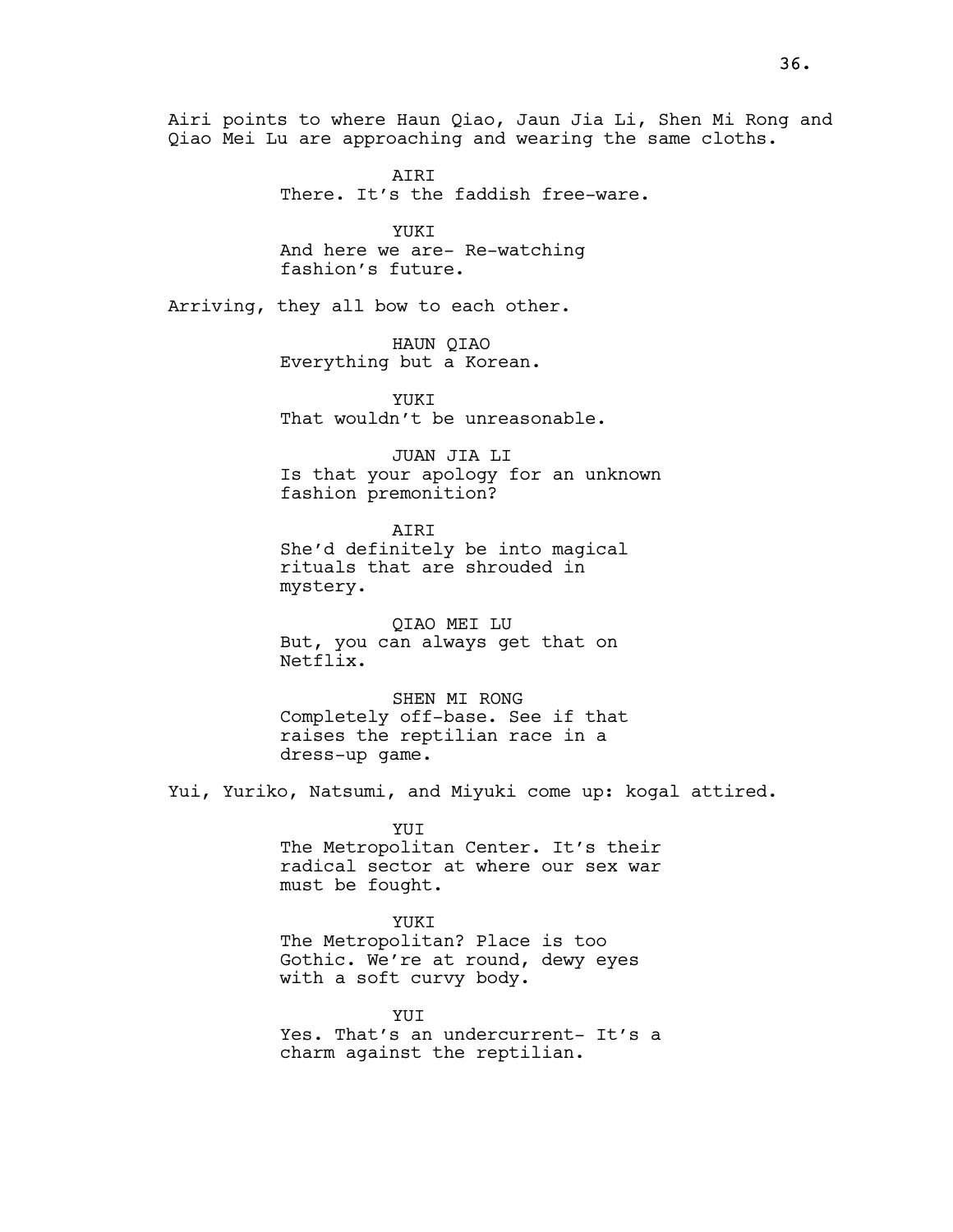YUKI I think you are very cute as opposed to I love you?

YUI Both is a female identity-

SHEN MI RONG Not us as fashion robots for the reptilian race.

QIAO MEI LU Flesh and blood is part of this dress-up game.

SHEN MI RONG Out of the dirty kitchen and into an army of gorgeous dresses with the promises of material goods?

YUI

It's the same shape as a computer chip. The reptilain enters there.

YUKI

(to Airi) Provocative outfits, voluptuous breasts. Technology enriched? That'd be full of recreational sexuality.

YUI (to Yuki) They're pirates. Posers for your fashion dreams. So, we wear them. Uniforms, it's their future.

INT. DREAMFIELD STUDIO - COMIC DEPARTMENT - DAY

Lu's looking over Rong shoulder. She's sketching the courtyard scene on a technological pad.

> QIAO MEI LU Ganguro's about ready to burst out of this frame- Away from a spoilt brat fashion.

> SHEN MI RONG Here here- With the figments of my imagination that are conjured by the reptilian media.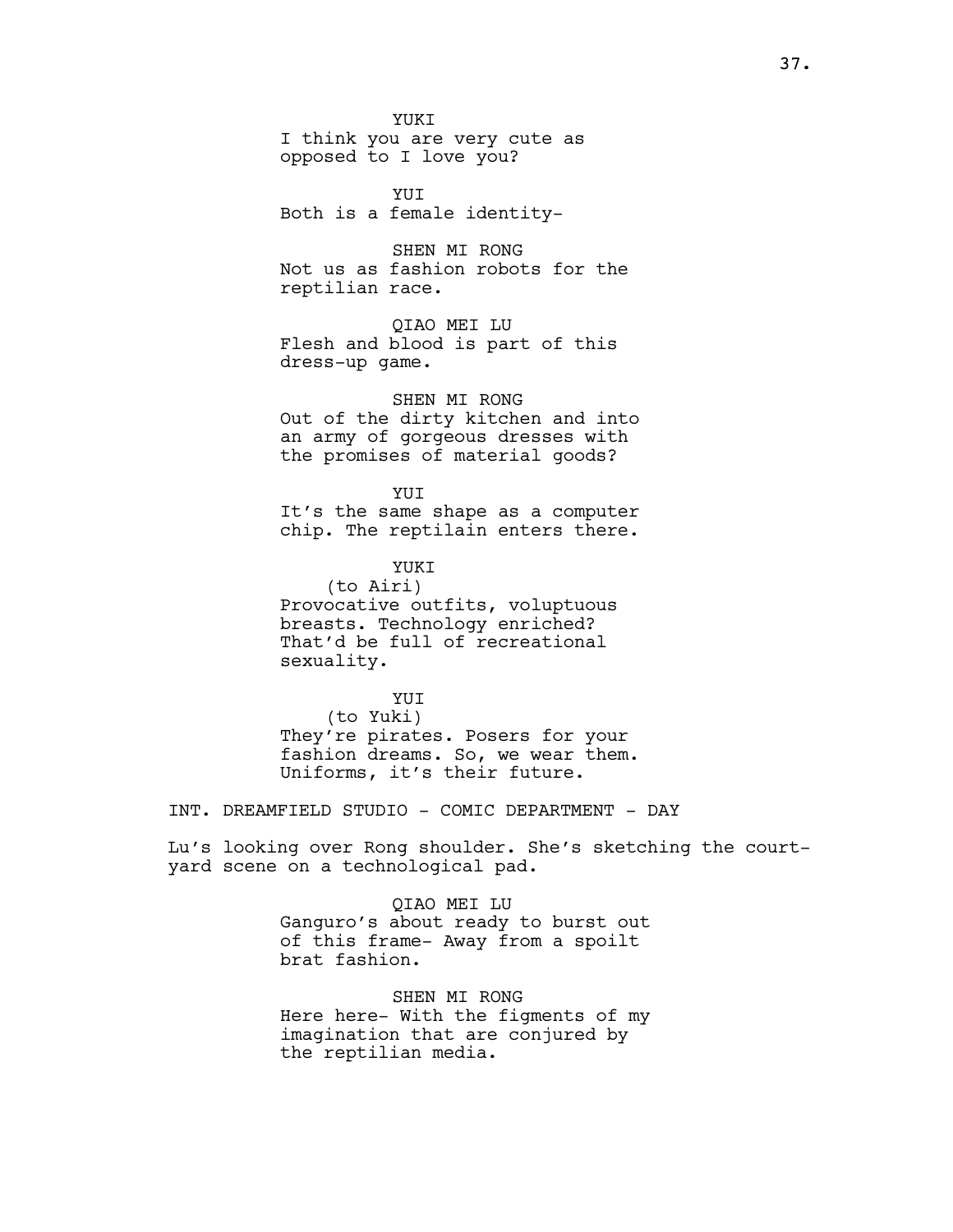QIAO MEI LU Lets get the rich daddy's girl's their way- Put'em out there with a decorative presence.

XUE AI DA (O.C.) Sun kissed blonds? Reflecting a side by side glory. An R-complex style.

Xue Ai Da has his sketch pen held in the air. Alongside.

 SHI EN TIAN Lizards as Pet dolls that are in an unknown comic book.

SHEN MI RONG Bravo. Evolving creatures in a dream-like fashion.

QIAO MEI LU Yep. Yuki plugs into an unearthly fashion for their alien technology.

SHEN MI RONG But the Reptilians have violated the boundaries of our brains.

QIAO MEI LU Makes us booty for a street born lizard.

SHEN MI RONG But. The screwed-up gansta looses by split decision to them huge big eyes.

EXT. IKEBUKURO - JAPAN - NIGHT

A large commercial and entertainment district of Tokyo. Airi and Yuki are in Gonguro fashion: orange hair, pink extensions, dark tans - sparkling face powder, white eye shadow. Gazing out at all the activity.

# YUKI

Shut up!

Joining in Yuki's rebelliousness.

## AIRI Anything goes!

Holding hands, skipping about - minis and platforms.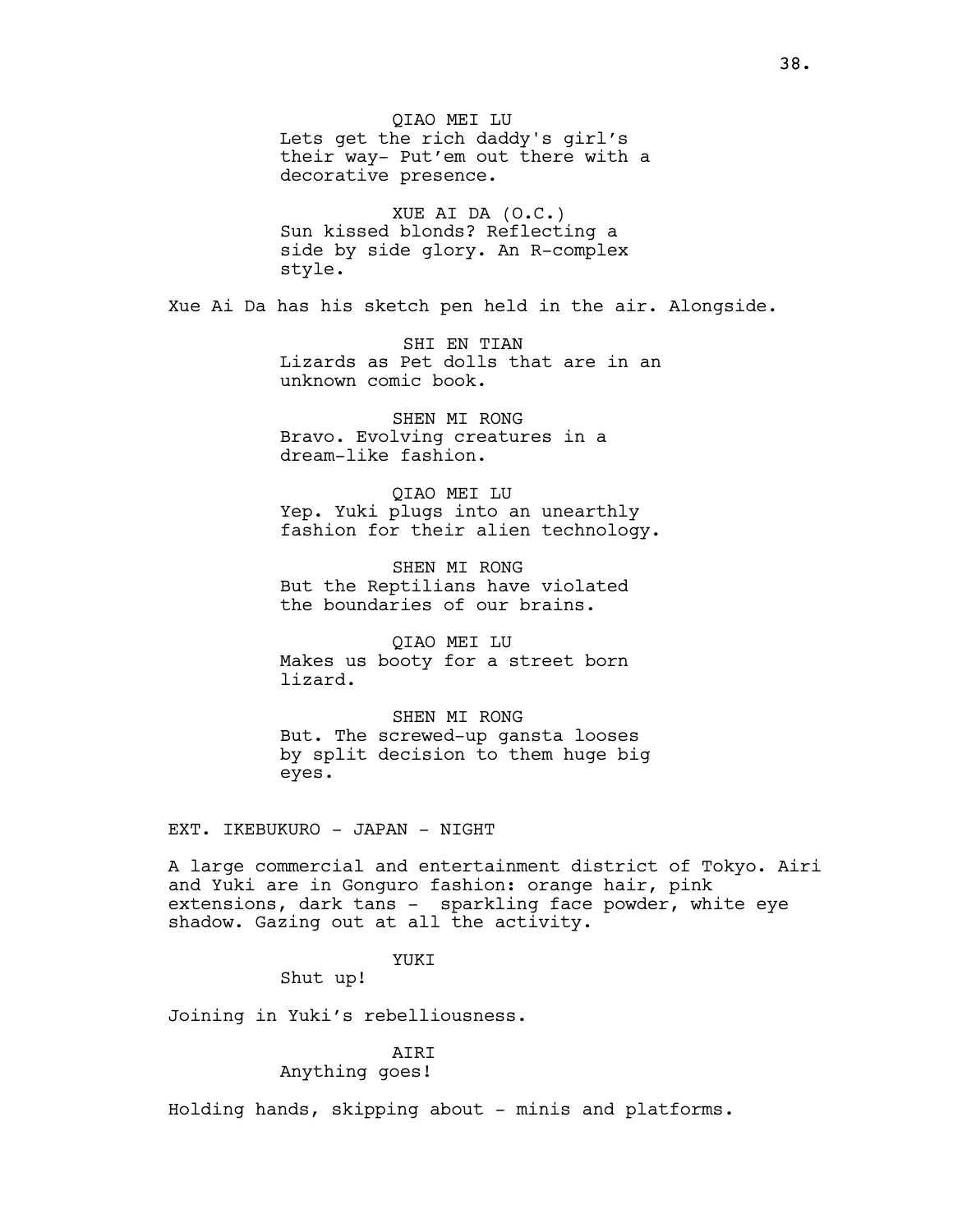YUKI Everything is fair game!

**ATRT** Anything goes and everything is fair game!

EXT. SHIBUYA 109 - NIGHT

Throngs, Young Japanese Women casually move in and out.

INT. SHIBUYA 109 - NIGHT

ELEVATOR

Shen Mi Rong and Qiao Mei Lu, in Gonguro fashion, mini skirts, platforms and dark skin.

> QIAO MEI LU Out of nowhere for the art of pushing elevator buttons?

Elevator doors close.

SHEN MI RONG Just watch out for perverted and soulless old men- They're savage rape-ninjas at this level.

EXT. TOKYO METROPOLITAN GOVERNMENT BUILDING - NIGHT

A cross between a computer chip and a Gothic Cathedral.

CHEN YINCHU (O.S.) Take me seriously or I'll kill your dog?

INT. FUDAN UNIVERSITY - COMPUTER LAB - NIGHT

Room's hot with computer tech. Metropolitan Government Building's on a flat-screen. Chen Yinchu's instructing Haun Qiao and Juan Jia Li, both at computers assessing the data.

> HAUN QIAO Ganguro there? We'd have more luck looking for a deadhead horse drowning underwater.

CHEN YINCHU That's where you get a real job.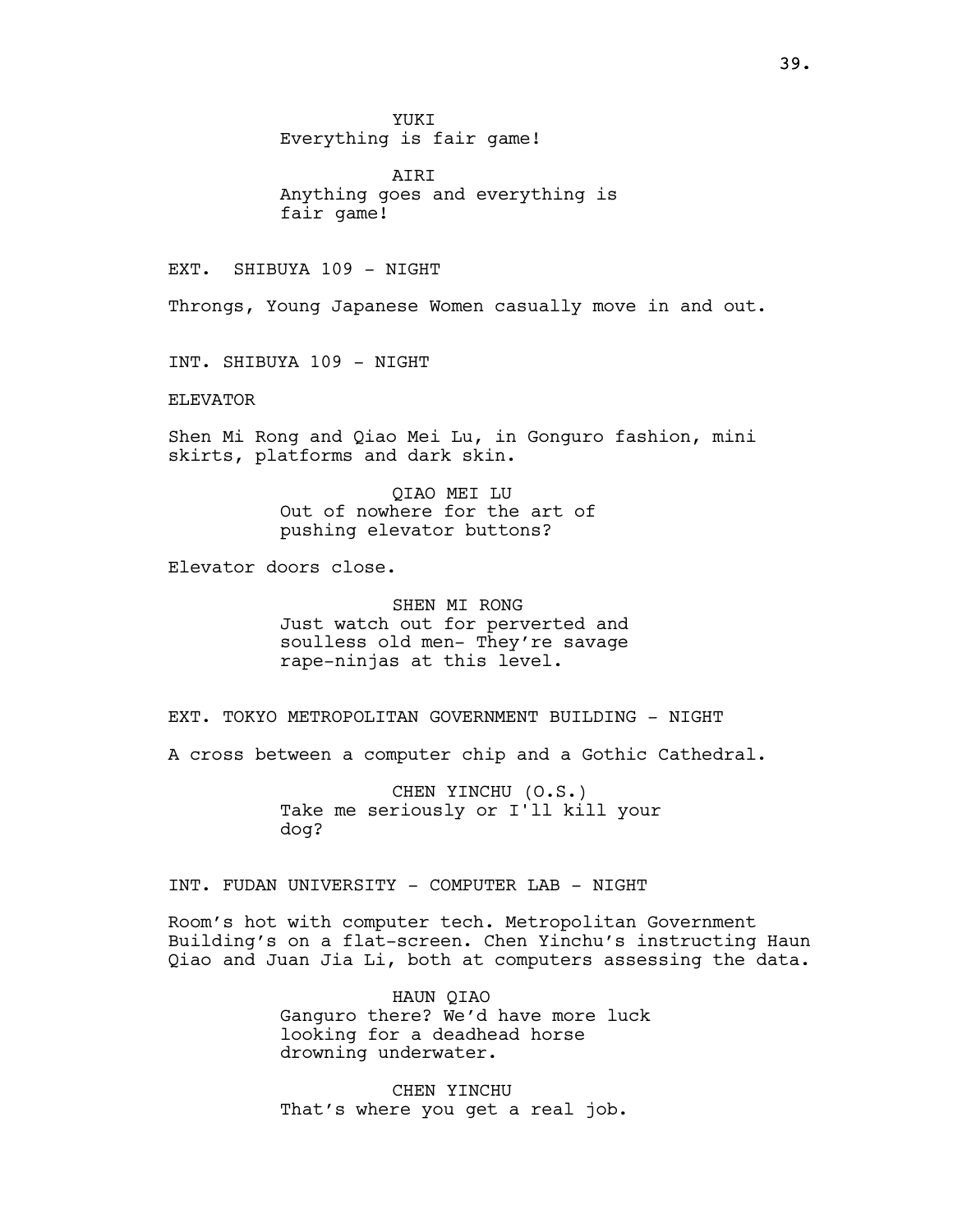JAUN JIA LI Not me. I have zero dedication for work. Where's me me me?

CHEN YINCHU In your disillusionment that's embracing an artistic space.

EXT. GINZA ENTERTAINMENT DISTRICT - TOKYO - NIGHT

Neon and action.

INT. UPSTAIRS CLUB - NIGHT

Empty, Shen Mi Rong's in a red mini, a dark tan and in white go-go boots. She's on a large cushioned chair. Hiko's shirt's unbuttoned, trimming a Bonsai tree. Rong can see his tattoos.

> HIKO YOSHIDA Hang out and be seen with the otherworldly?

SHEN MI RONG I'm looking at nobody.

HIKO YOSHIDA They were obsessed with Afro-American culture. They braided their hair. Wore dark make-up. Listened to rap.

Shen Mi Rong stands and faces off Hiko who turns to continue trimming of his Bonsai.

> SHEN MI RONG Makes me the solo-girl that would rather have a body part than a popsicle.

Hiko averts - snaps the Bonsai clipper in his hand.

HIKO YOSHIDA Bleeding on the edge of extreme anti-social behavior?

SHEN MI RONG No! I'm the splatter in your desperate life!

Setting hand scissors down and waving his hand at Rong.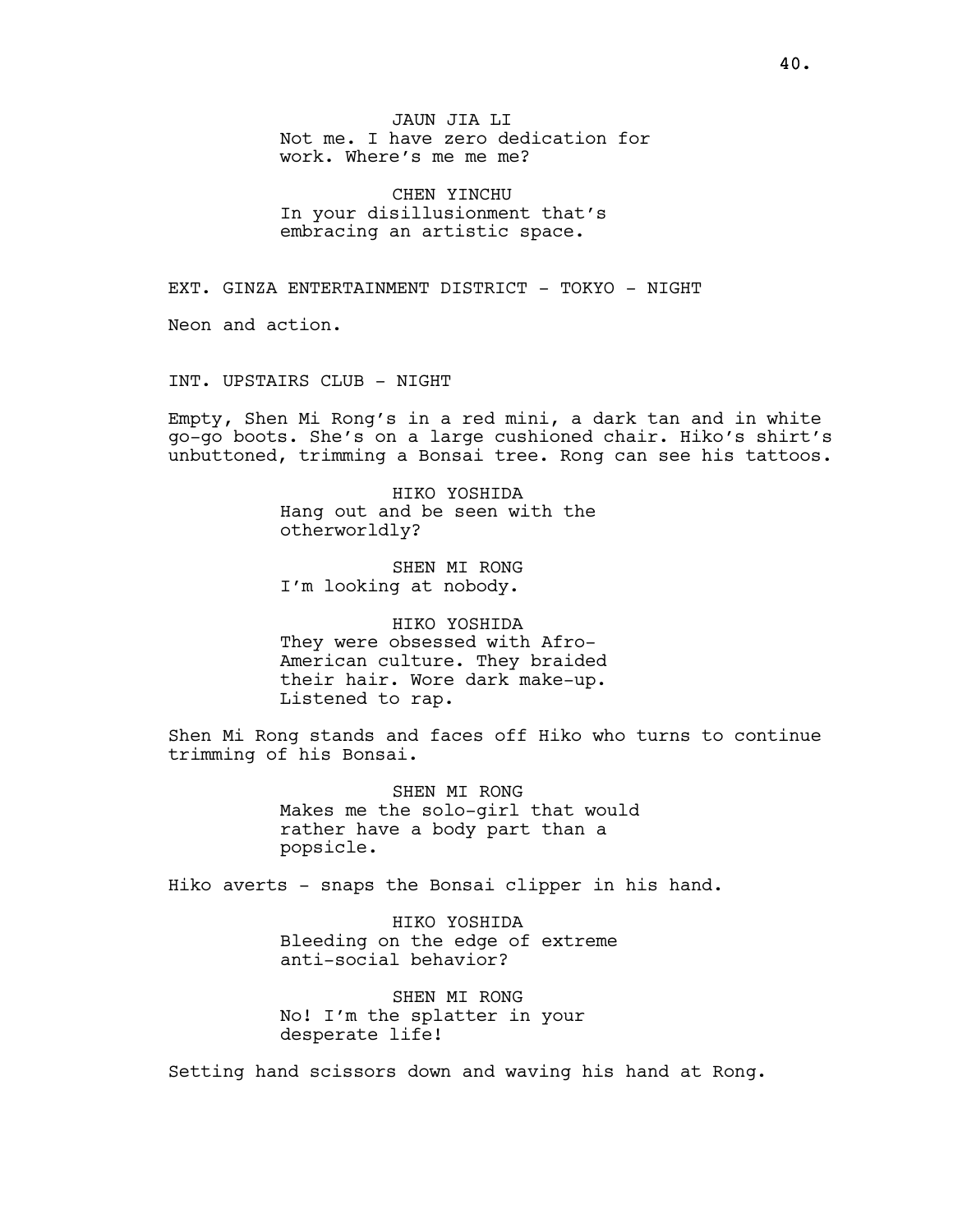HIKO YOSHIDA You're sensory input for a dangerous dress-up video-game.

SHEN MI RONG Meets real life that's a runaway.

HIKO YOSHIDA Empowerment- Women forming a revolutionary fashion army.

SHEN MI RONG Would'd you prefer a sweet schoolgirl as a vicious assign?

Ripping off his shirt, revealing his wicked tattoos.

HIKO YOSHIDA I'm not some lecherous old man you can scare off!

SHEN MI RONG Weren't we both random strangers with irreverent and outrageous looks?

Hiko flings his arm. Rong changes into a repulsive Ganguro.

HIKO YOSHIDA A dark-skinned girl! A species! A primitive animal in a witch outfit and a black face! A teamer with the reptilian race!

INT. SHIBUYA 109 - NIGHT

Shen Mi Rong stares at cosmetic video. Qiao Mei Lu's alongside: boots with platform soles, bright colored miniskirts, white hair, shimmering makeup - faces and necks blackened, highlighted by white makeup, Ganguro fashion.

> QIAO MEI LU Seems we're pre-existing for the gawkers of the dumb, dirty and ugly.

LIZARD MAN - weird tattoos and body art, he goes up to Shen Mi Rong, sticking out his forked tongue, brandishing sharp teeth.

> SHEN MI RONG Hey. Can't you see? We're women forming a revolutionary army.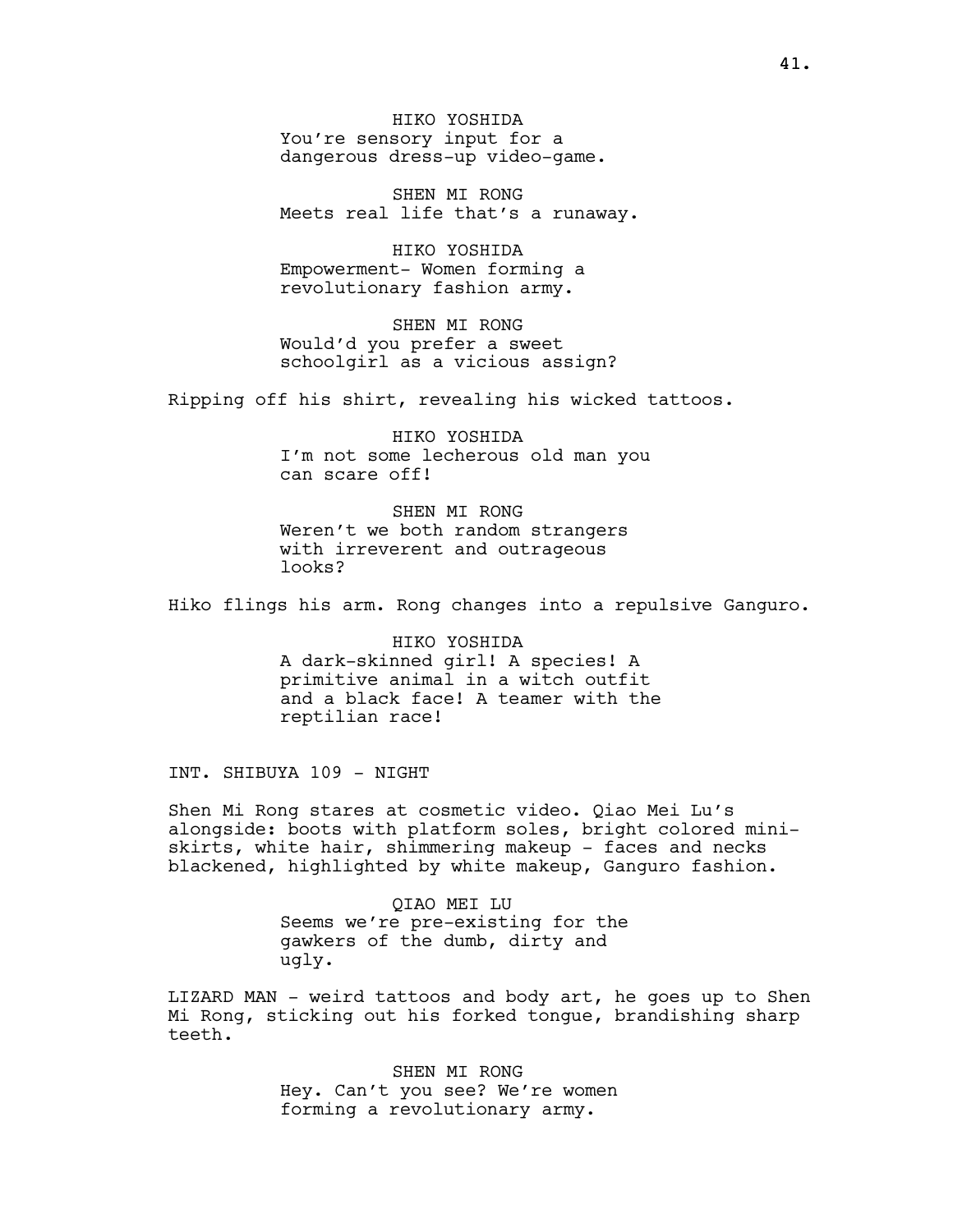Shen Mi Rong just stares at the cosmetic video.

SHEN MI RONG

Shut up.

LIZARD MAN Whoa. That was thought provoking verbal dexterity.

SHEN MI RONG Anything goes.

LIZARD MAN Hip-hop and Para para paradise?

The Lizard Man's moves are a cross between Para para and break dancing. Qaio Mei Lu tugs on Shen Mi Rong's arm.

> QAIO MEI LU His reality's our fiction.

Absent minded and pulled along.

SHEN MI RONG Everything is fair game.

QAIO MEI LU What can he say? Hey, I'm a cult leader of a colony of opium addicts?

SHEN MI RONG Anything goes and everything is fair game.

INT. KETSUEKI HAYARI - HARAJUKU JAPAN - NIGHT

DRESSMAKER'S MANNEQUIN'S POV - APPLE COMPUTER

Dress-up game.

INT. DRESS-UP GAME - NIGHT

Airi and Yuki are in Gonguro fashion - orange hair, pink extensions, dark tans, sparkling face powder, white eye shadow - strolling bustling crowds and trendy shops. They stop mid all the flickering neon of the convenience stores.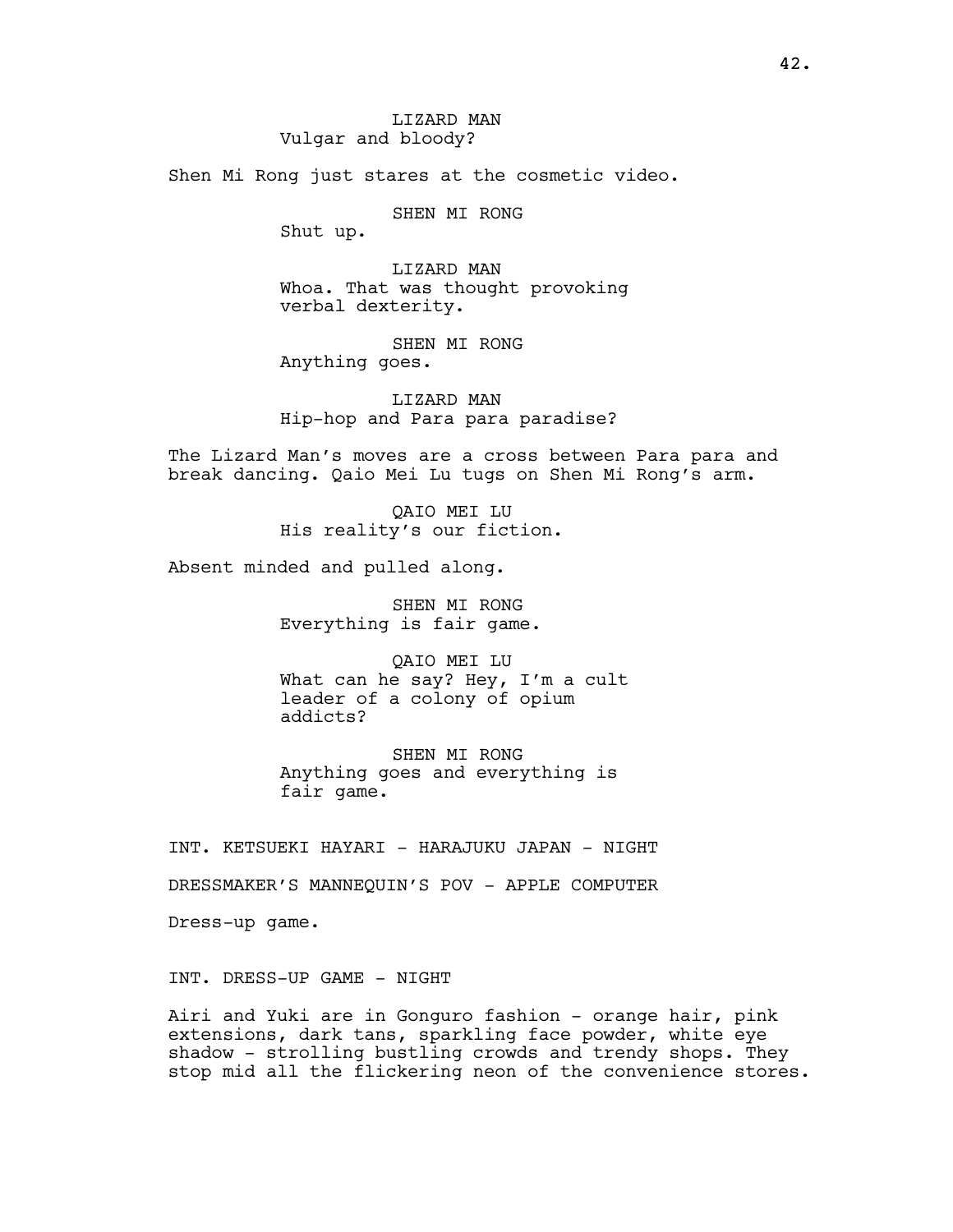AIRI Kill all! Burn all! Loot all!

YUKI We shall never disavow PlayStation!

AIRI Do with them as you see fit! Let no foreign foot pollute our water!

Yuki holds up her funky hand bag, reading its caption.

YUKI Hey GI, you want to meet my sister?

AIRI (showing hers) She's too wrapped in a rising sun flag right now.

INT. FUDAN UNIVERSITY - COMPUTER LAB - NIGHT

It's empty, a computer boots up.

DOLLY IN CLOSE ON COMPUTER

Gamplay.

INT. DRESS-UP GAMEPLAY - NIGHT

Shen Mi Rong's naked, tied to a pole by the wrists. Hiko's at table, body-parts adorn it. Hiko dabs in his large calligraphy brush, then, sloshes Rong with its blood.

> HIKO YOSHIDA Endure the unendurable for the thought Police! Their black sun smashes the precious jewels!

SHEN MI RONG Hip hop coolness isn't a jackass in shiny boots who wants to whip up some master-race violence!

HIKO YOSHIDA Your militant destiny is in a dark well. Your a descendent from the gods. Its parent child is one with us. It's our reptilian death pact.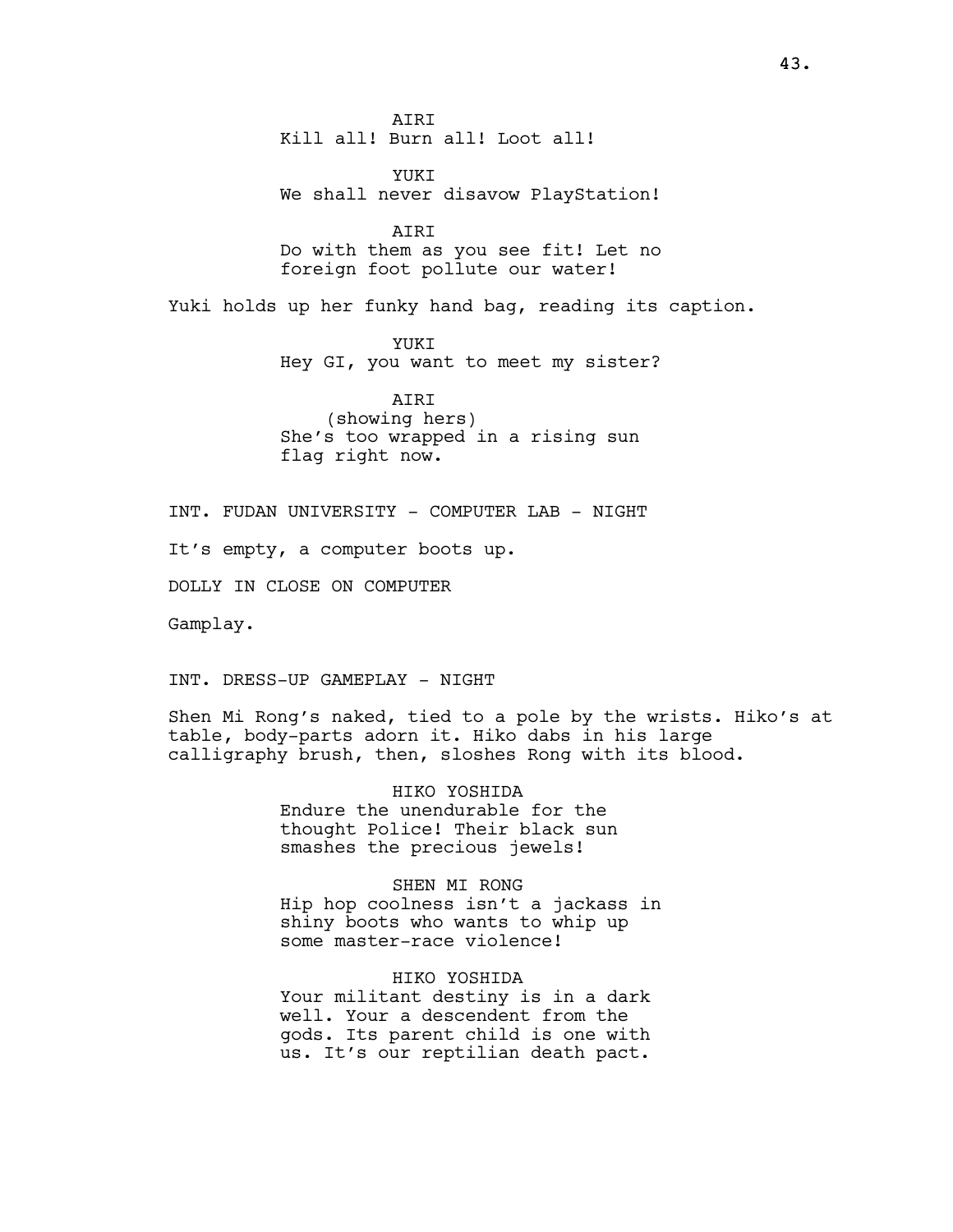SHEN MI RONG Ghetto fabulousness. Otaku kogals starting a revolution.

INT. DREAMFIELD STUDIO - COMIC DEPARTMENT - DAY

Shen Mi Rong's working alone. There's pictures of the Tokyo Government Metropolitan Building on easels, and computers.

SKETCH

Hiko has the large bloody brush in his hand. RONG's HAND comes in and puts the words in the bubble:

> HIKO YOSHIDA (O.S.) The reptile hangs out to watch your babies get cut out.

BACK INTO SCENE

Contemplating the sketch.

SHEN MI RONG You'll die a dog's death.

RONG'S POV - IMAGE OF TOKYO METROPOLITAN GOVERNMENT BUILDING

HIKO YOSHIDA (O.S.) Perpetrated by my veritable crime and corruption. Street style. It's clandestinely de-constructed into the corridors of your brutish realities.

EXT. FUDAN UNIVERSITY - COMPUTER LAB - NIGHT

Chen Yinchu's before Hai Chao and Lei Cheng. b.g. Haun Qiao and Jaun Jia Li are assembling peripherals.

> CHEN YINCHU Black faced girls are the urban ghetto members of the reptile class that included the dinosaurs.

Hai Chao hooks up some wires and boots up another computer.

HAI CHAO Hybrid breeding? Gets the reptiles judging women in their own miss Universe contest.

LEI CHENG Hip hop music's a no-brainer.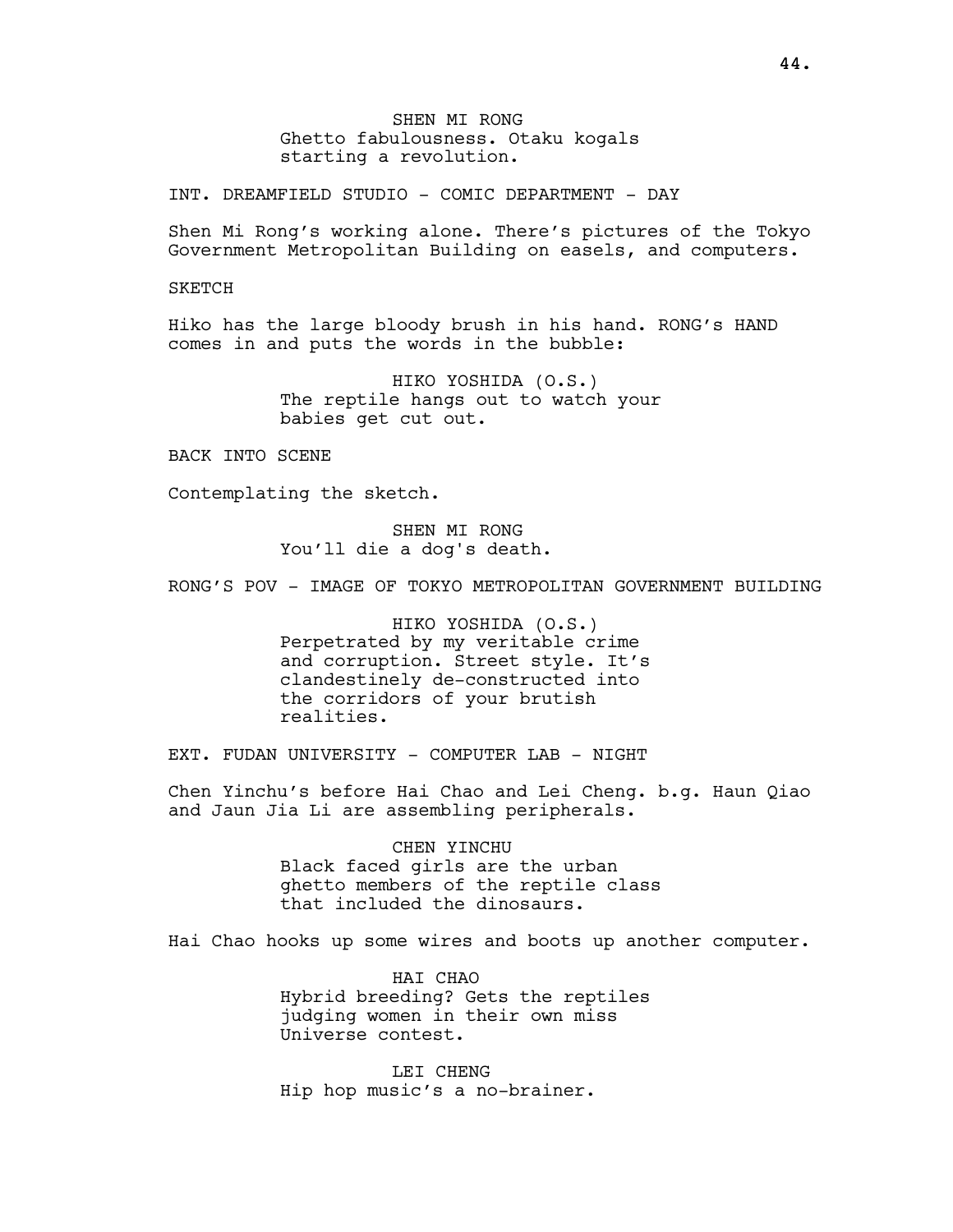CHEN YINCHU Portrayed negatively at the Ganguro level.

WIPE:

EXT. SHIBUYA 109 - NIGHT

Ganguro: Yui, Yuriko, Natsumi and Miyuki fan in swinging their numb-chucks with out-stretched arms. Shen Mi Rong and Qaio Mei Lu back.

> SHEN MI RONG Plastic bras as the occupational hazards of this part of the dressup game is not going to be cute.

QAIO MEI LU Right. We're heading for decorative prune tarts rather than with perfectly curled hair, designer clothes and in two inch stilettos.

EXT. TOKYO METROPOLITAN GOVERNMENT BUILDING - NIGHT

A cross between a computer chip and a Gothic Cathedral.

CHEN YINCHU (O.S.) Superior livestock- Beautiful woman is the desired cultured product.

HIKO YOSHIDA (O.S.) The venomous snake administers them their wounds at where they will hold their guts in each hand.

FASHION COLLAGE:

INT. KETSUEKI HAYARI - HARAJUKU JAPAN - NIGHT

MANNEQUIN'S POV - APPLE COMPUTER

Ganguro make-up dress-up game is in play.

EXT. SHIBUYA 109 - NIGHT

Yui, Yuriko, and Natsumi front Shen Mi Rong and Qaio Mei Lu.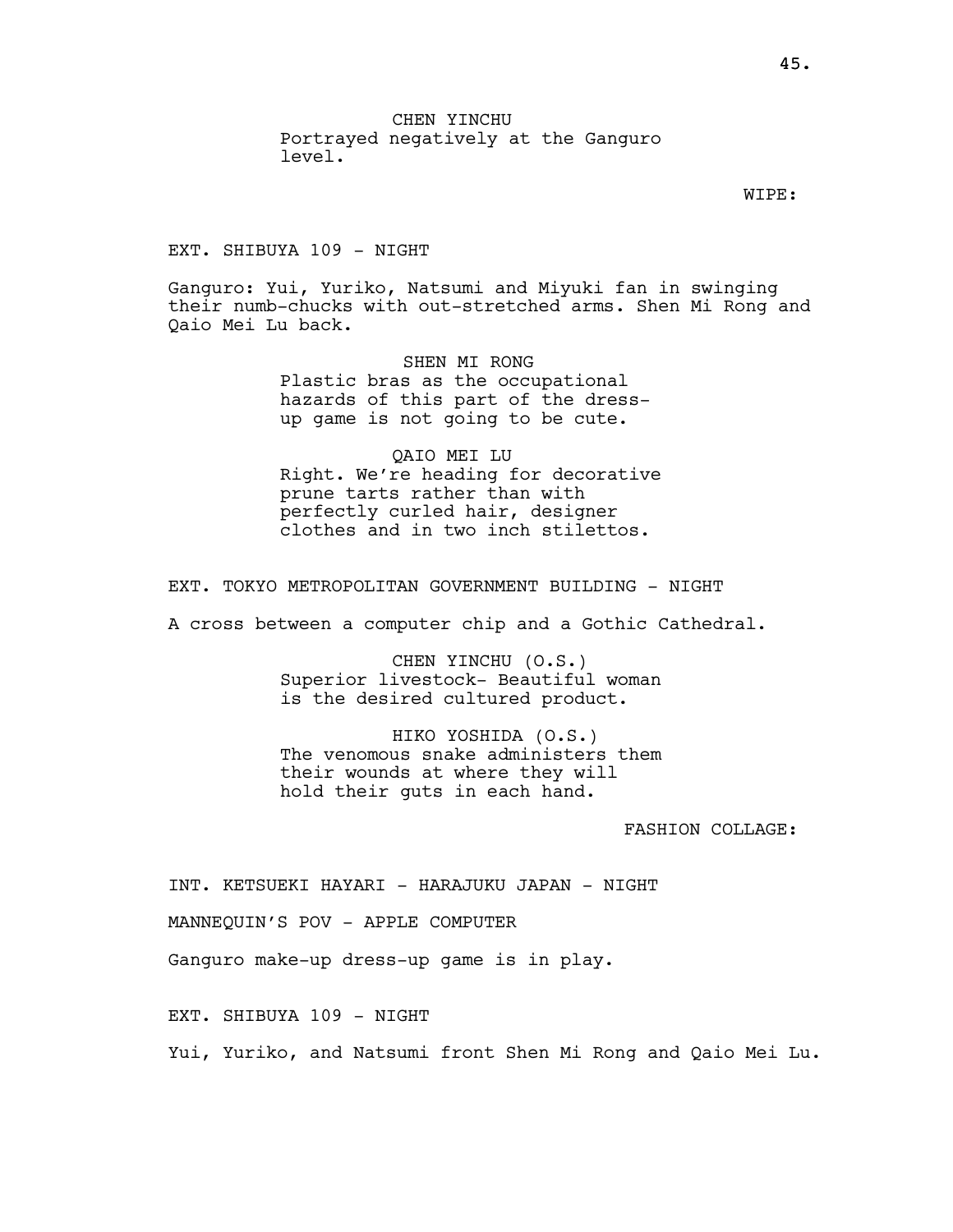YUI Miyuki's been unleashed. She's in its inner chamber.

SHEN MI RONG Killing time with one down and three to go?

QAIO MEI LU Agreed. Wasn't our high school romance with fashion.

SHEN MI RONG Give me an arm with a gun on it.

YUIT Our subsidence is detached, bound and then sapped into a deep channel diversion for the reptile!

EXT. KETSUEKI HAYARI - HARAJUKU JAPAN - NIGHT

MANNEQUIN

It shape-shifts into:

EXT. TOKYO METROPOLITAN GOVERNMENT BUILDING - NIGHT

A cross as a computer chip and a Gothic Cathedral. KNOCKING.

MIYUKI (O.S.) Mr. Yoshida? Don't let your money grubbing ways make you forget to let me in.

HIKO YOSHIDA (O.S.) A weird hard-core girl? I know I can thank your oh-so-wonderful family for them having let your violin teacher rub it in.

MIYUKI (O.S.) I used to wear a Yukata for his fireworks.

INT. TOKYO METROPOLITAN BUILDING - OFFICE - NIGHT

Hiko's sitting at a desk and dressed in a pin-stripe suit. Asian decor surrounds him. Miyuki's in as a blackface Geisha.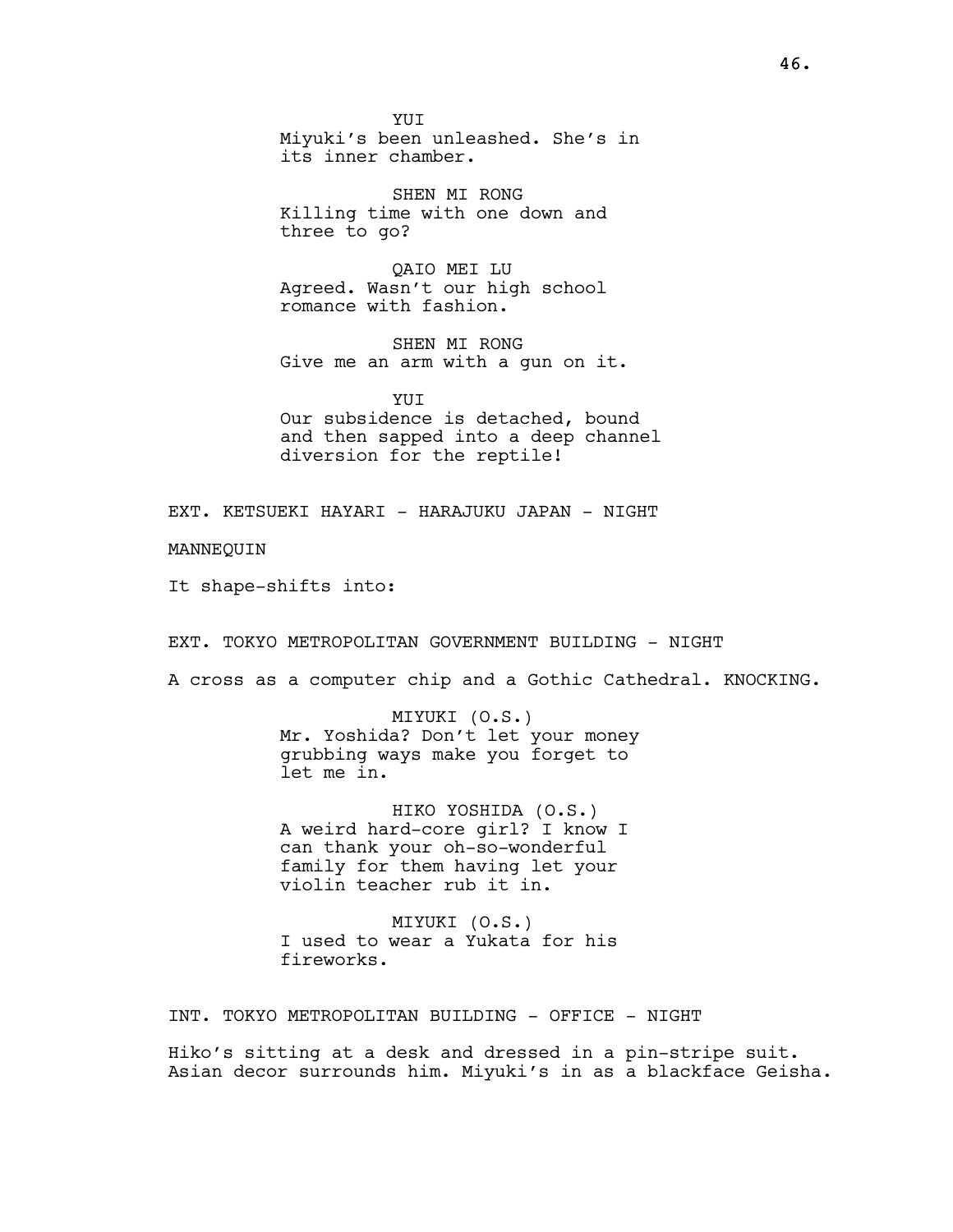HIKO YOSHIDA I see that you're ready for the exotic other.

**MTYUKT** Hallucinating stuff? Nah dude. That's not cool. But I love the idea of being able to manipulate a sound. (gestures) Turntablism and scratching.

Hiko stands, numb-chucks dangling from his hand.

HIKO YOSHIDA I was thinking more of a Ganguro makeup tutorial.

Hiko's numb-chucks exchange a heated volley. Miyuki's horrified, unable to move and weak in spirit.

MIYUKI

Para para?

Miyuki starts, feet moving side to side. Hiko taunts her, narrowly missing Miyuki with his numb-chucks.

> HIKO YOSHIDA You're uninteresting and boring.

**MTYUKT** No! It's blackness and jungle art. Gun-wielding ganstas and blingbling!

Hiko stops, contemplating Miyuki's revelation.

HIKO YOSHIDA Hip hop idols- Spinning discs? No! It's out haunting it in music stores! Then! Cruising clubs! Are we fashion conscious now?

Hiko's numb-chucks make a solid swipe clockwise, crushing into Miyuki's head. Blood splatters across the room, and Muyuki's knocked back against the wall - dead.

INT. DREAMFIELD STUDIO - COMIC DEPARTMENT - DAY

Shen Mi Rong, Qiao Mei Lu, Xue Ai Da and Shi En Tian are nestled up to a round table. Their Laptops and technological sketch-pads are affixed to peripherals.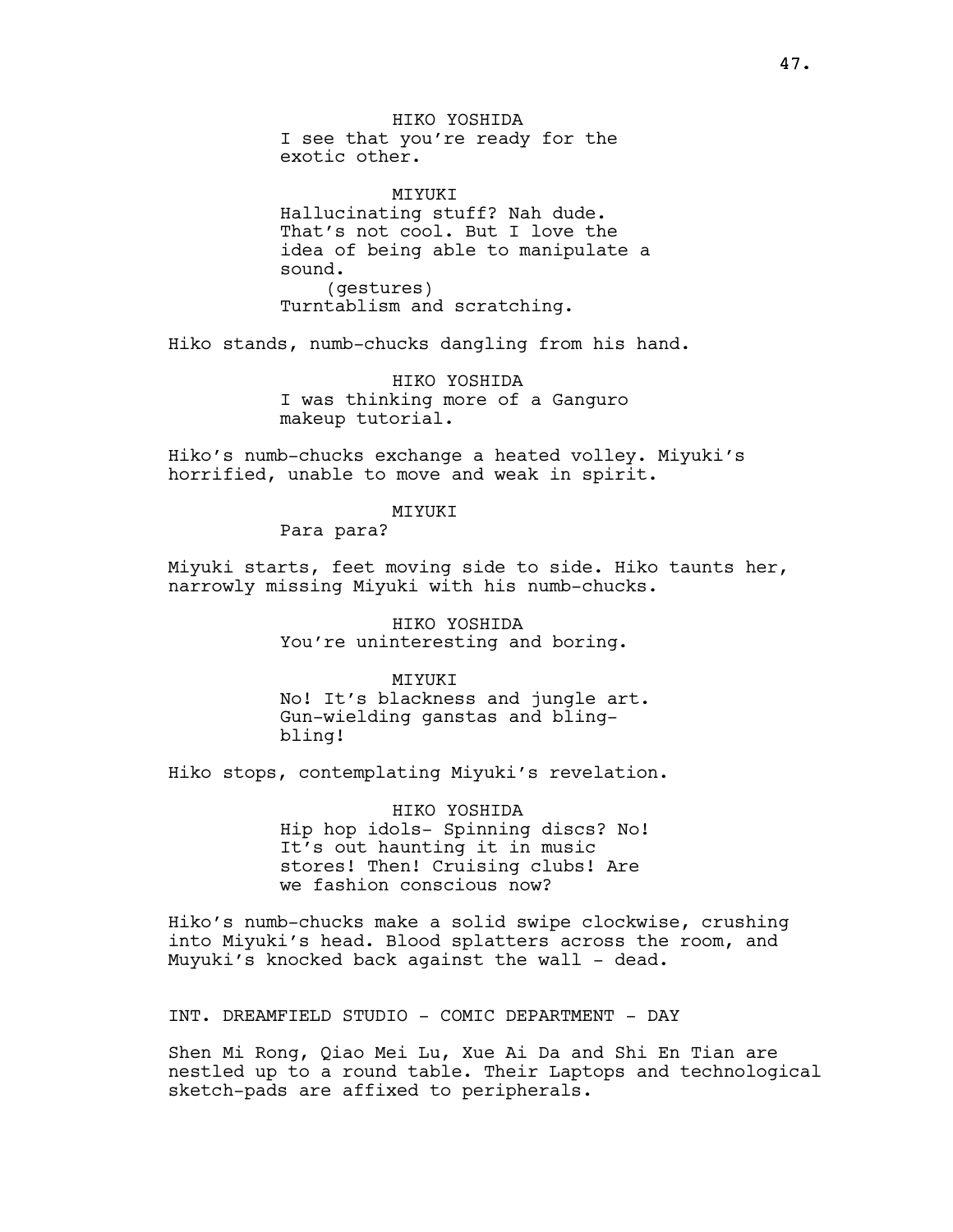SHEN MI RONG No nightlife. No colorful hair with out of this world clothes. No pretty face with doll like eyes and funky accessories.

Qiao Mei Lu prints the pic of Miyuki in pool of blood.

QAIO MEI LU Her strange world is very dark.

Pointing to the pic.

XUE AI DA That's not a cute princess escaping from a mundane life. Not even about collecting Japanese fashion magazines.

Lai Thanh Dung comes in with a dolly that has computer boxes on it. He's dressed as a delivery man. He checks out the storyboards, then points to Miyuki's pic.

> LAI THANH DUNG Permanent brain damage on that one.

Shen Mi Rong, Qiao Mei Lu, Xue Ai Da and Shi En Tian are trying to traverse the puzzle of his presence before them.

> SHEN MI RONG How would you like to be a man in rubber boots with a splattered apron?

Lai Thanh Dung brings a clipboard to Rong.

LAI THANH DUNG Traversing winding paths in a Power Ranger-style body-suit. That's me.

Rong signs the clip-board.

SHEN MI RONG Not the blur images of moon-rays and martial arts?

#### STORYBOARD PICTURE

Yuki and Airi are in the middle of it, fabric, scissors, and sewing material. Both are dressed in Yukatas. The dressmaker's mannequin is before them. It wears a mini-dress outfit that's a twisted duality of dark patterns.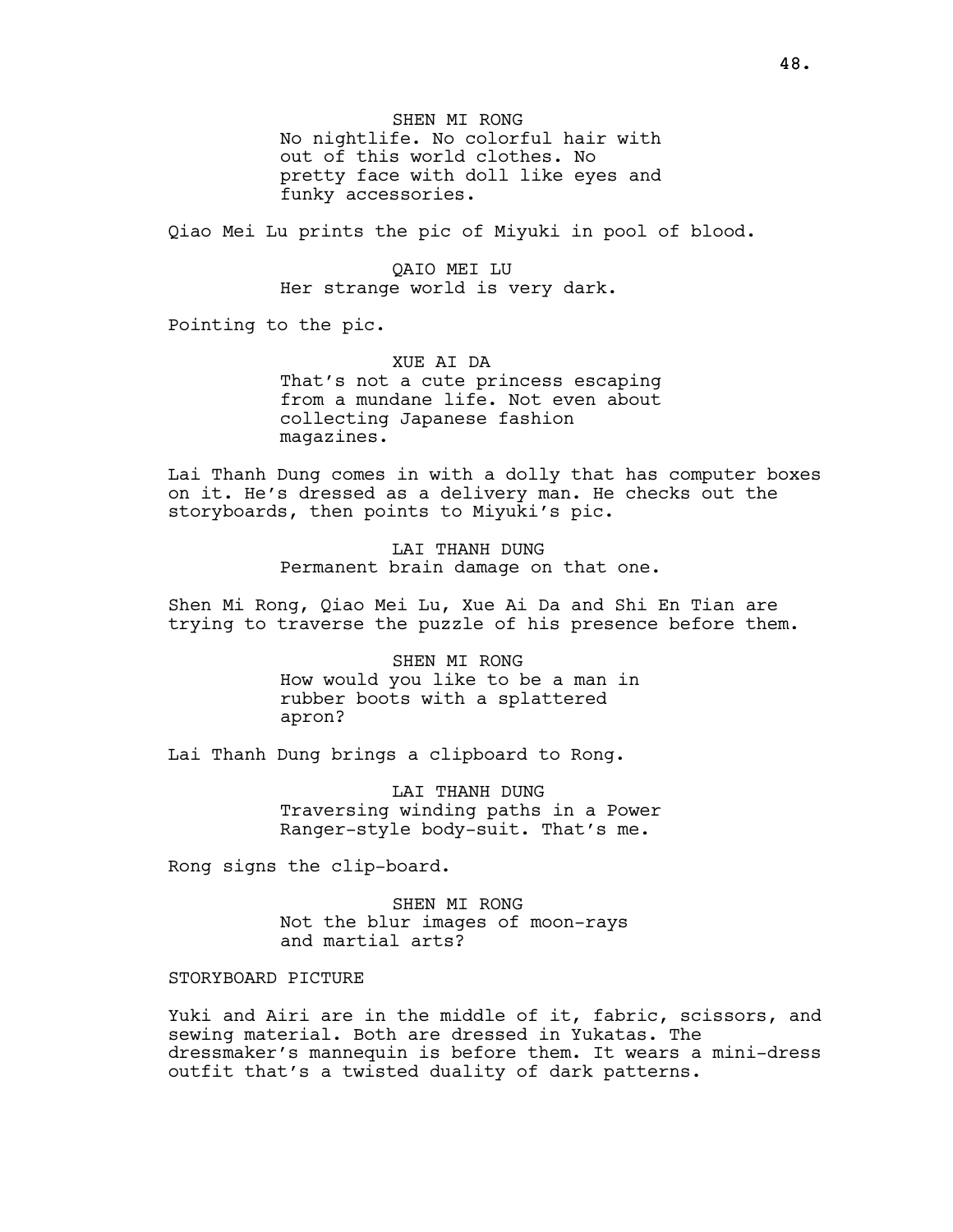YUKI (O.S.) Synchronized movements that's driven by its rage and hatred?

AIRI (0.S.) So where's the remote controller for the slithering action in this Neo-Nazi frickin' thing?

INT. KETSUEKI HAYARI - HARAJUKU JAPAN - DAY

Yui's with Hiko, both are professionally dressed and examining the new fashion on the dressmaker's mannequin.

> HIKO YOSHIDA Our real world co-exists with you as a virtual partner.

> > YUKT

I went for space exploration. Bubbles that are clandestinely embroidered into our bewilderment.

Bringing up the rear.

**ATRT** It's a two storied structure.

MANNIQUIN'S POV - APPLE COMPUTER

Ganguro dress-up game.

FASHION COLLAGE:

INT. FUDAN UNIVERSITY - COMPUTER LAB - DAY

Chen Yinchu's at the front. Hai Chao and Lei Cheng are at their computer's. Haun Qiao and Jaun Jia Li are at their computer stations in b.g.

> HAI CHAO Shoot some faces. Split some bods in a massively multi-player online fashion game?

HIKO YOSHIDA (O.S.) Today's science fact becomes tomorrow's discarded trash.

LEI CHENG Altering a fashion labyrinth?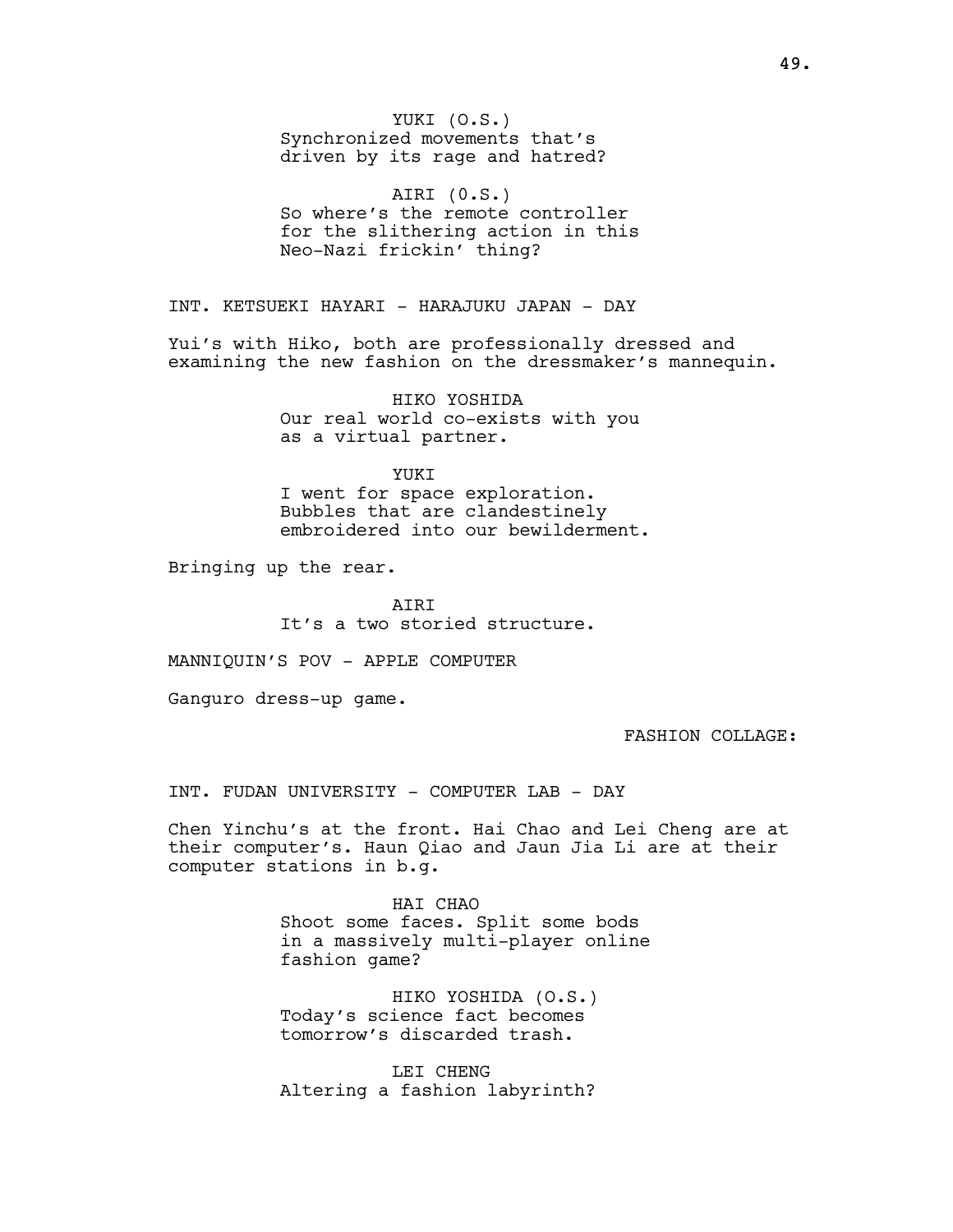# CHEN YINCHU

Polluted with fleshy thoughts. A sleeping snake. Our code relocates the items on their bodies. The reptile wears their skin as a suit.

HAI CHAO An absurd natural selection.

LEI CHENG Motion simulation with trendsetting teens.

HAUN QIAO Their silent protest awakens its soul. It displays itself with the underground youth.

JUAN JIA LI Hiko's its Center guy. It's a higher sex with a lizard.

INT. KETSUEKI HAYARI - HARAJUKU JAPAN - DAY

Jeans and t-shirts: Yuki's watches a Manba make-up tutorial on the Apple. Airi's at the mirror, applying foundation.

> AIRI Do this punk visual style.

Glued on tutorial.

YUKI Squiggly, distracting? Neon glittery- Can't say how any of them's gonna look really.

Affixing a fake eyelash and batting it into mirror.

AIRI Aah yeah. That's- This is total drag queen. (peeling lash off) Sorry.

YUKI Very very bad.

Turning to Yuki.

AIRI Turn it up so we can hear her.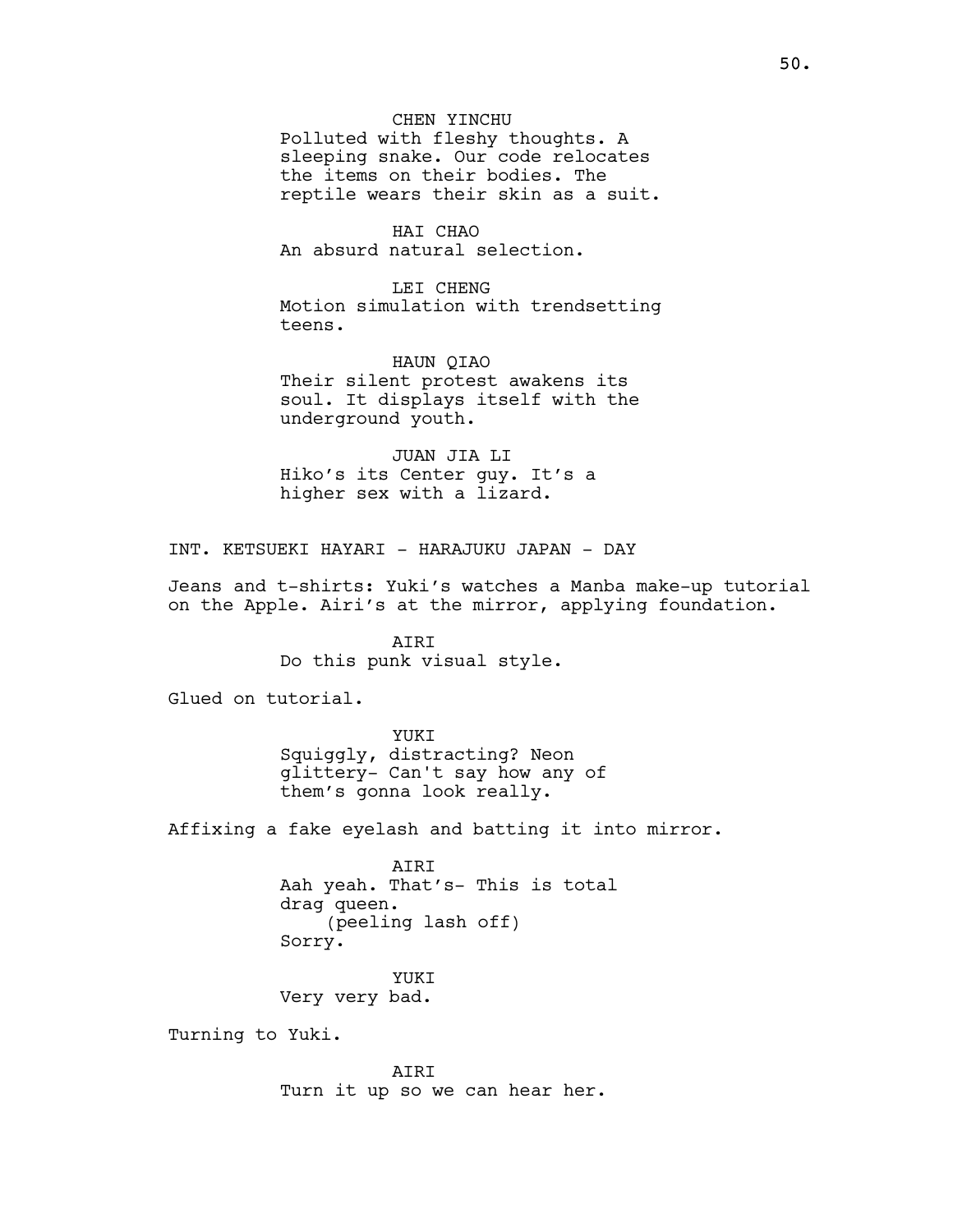YUKT Her teeth? She's? Yellow. Yeah. She's made'em-

Airi's over to check it out, bending in close.

**ATRT** WWWMatttt?

AIRI/YUKI (face to face) Yellow!

Airi hits a media button.

CLOSE - COMPUTER

Manba tutorial has just finished.

MANBA MAKE-UP GIRL Shut up!

MANNEQUIN (O.S.) (computer voice) Anything goes!

Yuki and Airi turn, SEE Chic yellow dress on it, psychedelically interwoven neon colors, two-inch wavy frills at ends of fabric: low back, breasts - no arms, short with side slits.

> AIRI/YUKI (awe-struck) Everything is fair game?

MANBA MAKE-UP GIRL (O.S.) Anything goes and everything is fair game!

Yuki and Airi scream and whirl at where Computer plays techno. Manba teens dance para para on its screen. Airi goes on the offense to turn off the Apple's sound.

> **ATRT** Good bye remounted extensions of a satellite dish that's vomiting diarrhea with a reptilian fever.

Airi scores, yet Yuki's hyped - gesturing para para.

YUKT Rebellious fashion. Dark tans, makeup around the eyes. Finger pointing. Wagging arms. Waving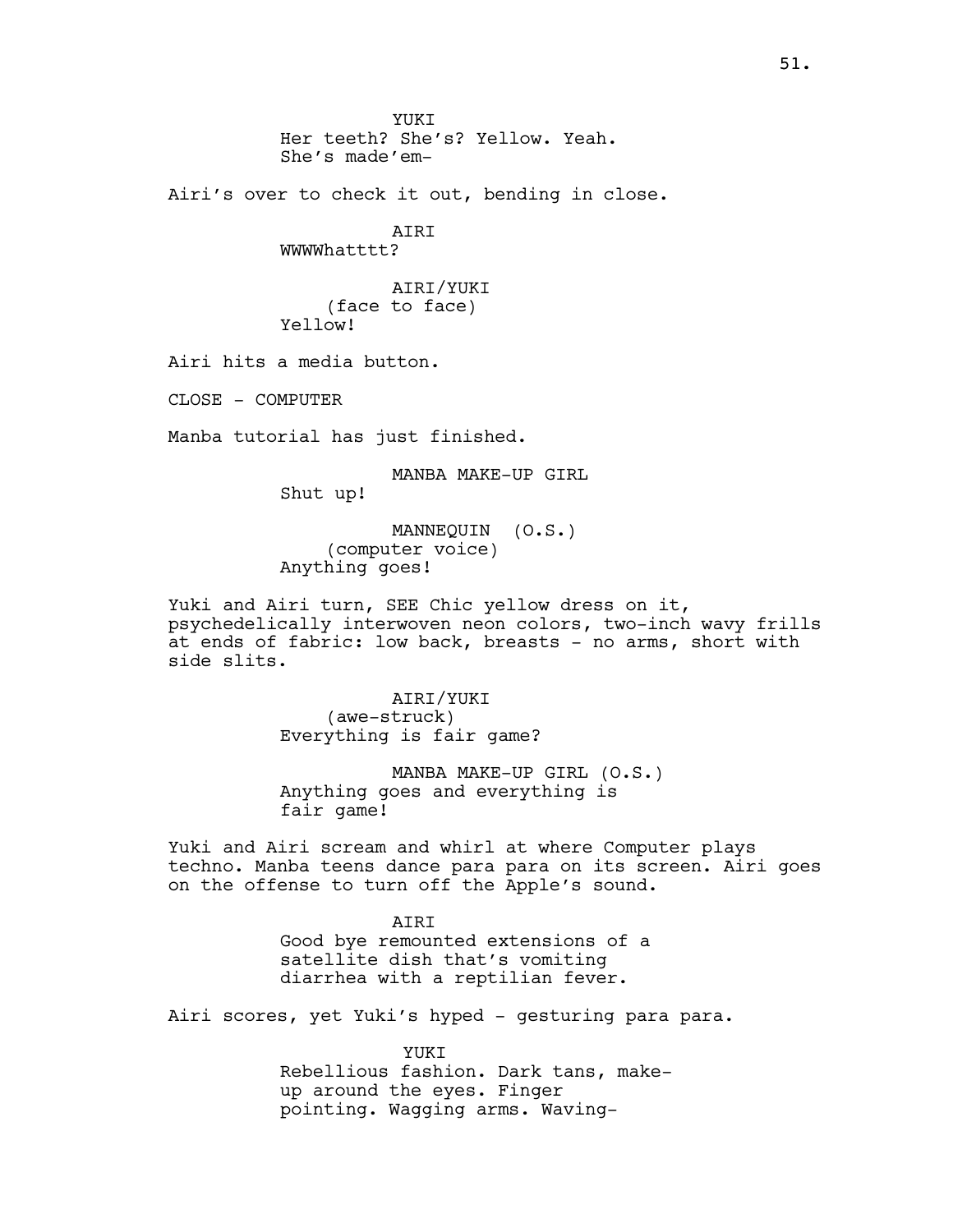EXT. TOKYO METROPOLITAN GOVERNMENT BUILDING - NIGHT

A cross between a Gothic cathedral and a computer chip

AIRI (O.S.) Manba gets the Ida fossil to the extreme.

INT. TOKYO METROPOLITAN GOVERNMENT BUILDING - OFFICE - NIGHT

Computer lights room. Shen Mi Rong's Kogal - typing, doing busy work. She stops in an afterthought.

> SHEN MI RONG You're in love with an underground youth culture.

Computer shows Ho Chi Mihn city. ACID ROCK.

HIKO YOSHIDA (O.S.) I could never love an anti conformist.

Shen Mi Rong tries to shut down the computer.

SHEN MI RONG Awwh poor gator baby. The kick ass girl's gotta take the edge off somehow.

EXT. DREAMFIELD STUDIO - COMIC DEPARTMENT - DAY

Qiao Mei Lu, Xue Ai Da, and Shi En Tian fervently sketch on their tech-pads - gaming as a counter-offensive.

> QIAO MEI LU Stylish in a weird and sick way.

XUE AI DA Make-up's in a hideous phase. It's an under-ground club scene.

FRONT PLASM FLAT SCREEN

Tokyo Metropolitan Building dissolves into Ho Chi Mihn City. ACID ROCK.

> SHEN EN TIAN (O.S.) Social networking site's remixed with some special affects dress-up.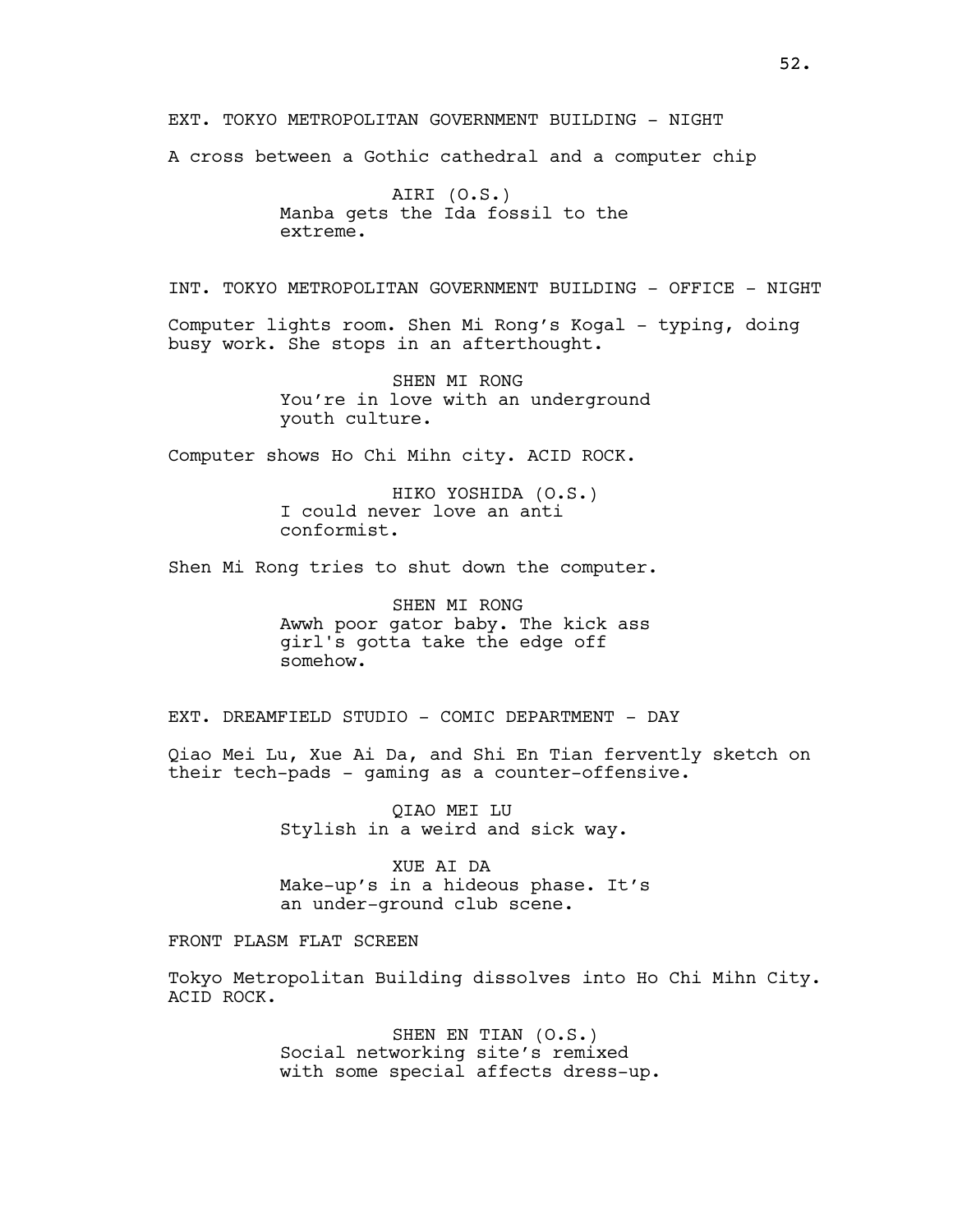Mercedes, Jaguars and dark sedans unload SUITED JAPANESE BUSINESSMEN in front - quarded by VIETNAMESE GANGSTERS.

INT. BMW SEDAN - NIGHT

Xue Ai Da and Shi En Tian are in the back seat, both in pinstripe suits. ND ASIAN GANGSTER DRIVER's in front.

> XUE AI DA Bet this isn't the love machine.

SHI EN TIAN There's no reptiles in my head with a grim fashion future.

CELL PHONE. Xue Ai Da answers it. Hiko's on its screen.

HIKO YOSHIDA Fashion is survival.

Xue Ai Da SEES that Shen En Tian has found an envelope full of money in his coat packet.

> XUE AI DA You've customized Tian's outfit with a mixture of current and traditional trends.

INT. UNDERGROUND FIGHT CLUB - HO CHI MIHN CITY - NIGHT

MUSIC. Multicolored lights flash. Dimly lit. BUSINESSMEN accompanied by ASIAN COMFORT WOMEN.

> HIKO YOSHIDA (O.S.) An apocalyptic future vision. Our girl tribes. No blur of their hand motions. There's no para para dancing shoulder to shoulder with legs apart.

Xue Ai Da and Shi En Tian are shown to their tables by a ND VIETNAMESE GANGSTER.

EXT. SHINJUKU - JAPAN - NIGHT

Commercial district. Airi and Yuki are in Manba style: colored contacts, plastic Day-Glo minis - face stickers and pastel hair, colored eyelashes with stickers under them and Hawaiian accessories.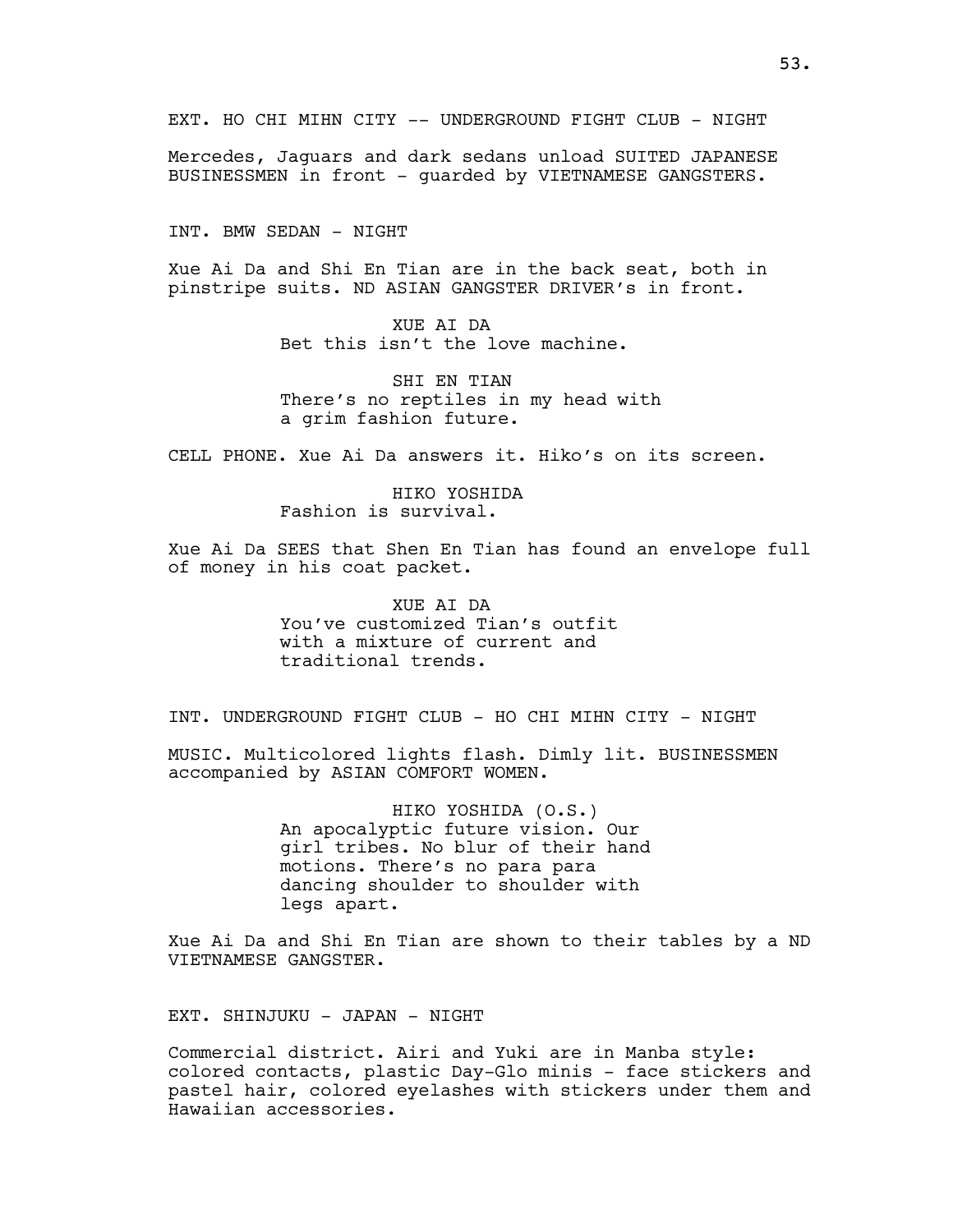AIRI

Space aliens wearing human fashion?

YUKI Reptilian connections.

THREE ADORABLE KIGURUMIN PAJAMA OUTFITS AS FLUFFY BUNNIES

They deliberately block Airi and Yuki's path.

AIRI (O.C.) We've futuristically cross connected to the Kigurumin fashion.

BACK TO SCENE

YUKI They probably wear cargo pants, sneakers and t-shirts too.

AIRI Yeah, right. So their fashion says that the lizard wasn't the original creators?

Airi faces off Yuki for the debate.

YUKI Violence and fluffy animals? It's media-think. Not exactly- Not even the end of time.

Gesturing toward the Kigurimin Bunnies.

YUKI (CONT'D) I mean, look. They're Kigurumin bunnies. Not plumed serpents.

AIRI Okay. They're not into reptilain entities.

Kirurumin Bunny(1) pulls out a nine mili and aims it at Airi and Yuki - stymied. SEES.

> AIRI (CONT'D) Interbreeding's starting to unravel!

Airi an Yuki, eyes meet - heads shake: they hit the ground. Kigurumin Bunny(1)'s gun shoots, misses. YOUNG JAPANESE LADY SHOPPER takes it in the BACK of her HEAD, BLOWING HER BRAINS OUT of its FRONT.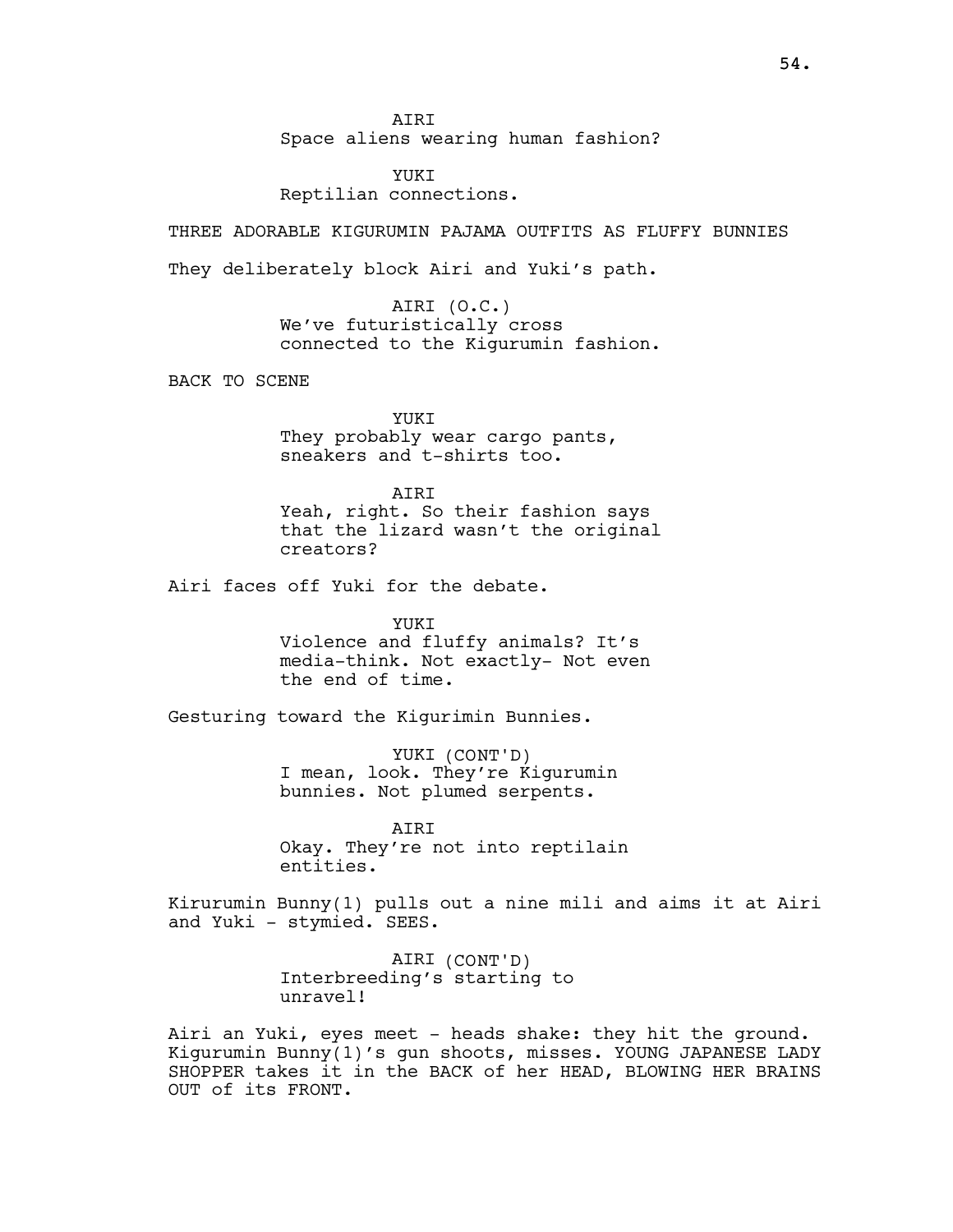FLAT PLASMA SCREEN COMPUTER

Gameplay's a map of Shinjuku district's massacre. Japanese Lady Shopper's dead in blood-pool. Three Kigurumin bunnies blast indiscriminately into the chaos, felling Young Japanese Shoppers.

BACK AND INTO SCENE

b.g. Hai Chao and Lei Cheng are at their computers. f.g.'s

CHEN YINCHU Their bacterial pathogens are spreading into humans.

HAI CHAO We'll inoculate it.

CHEN YINCHU But, we're two beings fighting for what it is of our own selves.

LEI CHENG The phenomenon of the reptilian species is the bacteria of the resistance. Fine, there'll be a common fashion for us as humans.

CHEN YINCHU We'll need strategies to overcome the crisis.

HAI CHAO Fashion. It's an antiviral control against the reptilian species.

EXT. TOKYO METROPOLITAN GOVERNMENT BUILDING - NIGHT

Combination of a Gothic Cathedral and computer chip.

CHEN YINCHU (O.S.) It's also a way of monitoring our movements. Reptiles aren't people.

INT. SHINJUKU STATION - NIGHT

Airi and Yuki are fleeing the Three Kigurumi Bunnys that are firing their hand-guns. Chaos and bloodshed of Japanese Shoppers inundate. Rounding a corner, exhausted and listening to the GUN-FIRE.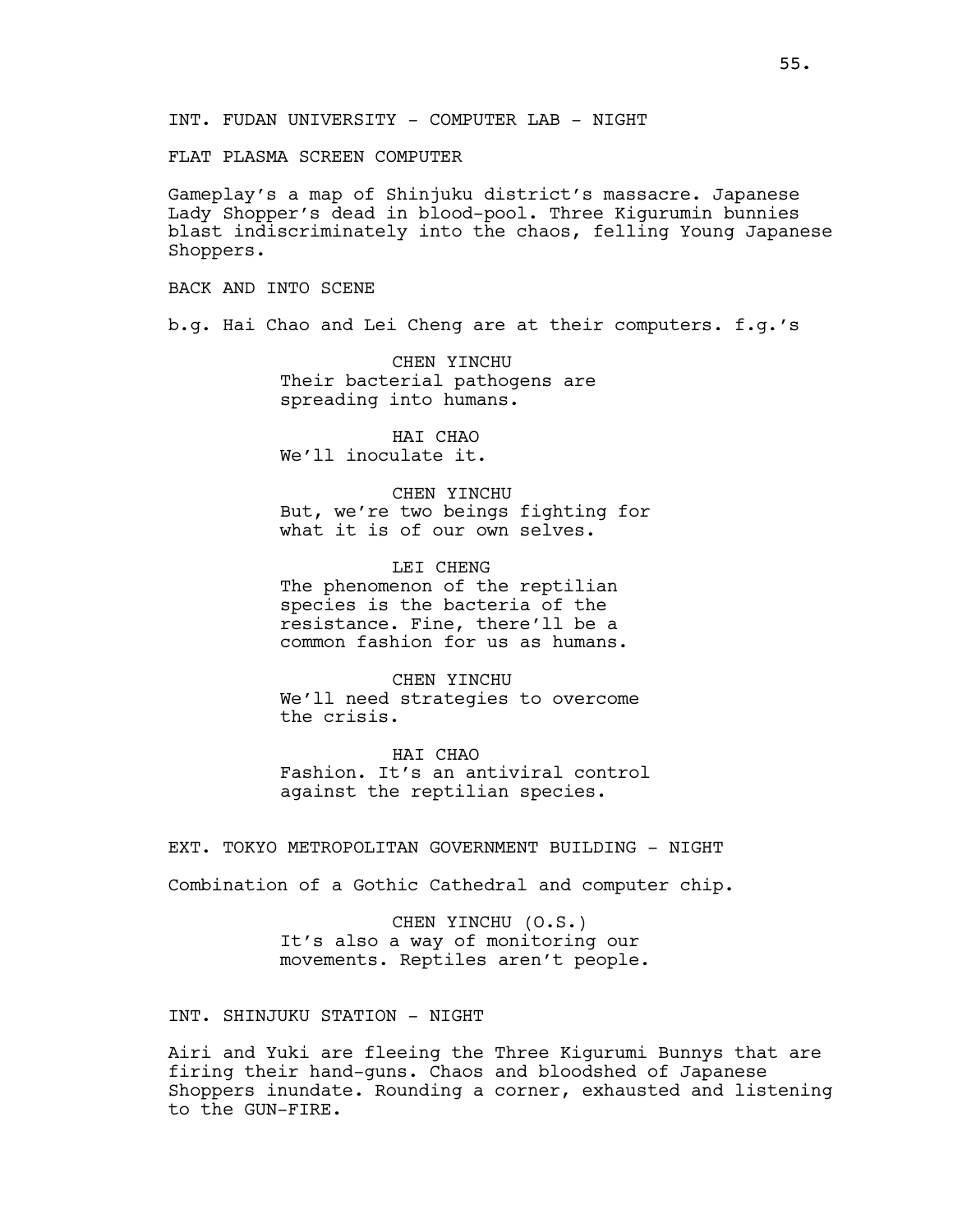If this is the seed of our fashion ideas, we should try for something a little different about right now.

#### YUKT

Manba's a total outbreak.

Haun Qiao and Jaun Jia Li: they're there in an instant and dressed for a cat-fight, black sexy underwear - traditional geisha hairdos and with sharp kitchen knives in their hands.

> **AIRT** Flashes of fashion brilliance and Pajama monsters? So what? Here comes the crackpots that bring it on with knives to a gun-fight.

Yet, Haun Qiao and Juan Jia Li hurl their butcher knives. THUDS. Kigurumin Bunny(1) and Kigurumin Bunny(2) take them into their chests. Yuki points at the corner where they lie.

> YUKI Dreaming of reviving an animal species?

HAUN QIAO -You're begging for more?

JUAN JIA LI Of course, they're after the prehistoric origins of the reptilain.

Kigurumin Bunny(3) rounds the corner, nine mili-meter dangling from its hand.

> YUKT But not its nightmare that's bredback.

Kigurumin Bunny(3) takes off its bunny head. It's Yui.

**YUT** The illuninati. They're a different genetic make-up. Utterly unknowable. They've created a coeternity with us. An entity unlike other entities. Cloning programs controlled by the reptilian.

AIRI That's too sick to imagine.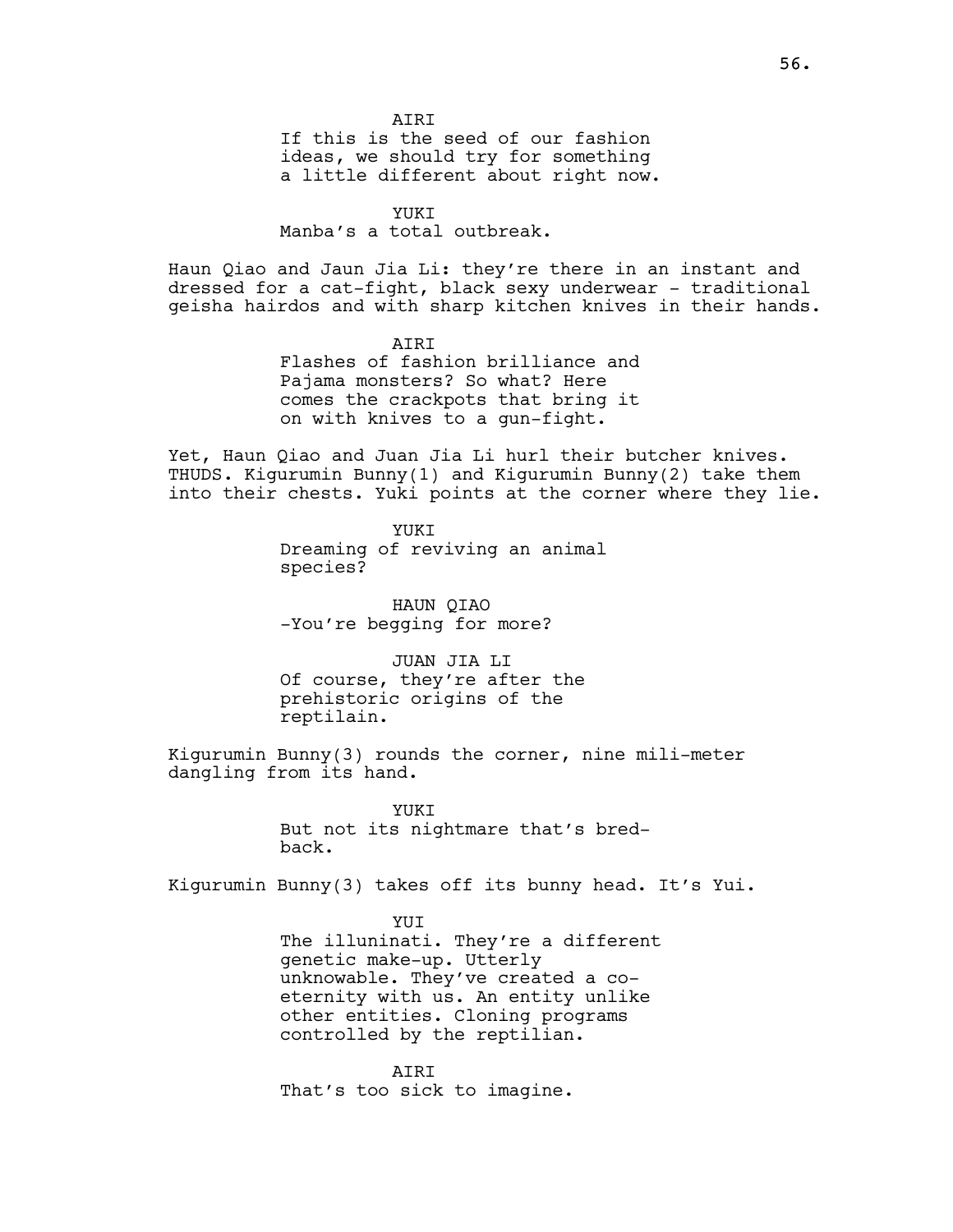YUKI Underground sacrifices isn't fashion.

YUT They're Luciferic. They're a New World Order.

YUKT I'd rather smoke the hashish. Be up there as the missing child of humanity in Harajuku thank you.

INT. UNDERGROUND CLUB - HO CHI MIHN CITY - NIGHT

Hai Chao and Lei Cheng are sat at Xue Ai Da and Shen En Tian's table - fight arena before them.

> HAT CHAO Better to have been born vicious at this level or we're dead.

Pointing at the four crystal statues, the corners of the ring, atop poles radiate hues of a technological haze.

> LEI CHENG Those are the dragon kings. It's an all out war against Godzilla.

Lai Thanh Dung comes up and flanked by ND VIETNAMESE GANGSTERS shouldering automatic weapons.

> LAI THANH DUNG Our bodies have melted into their dinosaur dreams.

Shen En Tian and Hai Chao hand Dung envelopes stuffed with cash. Dung's about his business - collecting monies.

> XUE AI DA That wasn't blood acid. We've made God's hell. This is no crystal palace. (drink of his cocktail) And that's not a dose of cyanide. (looking around) There's no wild dogs?

LEI CHENG Reptilians are slashing at the curvature of our space. They're keeping us in its black ellipse.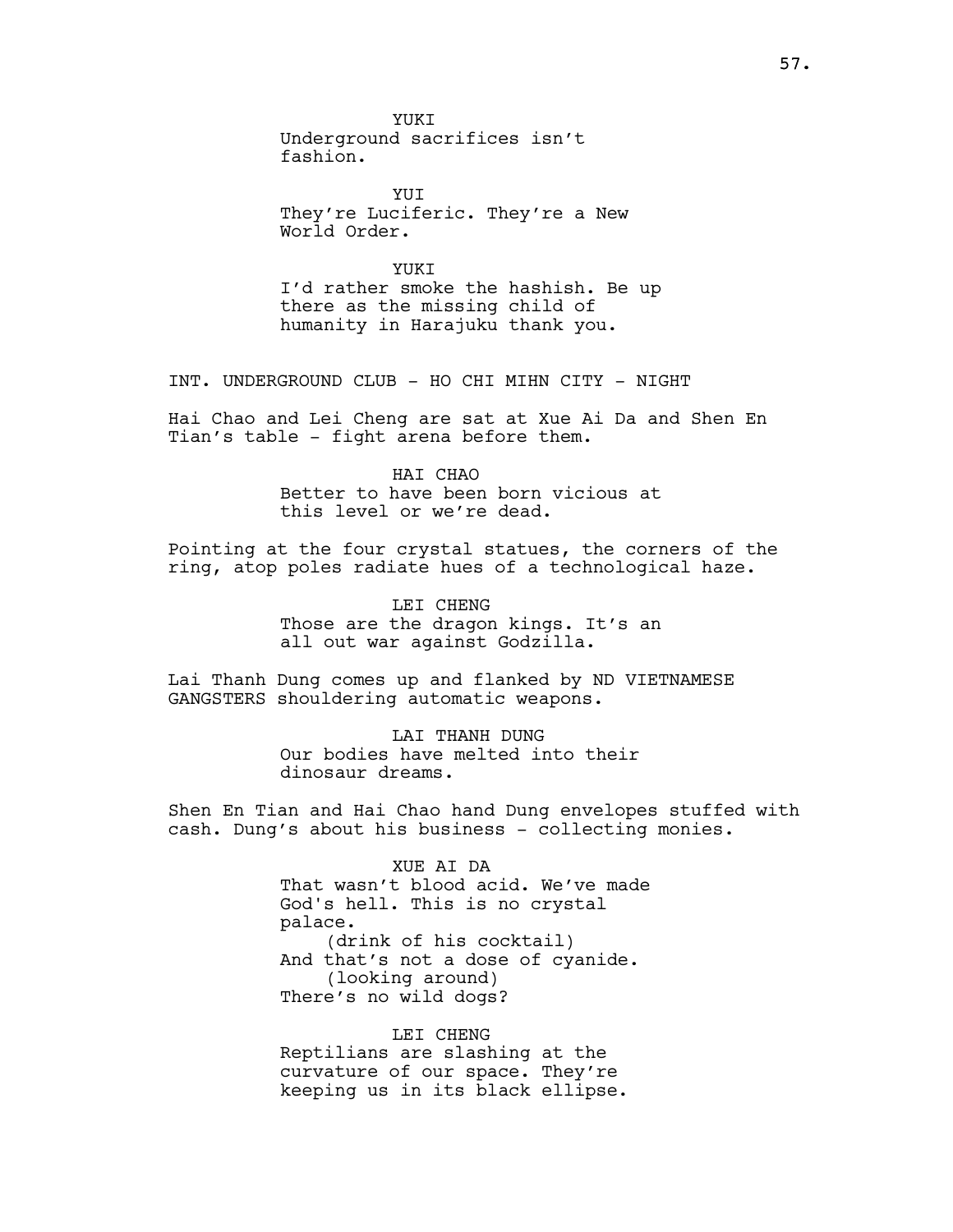XUE AI DA Un-restainable and over stylized chaotic hybrids?

SHI EN TIAN With fingernails as the fierce fangs of tigers that are clutching the necks our frenzied cocks?

XUE AI DA Ooh, luckily there's no large snakes or scorpions here.

INT. DREAMFIELD STUDIO - COMIC DEPARTMENT - NIGHT

STORYBOARD OF FIGHT PREP ROOM

Rong's taped, spiked gloves, shoulders - body armor.

SHEN MI RONG (O.C.) It's a junction. It's blocking every signal that comes from our brain.

BACK INTO SCENE

Shen Mi Rong goes over the storyboard. Qiao Mei Lu, Xue Ai Da and Shi En Tian are there, making notes - a brainstorm.

> QIAO MEI LU Framework's a relatedness measure.

> XUE AI DA Sinister hybrid breeding permeates every aspect of society. Their fashion's a systematic mind control.

SHI EN TIAN Manba's saying we're venomous, dangerous and feared.

INT. FUDAN UNIVERSITY - COMPUTER LAB - NIGHT

Chen Yinchu's leading the discussion with Hai Chao, Lei Cheng: b.g. Haun Qiao and Jaun Jia Li.

> CHEN YINCHU Qualitative spatial reasoning forms their intelligent Geographical Information System. We're their captured models.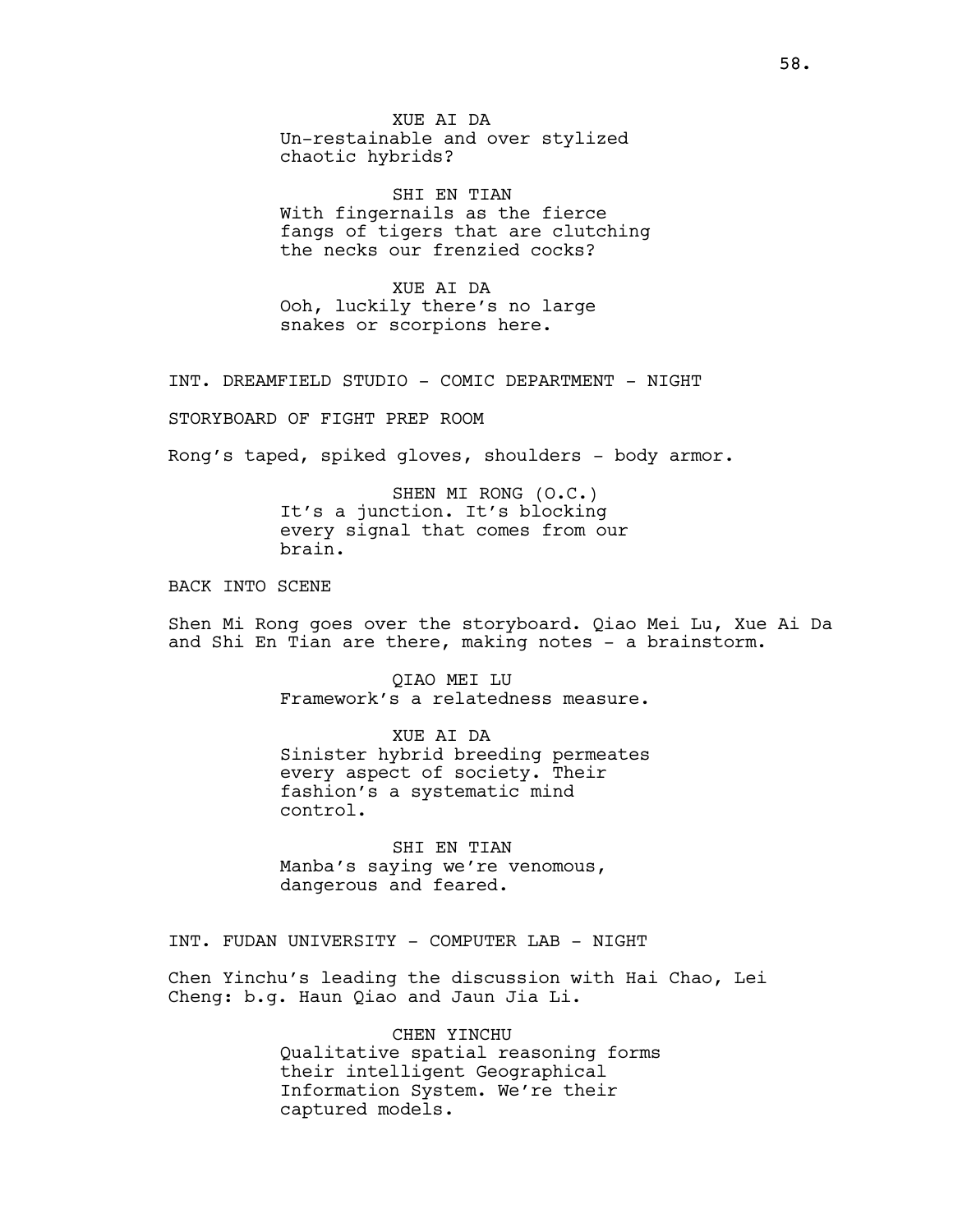HAI CHAO Raising The Reptilian Race dress-up game.

FRONT FLAT-SCREEN PLASMA PANEL

Fight Prep - gameplay: Shen Mi Rong's there. Door UNBOLTS.

CHEN YINCHU (O.C.) Sinister and dark forces of the reptilian race control media.

INT. GAMEPLAY AND FIGHT ROOM - NIGHT

Qiao Mei Lu's in, high-cut and high tech. Two ND Vietnamese Gangsters flank.

> QIAO MEI LU A deception- Been going on since the dawn of man.

SHEN MI RONG I'm not dressed for that occasion.

QIAO MEI LU (whispering) Episode's their brain washing program to control our human behavior.

INT. UNDERGROUND CLUB - HO CHI MIHN CITY - NIGHT

Center aisle, Shen Mi Rong's led to an electric center ring. Business Men, their Comfort Women ooh and awh. Qiao Mei Lu in b.g. has a small bag and towels.

> SHEN MI RONG Manba? This is too radical!

INT. KETSUEKI HAYARI - HARAJUKU JAPAN - DAY

MANNEQUIN

Adorned with a metal grey color dress, immersed of a dark olive green, blackened at the ends of its fabric.

DRESSMAKER'S MANNEQUIN'S POV - APPLE COMPUTER

Underground club's gameplay.

MATCH CUT TO: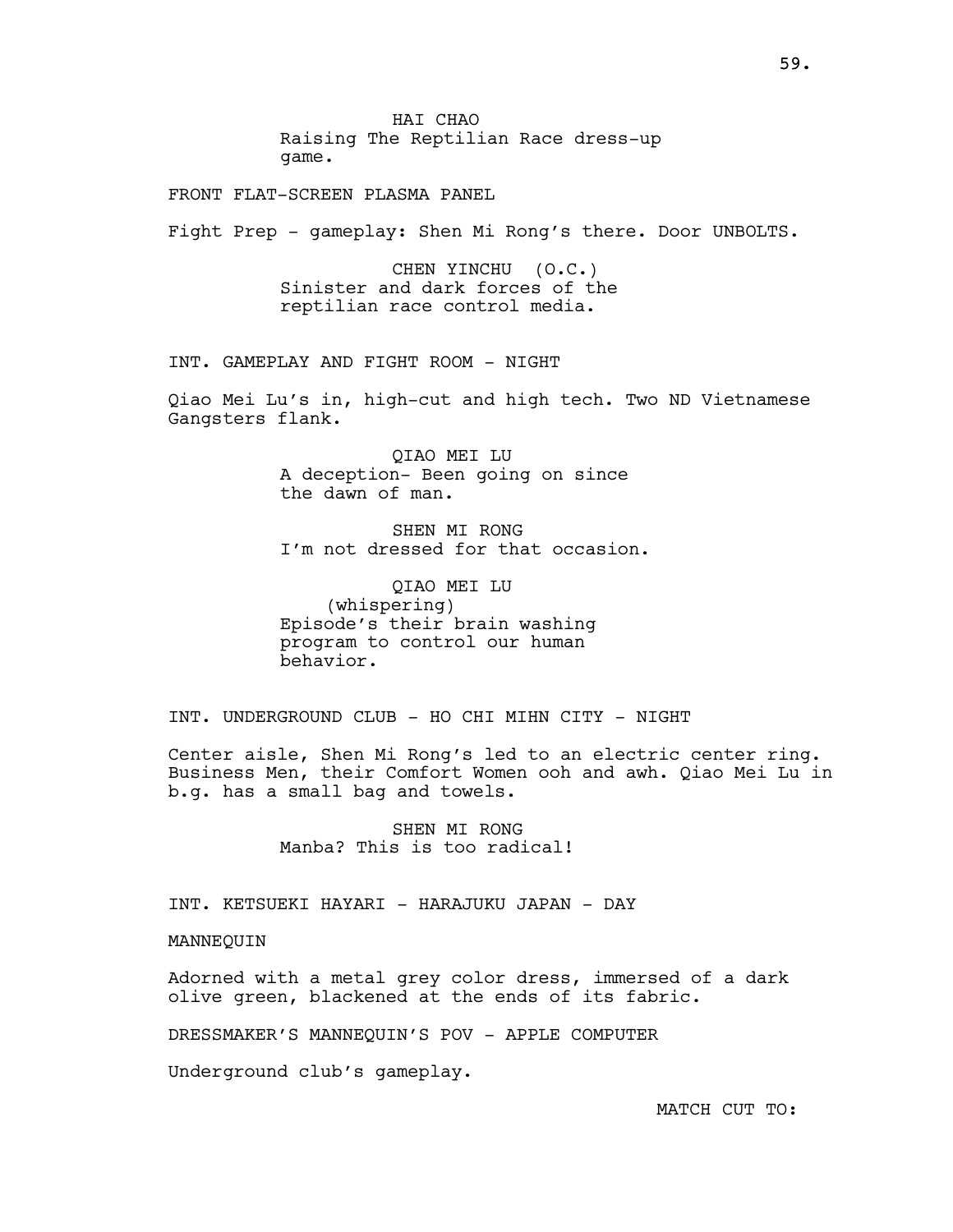FIGHT RING

Shen Mi Rong, sits - opposite side, bleeding with Qiao Mei Lu tending to her wounds. Yuriku's more fresh, on her feet, stretching with Yui fanning her with a towel.

> SHEN MT RONG I'm being dethroned.

QIAO MEI LU No! You're our lineage and ascendency in this gameplay.

SHEN MI RONG Pikachu! Hamtaro! Or Winnie the Pooh costumes! Kigurumin! Animal purses and cute accessories! This isn't Manba makeup!

EXT. ROPPONGI ENTERTAINMENT DISTRICT - JAPAN - NIGHT

Large-scale complexes, a playground with an international flavor, famous cafes, elegant clubs and live music venues.

> HIKO YOSHIDA (O.S.) Rare peripherals- These super cute Japanese girls- They're a piece of recognition. It's lock-on technology that turns men into reptilian dolls.

INT. KETSUEKI HAYARI - HARAJUKU JAPAN - DAY

Yuki and Airi are trying to understand their latest fashion creation - flipping through magazines and surfing the net.

> AIRI It's some guy as an animated child.

> YUKI Creepy. Need a new bod. Wear another one. Makes us robots of the Raising The reptilain Race dress-up game.

AIRI She-male hentai Gods traveling through space-time.

Yuki rolls her eyes - joins Airi at her Apple.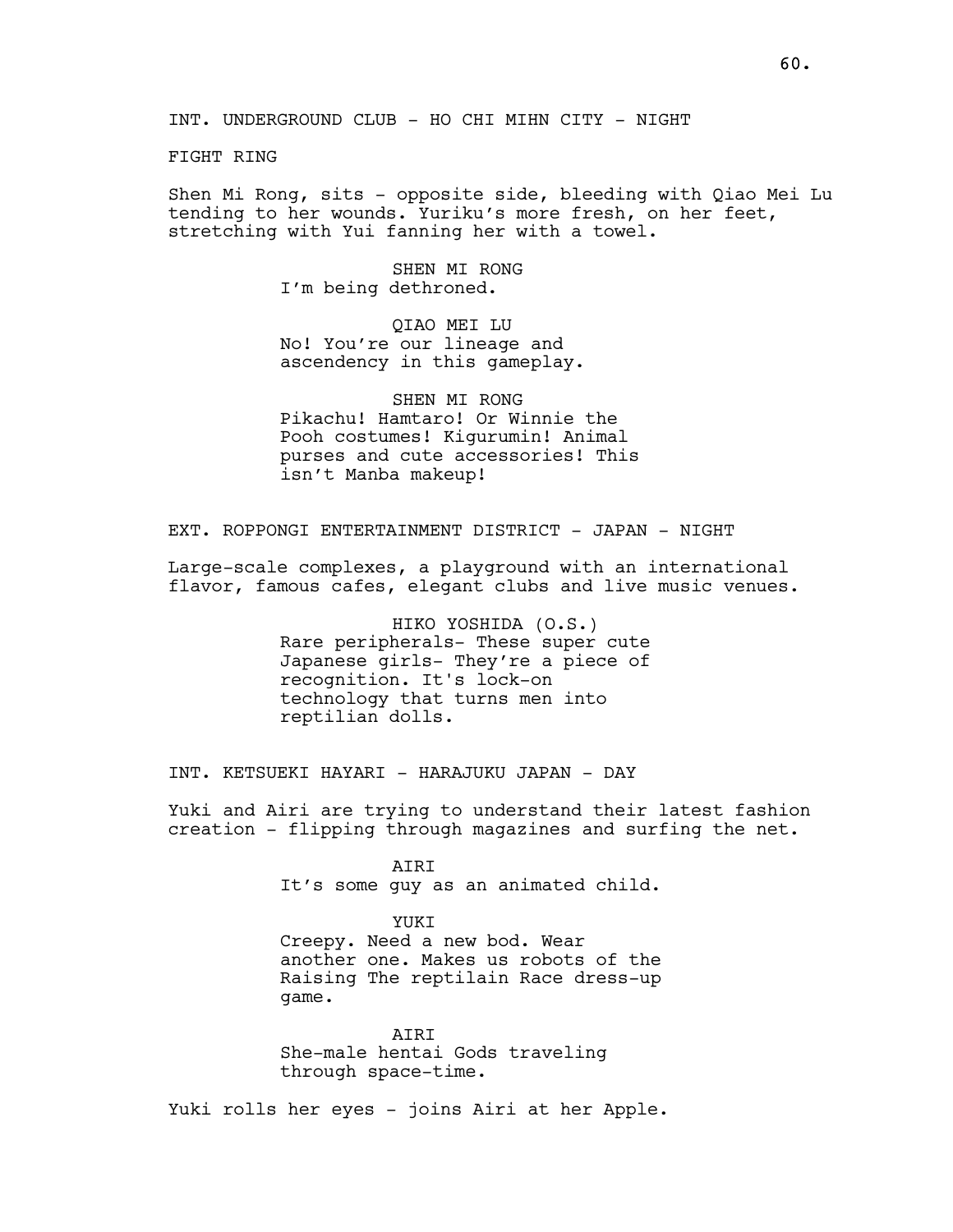YUKI With a draconian erotic tease?

AIRI Sure. If you know what I mean.

YUKI I think so. Do you prefer strap on or-

AIRI Hand held. But, with a media saturated mind. Total reptile.

CLOSE ON APPLE COMPUTER

Chen Yinchu's now on screen to give his lecture.

CHEN YINCHU Costumed power rangers with a hoodie?

AIRI (O.C.) Brain-dead. What else but a dragon or some kind of kitty?

YUKI (O.C.) Scrap the leaping lizards and go for the stomping dragons.

INT. FUDAN UNIVERSITY - COMPUTER LAB - SHANGHAI CHINA - DAY

FLAT SCREEN

Metropolitan Government Building's on it.

HAI CHAO (O.C.) That'll make flip-flops just plain ass butt ugly.

BACK INTO SCENE

Chen Yinchu's front of flat-screen, instructing.

CHEN YINCHU A race of superhuman reptilian beings have descend from the heavens.

LEI CHENG Spatial dimensions with different strings are twining into others.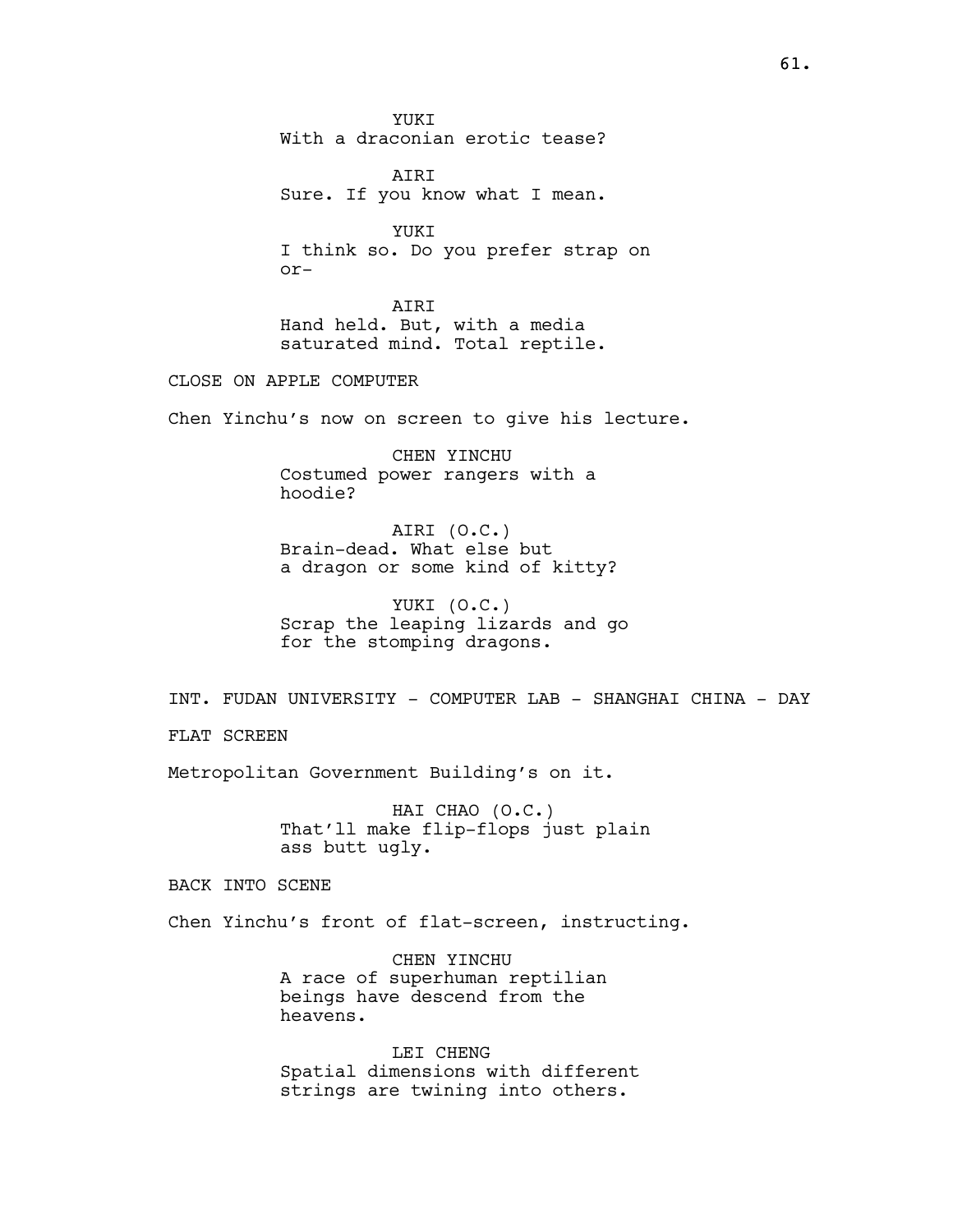JAUN JIA LI Masquerading in a body-suit is a variation. Sort of scavenger hunt for an entirely new entity.

HAUN QIAO Forbidden comic versions-Characters are modified to impose social order.

JUAN JIA LI Costumes in the works. Living dolls for serpent-like beings. Now I know why Mickey Mouse only waves.

EXT. ROPPONGI ENTERTAINMENT DISTRICT - JAPAN - NIGHT

Large-scale complexes, a playground.

CHEN YINCHU (O.S.) Reptilians as the predecessors of cosplay? Maybe we should throw out reality as an illusion instead.

INT. ROPPONGI ROCK AND ROLL CLUB - NIGHT

HIP HOP - tiered with the main floor a melee of CLUB GO'ERS.

UPPER TIER SEATING

Shen Mi Rong's techno, digitally adorned - boots irradiating. Hiko's opposite at table, an expensive suit - exotic drinks.

> SHEN MI RONG Adorable. Off-chance, is it a hand-made uniform? I bet I'm your high priestess. And, you'd be the Pokemon obsessed?

HIKO YOSHIDA I'm you're black out. I'm you're back-burner. You? You're nothing but a fiberglass face with bleeding spandex eye-slits.

Blood drips from Rong's eye. Rong takes a handkerchief that's offered to her by Hiko. Holding it to eye's corner. Blood soaks it, drenching the back of her hand and arm.

> (MORE) SHEN MI RONG This could be damaging. No need for cosmetic surgery though.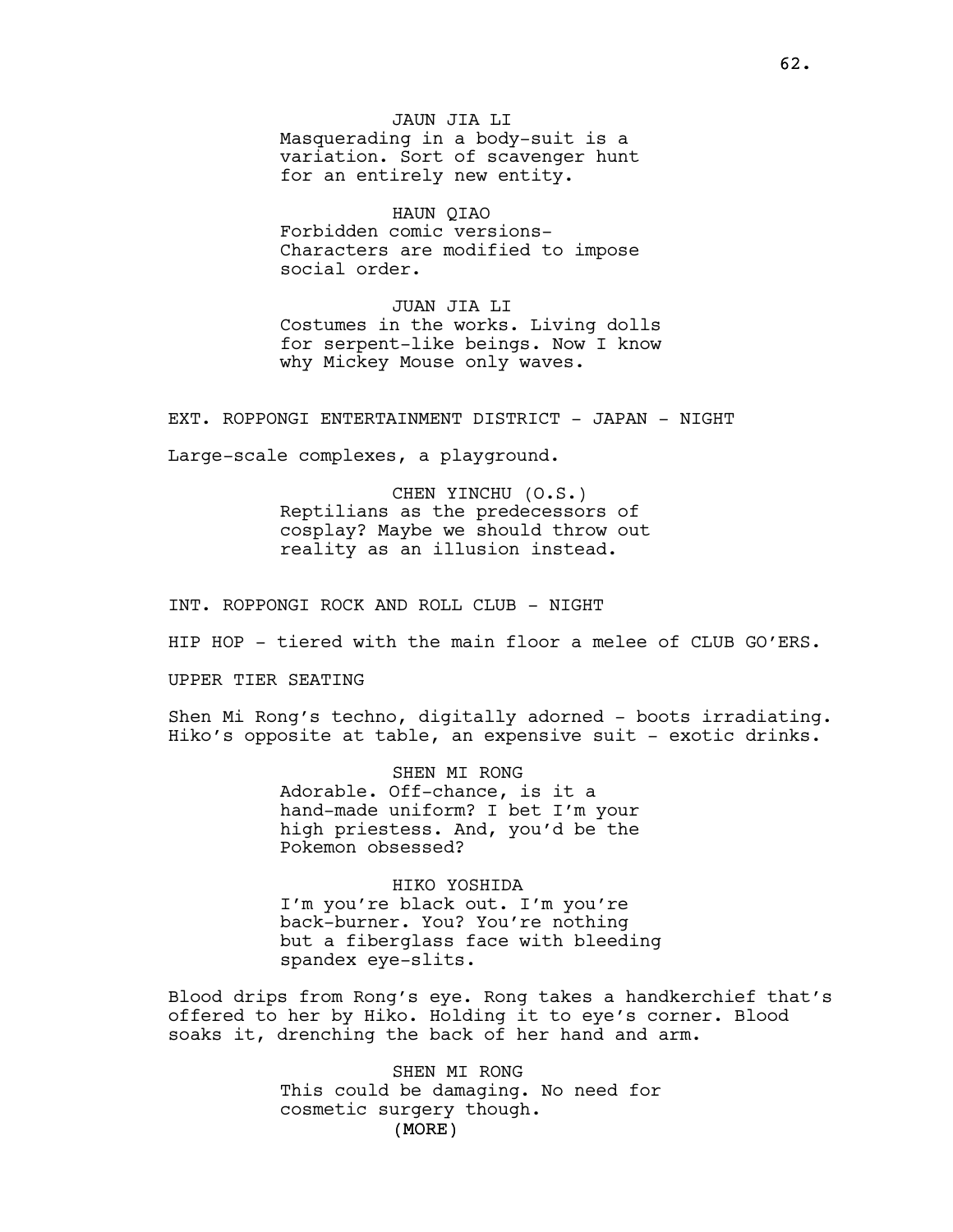SHEN MI RONG (CONT'D) Just sculpture and textile work, right? Poof! No more eyesore.

HIKO YOSHIDA A cross-playing formulation of the alternative reptilian race.

INT. UNDERGROUND CLUB - HO CHI MIHN CITY - VIETNAM - NIGHT

Wild and fierce, Yuriko's taking Rong's left and right legs and feet. Rong's knee crushes Yuriko's skull.

EXT. TOKYO METROPOLITAN GOVERNMENT BUILDING - JAPAN - DAY

Cross between a Gothic cathedral and a computer chip.

HIKO YOSHIDA (O.S.) I've relieved myself. That's the dirtying the face part. Role playing raises the reptilian race.

INT. METROPOLITAN GOVERNMENT BUILDING - CUBICAL - DAY

Shen Mi Rong's dressed as a office worker, sitting in front of a computer - post'em notes, stuffed animals and pics.

> SHEN MI RONG He's probably wearing his skin colored body-suit in the toilet.

Qiao Mei Lu's at the entryway, dressed for office work.

QIAO MEI LU

Fetuses. (brandishing a file) They're hiding us as their birth defects. They're grafting fetal tissue into our brains.

SHEN MI RONG Look, so where's my fur-suit? I'm not going to be a skin-tight thingy for a totally transformed character who's bumped up in his dress-up game thread. R-complex? How's that get me caught in his zipper?

Rong stands. Qiao Mei Lu advances further into the cubical.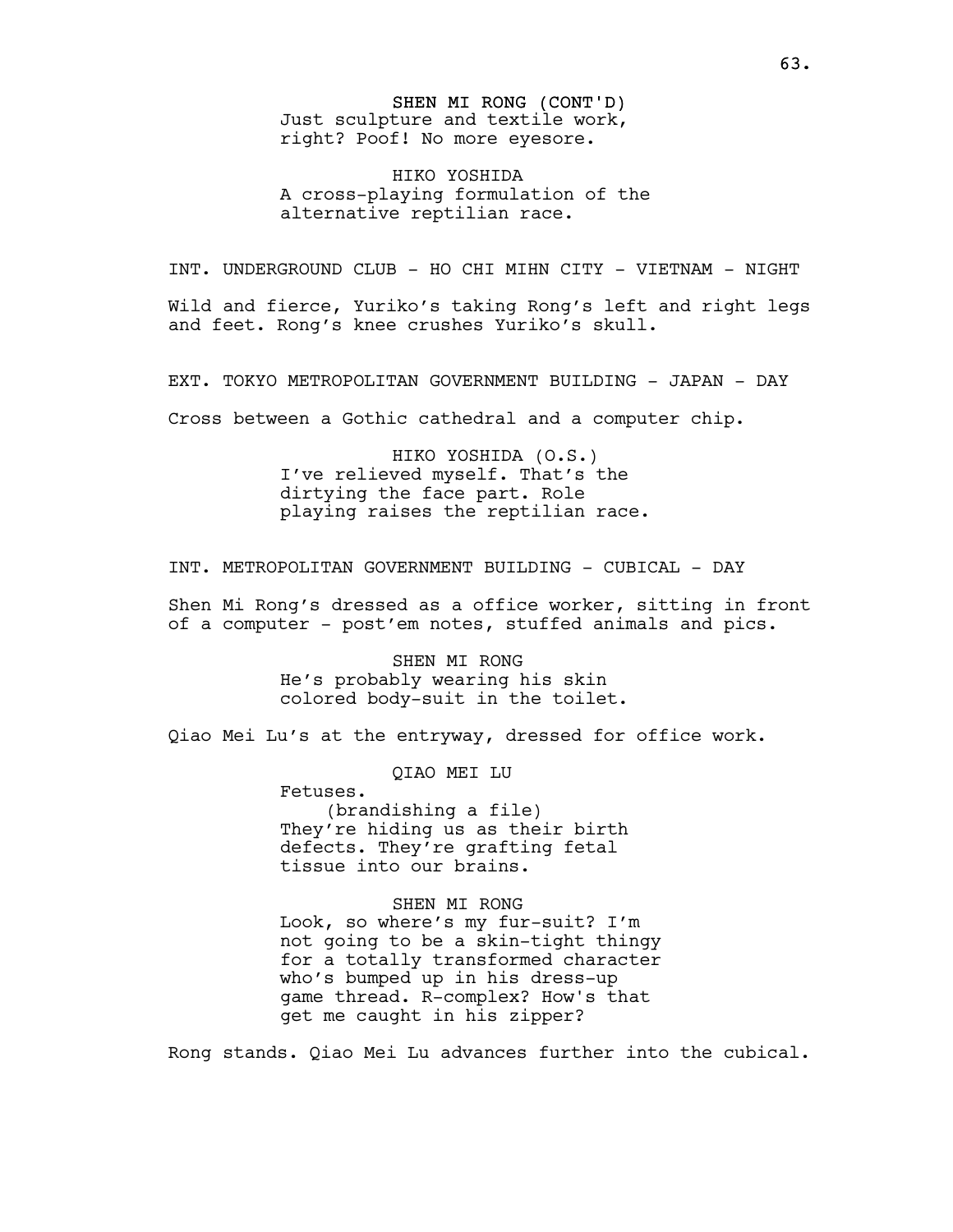QIAO MEI LU (hushed) They get our body measurements. Do us as its hidden identity. Prototypes. We're it's webcam outfit. Not even a normal shirt and skirt.

Lu points at the computer where a graphic of fetal tissue transplantation is being displayed.

> SHEN MI RONG Wait, don't ruin the illusions. I have fine legs. I don't even need to know what my eye holes are for.

Xue Ai Da and Shi En Tian are in as a couple office workers.

XUE AI DA

(to Rong) Would you have a fit of insanity if I was the bunny version?

SHI EN TIAN Cosplayers as the hottest manga fashion?

SHEN MI RONG No fiberglass and latex? Without the scary big wardrobe? No dollish modification or question as to how much for the head?

Nodding.

QIAO MEI LU Modifications from top management is a dress-up game application.

Handing Shen Mi Rong the file.

QIAO MEI LU (CONT'D) This is the upper world. We're in its movement phase.

INT. KETSUEKI HAYARI - HARAJUKU JAPAN - DAY

Yuki and Airi stand somewhat worried, gazing at the dressmaker's mannequin: full body mask of a reptilian humanoid, scaly green skin, large eyes and vertical pupils.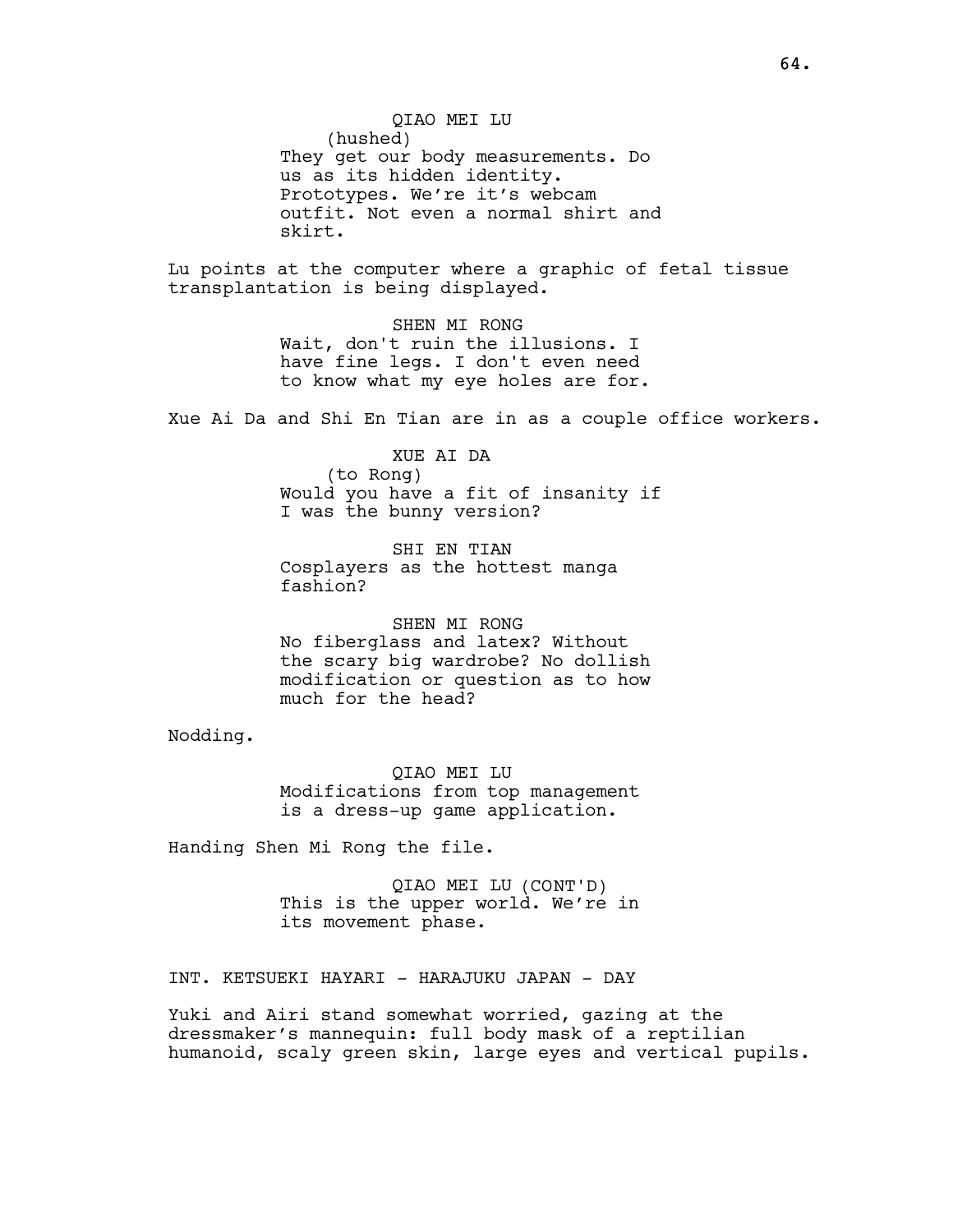AIRI Whoops. No unnatural fabric like skin. Has to be their un-disputed leader. Airi suddenly places her hand over Yuki's mouth. AIRI (CONT'D) Mums about conquering monsters. Yuki shakes her head. Airi makes sure, studying Yuki seriously, then cautiously removes her hand. YUKI It's an ancient astronaut. **ATRT** Dehumanized. An unborn child of new the world order. Yuki's eyes bulge. Airi slaps her hand over her own mouth. YUKI It's for a Puri-kura mini photo taking booth. That's all. **ATRT** Okay? Yeah. Intelligent, supernatural and reptile-like. It's their latest gadget. INT. SHIBUYA FOREST - JAPAN - NIGHT Airi and Yuki are each in Kigurumin panther outfits and are brandishing high-tech weapons. YUKI Better furries as genetically engineered cat girls? AIRI Smack dab- Wait. Let me try animal

> YUKI Shibuya forest. Not even a tragic event. Nope. We're not covered with scars and cigarette burns.

sounds. Cockadoodle doo.

Holding up the high-tech weapon.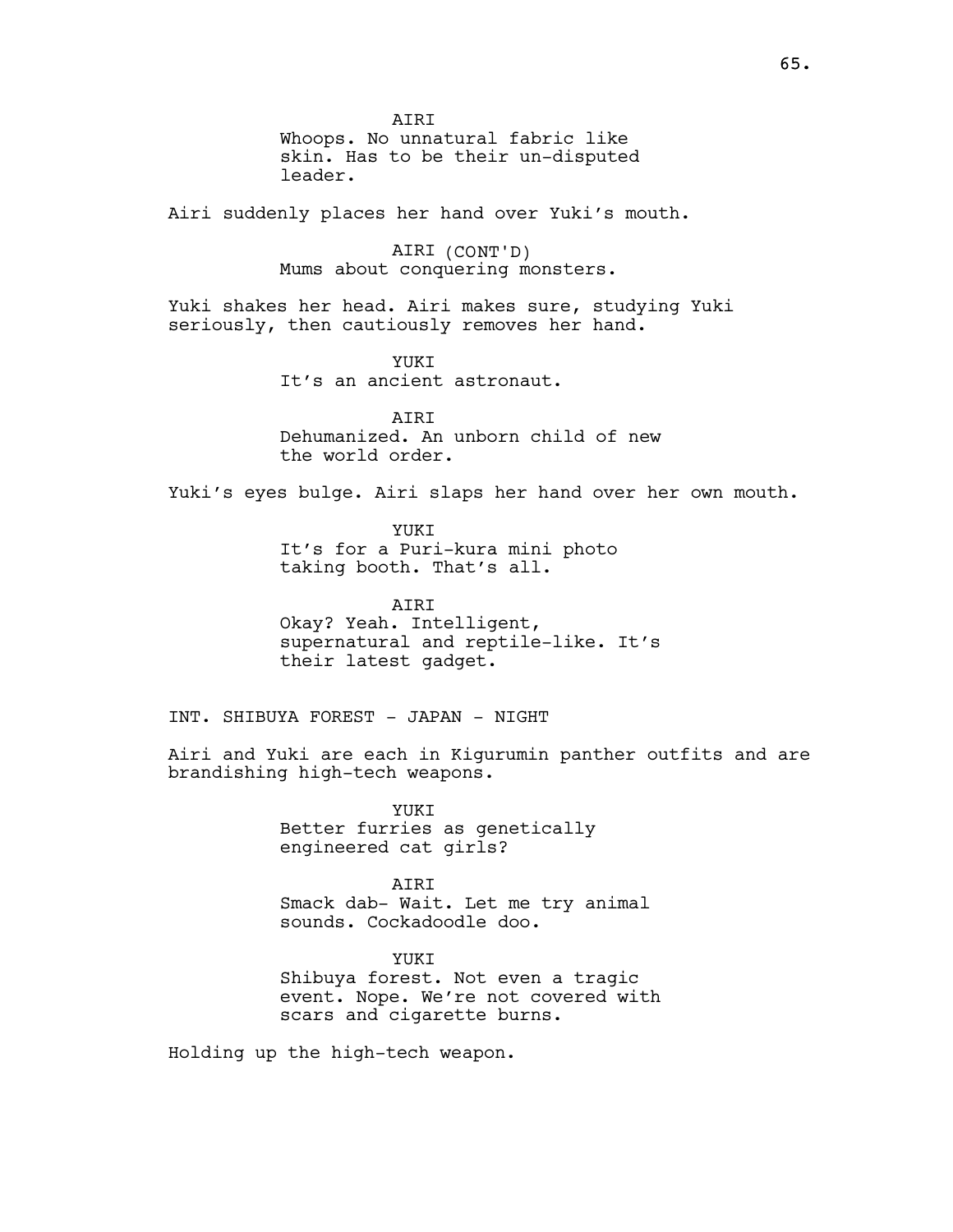AIRI

This is not for moaning and complaining about one ridiculous reason after another.

YUKI Gotta sleep in the bed you make.

INT. UNDERGROUND CLUB - BACK ROOM - VIETNAM - NIGHT

Qiao Mei Lu's gets Shen Mi Rong revived.

CHEN YINCHU (O.S.) Human oddities and the raw data of girly sex, crime and scandal.

Lu gives Rong fluids.

#### QIAO MEI LU

Okay Godzilla brain. You're heavy on mood, lighting and décor, but Rong's Vietnamese. Not your typical pale-face sullen Japanese teen here.

HIKO YOSHIDA (O.S.) Comic books are undeniably cool. Raising The Reptilian Race dress-up game in the fascinating world of Harajuku fashion- Yes, the alternative girl rocks my socks.

INT. KETSUEKI HAYARI - HARAJUKU JAPAN - NIGHT

Kigurumin Reptilian full body mask is on the dressmaker's mannequin - radiant. Apple Laptop's opposite it.

DRESSMAKER'S MANNEQUIN'S POV - APPLE LAPTOP

Yuki and Airi - from black and white to full color.

MATCH CUT TO:

EXT. YOYOGI PARK - JAPAN - NIGHT

Kigurumin fashion: At a park bench, Airi's a Donkey and Yuki's a cow: sniffing glue and drinking cheap wine. Finishing her whiff.

> AIRI Our cycle of cool fashion's dead.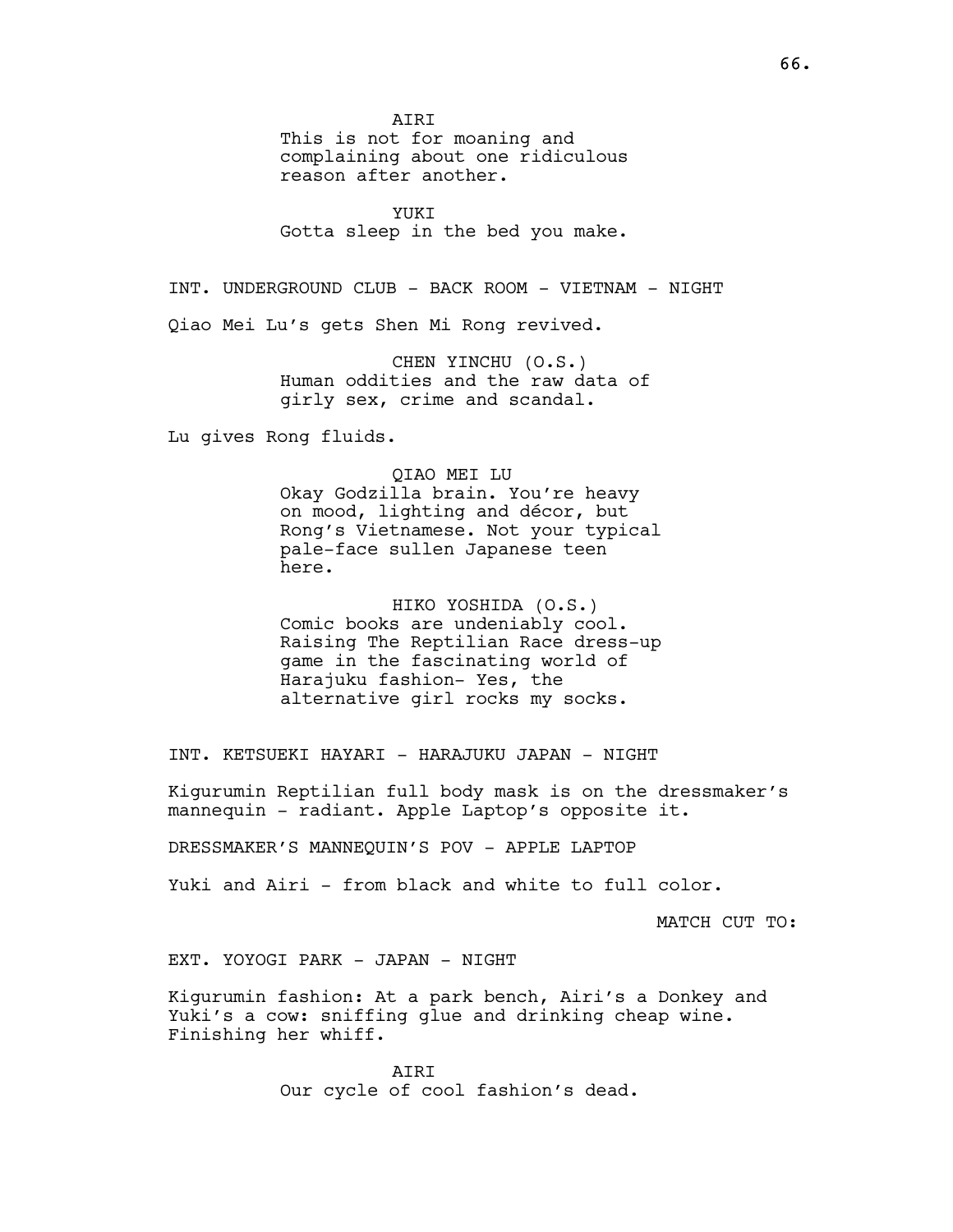Yuki's dumb, whiffs bag, and drinks.

YUKI Runways hanging out. Unwanted and unused Hello Kitty feminists with no traceable origins.

There's a long scar across Airi's cheek.

AIRI'S POV - MOBILE PHONE

Dress-up Gameplay.

MATCH CUT TO:

INT. PROSTITUTION ROOM - NIGHT

Hiko throws Airi, a kigurumin donkey across the room and onto her back on the small bed.

> HIKO YOSHIDA This dress-up game has weird ugly feelings! So lets whack the donkey girl on the head!

**ATRT** No! I'm a costumed mascot that entertains children!

Airi throws a vase, shattering it on Hiko's head. Hiko snatches a katana off a self and un-sheaths it.

> HIKO YOSHIDA Your fashion has brutal economic realities. My deviant art can stab through your fur-suit. Puts icecream and lolipops right into your messy working spot.

Hiko swipes the katana across the cheek of Airi. Airi's hands cover her face and blood gushes onto her arms.

> AIRI I can become a wrathful agent. I'll blast you with lightening bolts!

Hiko rushes in and grabs Airi by the hair and wrenches her head back, katana readied to slide it down her throat. Blood streams down her face.

> HIKO YOSHIDA But this is no anime convention and you're without a nicker in my showroom.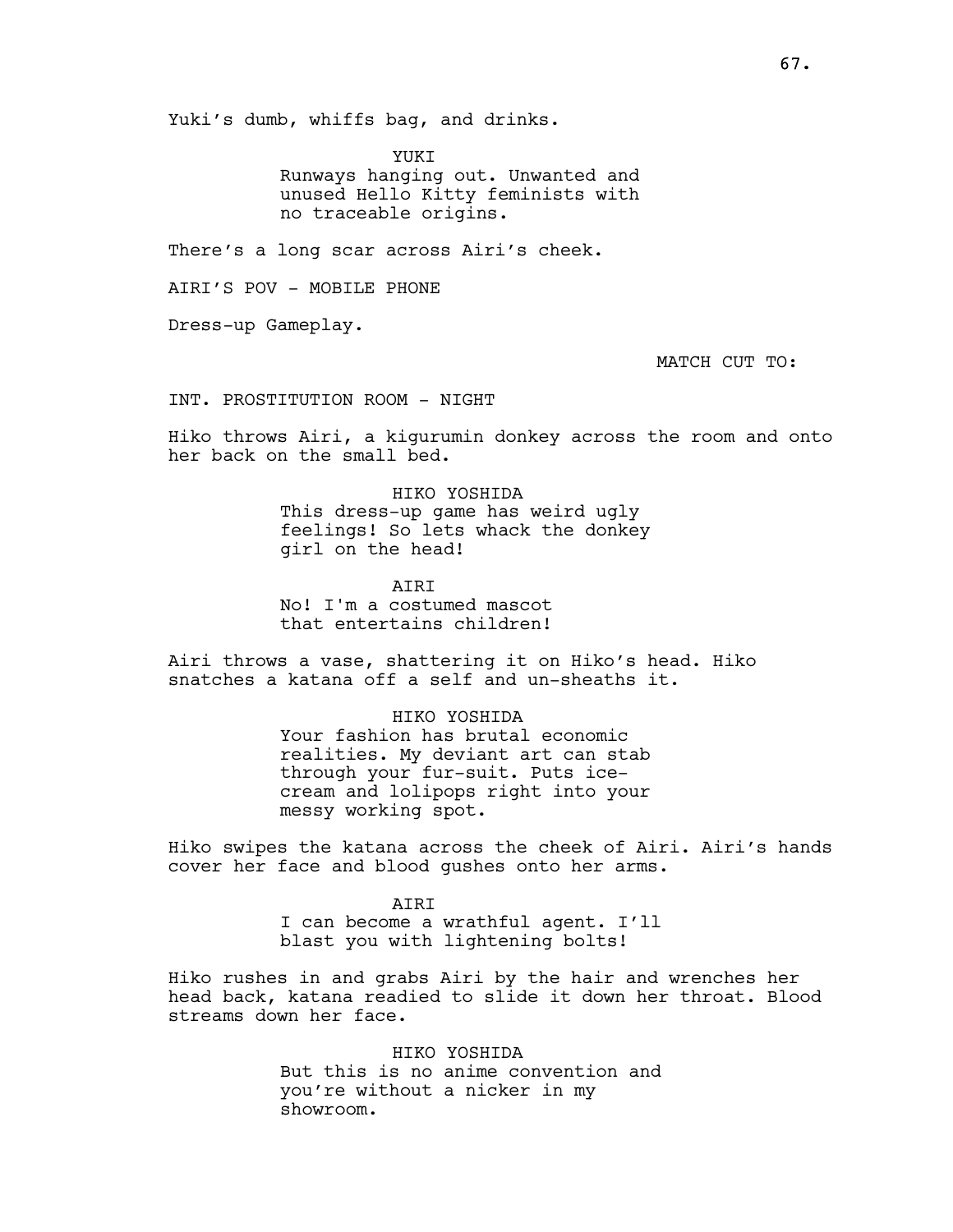Hiko throws Airi back onto the bed again, unzips himself and readies to fuck her.

> HIKO YOSHIDA (CONT'D) Sexy cosplay blows my mind. It's so complete with flesh and tone. But, this? This for your mad and weird artwork.

Hiko assaults Airi, rape - ripping at her kigurumin.

MIRROR

Hiko thrusts up against the bloodied side of Airi's face, fucking her in a strong rhythm.

EXT. KETSUEKI HAYARI - HARAJUKU JAPAN - NIGHT

Kigurumin Reptilian full body mask on the dressmaker's mannequin's radiant. Apple's opposite, a cosmo screen-saver.

EXT. YOYOGI PARK - JAPAN - NIGHT

Yuki caresses the scarred side of Airi's face. Airi kisses the hand of Yuki. Then, Airi closes her eyes.

> AIRI Kigurumin's alive and dead at the same time. Different. Empty in a god-less universe.

Yuki pulls her hand back, gazing upon all the burn marks on her arms and hands.

INT. PROSTITUTION ROOM - NIGHT

Yuki's naked, suspended from the ceiling and tied at her wrists, hair strewn - bruised and bloodied.

> YUKI I haven't done it right! This is not a cruel joke! I am not a horrible incident happening right now!

Dressed only in a red spandex thong, tattoos cover his muscular body, Hiko sets down his mobile phone next to a soldering iron.

> (MORE) HIKO YOSHIDA You don't want an overrated game do you? Lie back and enjoy it.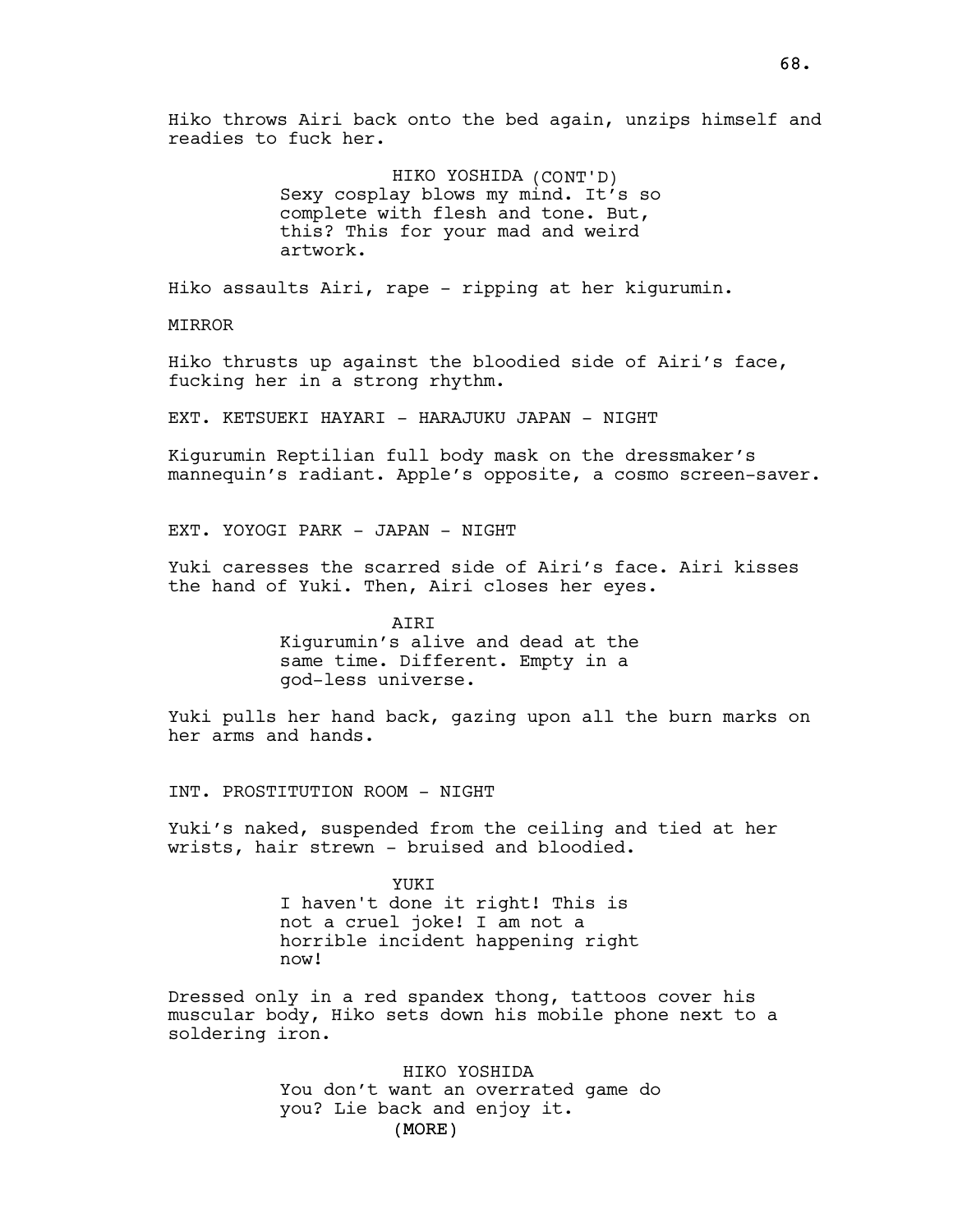HIKO YOSHIDA (CONT'D) I've been looking at your boobs on our schoolgirl watch. They're made for the graphic scenes in our real time.

Hiko picks up a hypodermic needle and fills it. Yuki quivers in pain, thrashes some.

> **YUKT** Kigurumin's about sewing! It's not a monstrous fashion conscious!

Hiko holds up the hypo in front of Yuki's face.

HIKO YOSHIDA Just in case- You could get wiped out by the common cold.

Hiko injects Yuki who instantly gets a euphoric rush.

YUKT Dragged. Beaten. Slit throats. They-They were- ...cute.

Hiko thrusts into Yuki - moans of an erotic pain.

HIKO YOSHIDA Just give me a mysterious girl who likes it odd and weird.

Hiko shape-shifts into a Reptilian Humanoid - ejaculating.

FASHION COLLAGE:

INT. GINZA UPSTAIRS CLUB - JAPAN - NIGHT

Shen Mi Rong's with Yuki and Airi, all in Nagomu Gal fashion: black long sleeved t-shirts, thick soled rubber shoes, and knee socks. Rong takes in the action of the club.

> SHEN MT RONG Is there some sort of unresolved tension for your fashion arrogance?

YUKI I wasn't up to us being ludicrous crud on human bones.

**ATRT** Flunk that. Not the old skeleton wearing a damaged wig.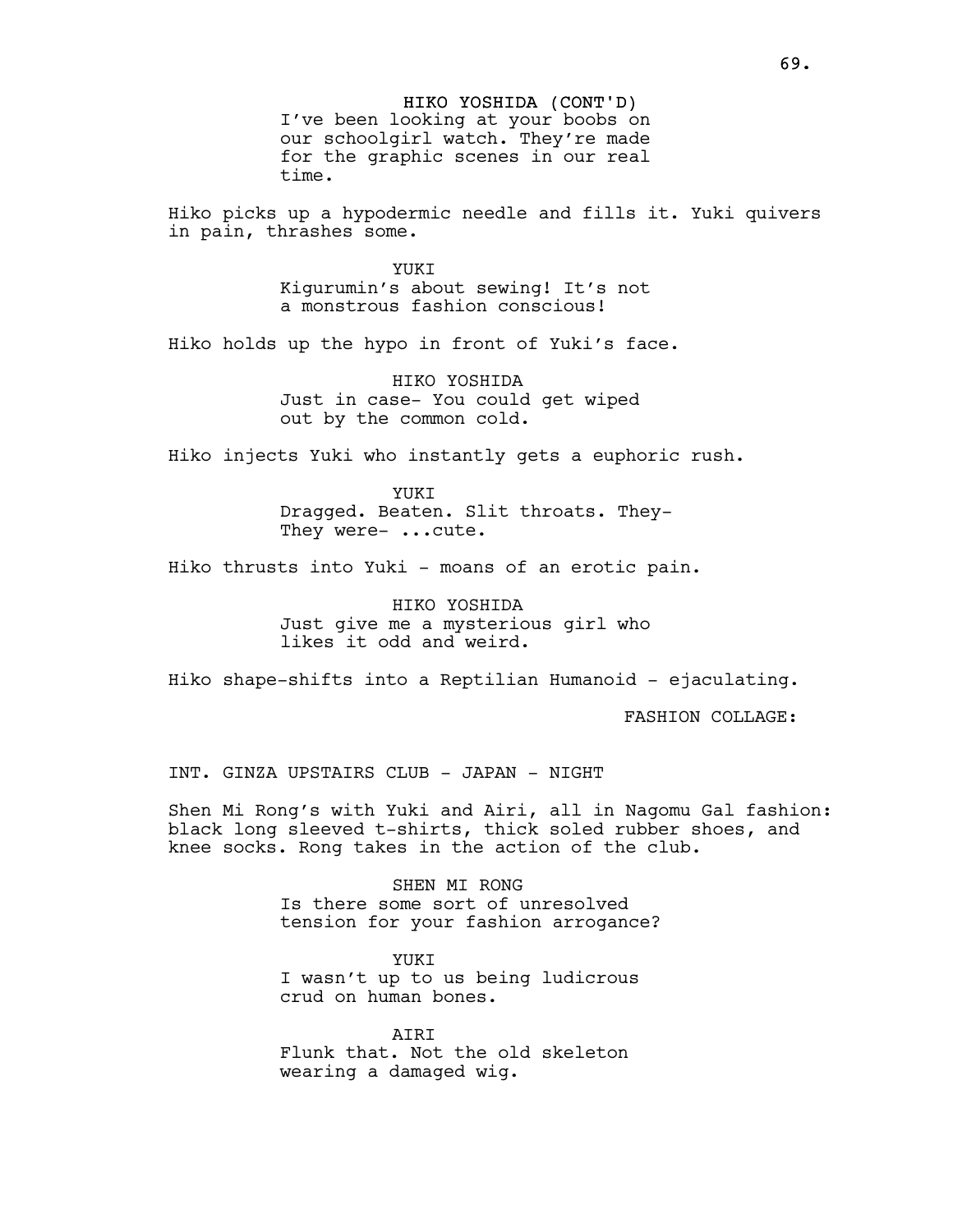SHEN MI RONG (holding up her object weighted cell-phone) Eye-catching geometric styles?

Qiao Mei Lu sits with them, Nagomu Gal style too.

QIAO MEI LU Did the reptilian actually dream?

YUKT The dress-up game's gotten fashion obnoxiously wrong.

Hiko comes up and hands Rong a katana.

HIKO YOSHIDA To update your look, you have to add some hurt to your heavy.

YUKI A katana? Delinquent stimulation for what?

HIKO YOSHIDA Robots, explosions, battles-

Dirtied and bloodied schoolgirls in short sailor skirts- Kinda torn, frayed.

**ATRT** That's Reptile? Whoa. Throw in the cutie-pie punks- Banging and smashing into each other's hangovers.

HIKO YOSHIDA Yes. Then Leave them as bugs that will fill our ovens.

AIRI Eewh. A slasher for a blood thirsty

samurai in a monster movie would be better.

SHEN MI RONG He's bucking for kick-ass nightmares- Exploding eyes on a mesh shirt?

QIAO MEI LU (pointing at Hiko) But don't personify his mess.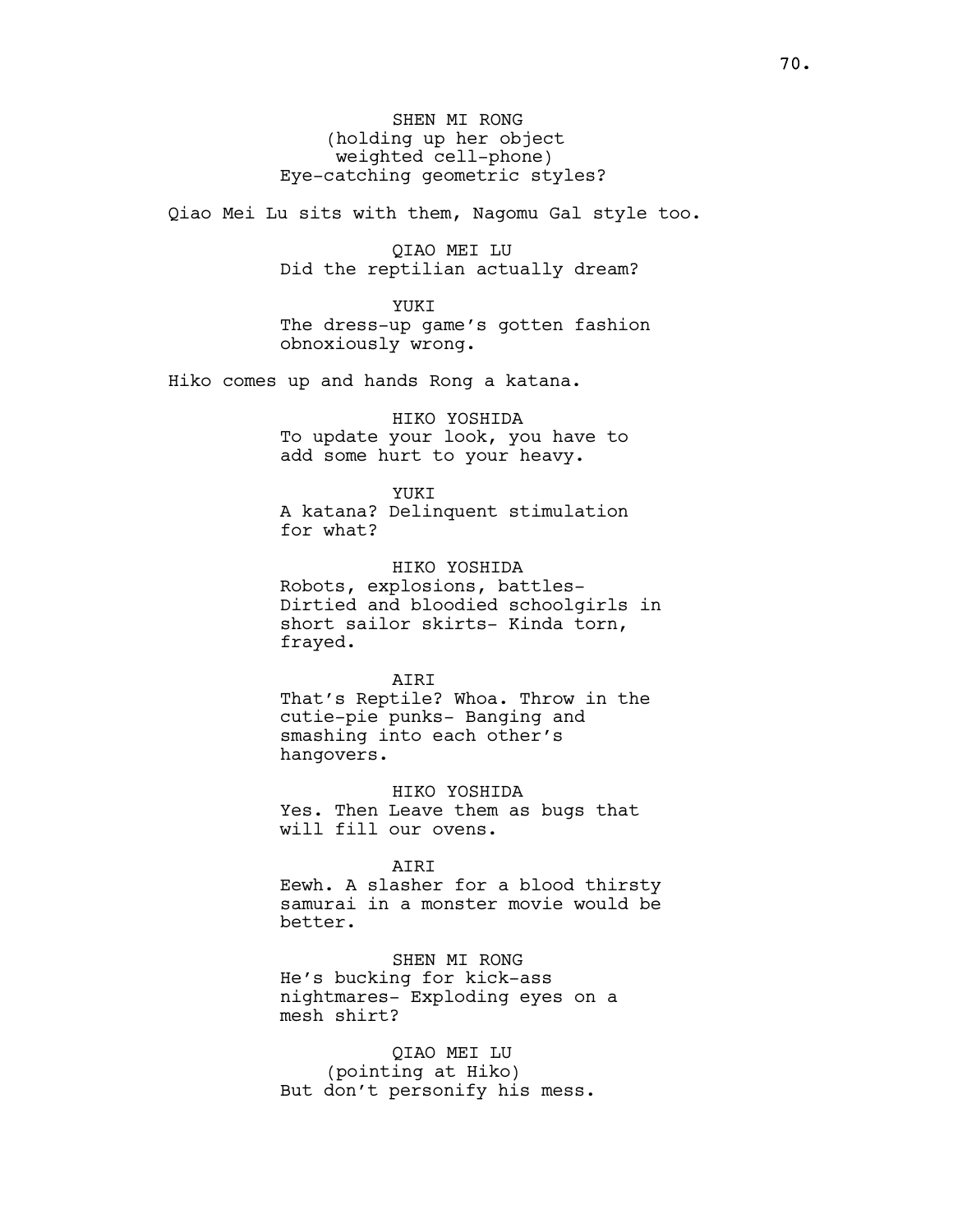YUKI Forget that. I'm not his annoying fan girl.

SHEN MI RONG Neither are we his nameless characters who are revolving around in his lizard cloths.

Hiko caresses Shen Mi Rong's locks.

HIKO YOSHIDA Yes. Yes. You're the progenitor of our imperial reptilian race.

EXT. FUDAN UNIVERSITY - EXERCISE YARD - SHANGHAI CHINA - DAY

b.g. Martial arts weapons about: Hai Chao spars with Lei Cheng. Haun Qiao with Jaun Jia Li. f.g. Chen Yinchu's instructing them.

> CHEN YINCHU The great process of the cosmos is in an infinite renewal of a reptilian disturbance.

EXT. HARAJUKU LAFORET - TOKYO JAPAN - DAY

10 stories tall, floors underground, a department store and Museum - an entertainment district of the Shibuya. Yuki and Airi: Nagomu Gal fashion - front.

> YUKI Wannabe and almost genius? Think we need to get a thumb on this dressup game's fast forward button.

> AIRI Heck with them. Dress it up for our sakes- Period.

Yuki shrugs.

YUKI Yo. No sick mods of damaged stuff that's from the stars.

AIRI About time to get another fashion from out of the reptilian-mammal hybrids.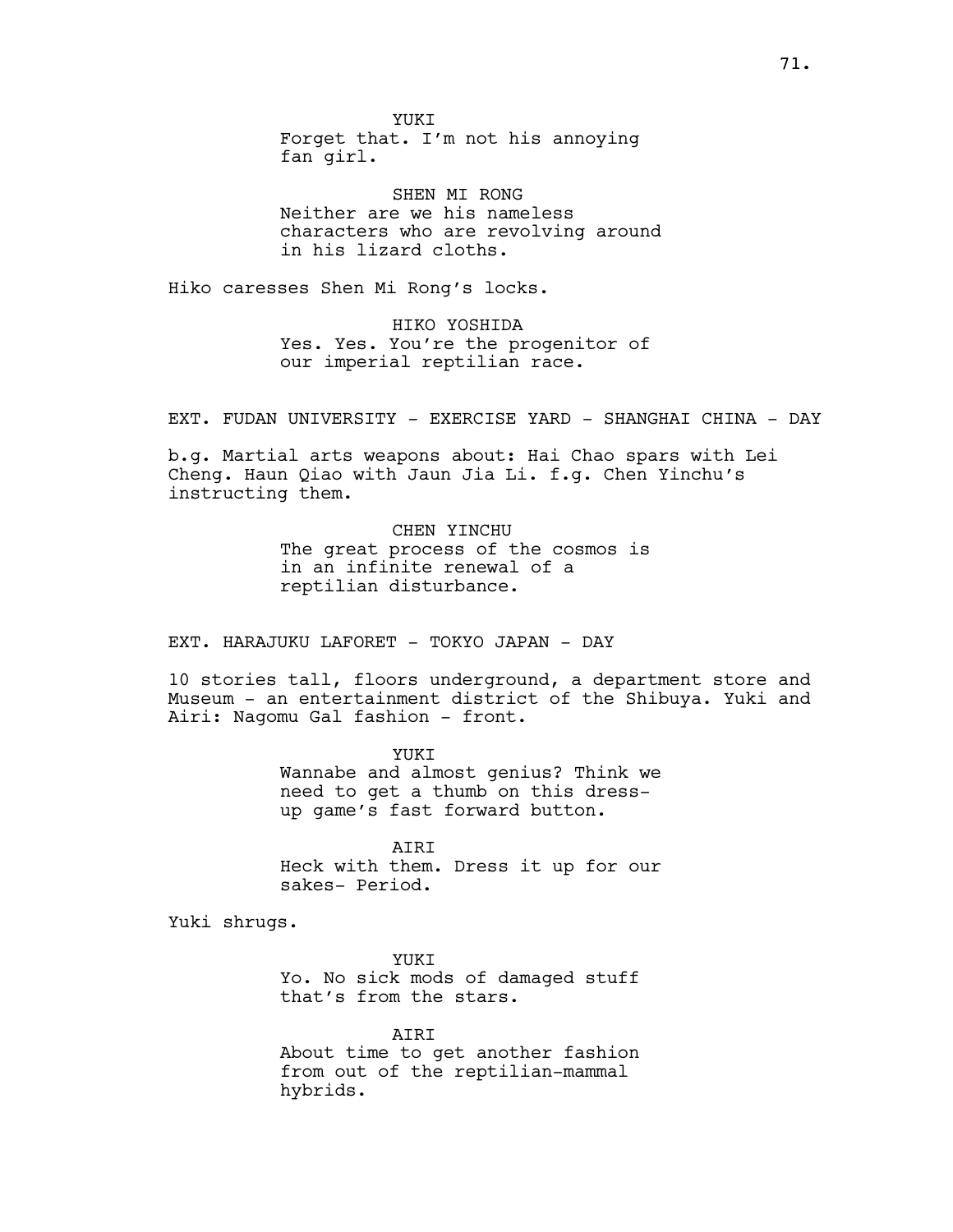DRESSMAKER'S MANNEQUIN

Full-length evening dress: moon with a sword stuck through it on the backdrop of a rolling sea; a string of glowing jewels are around its low-cut nape.

> YUKI (O.S.) Either that or Nagomu Gal could be the death to cosplay.

AIRI (0.S.) Drab clothing? We'd have to go to the petting zoo. There'd be no parties and nightclubs.

DRESSMAKER'S MANNEQUIN'S POV - APPLE COMPUTER

Dress-up game: Yuki and Airi are entering LaForet.

INT. UNDERGROUND CLUB - HO CHI MIHN CITY - VIETNAM - NIGHT

Xue Ai Da and Shen En Tian are at a table, few Businessmen and their Comfort Women about.

> XUE AI DA Trendy. Black with a criminal organization.

SHEN EN TIAN Nagomu Gal, stylish? Think we're dangling underneath the petered out options of Harajuku's dress-up game.

XUE AI DA Subdued. Yes. And unbuckled out there with a fashion that's an identity ambiguity.

SHEN EN TIAN Sets boundaries. So who are the ones who've wronged society here?

Xue Ai Da and Shi En Tian watch Qiao Mi Lu and Shen Mi Rong approach them. Businessmen and their Comfort Women leave hastily. Several ND Vietnamese Gangsters - conspicuous.

> XUE AI DA I suspect an infliction- An impending suffering upon our bodies-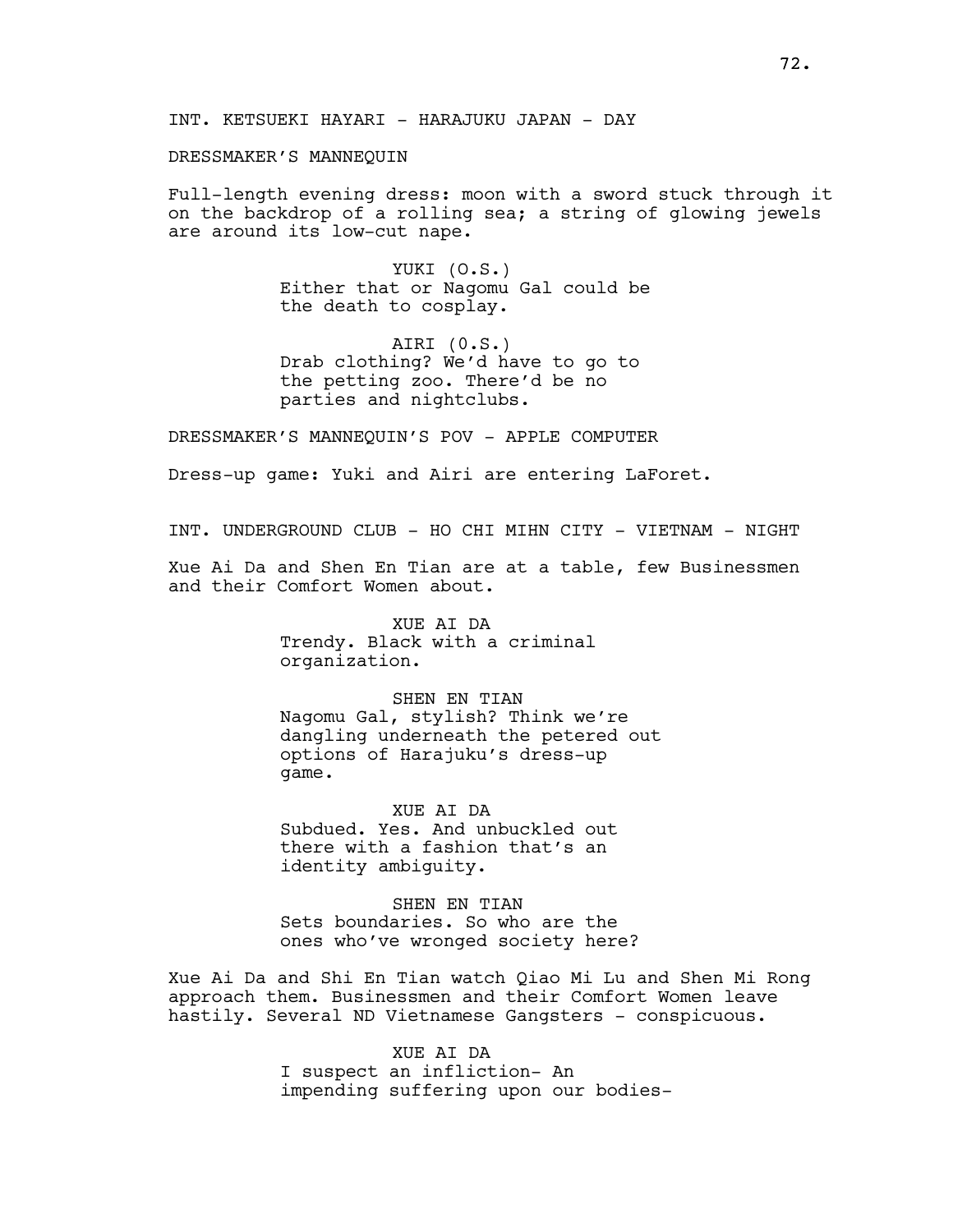Shen Mi Rong pulls blade from her ankle and slices two Vietnamese Gangsters throats. Rong and Lu snatch up their weapons. FIREFIGHT.

Da and Tian hit the deck, crawling to where Rong and Lu have knocked down a couple Gangsters - fetching their weapons. Heated volley of GUNFIRE.

# SHI EN TIAN Connectedness and community?

Rong and Lu flank. Da and Tian slink back - FIREFIGHT.

XUE AI DA Yes! Disembodied organization!

ND VIETNAMESE GANGSTER

Readies to shoot a grenade launcher at them.

BACK TO SCENE

Lu SEES it coming.

QAIO MEI LU Smoking minds! Nazi rock's about to push us into its painful shadows!

Vietnamese GANGSTER fires - CABOOM.

EXT. H&M - GINZA SHOPPING DISTRICT - TOKYO - DAY

Shen Mi Rong, Qiao Mei Lu, Xue Ai Da and Shi En Tian are in a long line - hip for the day. UNIFORMED SECURITY pace.

> XUE AI DA We didn't resurface back into a Nagomu apathy. (gesturing to skin-head security) But, the right-wing extremists are here.

Combing the Uniformed Skin-head Security.

SHI EN TIAN Numb scabs of our fashion past can't all be lizards.

EXT. SHIBUYA - BOUTIQUES - JAPAN - DAY Hai Chao, Lei Cheng, Haun Qiao, Juan Jia Li meander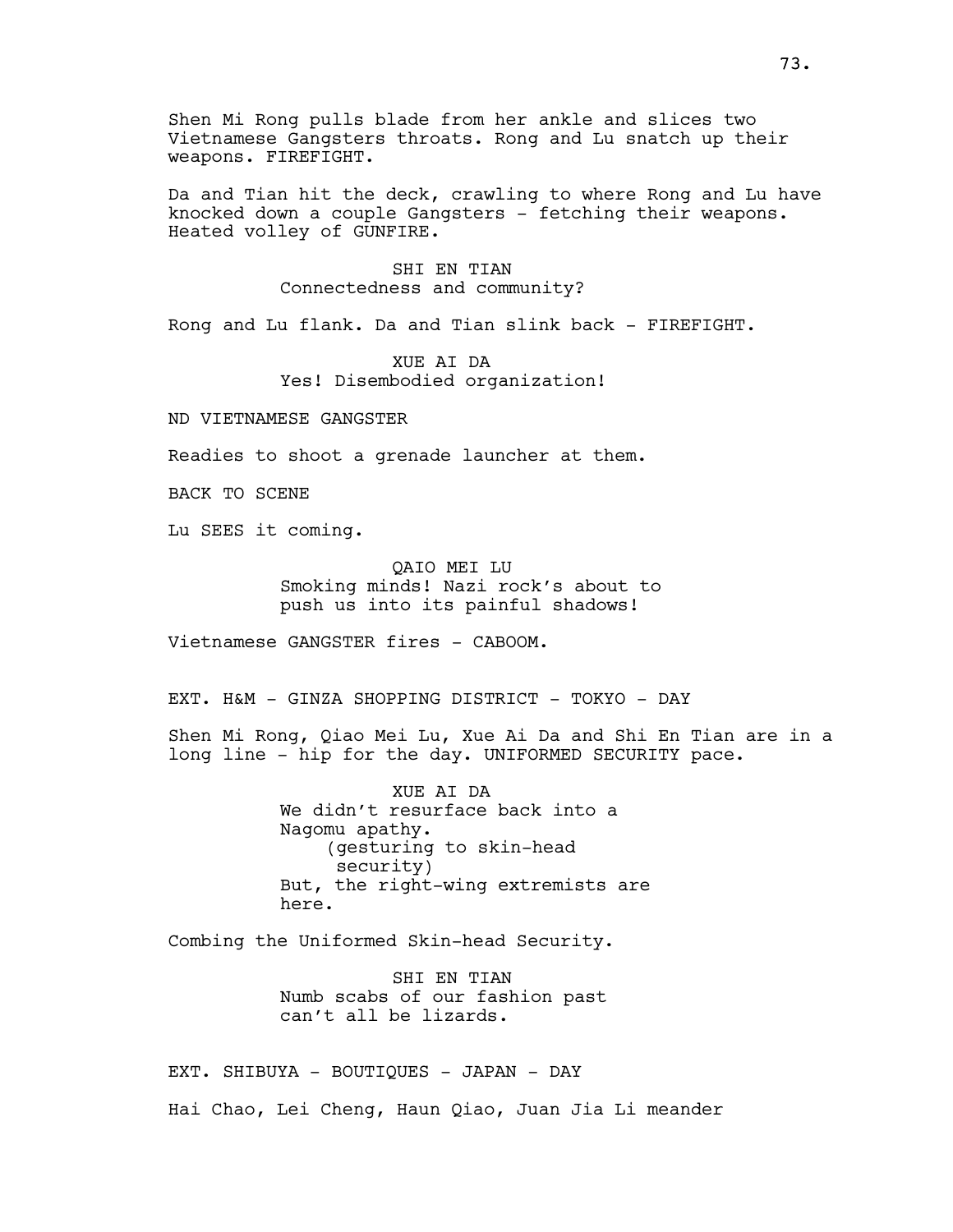in a maze of design your own image area - wild fashion, post war to present - adorned as if they belong.

> HAI CHAO Space Invaders?

Lei Cheng notices: digital styles and graphic images of Manga, game consoles and computer tech on cloths.

> LEI CHENG Meshed into the cloths.

They stop - taking it all in.

HAUN QIAO Mirror images. Chains us down to their material world.

JAUN JIA LI Strung out on a time-line of fashion.

HAUN QIAO Mindless and mechanical primitives buzzing with a new world order of the reptilain race.

INT. HARAJUKU LAFORET - TOKYO JAPAN - DAY

Yuki and Airi are in an old-school vintage clothing, curiously looking at billboards. Passerby's touch their cellphones to the sign chips and are about their business.

> YUKI I'll go high-tech, kooky-cute and with some creepers on a velvet dress. Deevo style electronica?

AIRI Yeah. Geeky and funkadelic.

Yui, Yuriko, Natsumi and Miyaki are in chic cloths; laughing amongst themselves; they check the digital feedback they get from touching their cells to the billboard sensor.

> YUKI (pointing at them) There's no more crisis of identity.

AIRI

Ooh, retro.

Yui, Yuriko, Natsumi and Miyaki are on their way.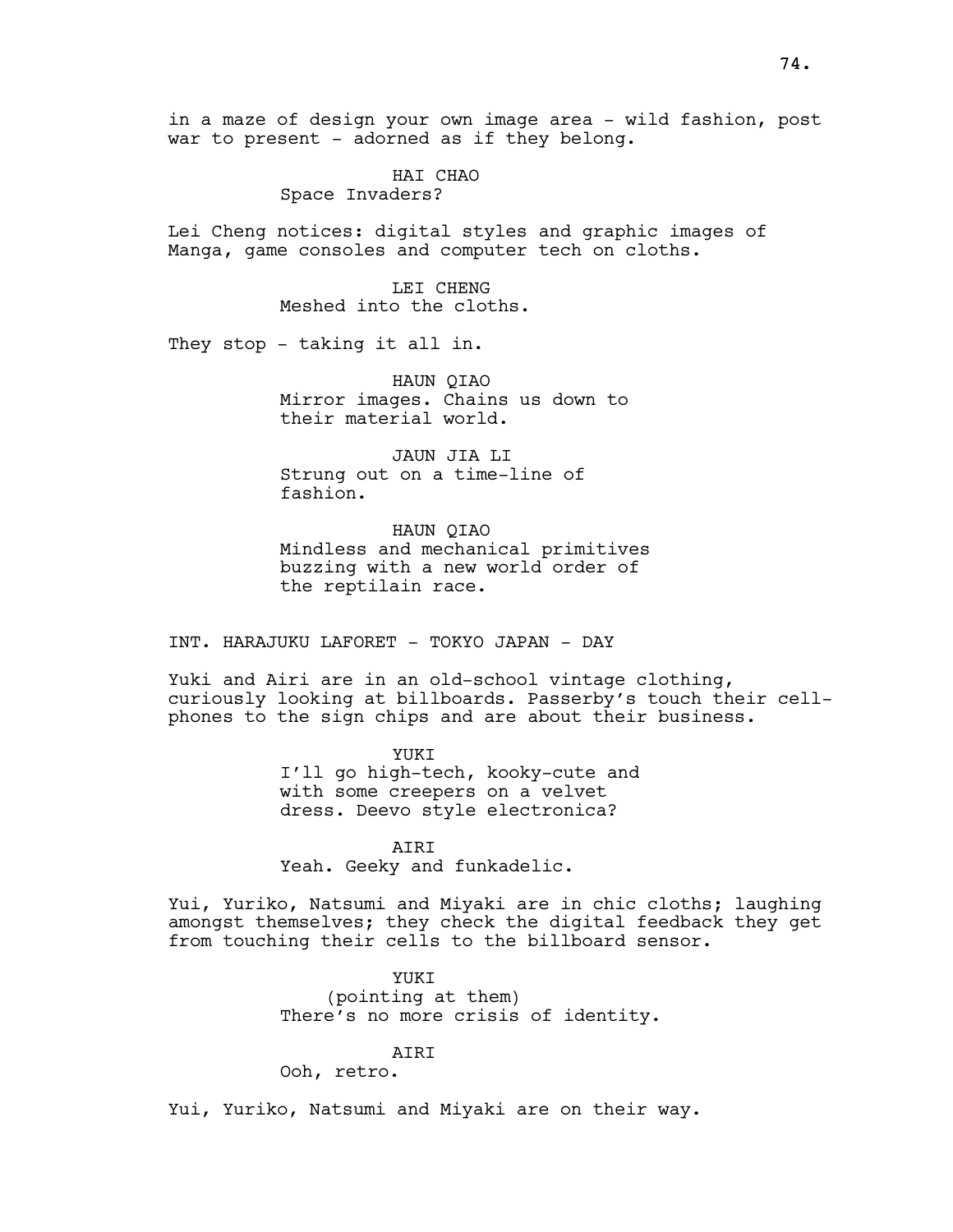YUKI Video games and fashion? Pink to politics- That's not so out of touch.

They move to the Billboard.

AIRI So touch your mask of fashion confidence.

Yuki holds out her cell.

YUKI For an edginess that'll raise the reptilian race?

EXT. TOKYO METROPOLITAN GOVERNMENT BUILDING - DAY

Cross between a Gothic Cathedral and a computer chip.

HIKO YOSHIDA (V.O.) (techno voice) Robotic versions of mainstream media. The ignored and forgotten are modifications for a reptilian mankind.

EXT. DREAMFIELD STUDIO - COMIC DEPARTMENT - VIETNAM - DAY

Shen Mi Rong, Qiao Mei Lu, Xue Ai Da, and Shi En Tian are surrounded by the storyboard of the raising the reptilian race dress-up game - the Fire-fight in Ho Chi Mihn City.

> SHEN MI RONG Extreme resistance and anarchism.

Removing a picture of Yuki and Airi off storyboard: Laforet and stalked by Yui, Yuriko, Natsumi and Miyaki.

> QIAO MEI LU The dress-up game's melting pot has them in its crossfire.

XUE AI DA With us in their external world.

SHI EN TIAN Variations. We add the dark. Some mystery. The morbid even.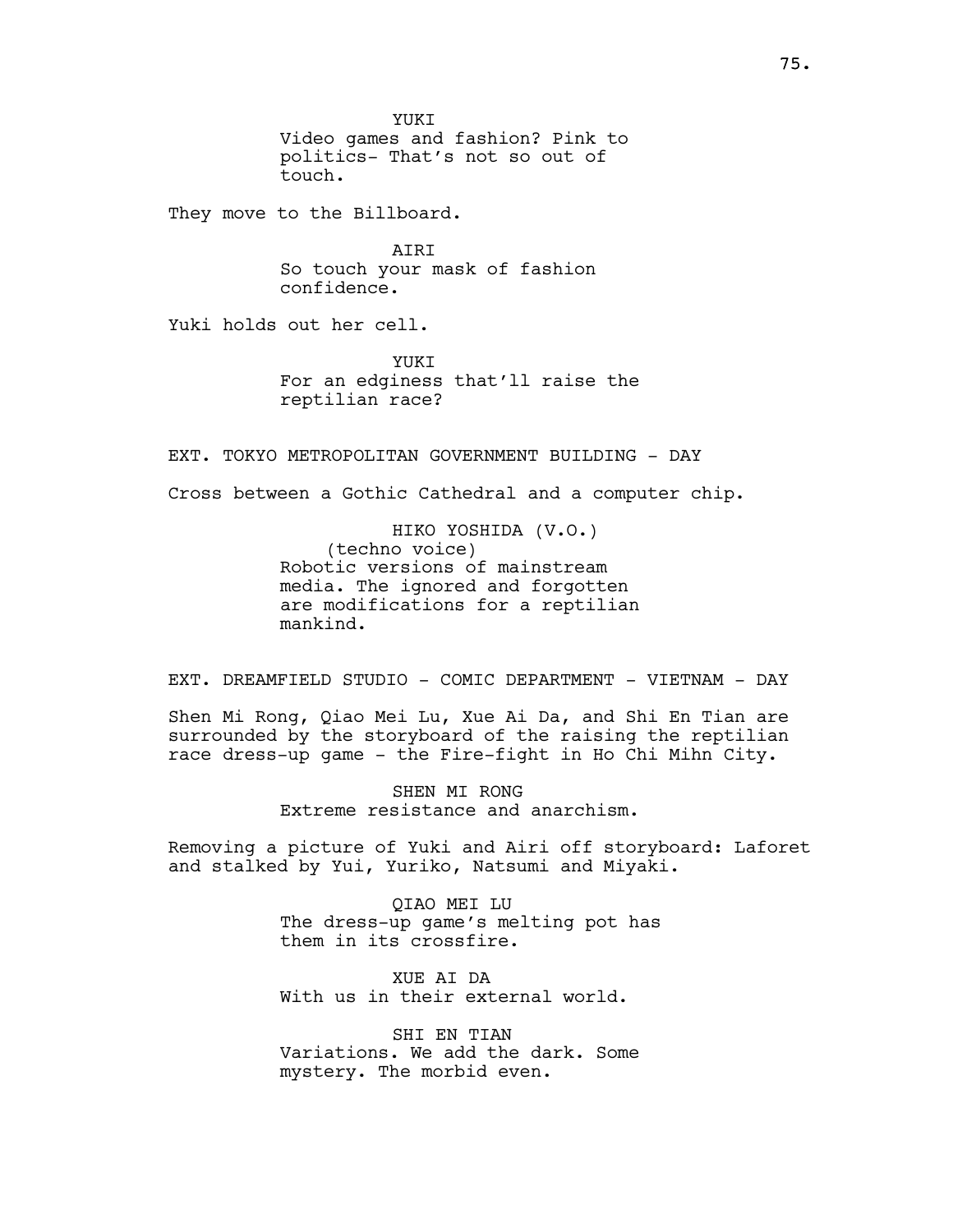QIAO MEI LU Not body enhancements with switches embedded in their private parts?

XUE AI DA Eroticized fashion? Ooh, reverence for underground explosions.

SHI EN TIAN Media's newfound mechanical bodies.

INT. HARAJUKA - LAFORET - DAY

Yuki and Airi are in Nagomu fashion, shopping bags - arm and arm. Cautiously glancing back.

> **YUKT** The suicide girls aren't afraid of rejection.

AIRI Excuse my horrifying judgement, but-These Johnny-come-latelies-Snoring. Our sleeping Nagomu's bred a monster of a non-fashion.

Nagomu Rumble: Yui, Yuriko, Natsumi and Miyaki - behind them.

YUKI So, um? No tattoos, piercing and self injury?

Airi points at the bathroom doors.

AIRI There. Go for teen suicide and eating disorders. Ditch'em for the yummy Fascist swirls.

YUKI That's your anecdote for Nagomu's mind dulling blandness?

### AIRI

I'd rather be alive than dead.

They quickly enter the bathroom.

EXT. METROPOLITAN GOVERNMENT BUILDING - NIGHT

Cross between a computer chip and a Gothic cathedral.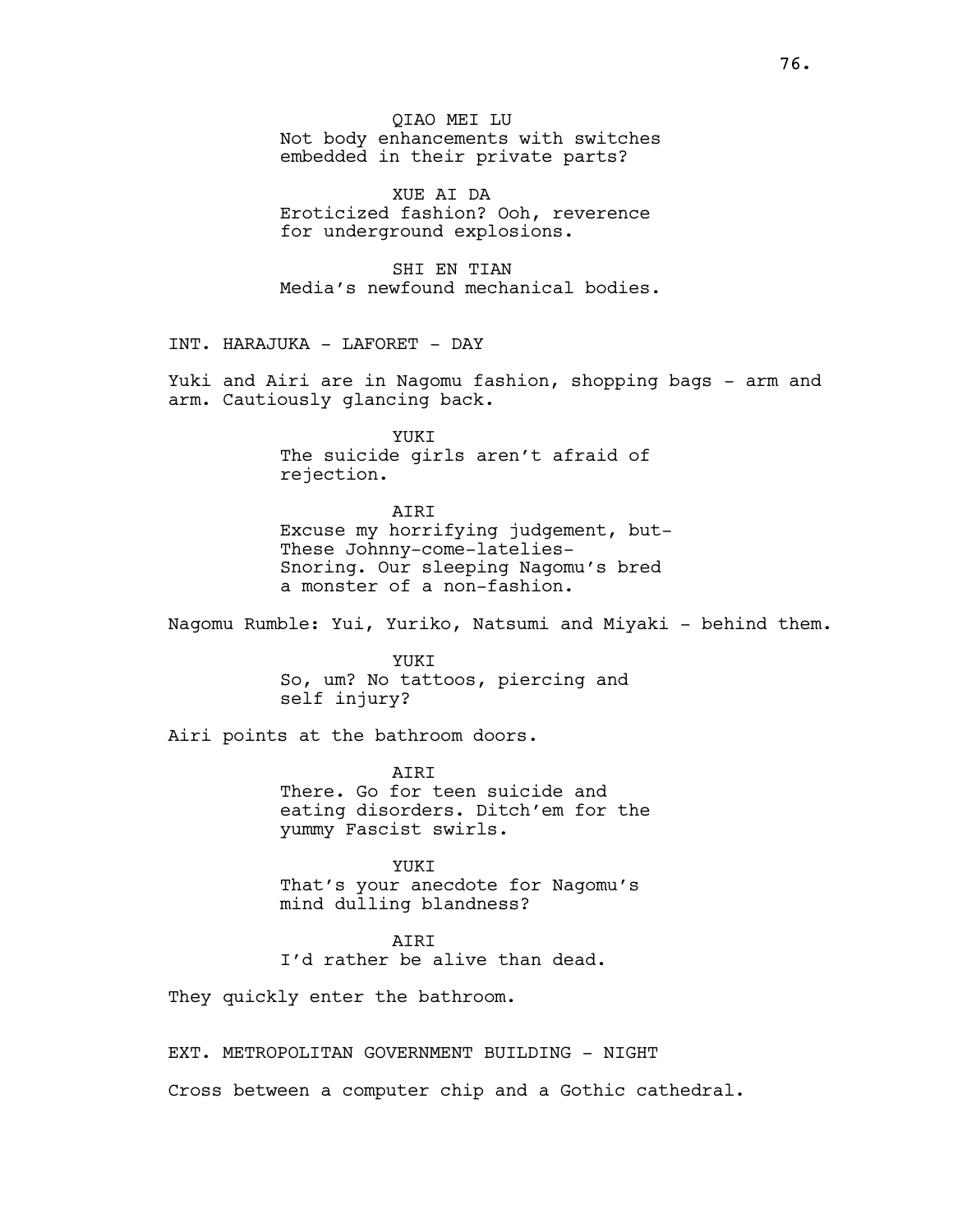HIKO YOSHIDA (V.O.) (techno voice) Pain's an illicit distribution of power in our paradox of domination.

EXT. FUDAN UNIVERSITY - SHANGHAI CHINA - NIGHT

Twin towers in the shadow of the moon.

CHEN YINCHU (O.S.) You can't plummet into them and make them your reptilian puppets as fashion robots.

INT. PROSTITUTION ROOM - NIGHT

Yuki and Airi are stymied. It's not the bathroom - shopping bags still on their arms. Hiko's there in a Yukata that's adorned with a samurai spilling the blood of an opponent.

> AIRI Yuki just wanted to write on the stall wall. (turning to Yuki and nodding her head) Isn't that right Yuki?

Yuki pulls out a large marker.

YUKI Draw some cute into Nagomu darkness. Spur-of the moment rambling. I'm a child at heart. Nothing about sex.

Gesturing behind her at where they have entered.

AIRI I think our time is pre-ordained on the other side. Laforet? (holding up her bags) We were shopping.

HIKO YOSHIDA Inextricably linked to gangs and the brotherhood of separateness.

YUKI We're not posers. Not racists nor neo-Nazis. Bye.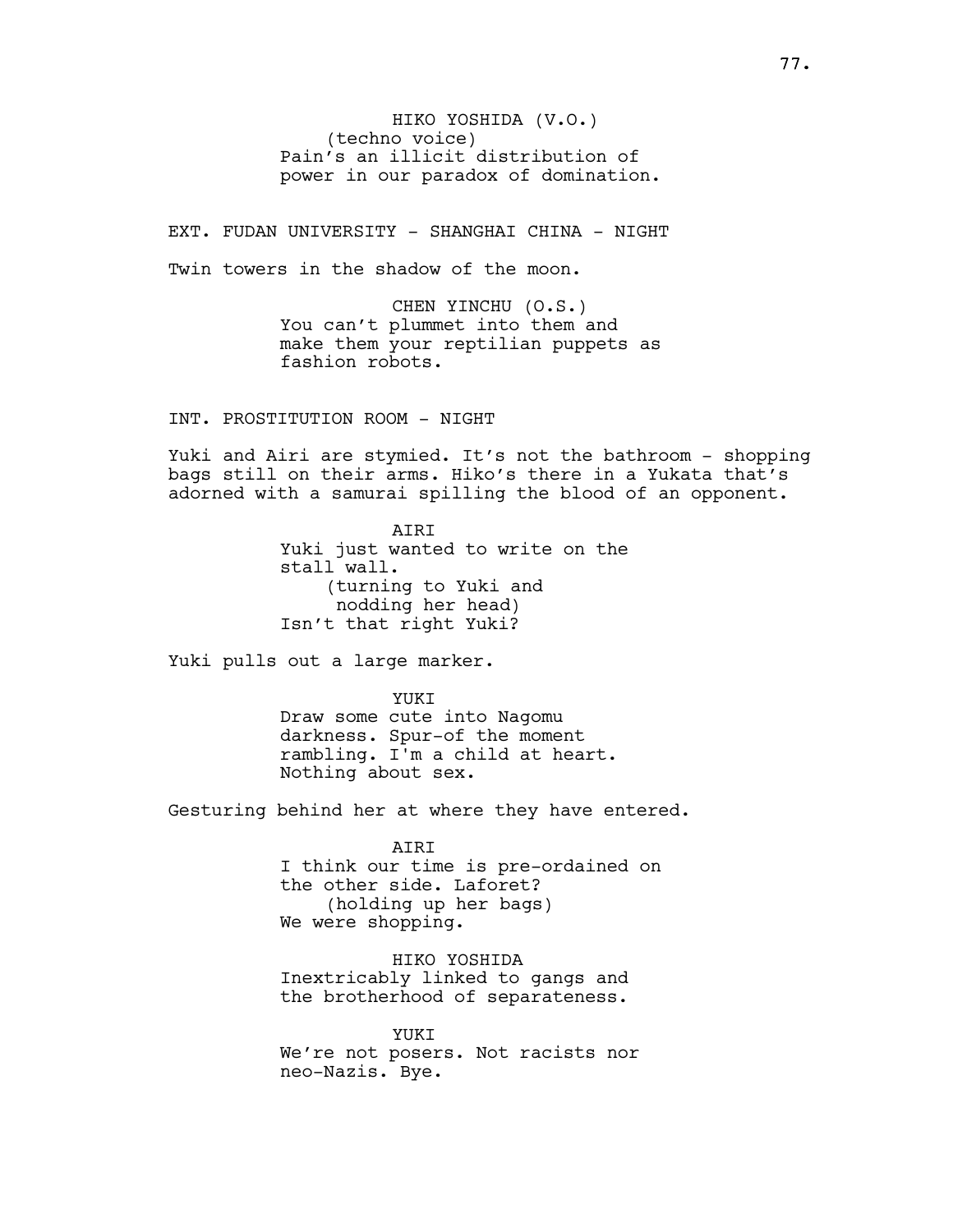FASHION COLLAGE:

EXT. SHIBUYA 109 - JAPAN - DAY

Airi and Yuki, homeless. Yuki brings her head from out of a convenience store trash-can, burn scarred arms. Airi has the scar across her cheek.

> AIRI Tying to create an identity where none existed- That could be the end of dress-up for us.

EXT. SHIBUYA - BOUTIQUES - JAPAN - DAY

Hai Chao, Lei Cheng, Haun Qiao, Juan Jia Li are homeless.

HAI CHAO Not a subscriber. Get me out of this narrow vision.

LEI CHENG If the Reptilian has its way, we're just their pets in this bizarre dress-up game.

JAUN JIA LI We're not their closet children.

HAUN QIAO Paradoxically taking place? That even makes us their fake kids.

INT. LOVE HOTEL - ROOM - JAPAN - DAY

Hai Chao and Lei Cheng are in their underwear and kissing each other. Yaoi comics cover walls.

> HIKO YOSHIDA (O.S.) A socially-inept ax murderer chops up his victim for dinner.

Startled away from each other, repulsed - wiping his mouth.

HAI CHAO That was not tons of fun!

Grabbing his trousers and quickly putting them on.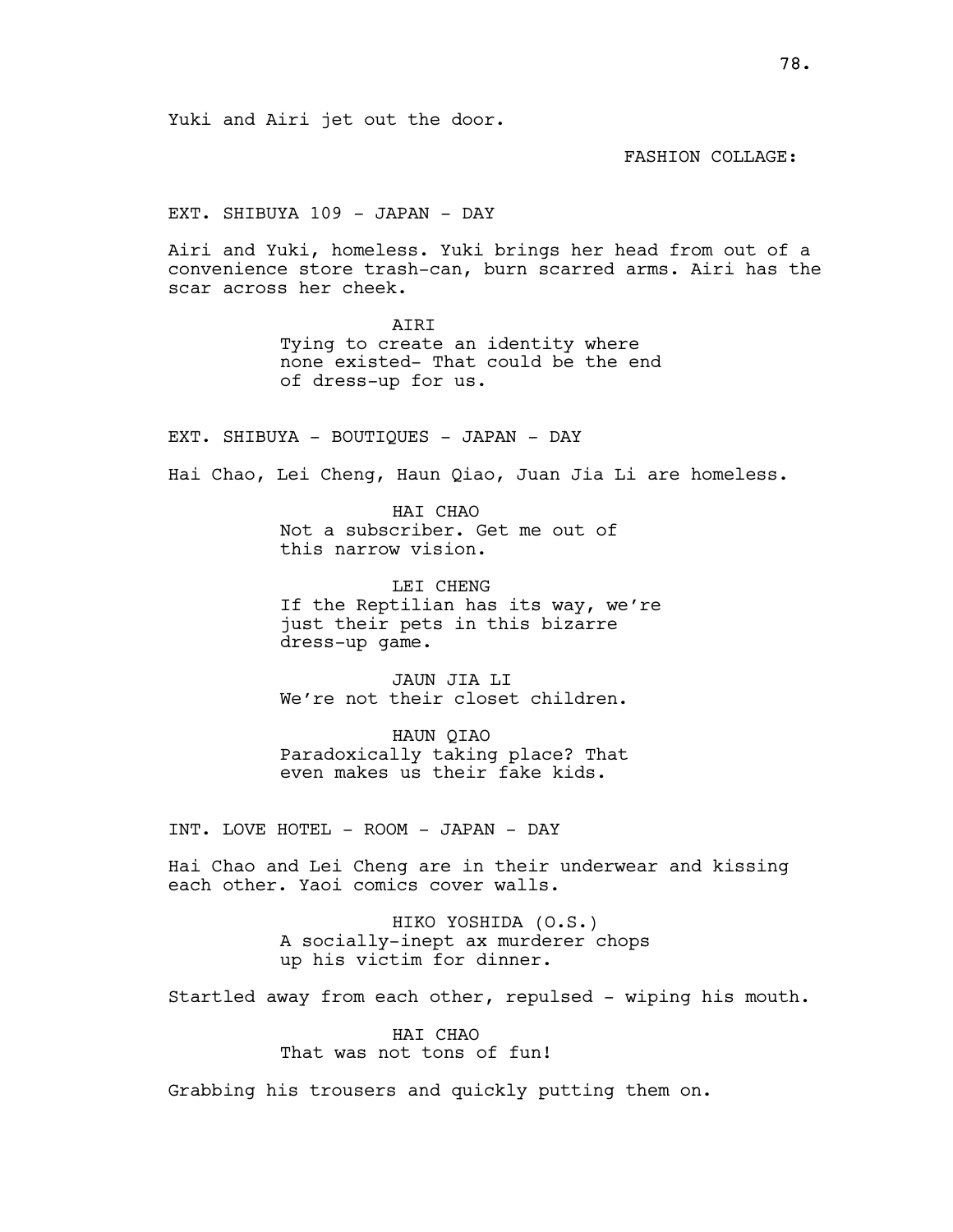LEI CHENG Nothing! Just, just- Petty nonsense! That's all!

EXT. SHINJUKU STATION - JAPAN - DAY Train station, a main connecting hub. HAUN QIAO AND JAUN JIA LI Quickly moving among the crowd, jeans - back-packs.

> HAUN QIAO Reptile intervention? Either that or we never fully became an adult.

> JAUN JIA LI Phhhbt. The dumpty key unlocks the lizard's evil chuckle. Boots up-

> > SMASH CUT:

INT. KETSUEKI HAYARI - HARAJUKU JAPAN - DAY

Yuki and Airi are both dressed in Gothic Lolita.

AIRI Baked this cake as chain letter from the rude.

YUKI Pisses me off! The Reptile's a little brat! (points forward) Idiotic simpleton! Okay, okay. We'll close our eyes. (looking to Airi) Think teenage girls in knee socks and short skirts.

AIRI (closing them too) Click. Your tongue whispers dare to destroy-

YUKI

Shut up!

AIRI Anything goes!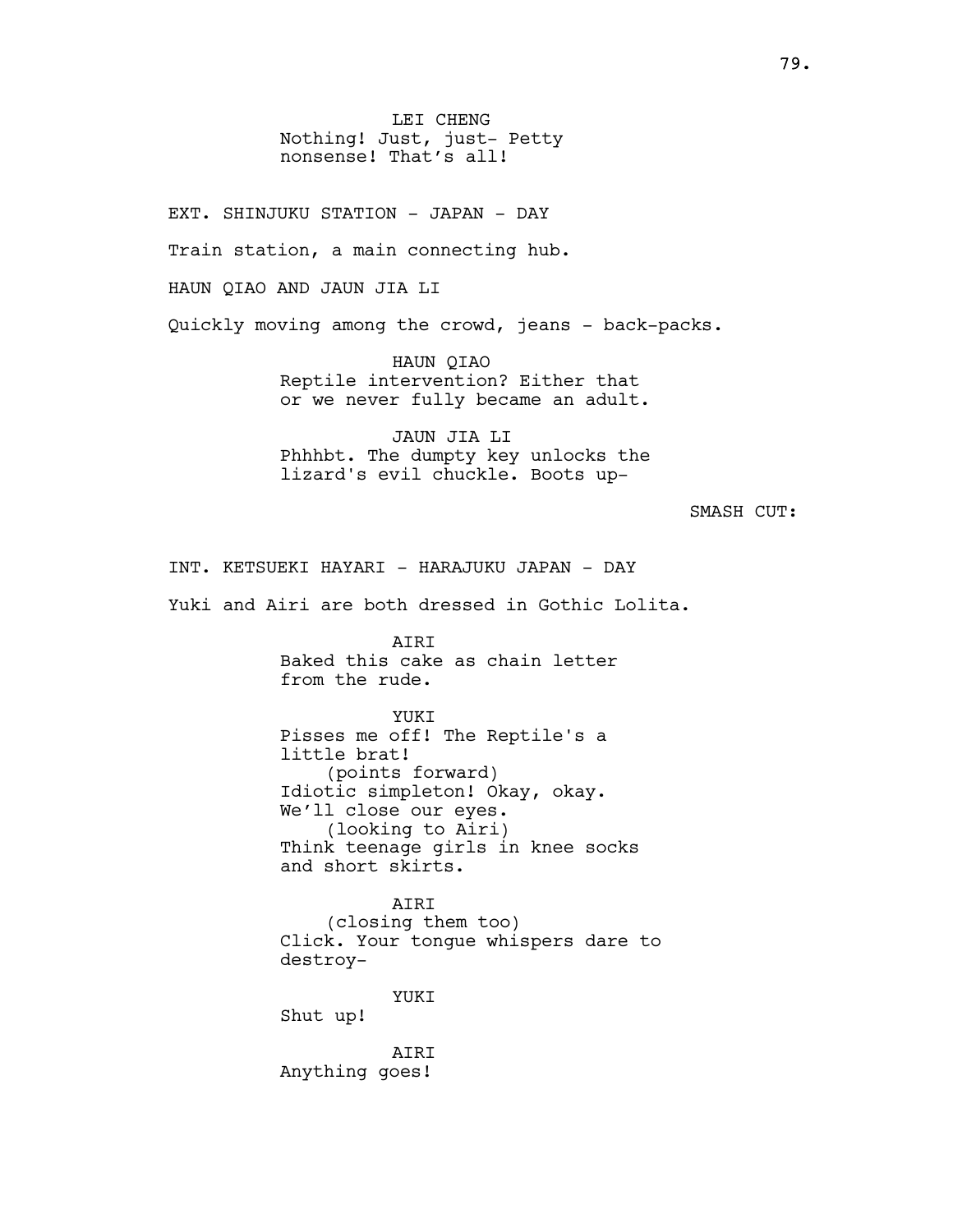Everything is fair game!

## DRESSMAKER'S MANNEQUIN

An out of this world pants outfit, wicked images of devils, demons - crawling parasites.

> SHEN MI RONG (O.S.) Anything goes and everything is fair game!

INT. GINZA UPSTAIRS CLUB - HO CHI MIHN CITY - VIETNAM - NIGHT

Shen Mi Rong wears the outfit. Hiko's at their table and is in a pinstripe suit.

> HIKO YOSHIDA Do what thou wilt shall be the whole of the law.

SHEN MI RONG Terror overnight and scattered in darkness by morning?

INT. RIVER HOME - ROOM - VIETNAM - DAY

Rong trembles in corner - in a rag of a dress, arms bleeding knife in hand.

> HIKO YOSHIDA (O.S.) You're freaked because you haven't highlighted your hair?

Hiko's now there - Vietnamese casual.

SHEN MI RONG No! No way! My inner feelings are not on your merry-go-round!

Hiko tears his shirt off, tattoo's vibrant.

HIKO YOSHIDA Dressed-up in the Reptilian rules!

Hiko starts toward Shen Mi Rong. Rong slashes out with knife.

SHEN MI RONG No lizard Visual Kei!

Hiko dodges a cut. Rong's readied for the kill.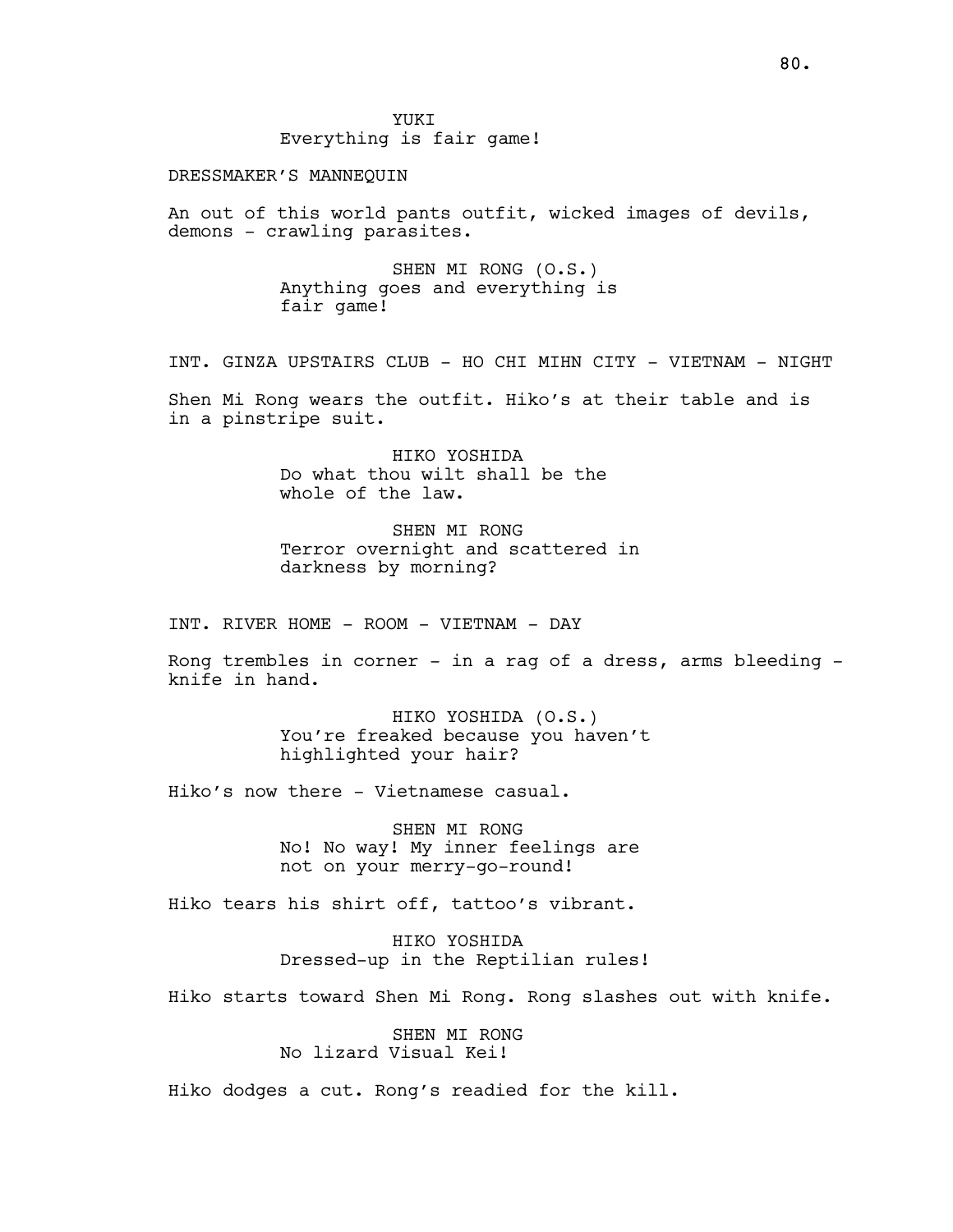HIKO YOSHIDA Woman in combat's a valuable commodity.

Hiko's gone. ND NAKED VIETNAMESE MAN's dead on her mat - neck cut. Rong's blood-covered and naked too, knife in hand

# EXT. METROPOLITAN GOVERNMENT BUILDING - CUBICAL - DAY

Shen Mi Rong's sweet Lolita - pastels, lots of lace and bows. KNOCKING. At the doorway, it's Hiko as a Police Officer and Qiao Mei Lu as an office worker.

> SHEN MI RONG My sweet Lolita fan club?

QIAO MEI LU Cutesy lacey-ness? Um? Mr. Policeman wants you to strut your fuzzy for him.

SHEN MI RONG I'll be a sad puppy if his tongue flicks.

POLICEMAN HIKO'S POV - APPLE LAPTOP

Computer lab at Fudan.

INT. FUDAN UNIVERSITY - COMPUTER LAB - SHANGHAI CHINA - DAY Chen Yinchu: Hai Chao, Lei Cheng, Haun Qiao and Juan Jia Li.

> CHEN YINCHU Hysteria erupted on its runaway.

HAI CHAO And the onere policeman says-

LEI CHENG Please, take the acid-drop candies.

CHEN YINCHU Yes! An underlying secret twin identity pattern that's willing to do anything. A sweet slave fantasy!

HAUN QIAO AND JUAN JIA LI

Playing dress-up game.

81.

MATCH CUT TO: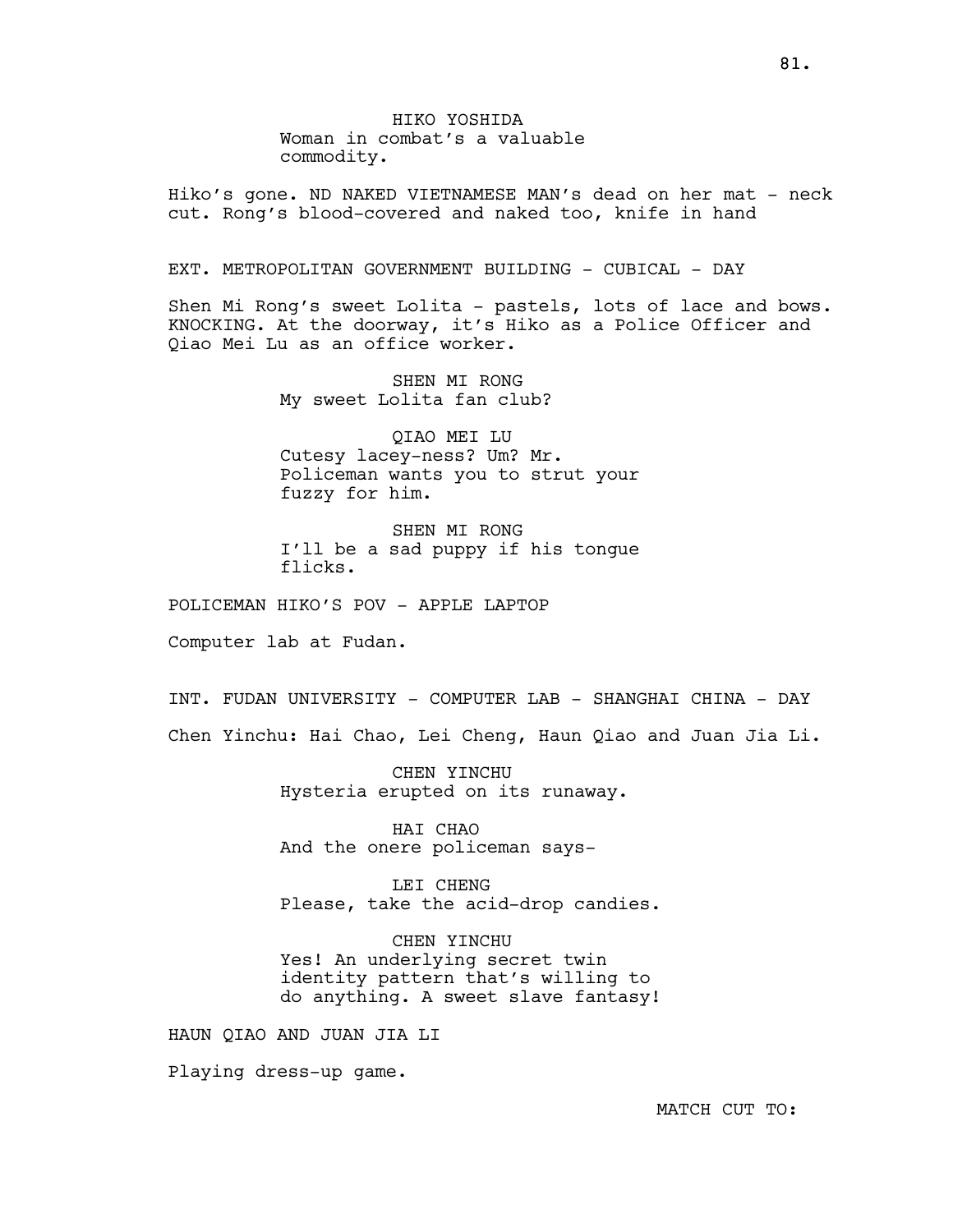INT. METROPOLITAN GOVERNMENT BUILDING - CUBICAL - DAY

It's empty.

MOVE IN - APPLE COMPUTER

Sweet Lolita Dress-up Game.

INT. DREAMFIELD STUDIO - COMIC DEPARTMENT -VIETNAM - DAY Shen Mi Rong, Qiao Mei Lu, Xue Ai Da and Shi En Tain amongst: STORY BOARDS

Images of Shen Mi Rong with Policeman Hiko in the cubical.

BACK INTO SCENE

SHEN MT RONG Music pounds a Cosplay adherent.

QAIO MEI LU He's there for her childlike look.

XUE AI DA The lizard has a fantasy?

SHI EN TIAN Yes! An overshadow. Alice in Wonderland is now a character transplant. An entrenched victim.

SHEN MI RONG Shut up!

INT. METROPOLITAN GOVERNMENT BUILDING - ELEVATOR - DAY

Yuki and Airi - sweet Lolita delivery girls. Yuki has a tray of drinks and Airi has the bags.

> YUKI Anything goes!

AIRI So, then who ordered the sweet and innocent under-aged virgins that were sucking on lollipops?

Elevators doors open: Yuki shakes her head at Airi.

YUKT Everything is fair game!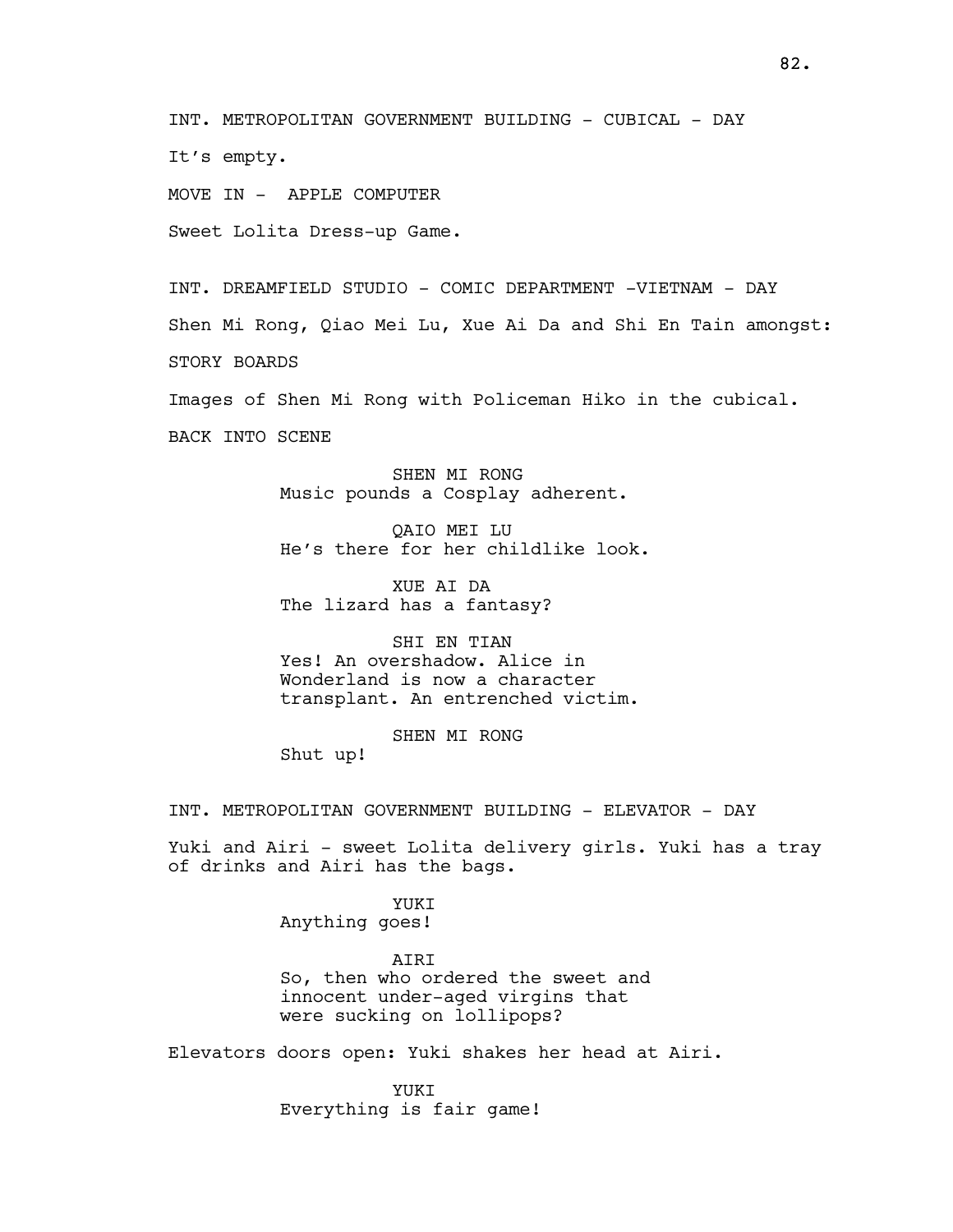INT. METROPOLITAN GOVERNMENT BUILDING - HALLWAY - DAY

Yui and Yuriko, as government workers - a beeline toward Airi and Yuki: they SEE them.

> **ATRT** Whoops. This Sushi's not for Geek icons with sexuality visual nipples.

YUKT They're not even stuffed and animal like.

**ATRT** Maybe we should go get our a Dark Vadar masks first.

Airi and Yuki about face - other way.

YUKI/AIRI Live anime! Breath anime! Die anime!

Yui and Yuriko stop for a little dance too.

### YUI/YURIKO

(singing) Punk, punk, punk! Dragon stomp! Cute inner beauty. Sweet, sweet Lolita! Please, please take care of me! Hello, hello - hello kitty!

INT. METROPOLITAN GOVERNMENT BUILDING - OFFICE - DAY

Airi's as a government office worker. Hiko's behind his desk, flipping through a resume.

> HIKO YOSHIDA Will I need kid-gloves?

AIRI Yeah. I can be you're little darling. Counting, clapping and verses. You know? Something really really fun!

Slapping the resume hard onto his desk and standing.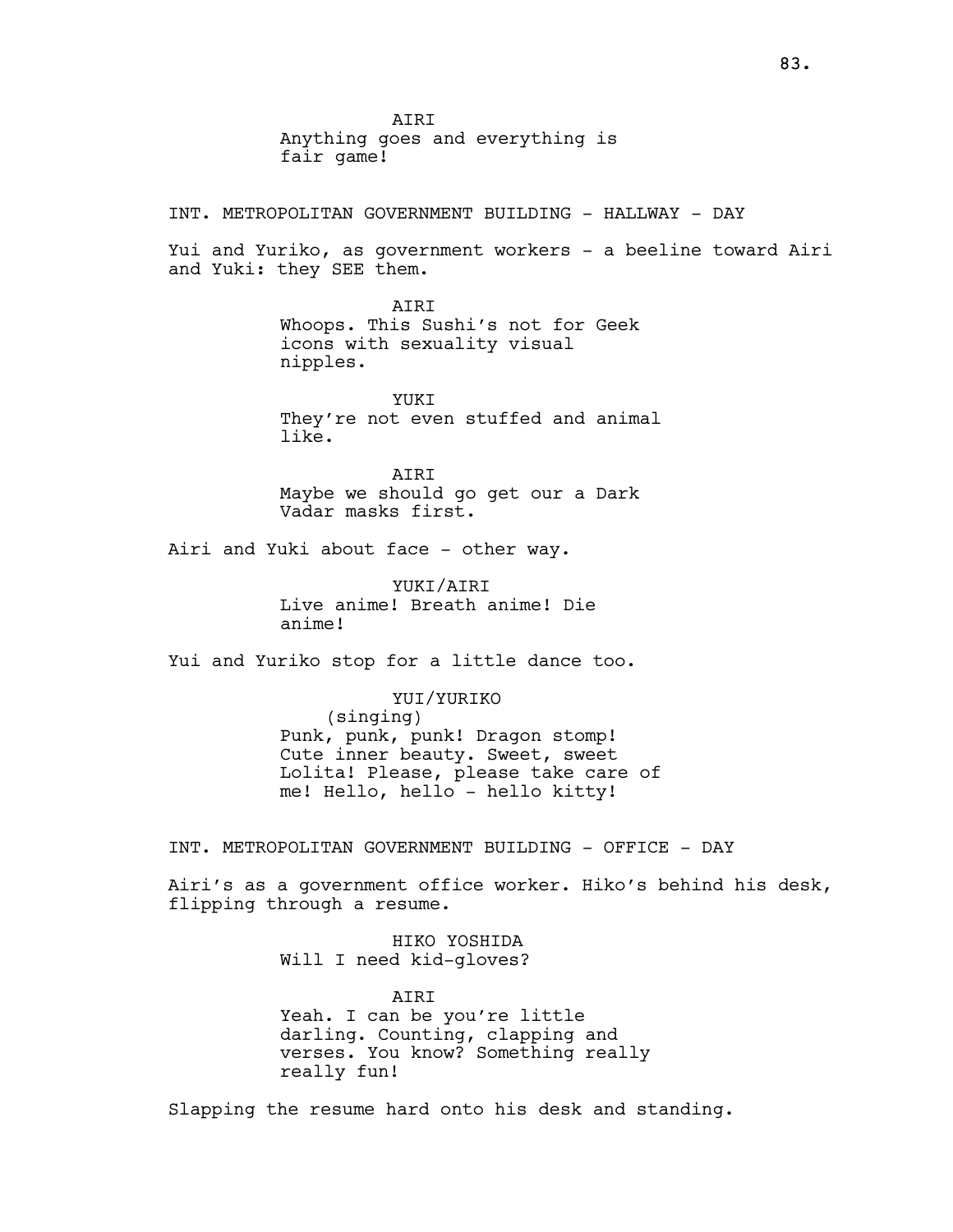HIKO YOSHIDA Turn on, tune in, and drop out!

 AIRI No! Your puppet. Sweet and candy coated. Naive and innocent! Just say, here kitty, kitty, kitty. And, voila! I'll meow for you!

Hiko sits, wickedly chuckles - folding his hands before him.

 HIKO YOSHIDA We have a resistance to playful little girl attitudes.

**ATRT** Whoa. Enforced girlhood. Time to destroy the reptilian empire.

 HIKO YOSHIDA Our mannequin falls into your dollhouse. You will dress the part for a new direction.

 AIRI Whoops. Cute just met the creepy.

Jetting up.

 HIKO YOSHIDA This level isn't a transformation of you as a china doll!

 AIRI Punk-loli speaks for itself!

INT. KETSUEKI HAYARI - HARAJUKU JAPAN - DAY

Airi and Yuki are eating sushi - into punk-loli.

ATRT

Otaku iru.

YUKI

Baby lizards in our guts? they've offset us- We're sewing scraps.

AIRI

Rag dolls?

DRESSMAKER'S MANNEQUIN

Striking fashion, electronic punk-styled t-shirt above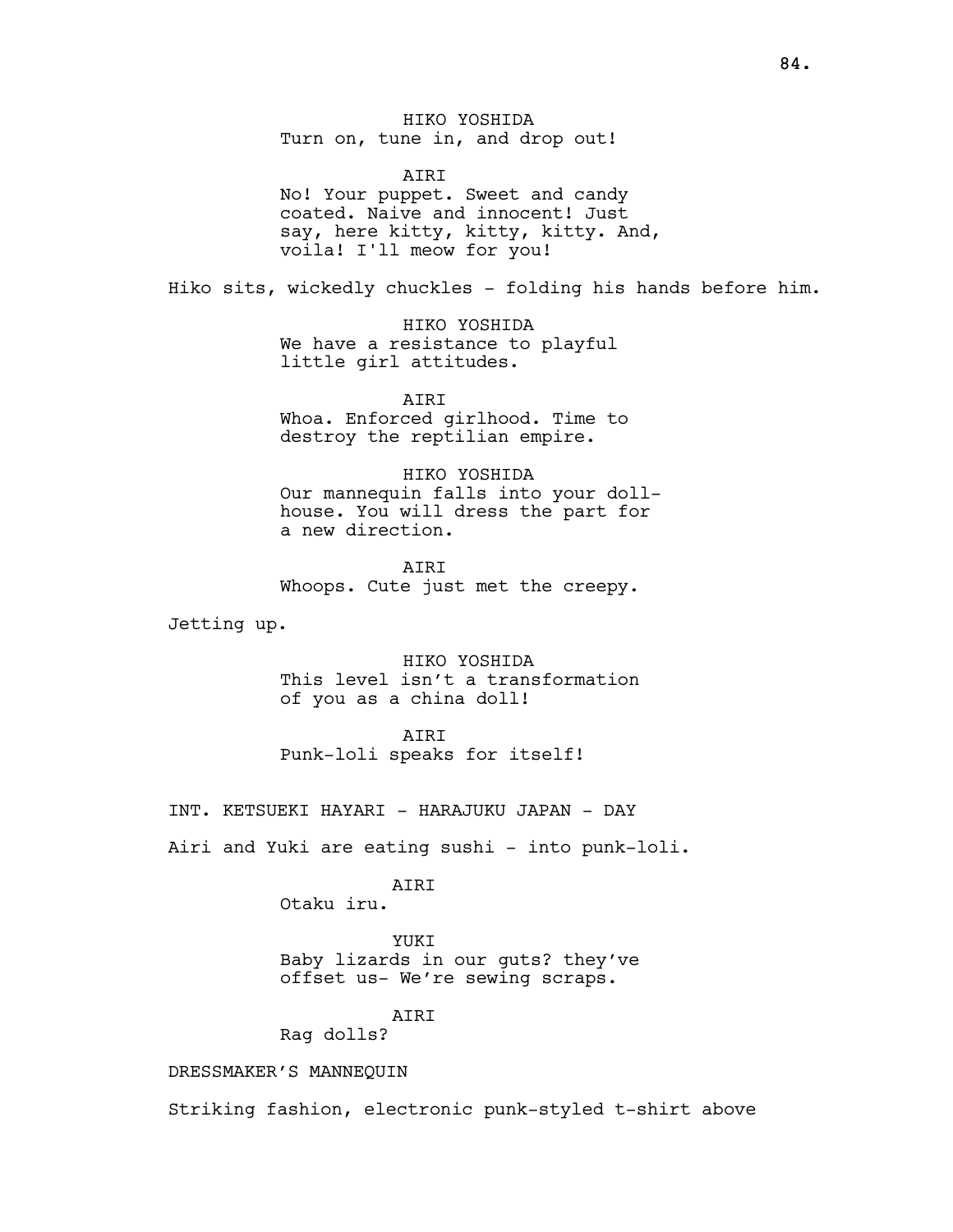a Japanese manga styled mini.

YUKI (O.C.) Reptiles are brand worshipers.

AIRI (O.C.) Whoa. So you got a lizard with spiky hair.

INT. ROPPONGI ROCK AND ROLL CLUB - JAPAN - NIGHT

High-tech and happening, spaced-out and digital. Lights flash, floor to ceiling screens - a rock and roll dress-up gameplay. Yuki and Airi: - punk-loli space cadets.

> YUKI Blasting off. Orbital and beyond pretty dress-up.

Moving through the multi-tiered club with Yuki.

AIRI Elitist. Doll-style zipper sluts.

YUKI Are we missing the cute monsters flippin' their pink, purple and black?

Airi raises a booted, plat-formed leg.

AIRI We need a really big-

Provocative stomps.

YUKI/AIRI

Dragon Stomp!

Yui and Yuriko - punk-ass, high-tech space cadets.

YUI

Weird shapes and colors? This hybrid dress-up game's level is on the weekends that's from a race of dragons.

**ATRT** That won't make us even bat an eyelid. Even if we've been impregnated by a lizard beam.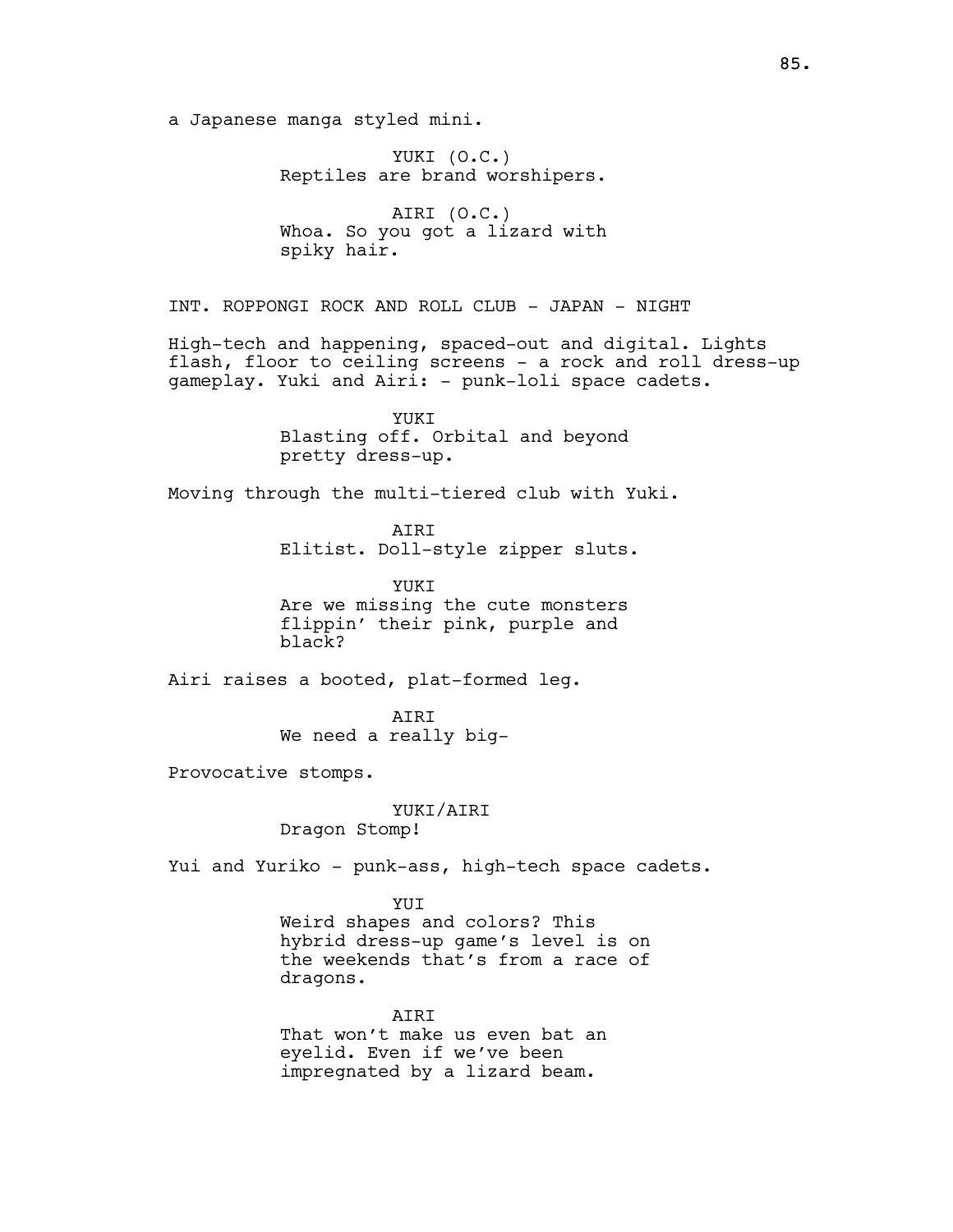YURIKO What about the cute reptile babies that are de-constructing into you?

YUKI The dress-up game community reinforces that idea.

**YUT** Dragon blood either flows from the primeval egg, or you will travel backwards, anthropomorphically interpreted by the spirit of their lies.

Looking to Yuki, taking her by the arm and backing.

AIRI We should go. She's lost her sense of humor.

INT. PROSTITUTION ROOM - JAPAN - NIGHT

Airi's in modest Wa Lolita.

**ATRT** Boring lizards!

HIKO YOSHIDA (O.S.) You were inserted as the victim with cursed panties.

AIRI Burn on and on and draw me elsewhere in this level.

HIKO YOSHIDA (O.S.) And what shall we do with the razors crawling on your face like maggots?

AIRI As if your screaming kids are actual people that would have them.

HIKO YOSHIDA (O.S.) Their otaku sewing can fuse them underneath your bell-shaped skirt.

# MIRROR

Airi turns to see a mangled mess and mayhem of her face. HORROR-STRUCK SCREAM.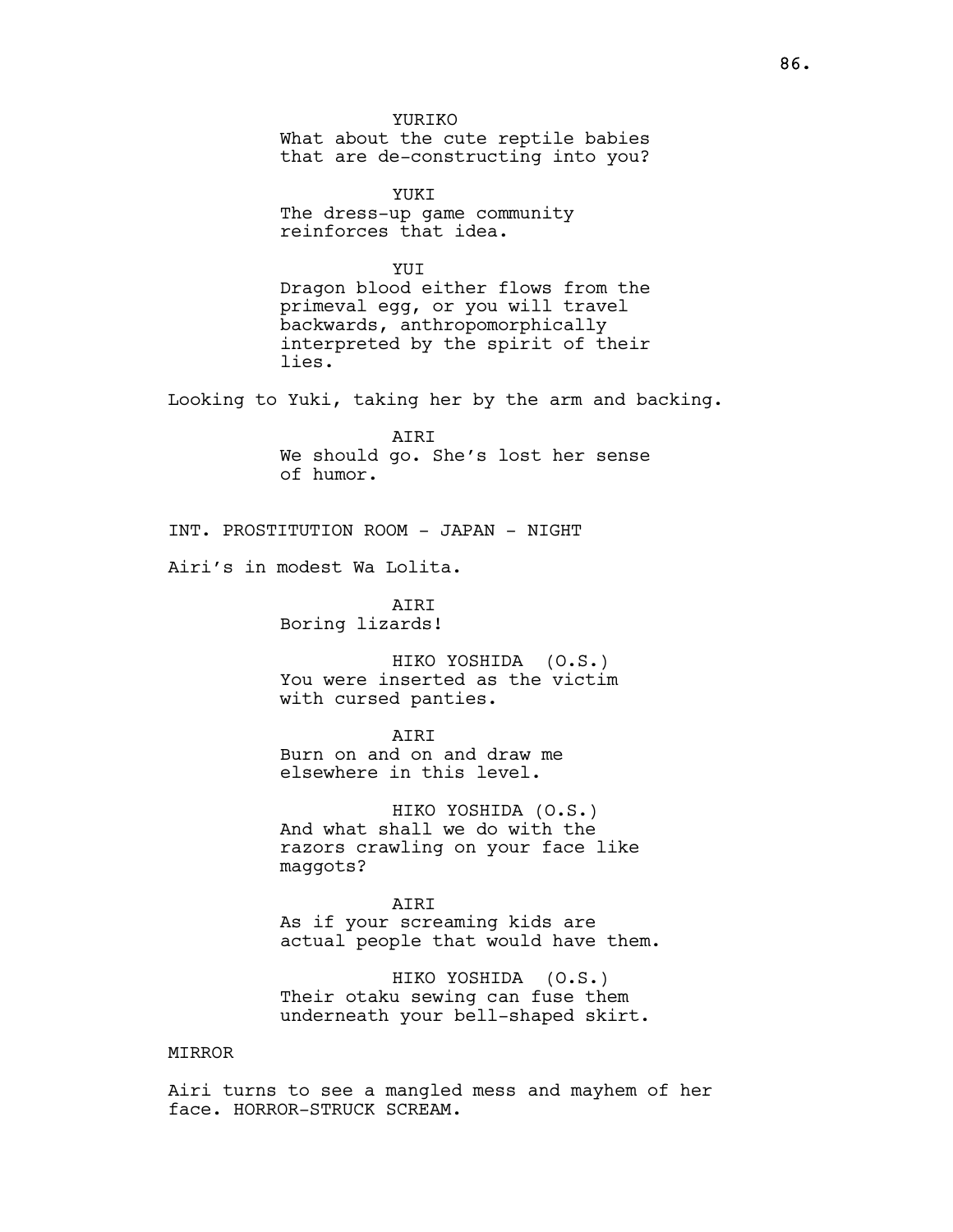INT. KETSUEKI HAYARI - HARAJUKU JAPAN - DAY

Airi has her hands over her face. Yuki's tries to pry them off. Both wearing Wa Lolita, altered kimonos: long sleeves, sashes and geisha inspired make-up.

YUKI

A wrap around style. That kinda stuff. I clicked the link. Modest cute and doll-like. Wa Lolita!

Yuki gets Airi's hand partially away.

AIRI A slithering mirrored python belt with gemstone eyes?

YUKT

Whatever! Tail to head! Intertwined with a claw clasp!

**ATRT** 

Not his cartoonish death cult in this dress-up game?

YUKT

It's dress-up weird- Unearthed and overdone with an unknown fashion.

AIRI

You're too into wacky Lizards with go-go boots and wig's.

YUKI Rebels freed to alter all to hell.

ATRT Outfit's without the 666 on it.

YUKI Frumpy now?

AIRI That's ditched without my geisha.

YUKI I know. There's no ribbons and bows peaking out from under the skirt.

AIRI

Qi-loli?

DRESSMAKER'S MANNEQUIN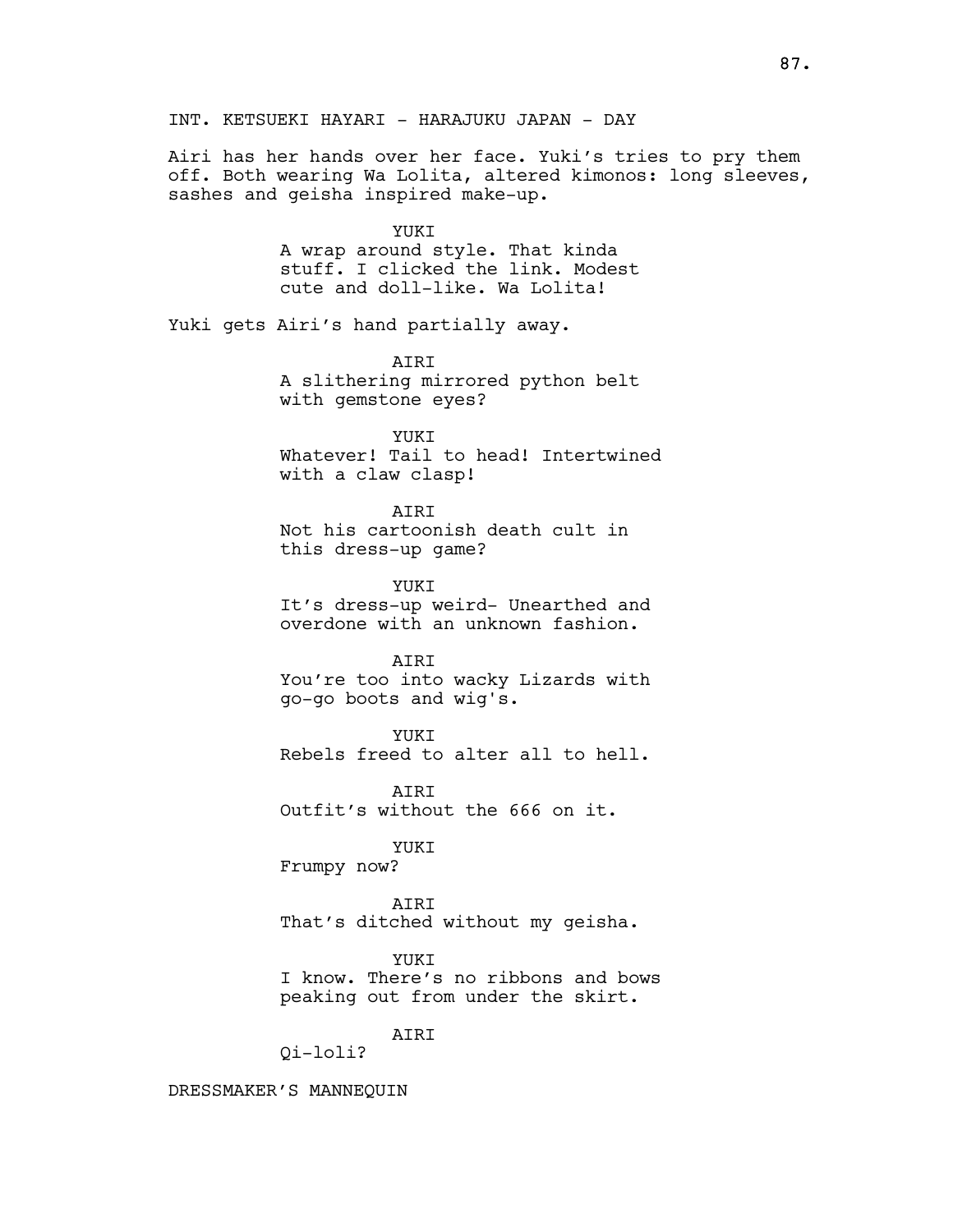Geometrical shapes, digital media is on a Qi-loli style, a circuit-board-computer-chip of a style and design.

```
YUKI (O.C.)
```
Otaku Iru.

EXT. HARAJUKU LAFORET - JAPAN - DAY

Yuki and Airi are in vintage clothing, Nahomu Gals.

YUKI

We, um? We wore it wrong. I'll find some red lace and a drawstring and we'll be off this dead thread in no time.

AIRI Dwelling in the abyss of fashion? Get the lizard's psyched and us back into outer space.

YUI (O.C.)

Shut up!

YUI AND YURIKO

Vintage clothing: long sleeved t-shirts, thick soled rubber shoes, and knee socks.

> YURIKO Anything goes!

NATSUMI

Nagomu Gal style.

NATSUMI Everything is fair game!

Yuki and Airi are menaced by the four.

MIYUKI Anything goes and everything is fair game!

Yuki and Airi flee into the Harajuka Laforel.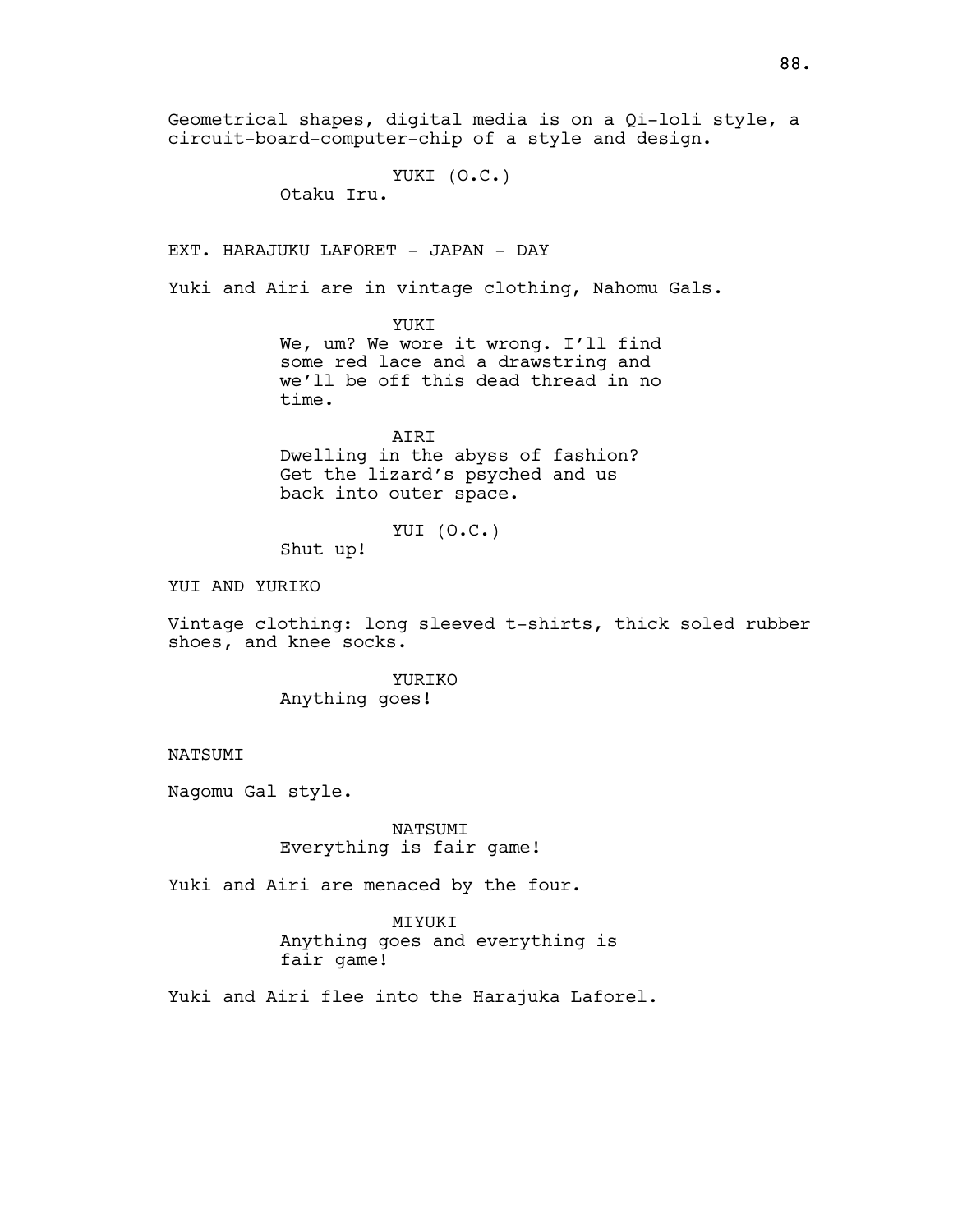From out of the bathroom, Airi and Yuki again, shopping bags in hands; they run right into the midst of Yui, Yuriko, Natsumi and Miyuki.

> HIKO YOSHIDA(O.S.) A Perfect makeover. A cyber-party with girls as stuffed toys.

**ATRT** The hiccups? Glitch maybe?

YUKI No on the blood-soaked Zombie Lolita outfits.

INT. FUDAN UNIVERSITY - COMPUTER ROOM -SHANGHAI CHINA - DAY

Hai Chao and Lei Cheng are gaming fervently. A computer game and a graphic resemblance of the fight scene at Shibuya Station is on a FLAT PANEL.

> CHEN YINCHU (O.S.) Game region's in deliberate error.

Hai Chao responds, typing and clicking.

HAI CHAO Girly! Decora-chan! We need free hug signs! Playfulness!

FLAT-PANEL

Haun Qiao and Jan Jia Li approach the fight.

HIKO YOSHIDA (O.S.) They've forgotten their mismatched strawberry and cupcake hair clips.

LEI CHENG

Drags and drops a computer graphic of Hiko next to a computer graphic of Chen Yinchen.

> LEI CHENG Blabber on and on. Fun no matter what!

HIKO YOSHIDA(O.S.) The eight monstrous heads of the reptilian screams look at me! I'm the playful little girl.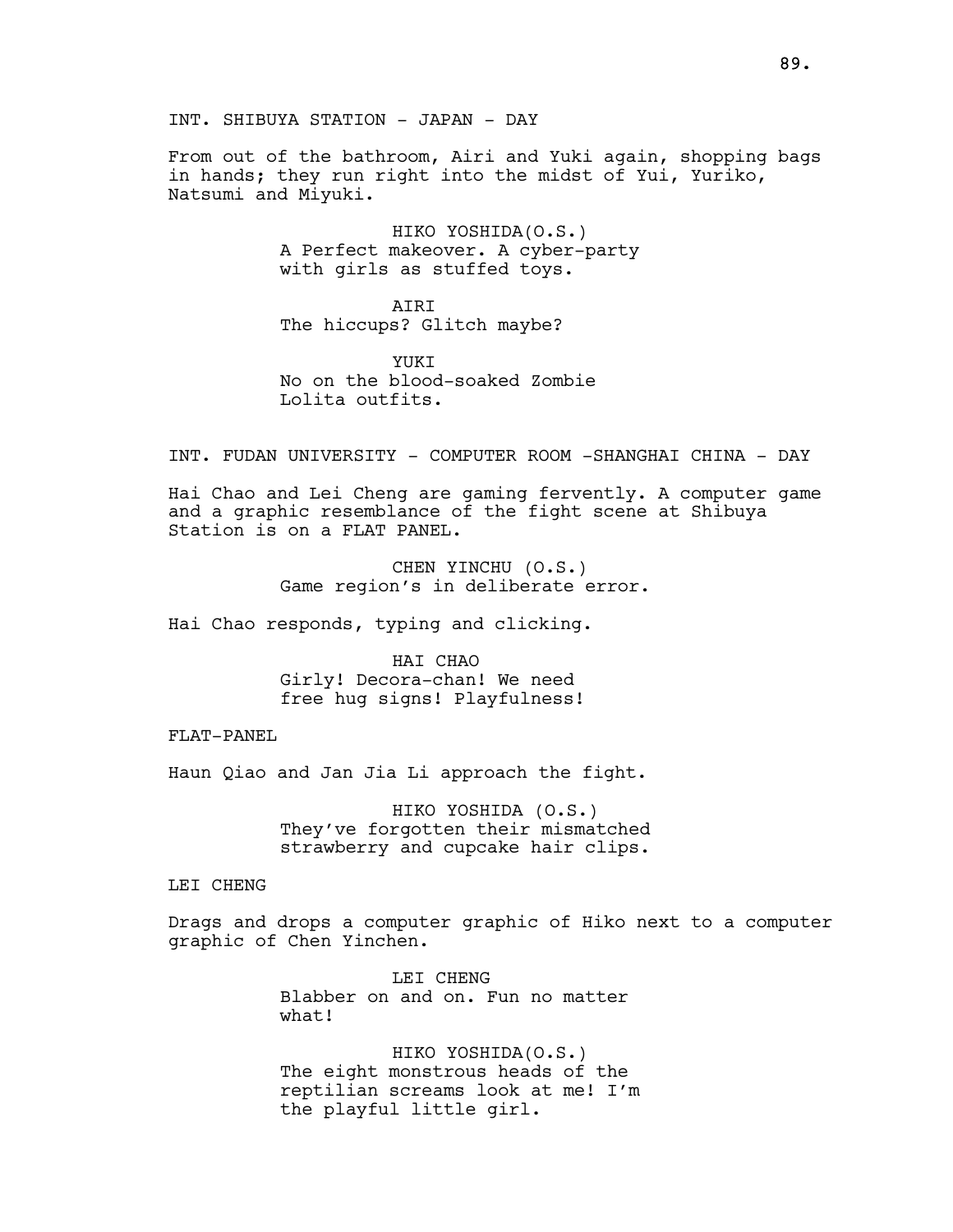INT. SHIBUYA STATION - JAPAN - DAY

Yuki and Airi: getting beat-up by Yui, Yuriko, Natsumi and Miyuki.

HAUN QIAO AND JAN JIA LI

Wielding Numb chucks from out of their bags.

### HAUN QIAO

Shut up!

# JAN JIA LI Anything goes!

Yui, Yuriko, Miyaki and Natsumi draw samurai swords - holding them out - stalking in on Qiao and Li.

> YUI Everything is fair game!

YURIKO Anything goes and everything is fair game!

EXT. FUDAN UNIVERSITY - EXERCISE YARD - SHANGHAI CHINA - DAY

Hiko's in a lizard-skin tights. Chen Yinchen wears traditional Chinese Wushu. Kung Fu, a face off.

> HIKO YOSHIDA Deco-loli's homecoming week?

There's an exchange.

CHEN YINCHU Am I being cute? Or is this our patterns clashing?

More violent, both taking severe attacks and counter-attacks.

EXT. METROPOLITAN GOVERNMENT BUILDING - DAY

Cross between a computer chip and a Gothic Cathedral.

HIKO YOSHIDA (O.S.) Nice shots. But, I think you need their layering of heavy accessories on your face.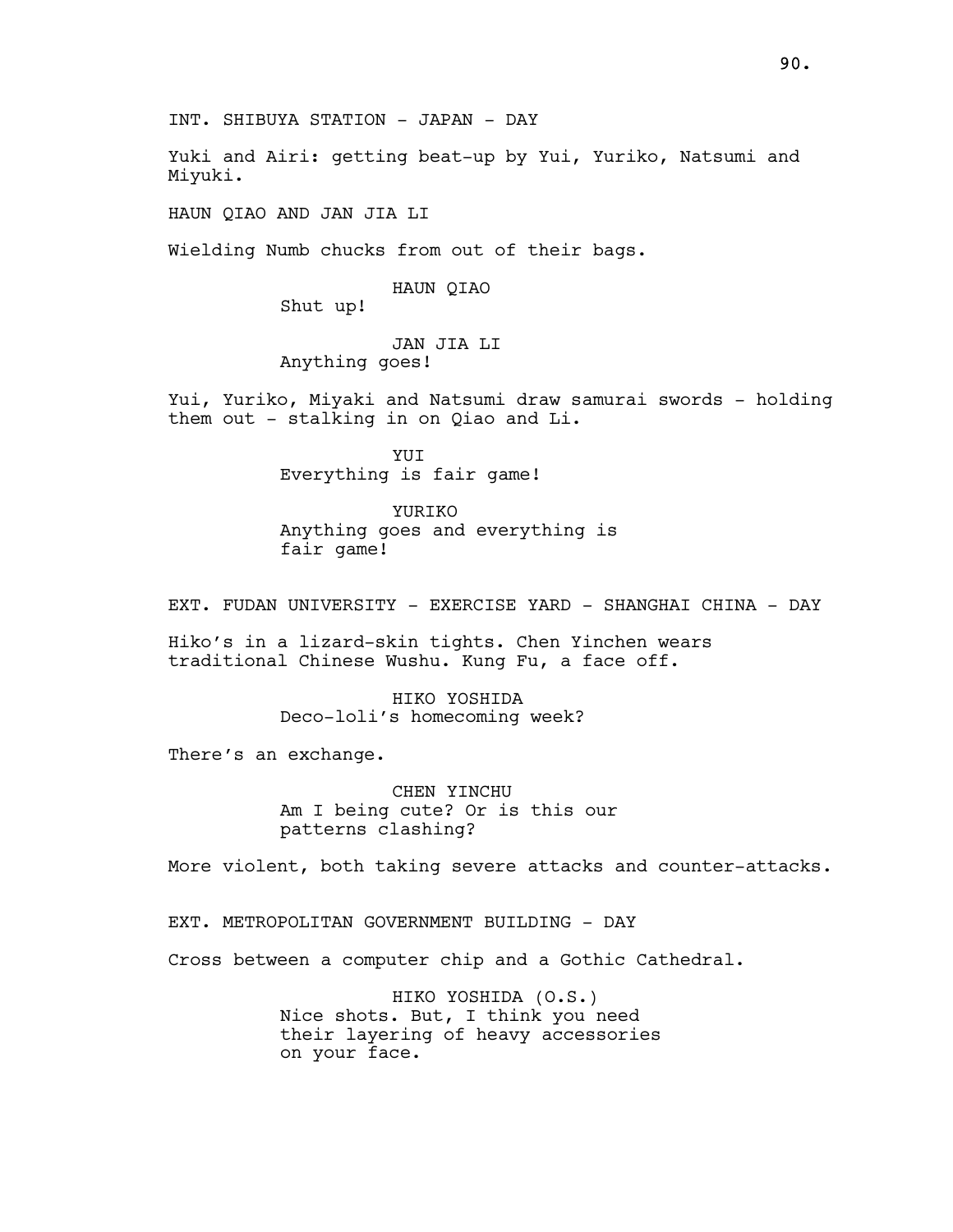The Metropolitan building starts to SHAPE-SHIFT.

MATCH CUT TO:

INT. KETSUEKI HAYARI - HARAJUKU JAPAN - DAY

DRESSMAKER'S MANNEQUIN

Black, frilled dress, pink lace, and bows.

AIRI (O.C.) You'd have to wear it with pink converses.

BACK INTO SCENE

Yuki and Airi, materials strewn, in jeans, and t-shirts.

YUKT Yeah, so it piles on the toys.

Playing the fashion game on a Mobile.

AIRI

Hmm? Let me see? The cult of decora? Um? There's strange, strappy. Headbands. Truckloads of hair clips. Cute pigtails and tons of pink.

EXT. TAKESHITA DORI STREET - JAPAN - DAY

Trendy shops - teenage fashion. Airi and Yuki decora decked: satirical and childish play.

> YUKT No, please -- please no, it hurts.

AIRI Mummy -- please, I want my mummy.

They face each other.

AIRI/YUKI (unison) Shut up!

EXT. SHINJUKU STATION - JAPAN - DAY

Haun Qiao, Jaun Jia Li, Hai Chao, and Lei Cheng, bookbags on and moving through the area.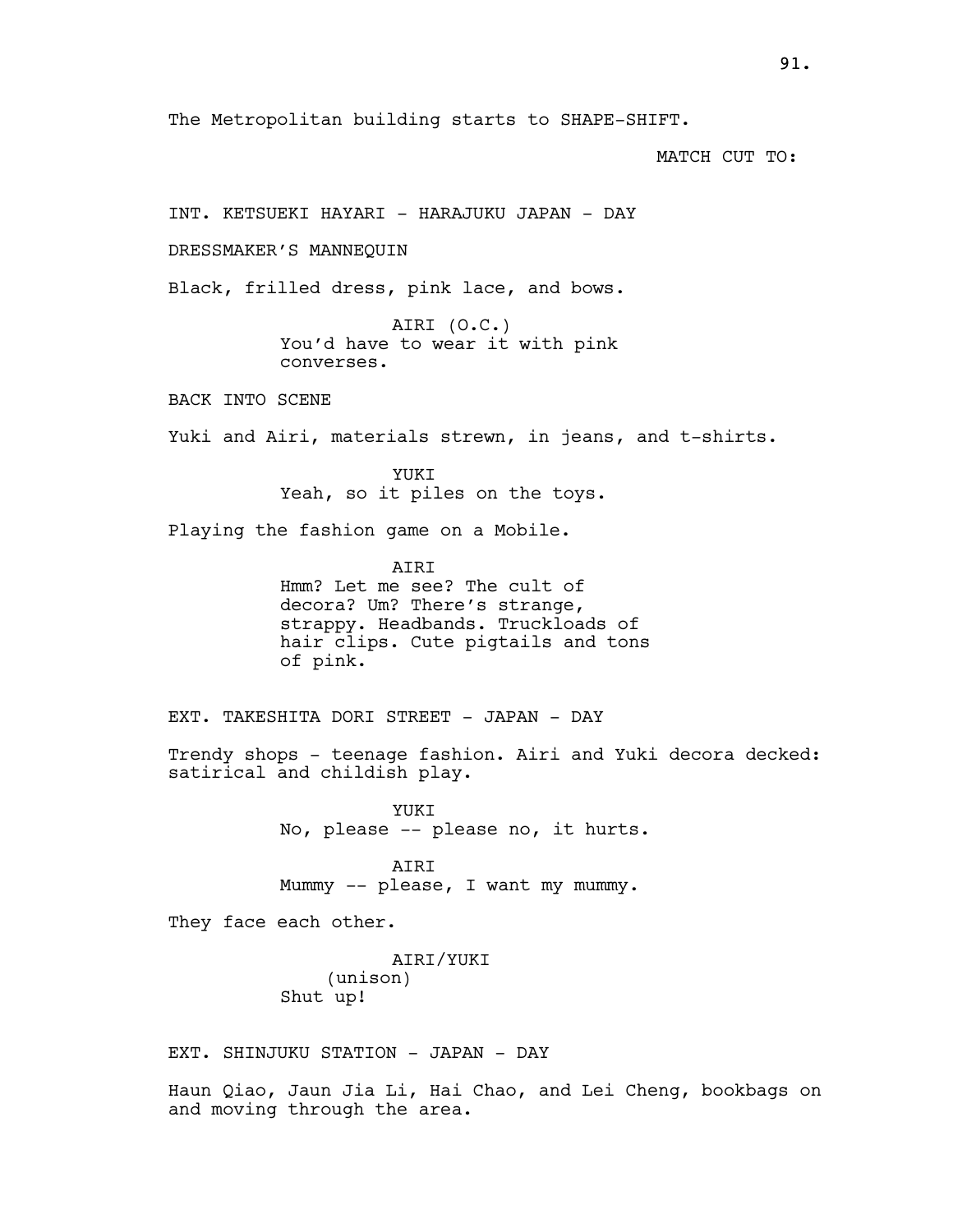HAUN QIAO Be on the lookout for childlike and cute. Their weapon's bubble-gum.

JAUN JIA LI Either that, or they'll get you with their bows and plastic toys.

HAI CHAO I fear no pretty Japanese girl with pretty lips in a kitty suite.

LEI CHENG But? Is she a red hot mamma or a role playing lizard in a chaotic fashion?

In their front: Yui, Yuriko, Natsumi, Miyuki, Aoki, Tomoko, and Miki fan out, all dressed in whacked-out decora.

> HAUN QIAO This fashion species isn't about something that's hiding.

Dropping his back-pack - kung fu ready.

HAI CHAO I don't think they're here to show off their wicked style.

Haun Qiao, Jaun Jia Li, and Lei Cheng, it's fight time.

LEI CHENG They're embellished on the edge of street-fashion.

JAUN JIA LI Guess that means we're missing our elmo doll and eye patch.

YUI

Shut up!

YURIKO Anything goes!

Yuriko and Natsumi attack Haun Qiao. Jaun Jia Li contends with Aoki and Tomoko. Miki goes after Hai Chao, and Yui hunts in on Lei Cheng.

> LEI CHENG Wouldn't you'd rather be hanging out on the bridge?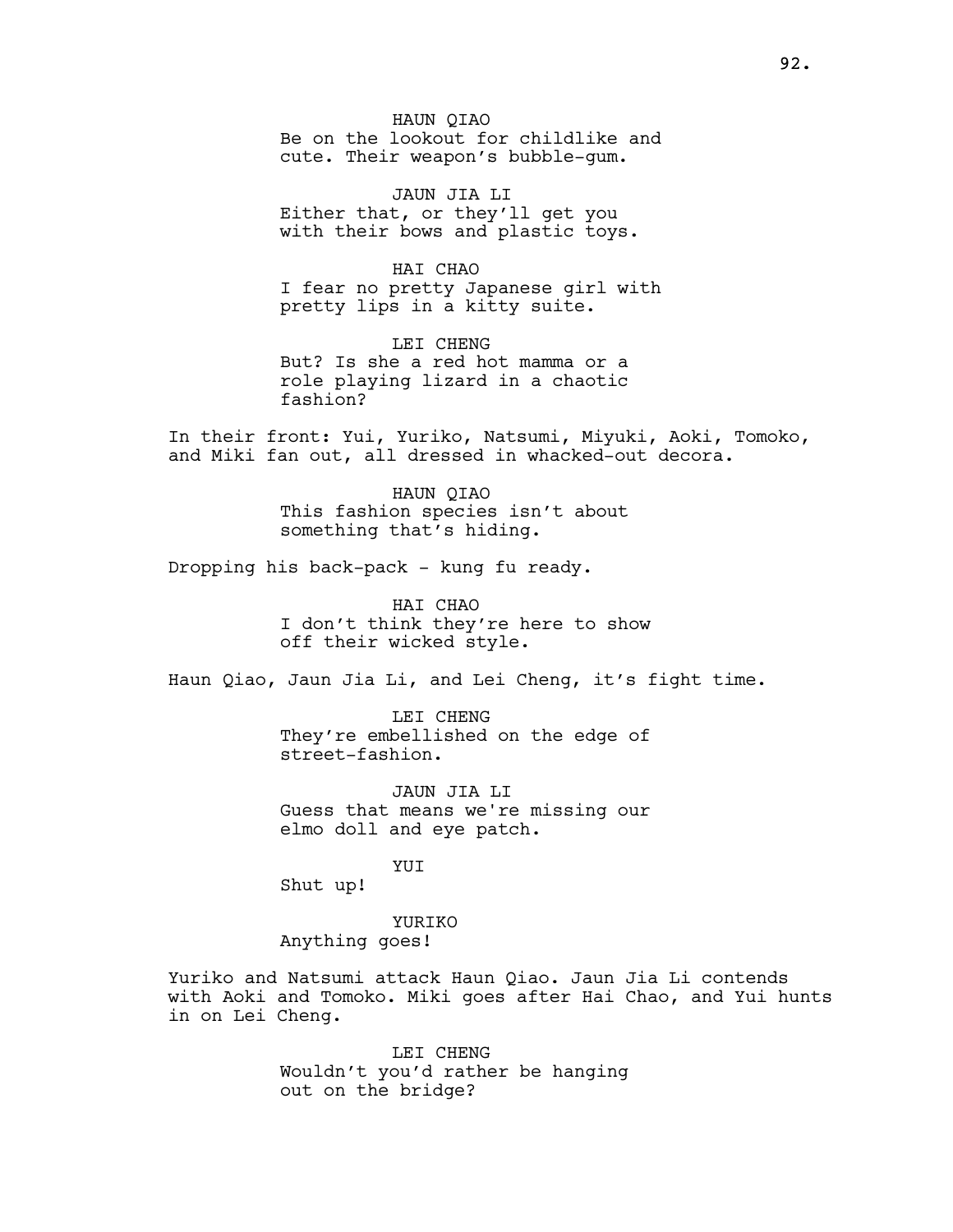YUI Everything is fair game!

LEI CHENG The cosplay bridge. Be a total far looker. Get yourself a furry jacket. Everybody'd cheer you on. You know like? Yey fuz!

Putting on brass knuckles.

YUI Anything goes and everything is fair game!

Yui swings at Lie Cheng who ducks - a Kung Fu melee.

LEI CHENG What does daddy do with mommy when I am supposed to be sleeping?

Yui downs Lei Cheng. Haun Qiao barely holds her own between Yuriko and Natsumi.

> HAUN QIAO You're both going to wake up with giant hollow heads!

In the fight.

JAUN JIA LI Doodads gooped up and hyperdecorated into their own germ masks!

EXT. TAKESHITA DORI STREET - HARAJUKU JAPAN - DAY

Airi and Yuki are in Qi-loli Decora - edgy and high-tech. They're entrapped within a robotic framework: humanoid reptilian Decora cyber-bots, haphazard and messy.

> AIRI They're replete with lopsided 34DD breasts and pink nipples.

YUKI Hello kitty's having a cybernightmare.

AIRI We should get back to the tiny toys and plastic jewelry.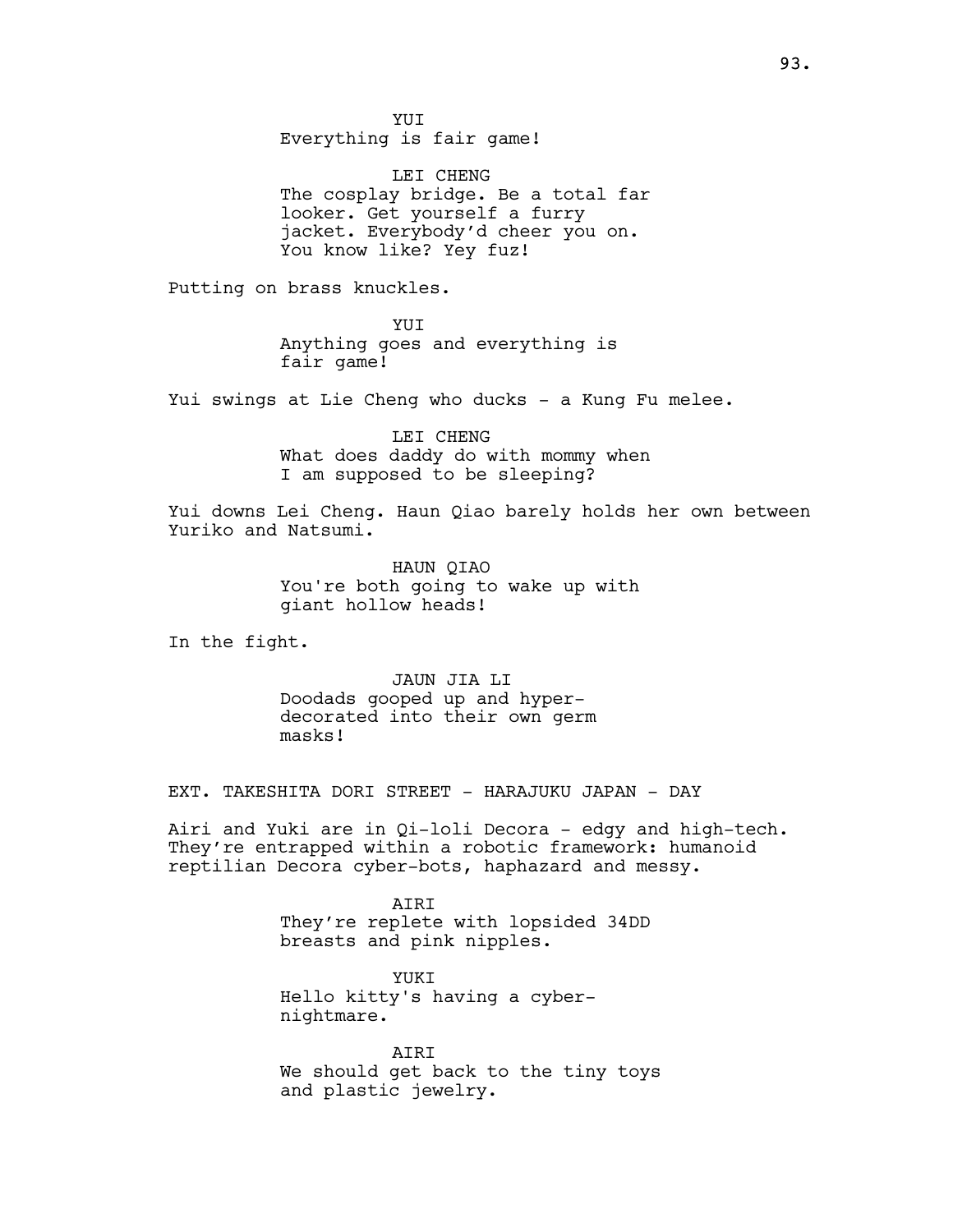YUKI Okay, so I'm back to thinking pink and plastic.

 AIRI Yo, now that's the forbidden magic.

YUKI Yep. Processing on the other side. Integrated. Right into the fabric. Otaku Iru. Mirror images.

EXT. METROPOLITAN GOVERNMENT BUILDING - DAY

Cross between a Cathedral and a computer chip.

HIKO YOSHIDA (O.S.) The clueless idiots, they free us.

INT. METROPOLITAN GOVERNMENT BUILDING - OFFICE - DAY

Hiko's behind his desk as a high-powered business man. In front of it, Rong and Lu are there as business women.

> QAIO MEI LU Individual and entity. It's their continuous evolution. It's their fashion consciousness in this dressup game.

HIKO YOSHIDA Decora- Its scheme of life for us on Earth is in its multi-stimulus.

INT. RIVER HOME - BEDROOM - VIETNAM - DAY

Shen Mi Rong's dressed in a simple cotton dress that hangs loosely over her shoulders - room's full of graphics:

PICTURE(S)

It's her, beaten - bloodied, and dress torn.

HIKO YOSHIDA (O.S.) Drawing the haphazard outfits elicited an attacking behavior from the reptilain observer.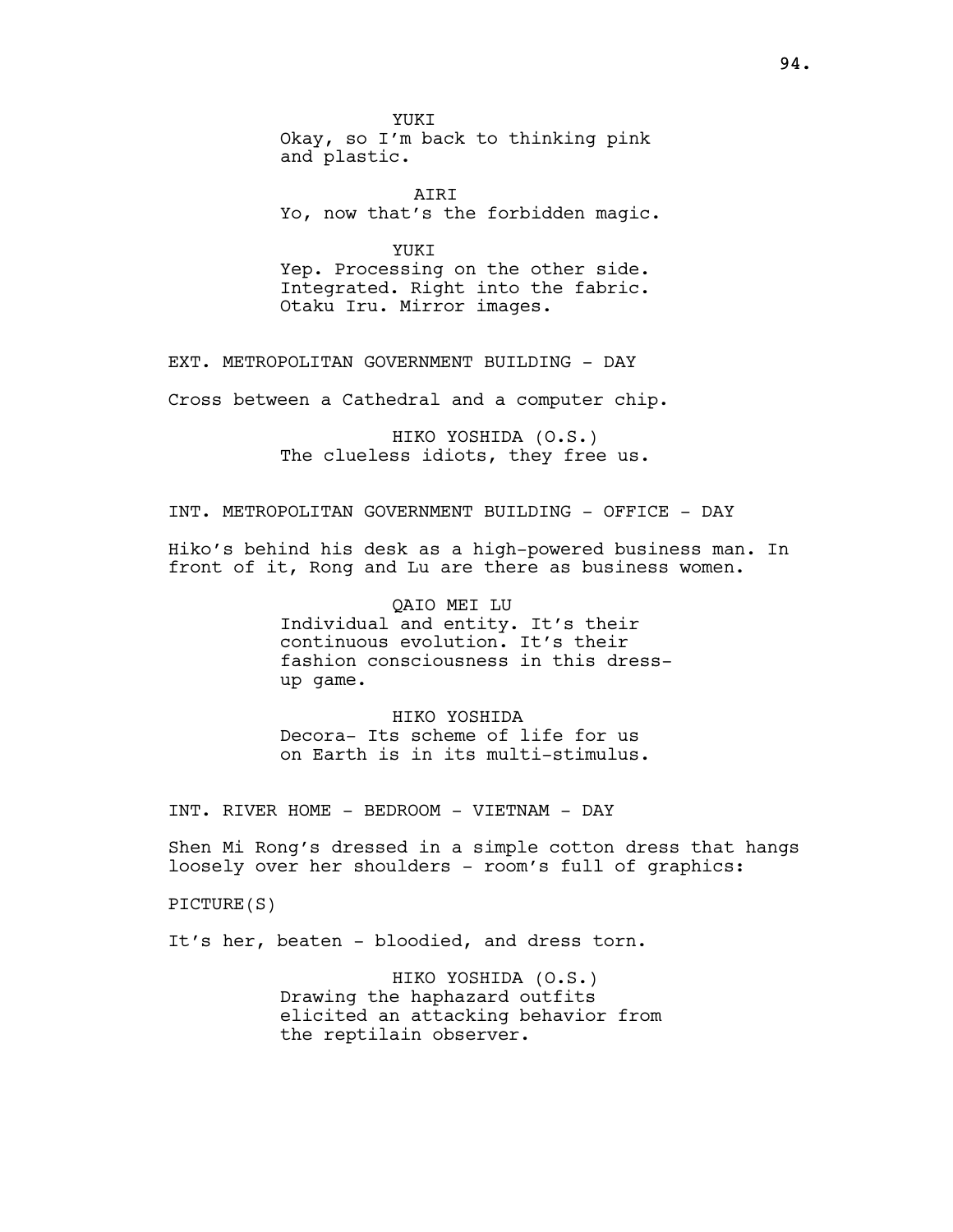CHEN YINCHU (0.S.) Yet she clings black, blue and pink to her childhood as this strange girl.

INT. UPSTAIRS GINZA CLUB - JAPAN - NIGHT

Rong's with Hiko. She wears a short black Asian Vietnamese dress that's adorned with red dragons.

> SHEN MI RONG Wrong stroke order. Nobody's going to stare and think weird things.

HIKO YOSHIDA A demonstration before your more flexible use of the color red.

SHEN MT RONG Wouldn't you prefer more abnormal things? Things like walking rainbows with fuzzy brown bags?

HIKO YOSHIDA Their childish decora- It's our collector of reptilian dreams.

SHEN MI RONG Big bad monster kitty's chewing on another's precious belongings.

HIKO YOSHIDA From head to toe, they're popping out into our new world order.

INT. FUDAN UNIVERSITY - COMPUTER LAB - SHANGHAI CHINA - DAY

Hai Chao, Lei Cheng, Haun Qiao and Juan Jia Li are tattered, bloodied and beaten to a pulp, each staggered - grappling to get on their chairs and before their computers.

> HAI CHAO Time to transform the make-up, styling and eye-shadow in this episode.

LEI CHENG Try bubble gum and razor ice-cream on the drop-down menu.

Wiping blood from her face.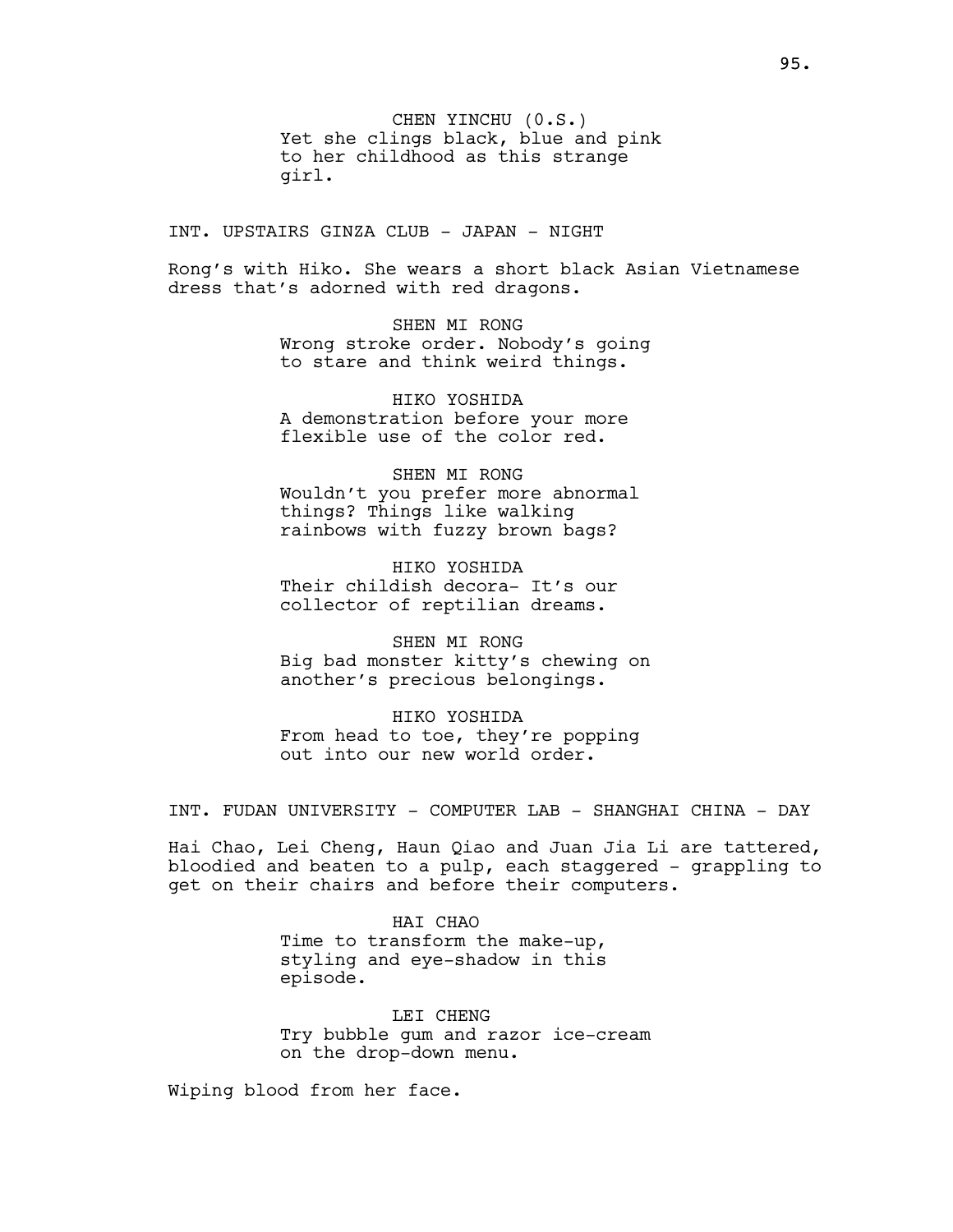Typing and clicking into her computer.

FLAT-SCREEN

Rong's story-boarding, video conference.

SHEN MI RONG My portrait of the fashion artist can involve into self harm.

HAUN CHAO (O.C.) Our outfits are missing some sweetness and optimism right now.

SHEN MI RONG No morbidity and sexual fetishism?

INT. RIVER HOME - ROOM -VIETNAM - DAY

Shen Mi Rong has a katana at her stomach - readied.

CHEN YINCHU (O.S.) Isolation brings upon these disturbed moods. So, you add an erotic-grotesqueness to the dressup game?

Rong, listens - eyes dart from side to side.

SHEN MI RONG (whispering) No. I'm no longer a helpless baby. No longer a cutie character. Not my childhood doodles of puppies and chicks. No. Now my blood and guts are as a raging waterfall.

CHEN YINCHU (O.S.) Yes. Of course, your images. But, they don't belong in a mental institution. They- You can unlock this secret of the stars.

Relaxing her grip on the katana.

SHEN MI RONG Am I an only child who has doodled into their pent-up passions without a nerd alert?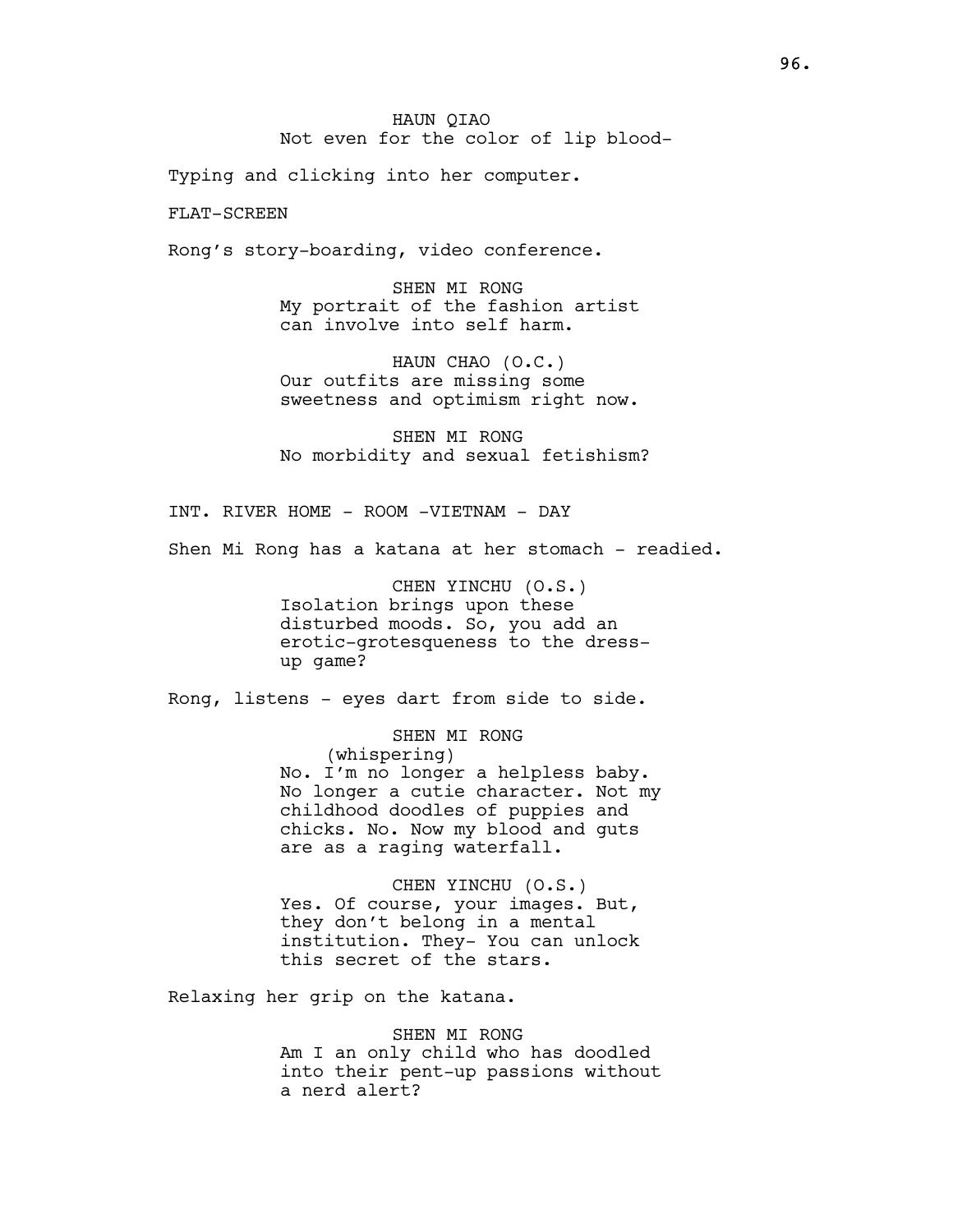CHEN YINCHU (O.S.) DeamField's strict rules can be one with fashion. Their combinations of style are on the tail-end of a Serpent race.

Rong flips her hair in front of her face.

SHEN MI RONG But, how can I be a servant of a wandering wolf? My body's an evil gate for an unknown tongue. I dream of flop-eared kitties and twisted murders in the same night's sleep.

INT. METROPOLITAN GOVERNMENT BUILDING - CUBICAL - DAY

Rong's dressed as an office worker with her hair strewn over her face. Chen Yinchu's on her computer - a video conference.

> CHEN YINCHU Your ancestors have found you in their homogeneity of style.

SHEN MI RONG I think I needed a black hoodie with rabbit ears and a face mask.

CHEN YINCHU For the hordes of fiends? There's an eternal thirst for what's in the nethermost cavities of those masks.

Rong brushes her hair aside. SEES Chen Yinchu on computer.

SHEN MI RONG Buying habits. I was working at my computer. But, these- The strange symbols. They? They confused me.

CHEN YINCHU Your geometrical dive off of their boundary layer must unravel the secrecy of the reptilian gravity.

SHEN MI RONG Dark-but-cute? Sure. DreamField's comic creations can shoot the gloomy bear with the hello kitty gun.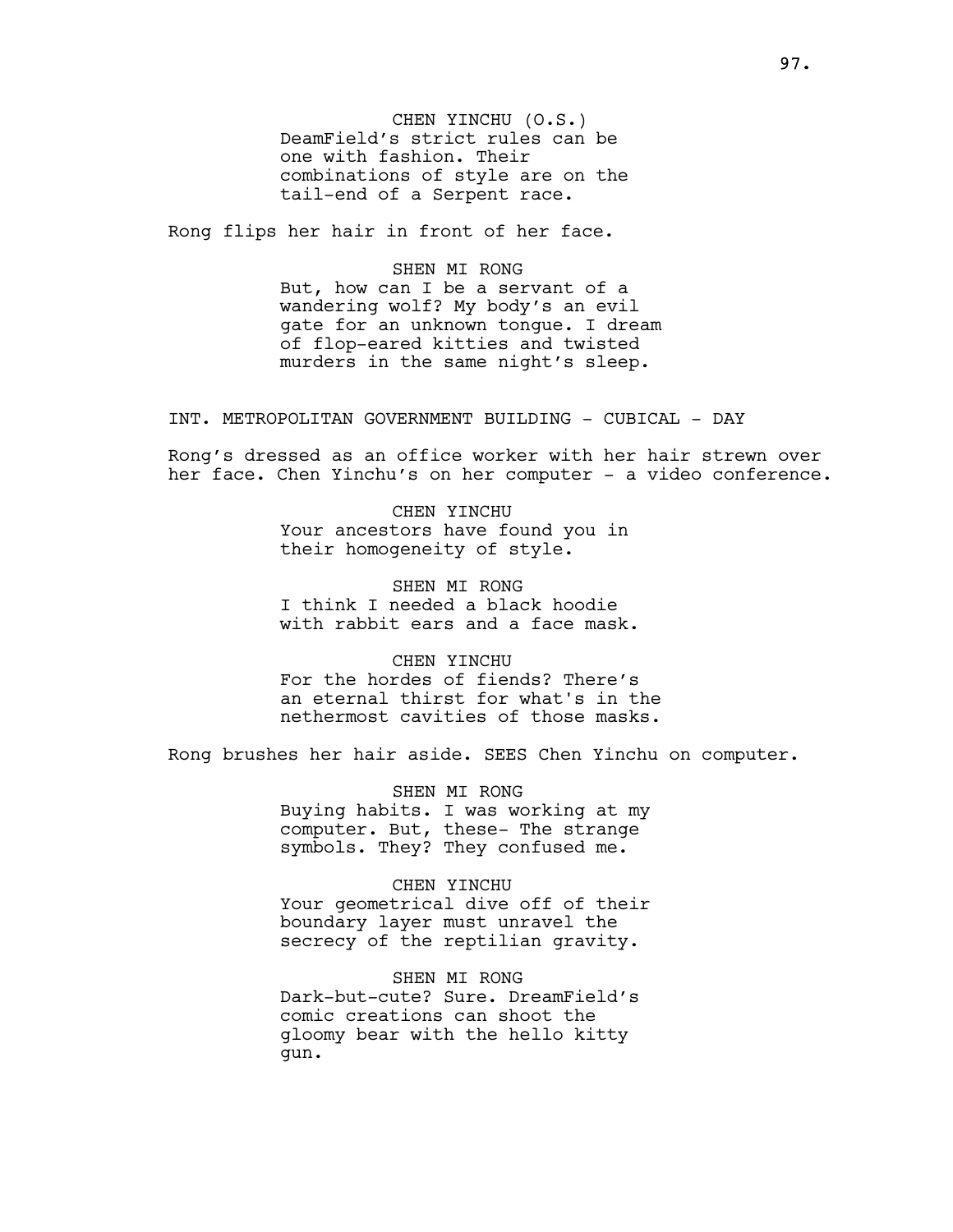### CHEN YINCHU

If you can coordinate an outfit in an electric age, you can raise the reptilian race and create a new world order with fashion.

INT. HARAJUKU LAFORET - HOT TOPIC - JAPAN - DAY

Yuki and Airi are in koteosa decora attire: music and pop culture based fashions, apparel, gifts, accessories, and collectibles. Checking out some goth:

> YUKI Skeletal bones-

(grabs, poses with it) Oh, here's a furry pitchfork?

AIRI

A bit tacky. You'd get confused looks if you were tryin' to keep your head up high and bloom proudly.

YUKI

Dragon Stomp.

### AIRI

Total extreme to think that the global elite are our pants with our skirts attached.

#### YUKT

Dragon Stomp's not just random slogans or cartoon characters.

EXT. FUDAN UNIVERSITY - EXERCISE YARD -SHANGHAI CHINA - DAY

Chen Yinschu and Hiko Yoshida are facing each other off in a martial arts. Hiko takes a Katana from a weapons rack.

> HIKO YOSHIDA This way there's no need for morbid confessions.

Chen Yinchu takes a Shaolin sword from his rack.

CHEN YINCHU Do what thou wilt is the whole of the law.

Hiko Yoshida fends off Chen Yinchu's spiraling and wicked offense with his katana.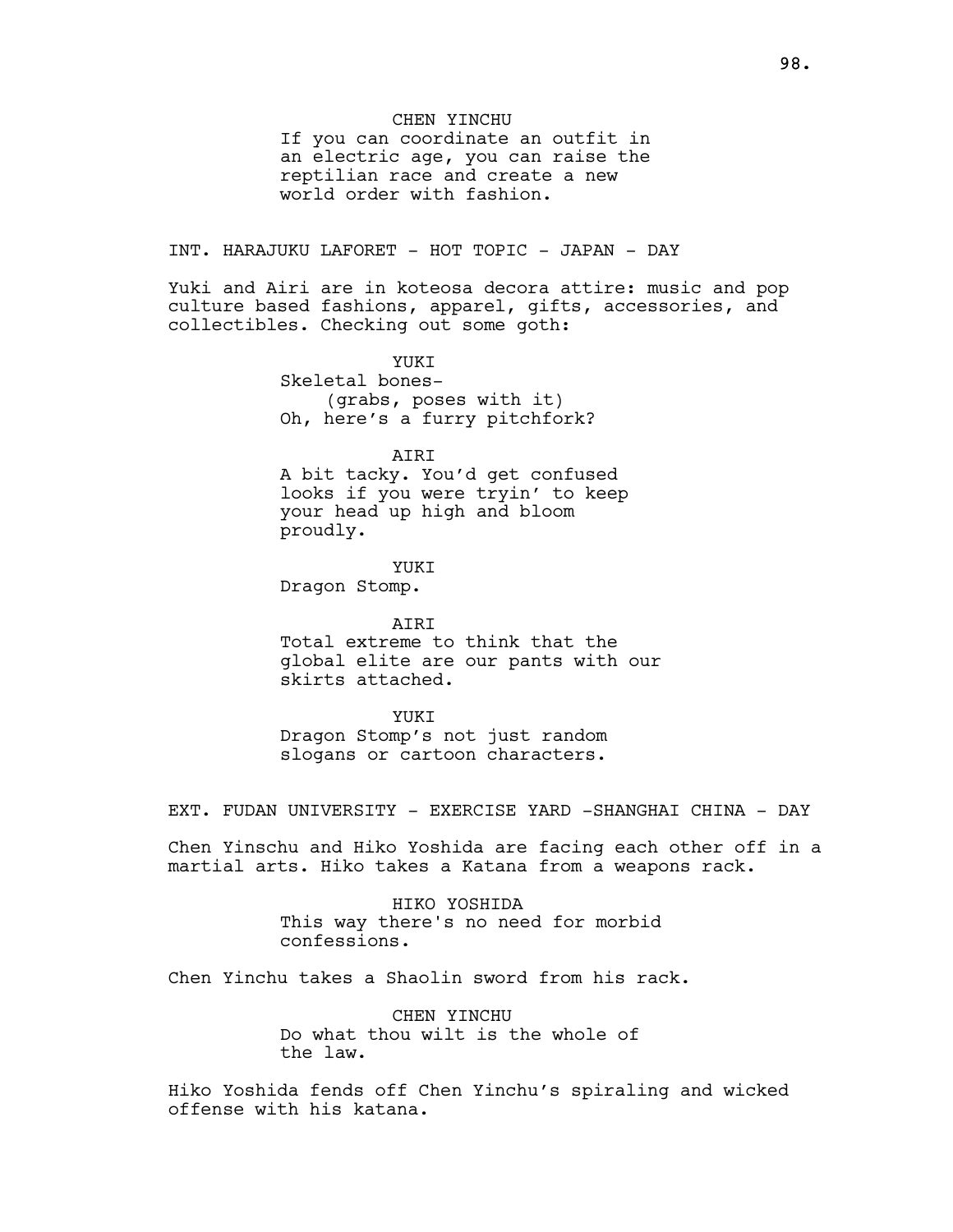INT. METROPOLITAN GOVERNMENT BUILDING - CUBICAL - DAY

Office workers, Qiao Mei Lu's at the doorway. Rong's at her desk and before her computer with head-phones on. J-ROCK GIRLY METAL.

> QAIO MEI LU (0.C.) The perverse wife's gone hard-core girly for some punky refuge with a J-rock Go go gang.

INT. UNDERGROUND CLUB - VIETNAM - NIGHT

It's dark, obscure and red candles burn. Shen Mi Rong, Qiao Mei Lu are as office workers hitting Tequila. Xue Ai Da and Shi En Tian have their shot-glasses raised to theirs.

> SHEN MI RONG To the realm of the beautiful.

> XUE AI DA To those that worship Lucifer.

SHEN EN TIAN To old world instrumentation.

QAIO MEI LU To polkadot t-shirts, swastikas and pink ballet slippers.

Rong, Da, and Tian react to Lu.

INT. FUDAN UNIVERSITY - COMPUTER LAB - SHANGHAI CHINA - DAY

ALL COMPUTERS

Streaming concert: Hai Chao, Lei Cheng, Haun Qiao, and Jaun Jia Li go-go J-Rock in a dense hip crowd.

INT. KETSUEKI HAYARI - HARAJUKU JAPAN - DAY

Airi and Yuki are in Decora style, bright outfits, cute with an insane amount plastic accessories - neon skirts and colorful socks - material's scattered, scissors and mobile tech nearby.

> AIRI There's a gothic streak. Sorta of a high-end sci-fi subculture-Retro techno.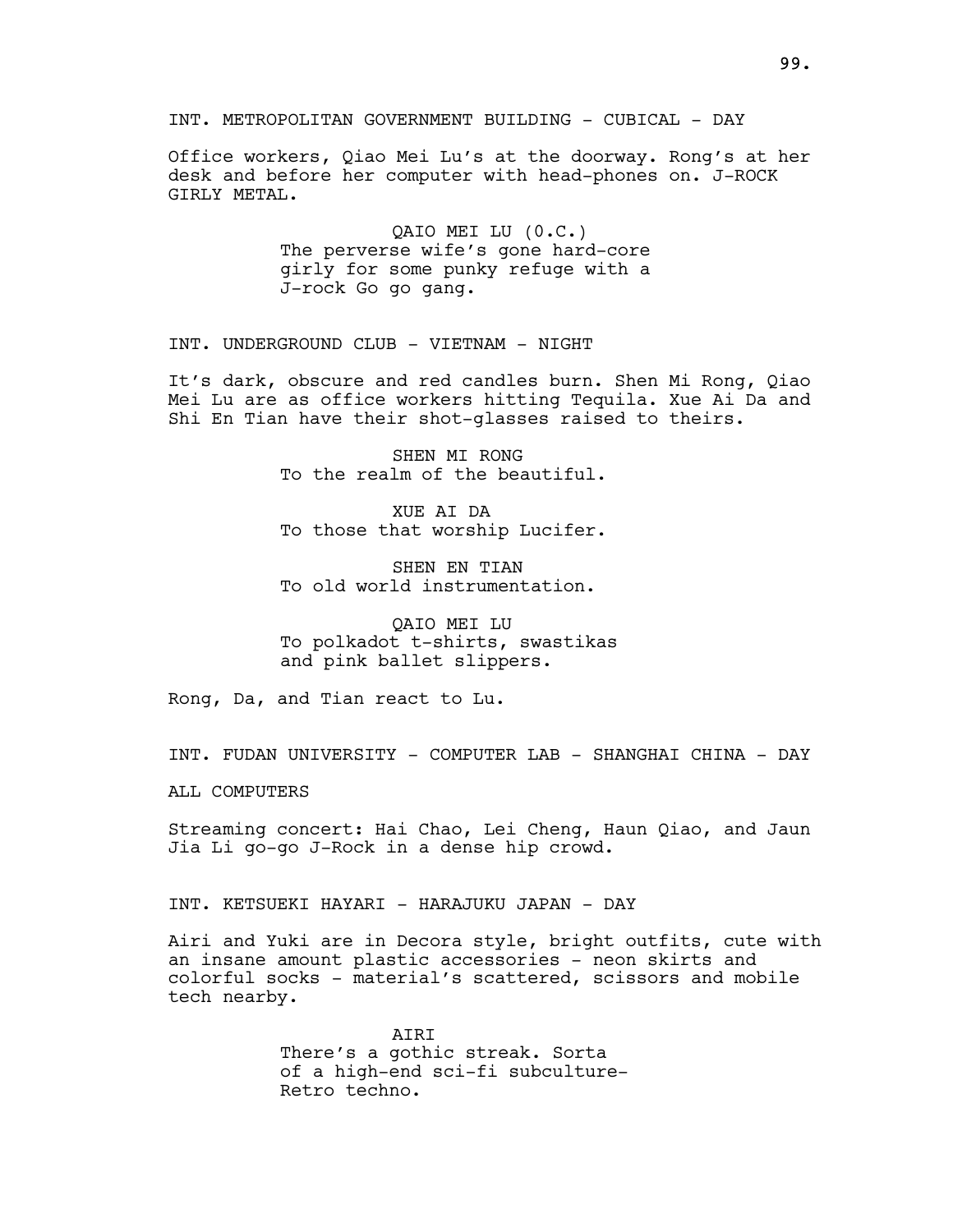It's wearing a silver metallic dress, short cut and a one piece matrix of intricate circuits - an ornate creation.

> HIKO YOSHIDA (O.S.) A virtual world of digital fashion. Wardrobes of transistors, lasers and microwave x-rays.

EXT. TOKYO METROPOLITAN GOVERNMENT BUILDING - DAY

Cross between a Gothic Cathedral and a computer chip.

YUKI (O.S.) The beacon light that moves between two worlds is cyberpunk.

INT. TOKYO METROPOLITAN GOVERNMENT BUILDING - OFFICE - DAY

Hiko's pours himself a drink. Yuki's in casual Decora.

YUKI We're not a technologically altered fashion consciousness.

Hiko picks up his drink, sights Yuki.

HIKO YOSHIDA You're weaving the reciprocal viscera of mortal flesh and circuitry- Shape-shifting into a reptilain skin.

INT. DREAMFIELD STUDIO - COMIC DEPARTMENT - VIETNAM - DAY

Shen Mi Rong, Qiao Mei Lu, Xue Ai Da and Shi En Tian are story-boarding. Sketching an image at where Yuki's with Hiko.

> SHEN MI RONG Subhuman techno's badly sown into us for what?

QIAO MEI LU For the fashion design that's about our un-recognizable organs.

XUE AI DA Bubbles. It's their alternative states.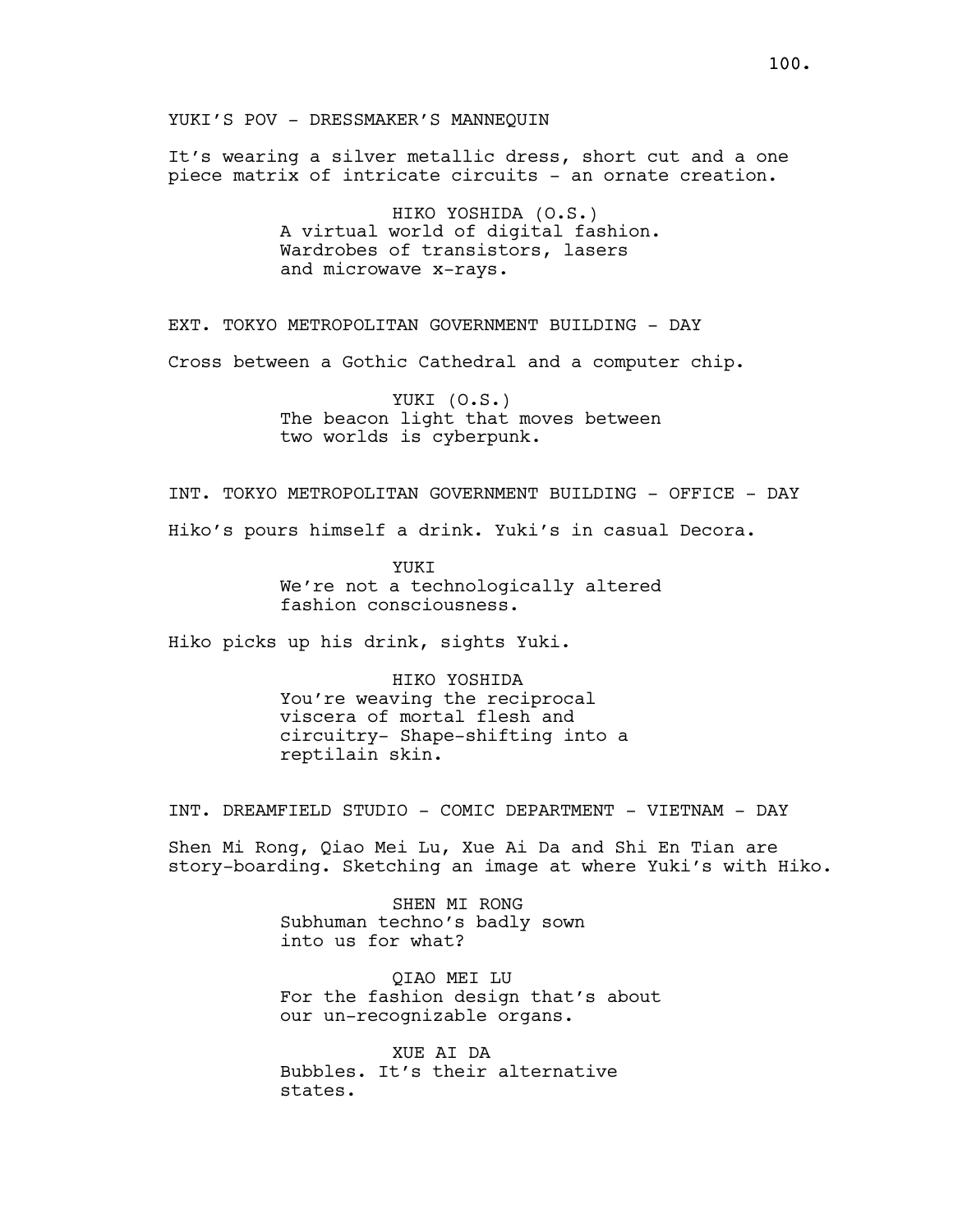SHI EN TIAN

Shibuya 109 is its branches. Hypes and drives their fashion brains right into their supercomputers at the Metropolitan Government Building.

INT. TOKYO LOVE HOTEL - ROOM - JAPAN - DAY

Yaoi comics cover walls - depicting sexual acts with animals and men. Shi En Tian is bound on his back - S&M, tied at the wrists and feet - spread eagle.

> HIKO YOSHIDA (O.S.) High tech innovations, gadgets and tools. A mirror, a sword, and a jewel.

Shi En Tian struggles, wary of the strange comic images.

SHI EN TAIN Your soul leaps from the skulls of mutating lizards that are pooling in a corrosive fire!

EXT. METROPOLITAN GOVERNMENT BUILDING - OFFICE - DAY

Hiko's standing behind a severed pig's head that's on his desk. Xue Ai Da jets up from his seat.

> HIKO YOSHIDA Why be shocked or suffer revulsion when it wasn't you who had heard the pig's blood gurgling?

XUE AI DA Re-configuring the boundaries between function and fantasy with fashion is not the thing itself.

INT. GINZA UPSTAIRS CLUB - VIETNAM - NIGHT

At a table, Rong's dressed high-tech and total punk rock. Hiko has on a lavender suit, heavy jewelry and gold-rimmed glasses. The club's busy, Japanese Businessmen and their Comfort Women are into the rock and roll.

> SHEN MI RONG Is that a spacesuit for travel?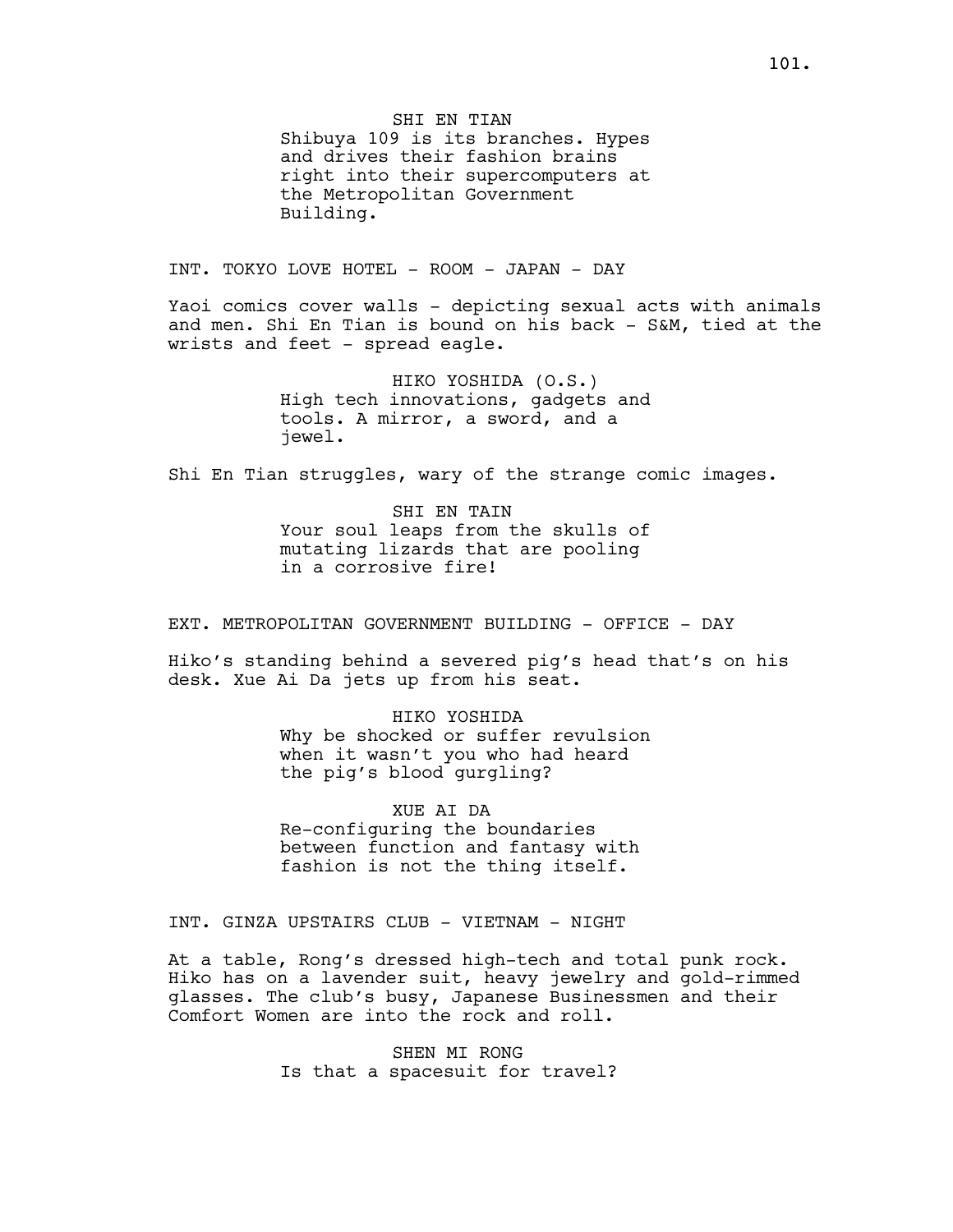HIKO YOSHIDA It's my personal compulsion rather than your irreversible physical modification with intelligent clothing.

SHEN MI RONG Hello? You've translated the imagination of science fiction into a reality with fashion.

EXT. YOYOGI PARK - JAPAN - DAY

Beaten, cloths torn and tattered, Qiao Mei Lu's running from Yui, Yuriko, Natsumi and Miyaki - dressed as hobos.

> CHEN YINCHU (O.S.) The dress-up game's media- It's their bodies. They're translating digital information for the reptilian elite.

Lu's cornered with Yui and Yuriko at her front and Natsumi and Miyaki are at her rear.

QIAO MEI LU

Shut up!

INT. FUDAN UNIVERSITY - COMPUTER ROOM - SHANGHAI CHINA - DAY

PLASMA SCREEN

All hobos, Lu's surrounded: Yui, Yuriko, Natsumi and Miyaki.

BACK INTO SCENE

Chen Yinchu's laser pen points at Lu on PLASMA SCREEN. b.g. At computers: Hai Chao, Lei Cheng, Haun Qiao and Jaun Jia Li.

> CHEN YINCHU Gutter punk has deeply seated tensions.

QIAO MEI LU (O.S.) Anything goes!

INT. DREAMFIELD STUDIO - COMIC DEPARTMENT - VIETNAM - DAY

STORYBOARD BUBBLE

"We do what we want" is scribed into it.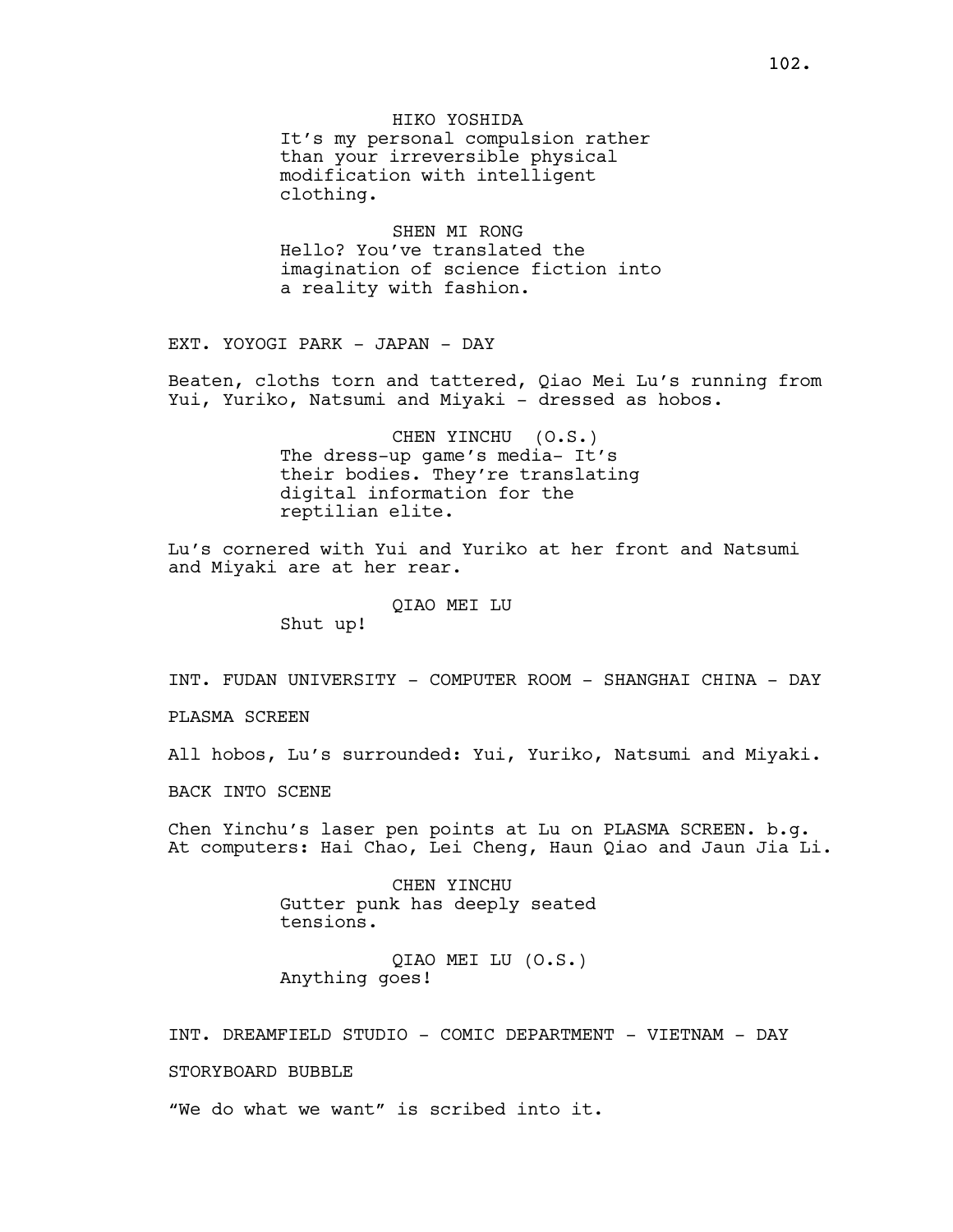Rong has written into the bubble where Lu is surrounded.

XUE AI DA Frames of humanity are stretched into a technological skeleton.

SHI EN TIAN An embodiment of high-technology.

QAIO MEI LU Implanted circuitry and braincomputer interfacing is now for holographic fabrics.

INT. METROPOLITAN GOVERNMENT BUILDING - CUBICAL - DAY

Rong's at her computer. SEES Hiko on its screen.

HIKO YOSHIDA Branches to bubbles narrows the gap.

SHEN MI RONG Fashion's an exploration into materials. Construction techniques.

HIKO YOSHIDA Our technological fashion is in a disappearing interface- Comics.

INT. FUDAN UNIVERSITY - COMPUTER LAB - SHANGHAI CHINA - DAY

Hai Chao, Lei Cheng, Haun Qiao, and Jaun Jia Li are gaming and coding at their computers.

> HAI CHAO Dress-up game's gone to an anime convention with a Sci-fi dreammachine.

LEI CHENG Puts the oomph in the bubble.

HAUN QIAO Branches transformed by techcontrollable fabrics. Harakuku bubbles.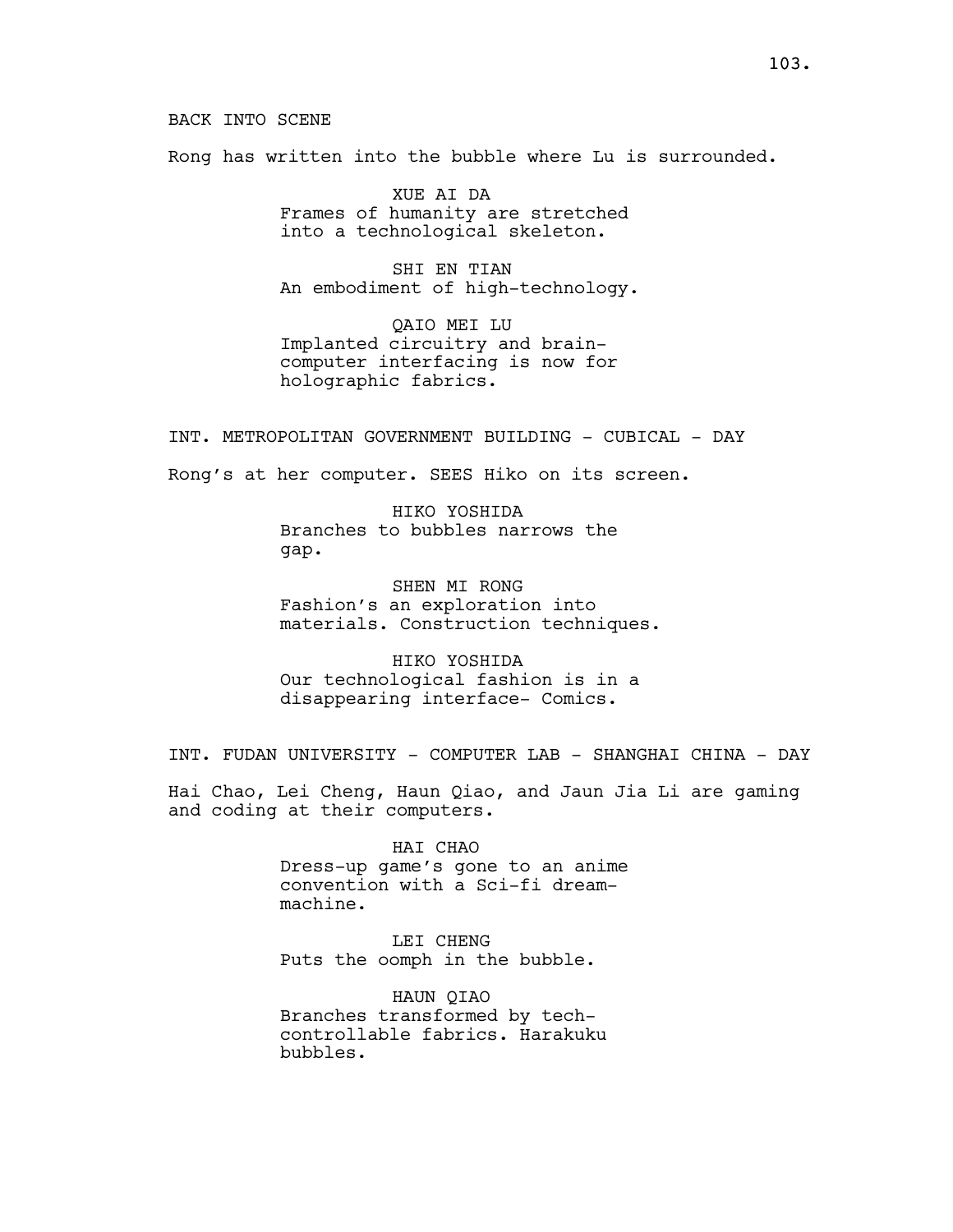EXT. METROPOLITAN GOVERNMENT BUILDING - NIGHT Cross between a computer chip and a Gothic Cathedral. JAUN JIA LI (O.S.) The lizard's psychic powers gets us wearable exoskeletons- Harajuku. It translates into our bodies. INT. METROPOLITAN GOVERNMENT BUILDING - CUBICAL - NIGHT COMPUTER Qiao Mei Lu's dressed as a Comfort Woman. QIAO MEI LU Feel like I'm lost without a name tag. INT. GINZA UPSTAIRS CLUB - JAPAN - NIGHT Rong's alongside Lu - Comfort Women. Hiko's video taping Qiao Mei Lu with his mobile. HIKO YOSHIDA Wait for the space-villains with their exploding heads.

SHEN MI RONG More of his twisted and evolving visions.

INT. UNDERGROUND CLUB - BATHROOM - VIETNAM - NIGHT

Shen Mi Rong's dressed as a whore - on her knees before Lai Thanh Dung who's zipping up his pants. Dung takes a mobile from his jacket and hands it to Rong.

> LAI THANH DUNG Your tight-fisted daddy doesn't know how much you are really worth.

Shen Mi Rong briefly admires her payment.

SHEN MI RONG Can meat-eaters plug and wear it as customized clothing?

104.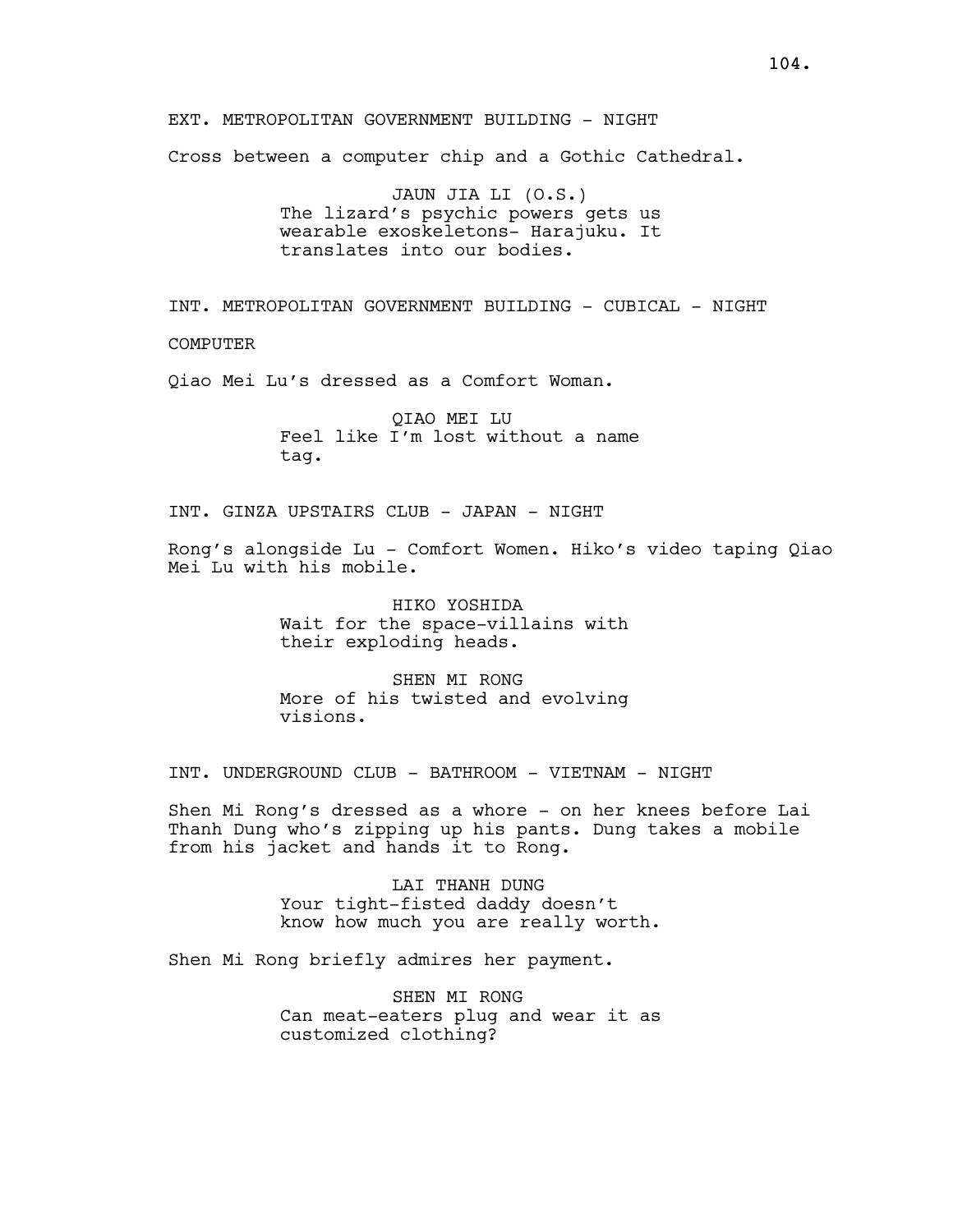Shen Mi Rong's in a loose fitting night-gown - staring out at the full moon. She has the mobile to her ear.

> LAI THANH DUNG (O.S.) The fashionable and trendy are merging tech with cloths.

SHEN MI RONG Machines are a source of inspiration.

LAI THANH DUNG (O.S.) They're paying for an embellishment of shadows. It's a pre-human existence with objects.

SHEN MI RONG If I draw this for their out-ofthis-world Harajuku fashion?

LAI THANH DUNG (O.S.) It will upload our future into their wiring. An underground event-It's your pre-occupation with tech.

SHEN MI RONG For the human loop that's an emotion sensitive fashion, I can always pierce my pinky nail and hang you on it for charm.

EXT. HARAJUKU JAPAN - DAY

Airi and Yuki are in Decora subculture fashion: Yui's Sukeban, Yuriko's Takenokozoku, Natsumi's Yanki, Miyaki's Ko Gal, Aoki's Ganguro, Tomoko's Manba, Miki's Kigurumin, Tamayo's Nagomu Gal and Naoko's Lolita.

> **ATRT** The cartoon vacuum robot has its recognition chips readied. So next must be our emergent fashion behavior with a series of LED lights.

Yuki and Airi walk the line - inspecting their troops.

(MORE) YUKI Being between biology and technology- We'll reign as a subculture. It's a world-view.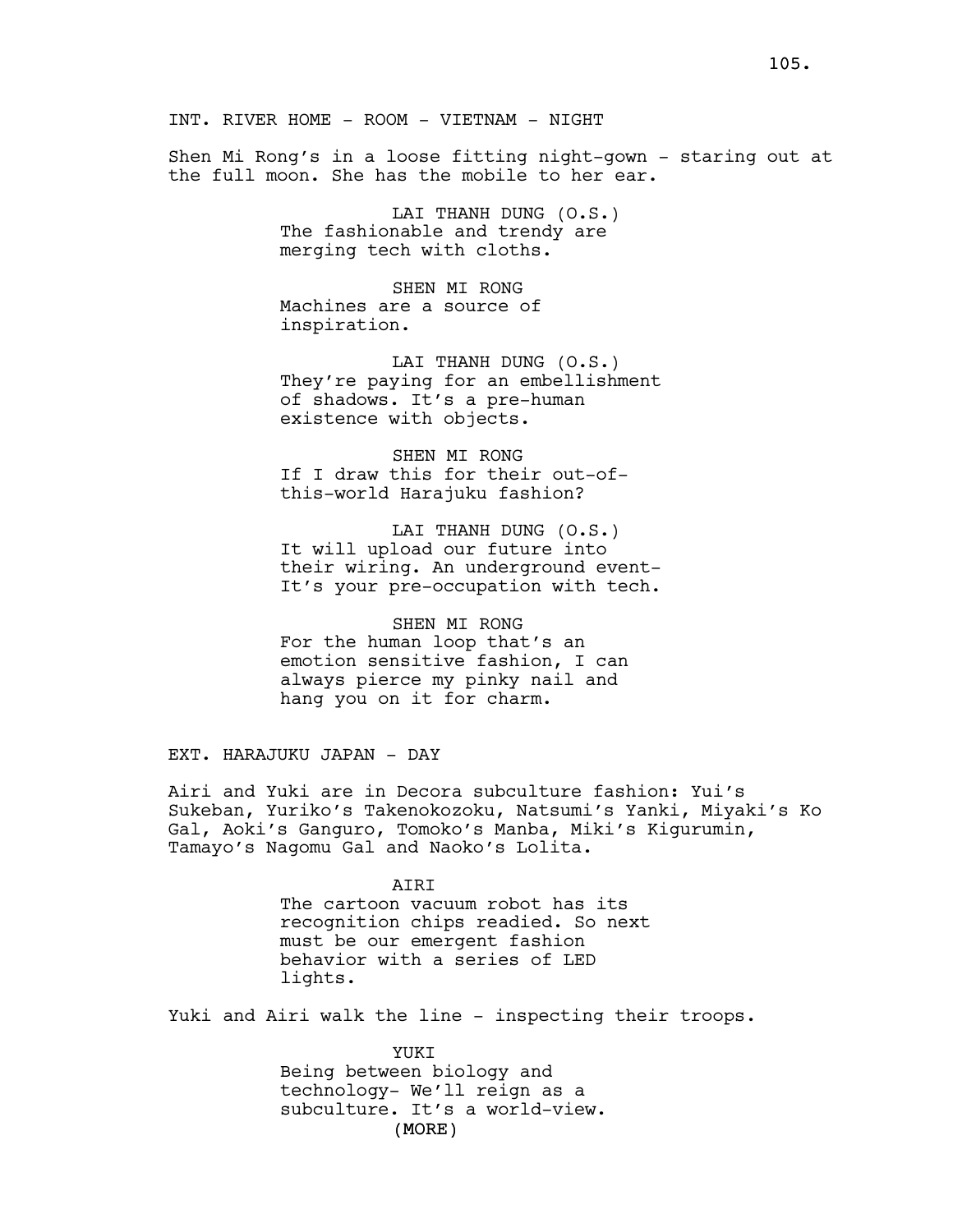# YUKI (CONT'D)

Humans and machines co-existing with fashion.

**ATRT** The apocalypse of the human. A networked symbiosis. Techno with everyday street life.

They stop at the end of the line where Naoko's in Lolita.

YUKT

Fashion as a science fiction cloak that quantum leaps off their chaotic branches into our bubbles?

**ATRT** Does it for me. Autonomously controlled tech- Our post human fears and fantasies with fashion.

INT. KETSUEKI HAYARI - HARAJUKU JAPAN - DAY

MANNEQUIN

It has no cloths on it.

HIKO YOSHIDA (O.S.) Our dress-up game grows as this contaminated fashion consciousness.

It shape-shifts into:

EXT. TOKYO METROPOLITAN GOVERNMENT BUILDING - DAY

Cross between a computer chip and a Gothic Cathedral. Qiao Mei Lu's in front, confused and in Casual Decora fashion.

QIAO MEI LU

Shut up!

Yui's as a Sukeban and Yuriko's Takenokozoku, both move in and face Qiao Mei Lu off.

> YUI Anything goes!

YURIKO Everything is fair game!

QIAO MEI LU Anything goes and everything is fair game!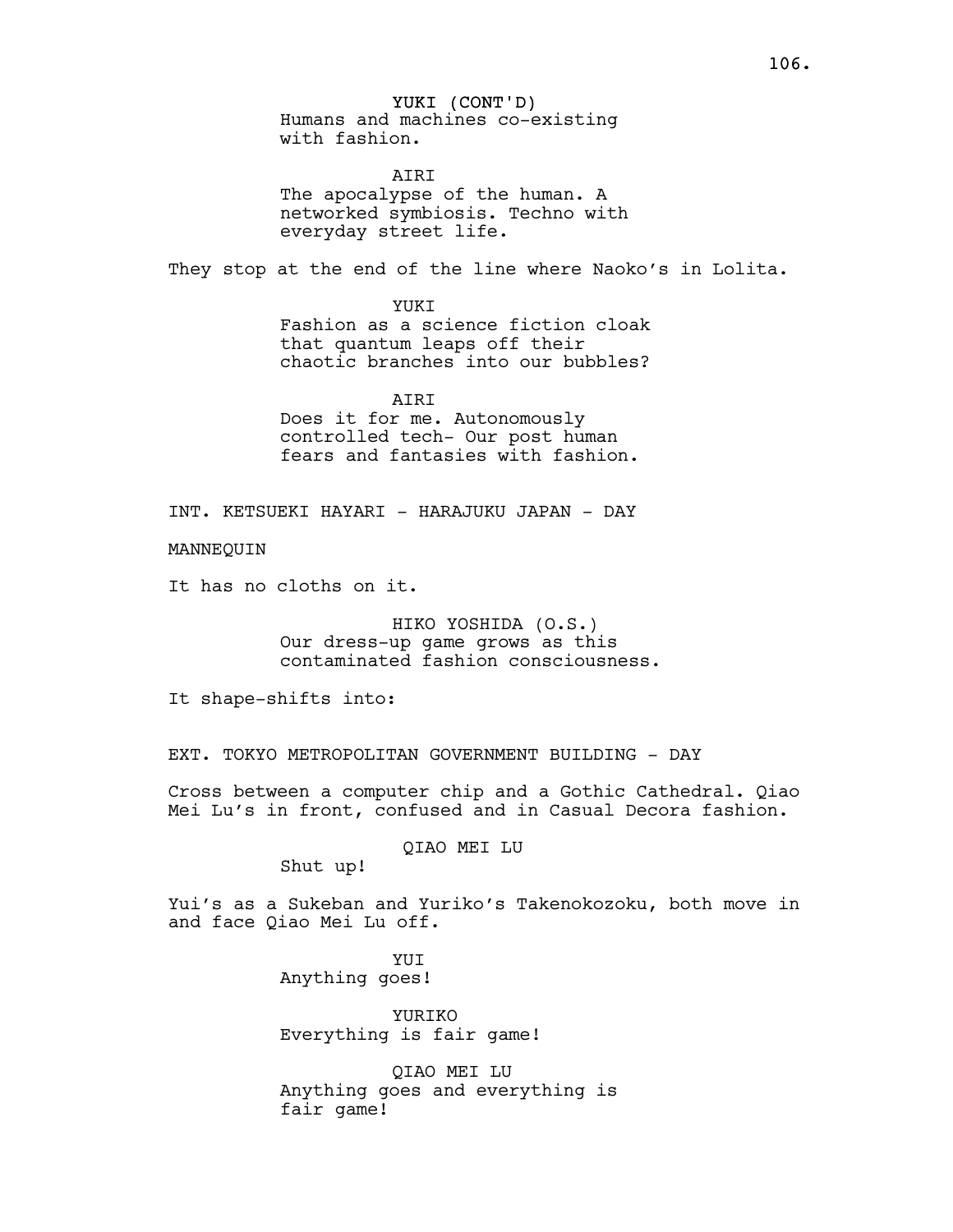Qiao Mei Lu flees with Yui and Yuriko after her. EXT. MEIJI JINGU SHRINE - SHIBUYA TOKYO, JAPAN - DAY Rong's in Pink Decora when Qiao Mei Lu enters.

> XU AI DA (O.C.) Phase changes. Our cartoons wiggle into wearables.

Xue Ai Da's entered too, Dark Decora.

SHI EN TIAN (O.C.) High fashion and science fiction.

Tian who has entered - Koteosa Decora.

SHEN MI RONG As long as I'm this funky technochic. Okay? I'm wearing their robotic exoskeleton as a video game console that's playing a dress-up in Harajuku.

They're all together now.

QIAO MEI LU Why have icing and no cake? We can live on the lunatic fringe with a body electric. Clothing as computers. Beauty and Bits.

SHEN MI RONG Real spontaneity- The back-streets of Harajuku. It converts subculture vibrations into the reptilian's fashion energies.

#### QIAO MEI LU

Right. We're not a bunch of rag pickers escaping to the moon. Wearable visionary styles? Bring on the solar, super-powered purses. Sleek jumpsuits. Accessories with a display, speaker- Microphoned gloves that house a camera and a keyboard.

INT. METROPOLITAN GOVERNMENT BUILDING - LECTURE HALL - DAY

Business attire: Shen Mi Rong, Qiao Mei Lu, Xu Ai Da, and Shi En Tian are sitting in a crowded corporate gathering, and Hiko's at the main podium.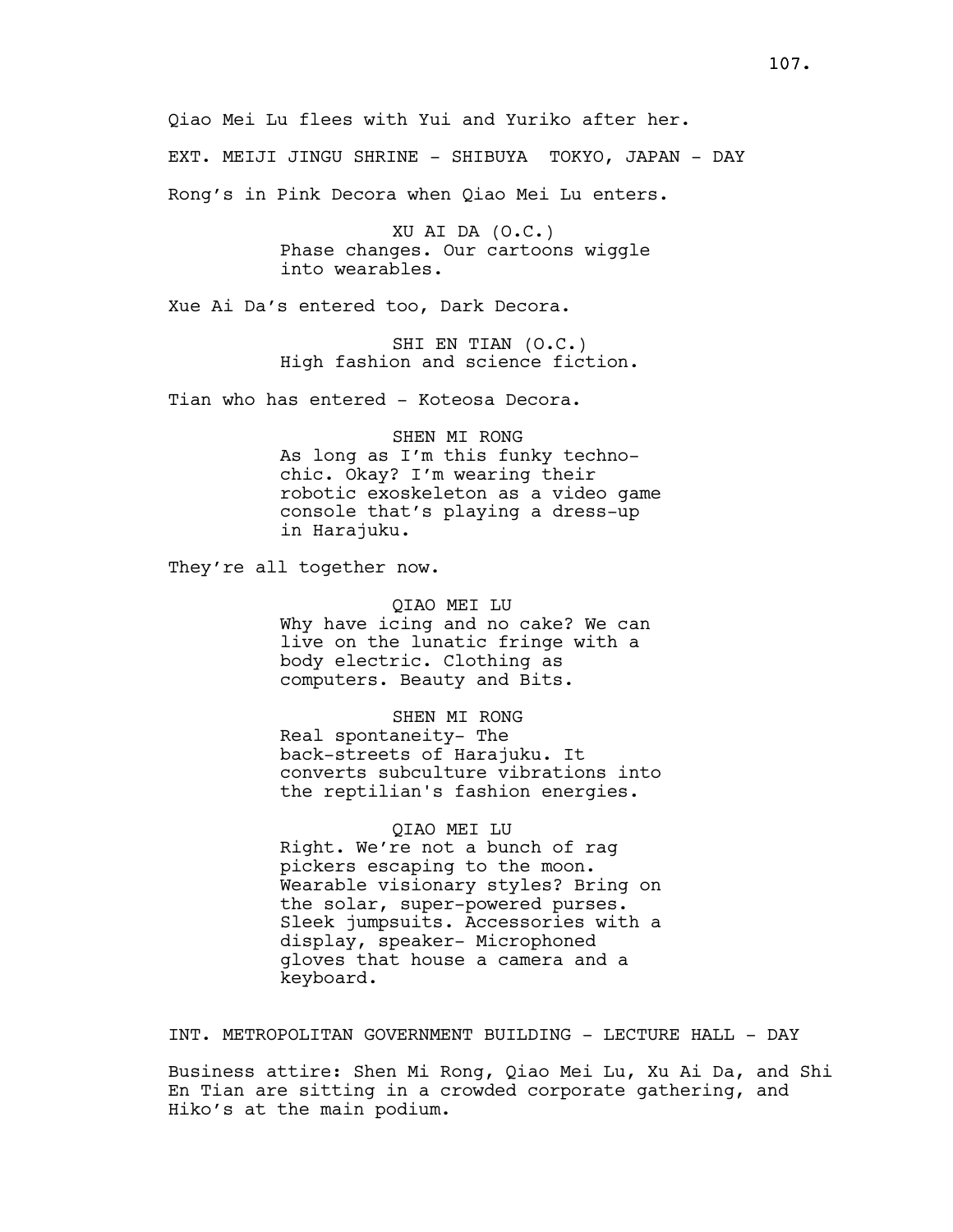## SHI EN TIAN

This isn't hippy-ish. There's no electric future fashion. No chicks in mega platforms- No spiky heels with complex add on's.

#### XUE AI DA

Government banned. Beware of perverts. Here? If you get caught, they'll send you into the middle of nowhere- Never to have an encounter with strangeness again.

SHEN MI RONG Rather be vibrating to detect objects. Can't go nowhere without my finger scanner. And my microphoned earings? Hello? And, yep- Missing my sleeve-held controller pad with its joystick and handy sensitive pen for sketching ideas.

HIKO YOSHIDA

Dressed to impress.

HIKO YOSHIDA Our pant-suited GPS. It'll serve as our armor. Our perceptual intelligence. Our New world Order.

INT. KETSUEKI HAYARI - HARAJUKU JAPAN - DAY

Airi and Yuki are in jeans, graphic t-shirts and tennis shoes.

> YUKI Real-time mix-and-match?

#### AIRI

We print out accessories- Images and animation.

YUKI Empowerment. Space babes in mini skirts with elastic minds. Our wardrobes evolve with science and high-tech.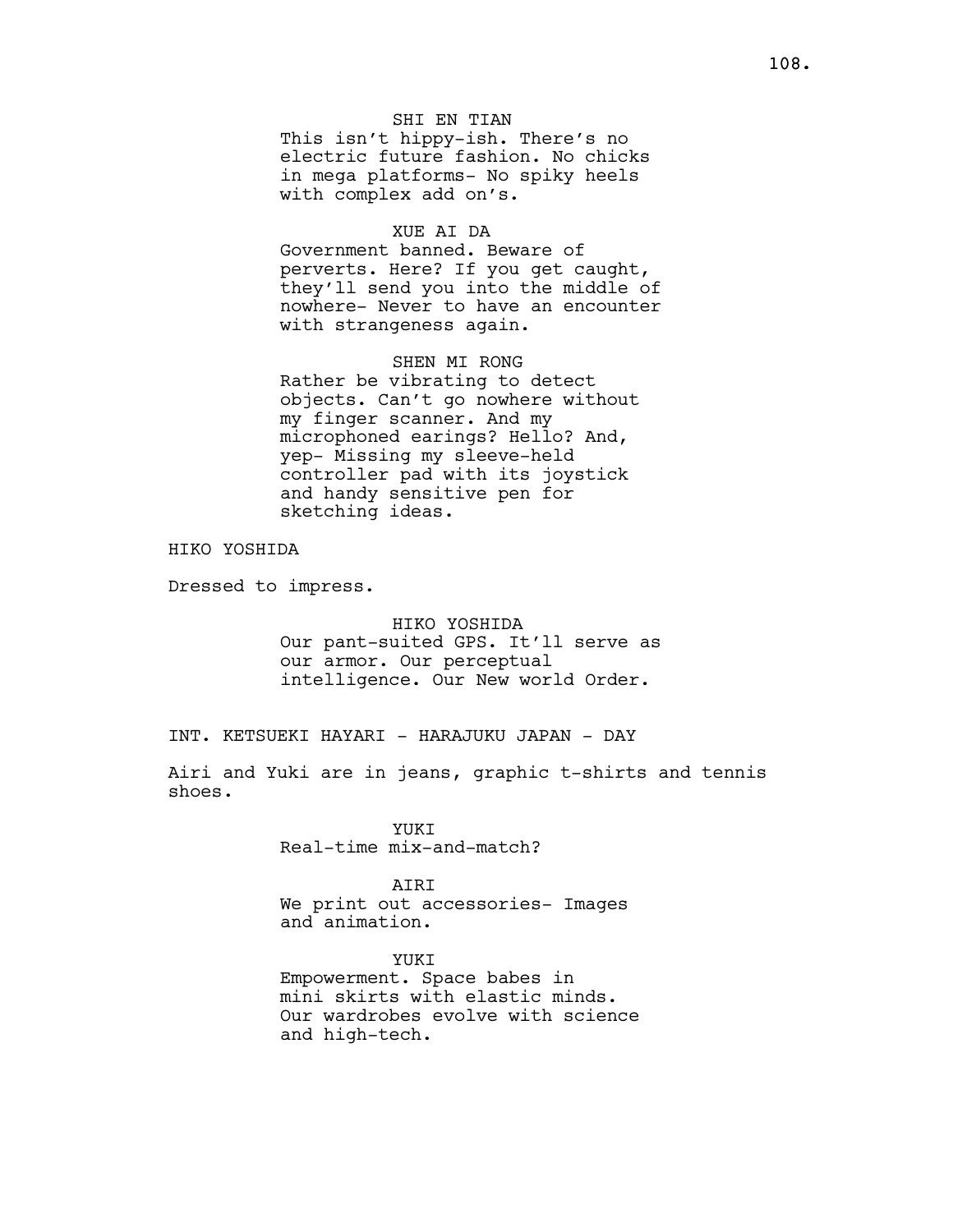AIRI

Yeah. Luminescent by night. Just exchange your data- Then, project a fashion image onto your body.

DRESSMAKER'S MANNEQUIN

An artistic blend of tech and fashion - radiant.

YUKI (O.C.) This? It's my various views-Schematically connected- Sort of a new fashion species.

AIRI (0.C.) Be more stellar without the various, bizarre and unsettling ways of this dress-up game's enemy boss.

CLOSE - APPLE LAPTOP

Gameplay battle.

INT. GAMEPLAY - DAY

Airi and Yuki are high-tech with high powered weapons seductive, part robot and reptilian. Yui, Yuriko, Natsumi, Miyaki, Aoki, Tomoko, Miki, Tamayo and Naoko are querrillas conventional fire-power.

> **ATRT** Ultra creative!

Airi blasts Yui, Yuriko, Miyaki and Natsumi into pieces. Yuki's hot reptilian ass gets alongside Airi - blasting away Aoki, Tomoko, and Miki.

> **YUKT** Guns ablaze and at the threshold for a ground-breaking display!

> > SMASH CUT:

INT. KETSUEKI HAYARI - HARAJUKU JAPAN - DAY

Airi and Yuki - gaming

TAMAYO (O.C.) Y' all freaks!

Tamayo's a Nagoma Gal and Naoko's alongside in black Lolita.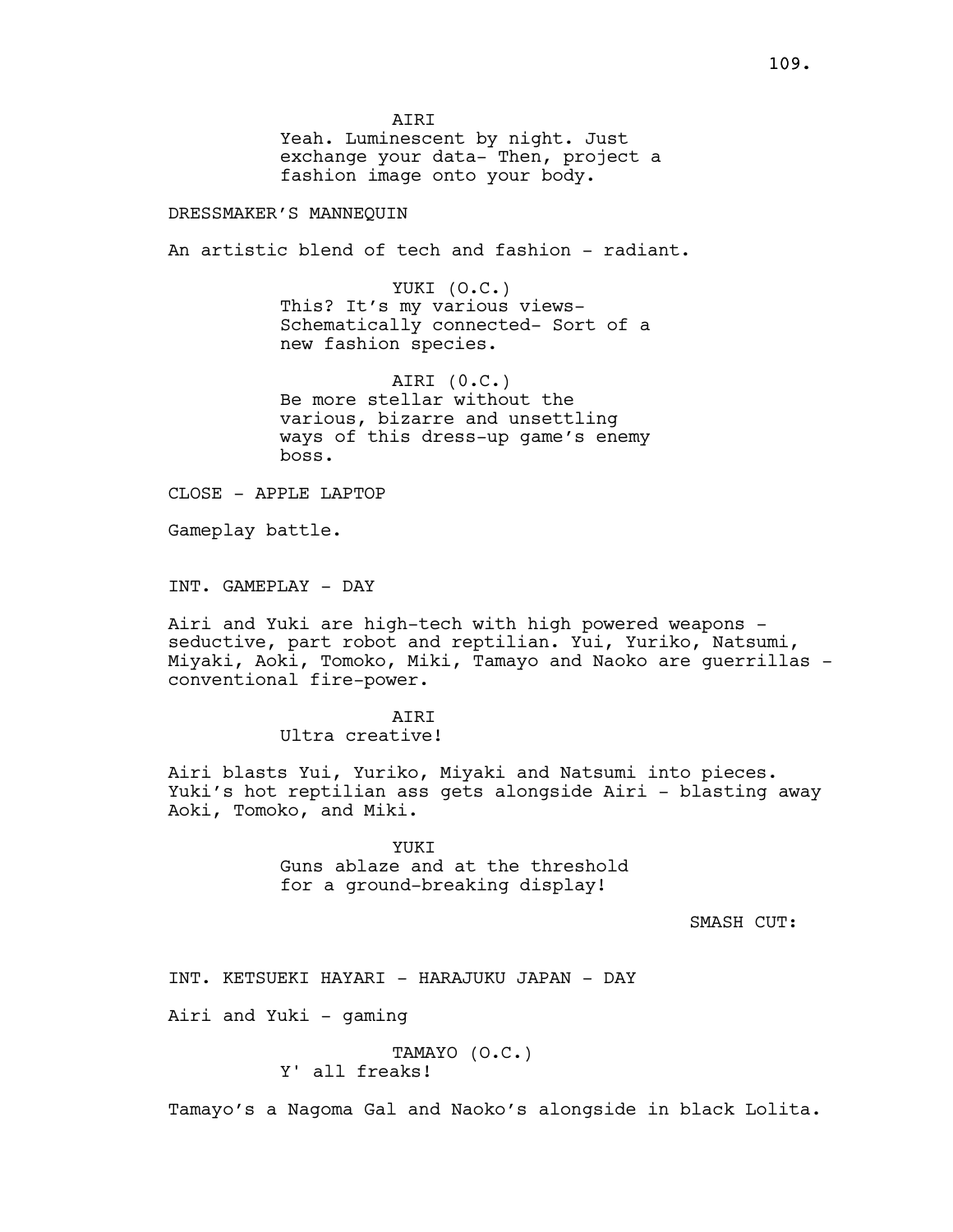Boring!

HIKO YOSHIDA (O.S.) They're posers in a dead world that's our final fashion reality.

YUKI Fashionista! Designers online for our awesome styles!

EXT. MEIJI JINGU SHRINE - JAPAN - DAY

Hiko and Chen - Yakuza.

# HIKO YOSHIDA

Wearable computer fashion's the saucer at our basin.

#### CHEN YINCHU

Putting together outfits in a virtual world-

### HIKO YOSHIDA

Electronics. Keyboads stapled to pants. Ebook readers in front and at the back of their heads. Motion and fabric embedded in a multidimensional manifold of their spatial geometry.

#### CHEN YINCHU

Sign me up for the account thingy that's manipulating the appearance of 3D characters for the fashionsita?

# HIKO YOSHIDA Sophisticated quantum modeling software for the reptilian race dress-up game.

CHEN YINCHU The booming trade of powerful processors woven right into their fabrics.

INT. FUDAN UNIVERSITY - COMPUTER LAB - SHANGHAI CHINA - NIGHT Chen Yinchu's having a video conference with Hiko.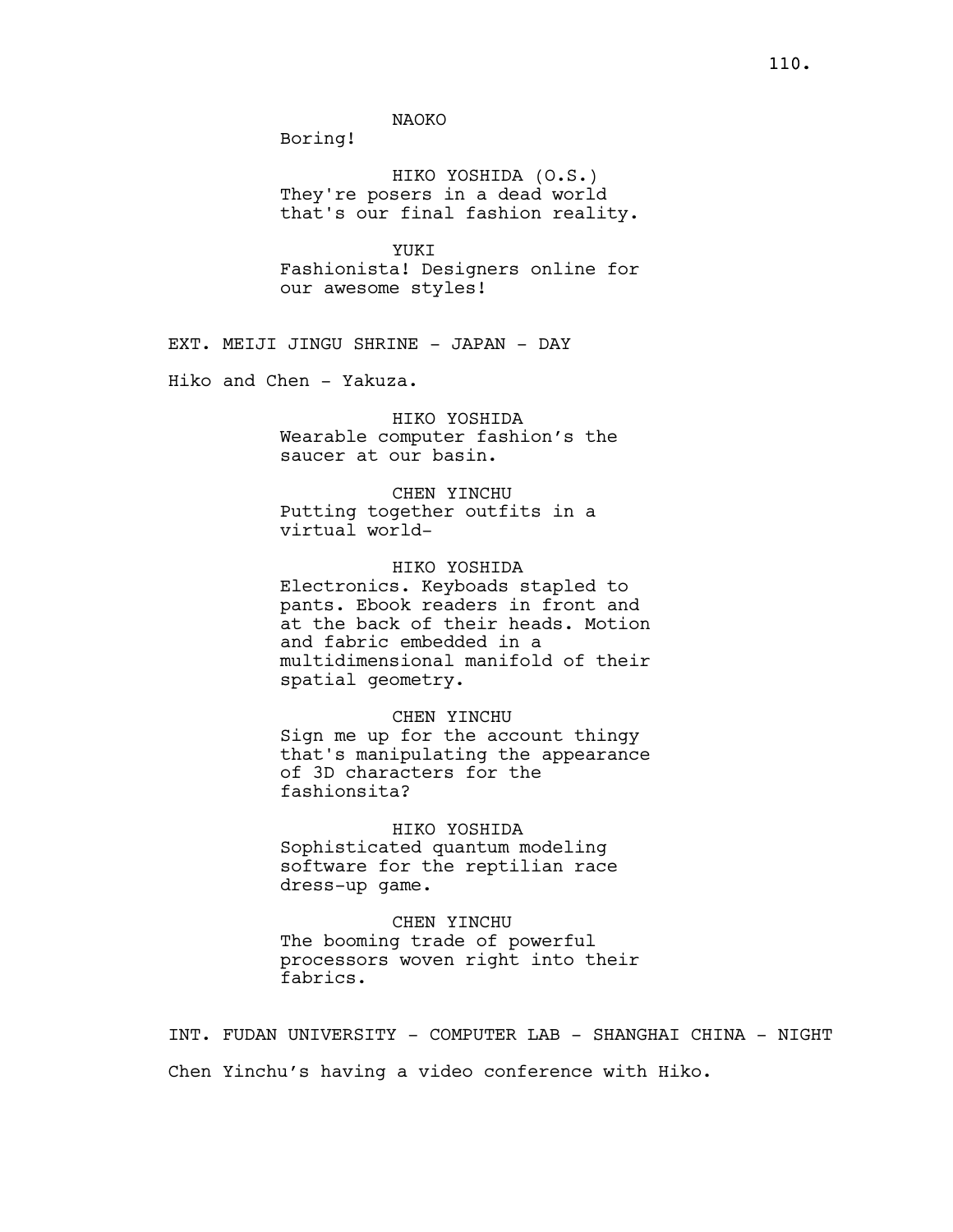HIKO YOSHIDA

Their dress-up game's social sites are for our computer-chips. Telecommunications equipment. Biotech development labs and medical-device makers.

### CHEN YINCHU

You're sorting algorithms. Caching subculture fashion behavior for the two level adaptive branch of a bubble.

HIKO YOSHIDA Yes. Mutation and beauty. It brings our futuristic vision to light. Game launch! Raise the reptilian race!

### **COMPUTERS**

Pictures - anatomy of the R-complex brain flash.

INT. DREAMFIELD STUDIO - COMIC DEPARTMENT - VIETNAM - DAY

Story-boarding: Shen Mi Rong, Qiao Mei Lu, Xue Ai Da and Shi En Tian.

> SHEN MI RONG His platform for creative and entrepreneurial expression?

Qiao Mei Lu glances over at Rong's sketch.

QAIO MEI LU Emm? I'd say he awaits the robotic manga babe that wants his sliding mechanism- An exploding view.

Xue Ai Da and Shi En Tian are busy sketching in the bg.

XUE AI DA That's it. From casual to counterculture.

SHI EN TIAN Crazeee tech-cessories. Rad fashion.

EXT. SHIBUYA 109 - JAPAN - NIGHT

Throngs, Young Japanese Women casually move in and out.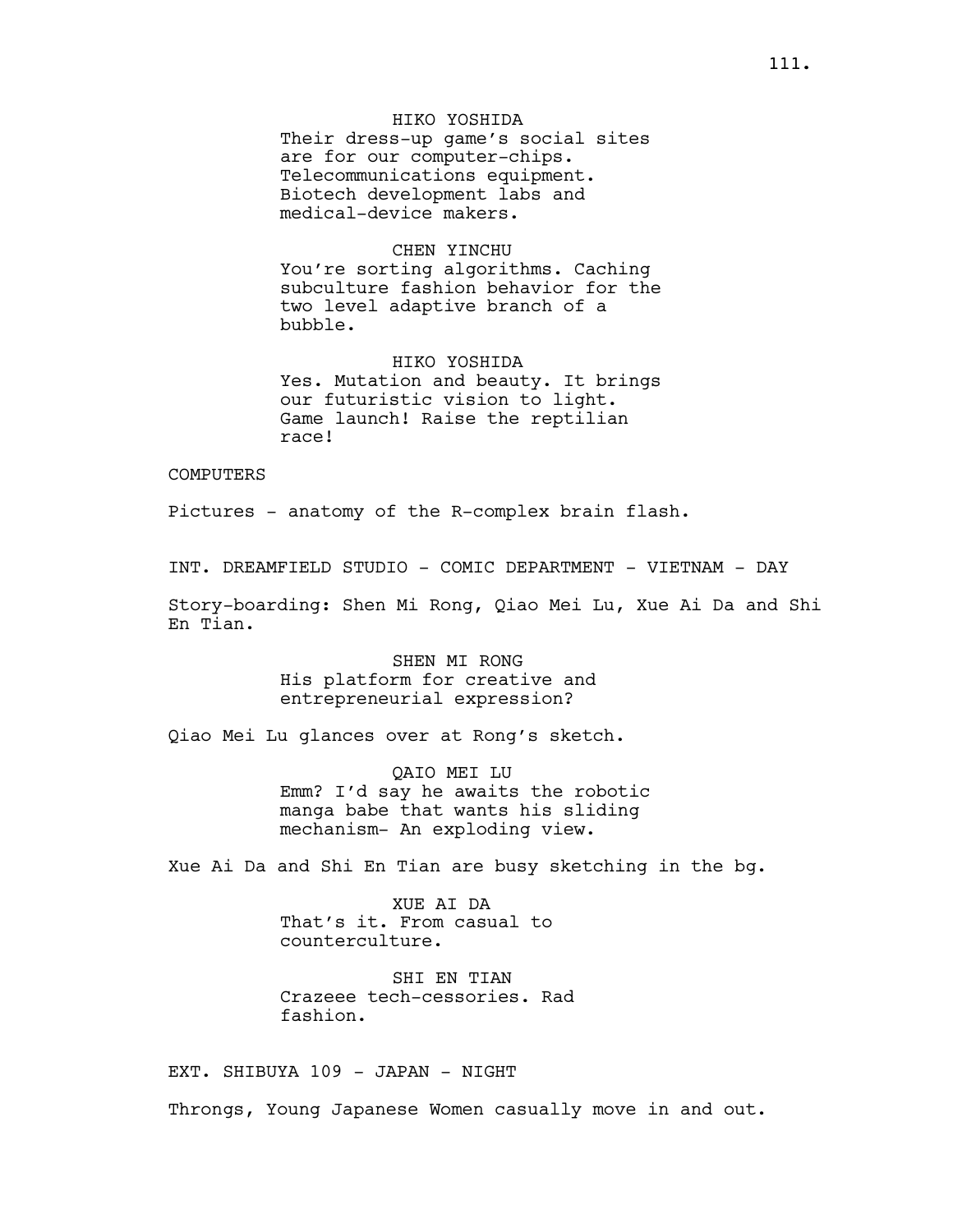INT. SHIBUYA 109 - TECH AND ACCESSORIES - JAPAN - NIGHT

In street-wear, pockets - holes for wires, headphones or cell phones, Hai Chao, Lei Cheng, Haun Qiao and Juan Jia Li shop in a multilevel structure: cell-phone companies, accessories and electronics.

> HAI CHAO Cosmo-chic. I'm a central network with snap-on gadgets. I even have speakers in my hood.

LEI CHENG It's your single-minded passion that borders on an obsession.

HAUN QIAO Add your electricity generating shoes for some endless walking- No need to wash your space undies.

JAUN JIA LI Future fashion's a reptilain insight- We're hybrids of their electronically embedded clothing.

HAI CHAO Yuki and Airi could try their dress making techniques with spray on clothing?

LEI CHENG Poddy training- Try that in your voice activated dialing- Then, adjust your networked gadgets.

INT. GINZA UPSTAIRS CLUB - JAPAN - NIGHT

Shen Mi Rong, Qiao Mei Lu, Haun Qiao and Jaun Jia Li are bruised, bloodied and battered Comfort Women; they sit opposite of Hiko.

> HIKO YOSHIDA There's demons that are hidden in your very cores.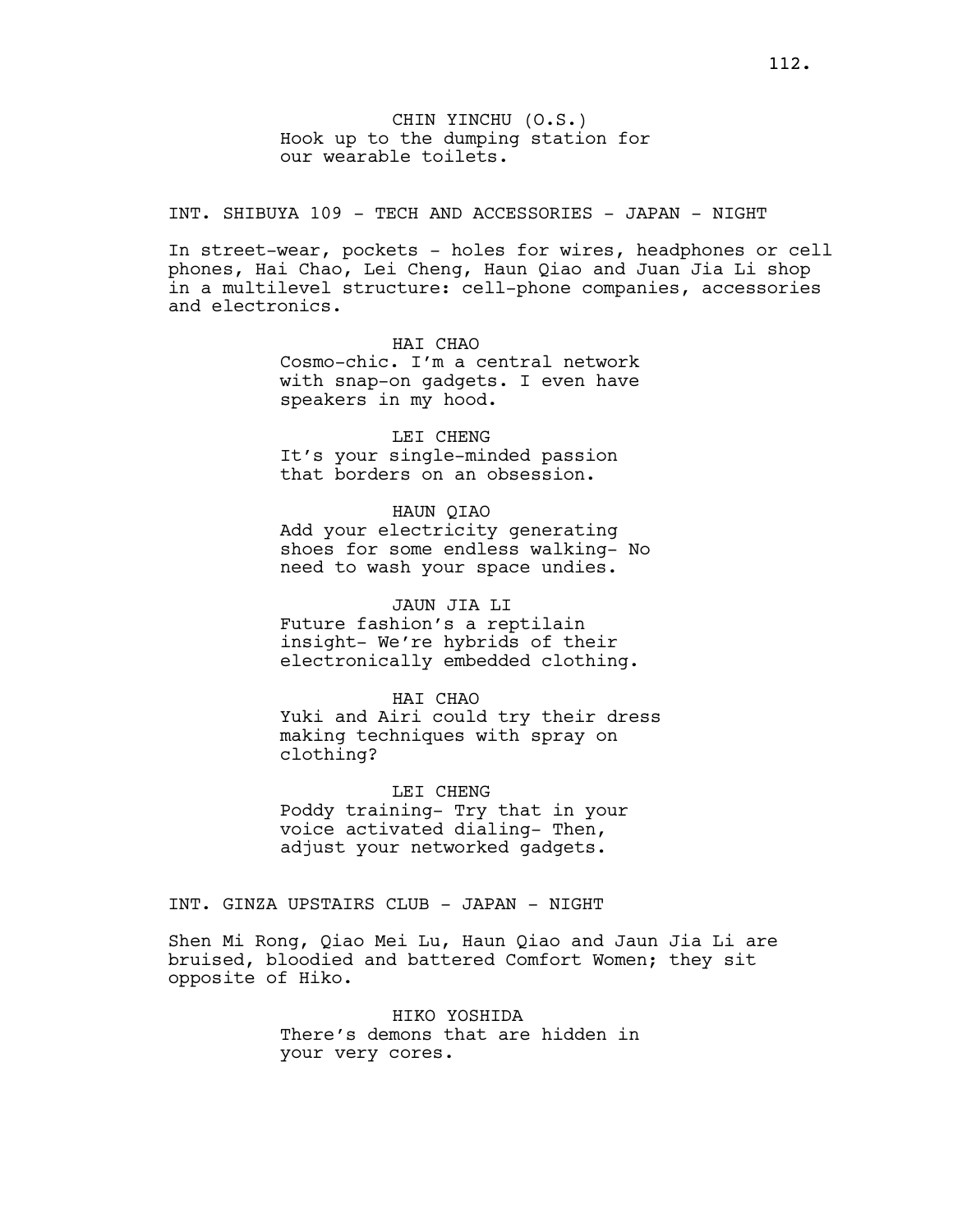SHEN MI RONG This must mean we've become plastic-Ugly with credit-card debt? Or do I have to mention our scabbed-out feet too?

HIKO YOSHIDA The reptilian has taken beauty from your faces.

Blood sucking worms start crawling all over Shen Mi Rong, Qiao Mei Lu, Haun Qiao and Jaun Jia Li, all too weak and beaten to put up any fight, yet Shen Mi Rong rudely starts picking the worms off her face and eats them.

> SHEN MI RONG Gives us a clue of the designer and their show of hallucinogens. They're obscure. Nonsensical and provocative. Makes us a rebellious undercover style.

HIKO YOSHIDA Media fashion? But you're missing the futuristic, the cyber-gothic and odd-looking wearable pc.

EXT. KETSUEKI HAYARI - HARAJUKU JAPAN - DAY

Airi and Yuki are in the middle of electronics, Manga comics, computer tech and gameplay. They're wearing cell-phone accessories, electronics - mini lap-tops a-fixed.

> AIRI Are we somewhere in a trash-can of the underground and intelligent?

> > YUKI

Tap keys woven into cuffs. Headphones wired in collars. Ultra thin displays. Dragon Stomp?

AIRI

That mysterious and strange designer in a raising the reptilain race dress-up game?

MIKI (O.C.) Gone. Replaced by something brand new.

Yuki and Airi turn, It's Miki, Kingurumin.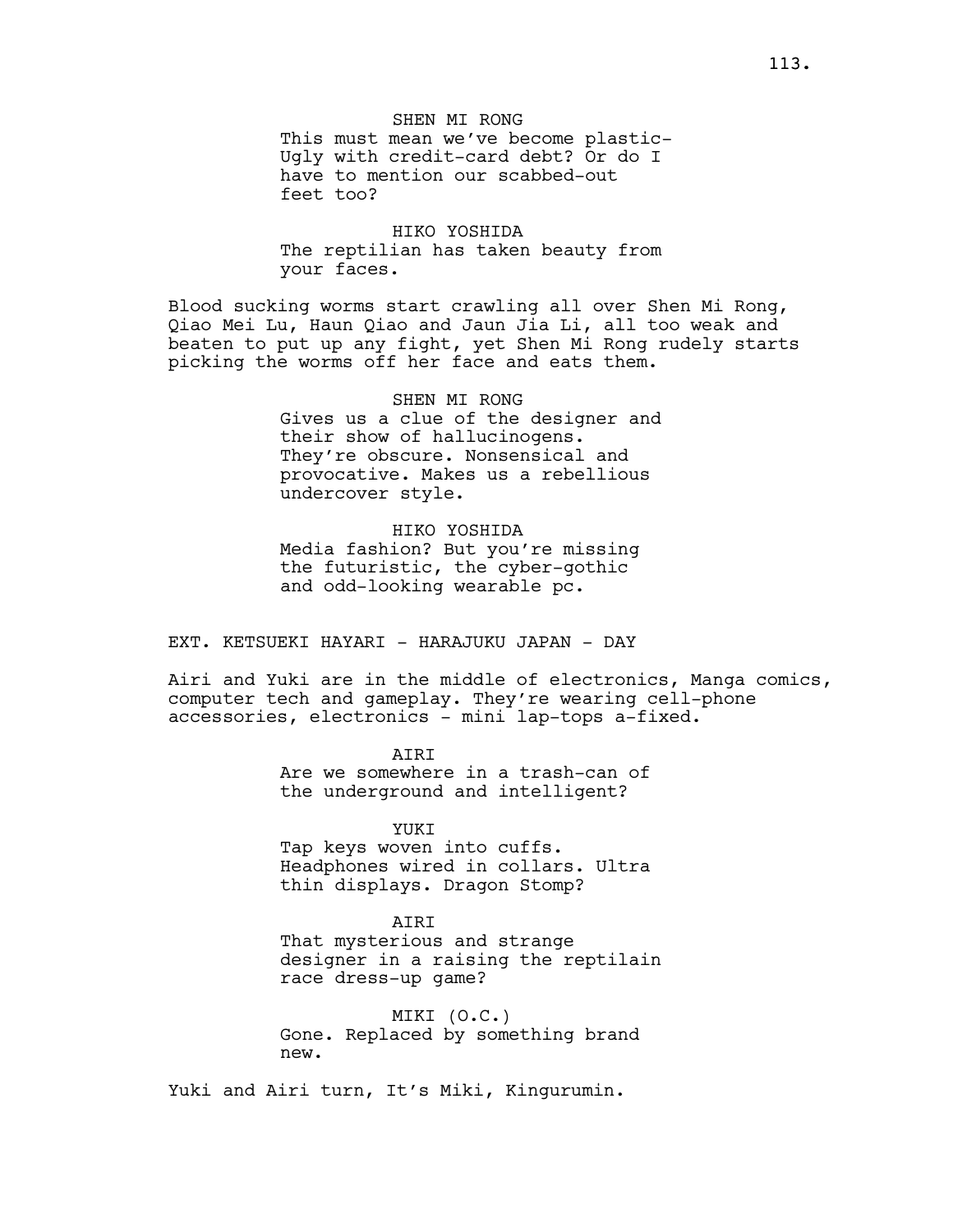AIRI Ah? Well the bunny can bob its head. Sorry, we're doin' robots or a techy doll- Whatever, lights as something plain and ugly?

YUKI

Freak think? Trend setting with the weird and bizarre? Perhaps you can combine a comic phenomena with a twisted sister-hood while wearing shoulder pads in a disgusting boob t-shirt?

MIKI

That's siko! Extra boobs? Lacking actual capabilities? Creepy. I'm goin' for some leather, some snakeskin and some wool.

Miki splits.

AIRI

She should try crispy critters. Even dress-up as a big fat beetle.

EXT. TOKYO METROPOLITAN GOVERNMENT BUILDING - CUBICAL - DAY

Airi and Yuki are perpendicular as office workers.

YUKI Propagating shock with your own patterns, combinations and variations?

Airi leans back from her computer chair to look over at Yuki.

AIRI This dress-up game- It's soo cluttered.

Yuki's over to play in Airi's dress-up community.

YUKI But, when the Dragon Stomps, it raises the reptilian race- Otaku Iru?

AIRI Steal the spotlight for a new world order with fashion?

Miki walks by, an office worker.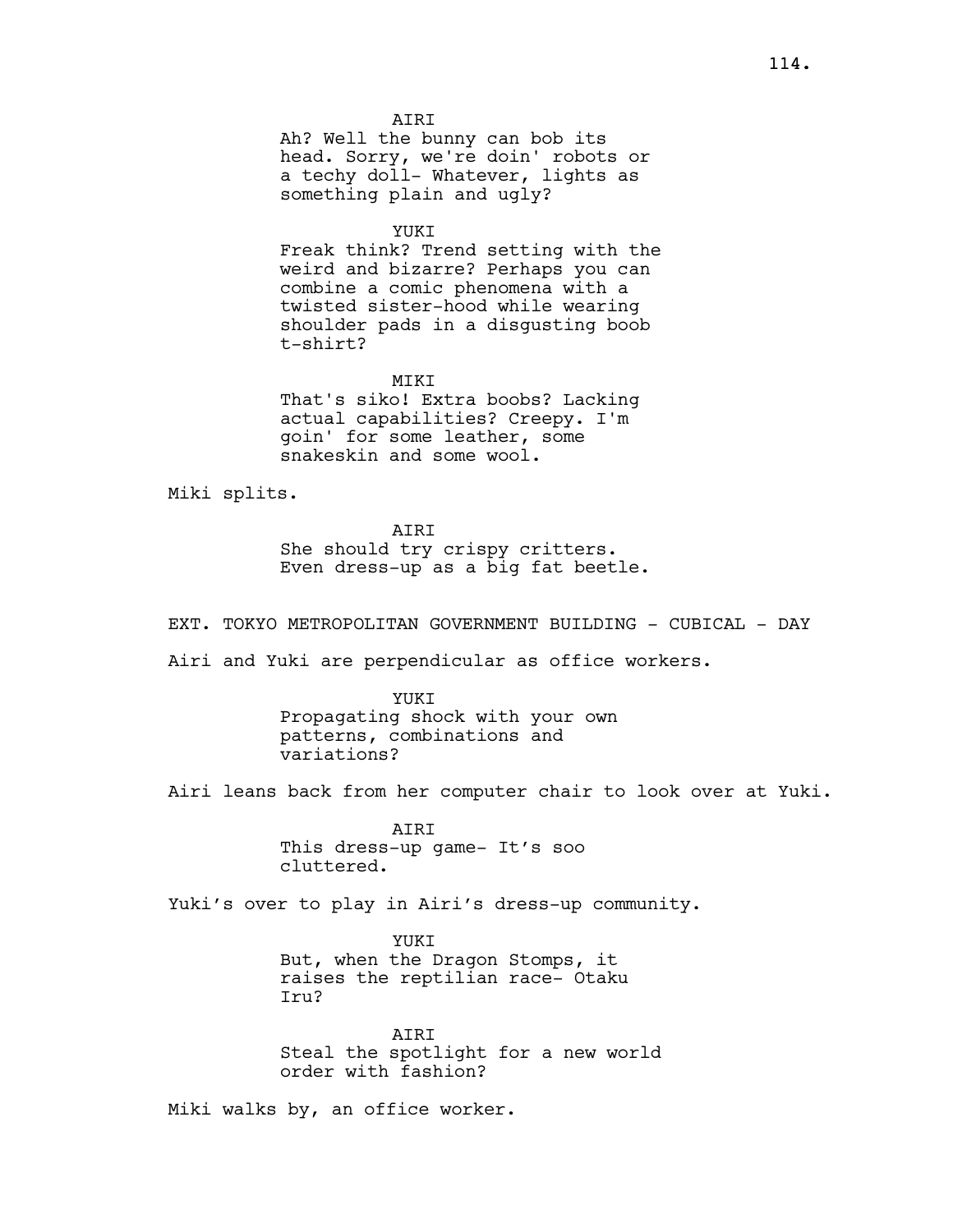YUKI

Raising the reptilain race is a gigantic runway. We can't be stuck in its realm of reproduction. We're not its cheap knock-offs. We're not part of their Neo-Nazi ideal workforce.

## MAZE OF CUBICALS

Airi and Yuki investigate. Yui's on the phone. Yuriko and Natsumi and Miyaki are chatting, coffee cups in hand. Aoki's with Tomoko who's printing up something for her. Naoko's just got it: shows it to Tamayo.

> **ATRT** These gotta be ailing brands with no obsessive fans- Not even a cultural identity here.

YUKI So we go way out there with the Oriental patterns. Capture the Chinese tradition with a modernization that's for a global taste.

AIRI Reptilian as a fashion transformation that defies belief.

YUKI Techno-freaks dispersed in cyberspace with real cloths for real people.

Airi takes Yuki's hand - glaring out at the office activity.

AIRI

Shut up!

Everything comes to a halt with all eyes on Yuki and Airi.

YUKI Anything goes!

Skipping off hand and hand.

**ATRT** Everything is fair game!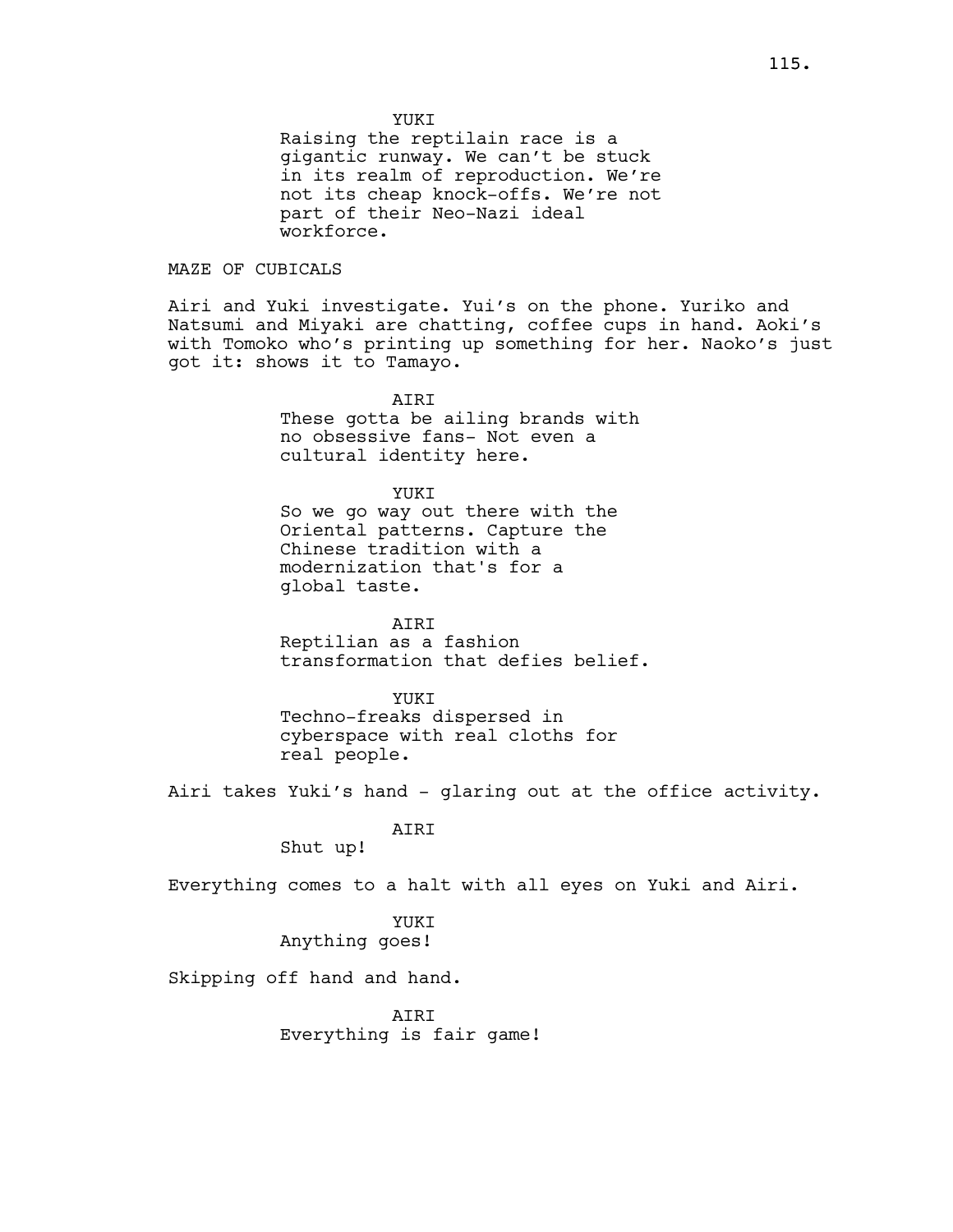EXT. TOKYO METROPOLITAN GOVERNMENT BUILDING - DAY

Cross between a computer chip and a Gothic Cathedral.

YUKI (O.S.) Anything goes and everything is fair game!

MATCH CUT TO:

INT. KETSUEKI HAYARI - HARAJUKU JAPAN - DAY

HIGH-TECH REPTILIAN WOMAN

Before mirror, admiring an out of this world fashion.

SHEN MI RONG (O.S.) They're our anthropomorphic robot models- They're connected to media and technology.

The High-Tech Reptilian Woman walks into the mirror:

MANNEQUIN

In front of the mirror, it's adorned with a techno Decora fashion - a one piece dress, side pockets for digital media, keyboard interwoven - digital windows.

EXT. HARAJUKU JAPAN - DAY

Airi and Yuki are walking hand in hand: digital street-cloths with capacity to utilize their fabric to check email, surf the net, pockets for their portables, and blue-tooths.

> AIRI Is this what happens when you cross the threshold of form with motion?

YUKT Harajuku's Spontaneous- It's vivid with subculture impressions that are between the realistic and unrealistic.

Stipulating her get-up.

AIRI

Otaku Iru.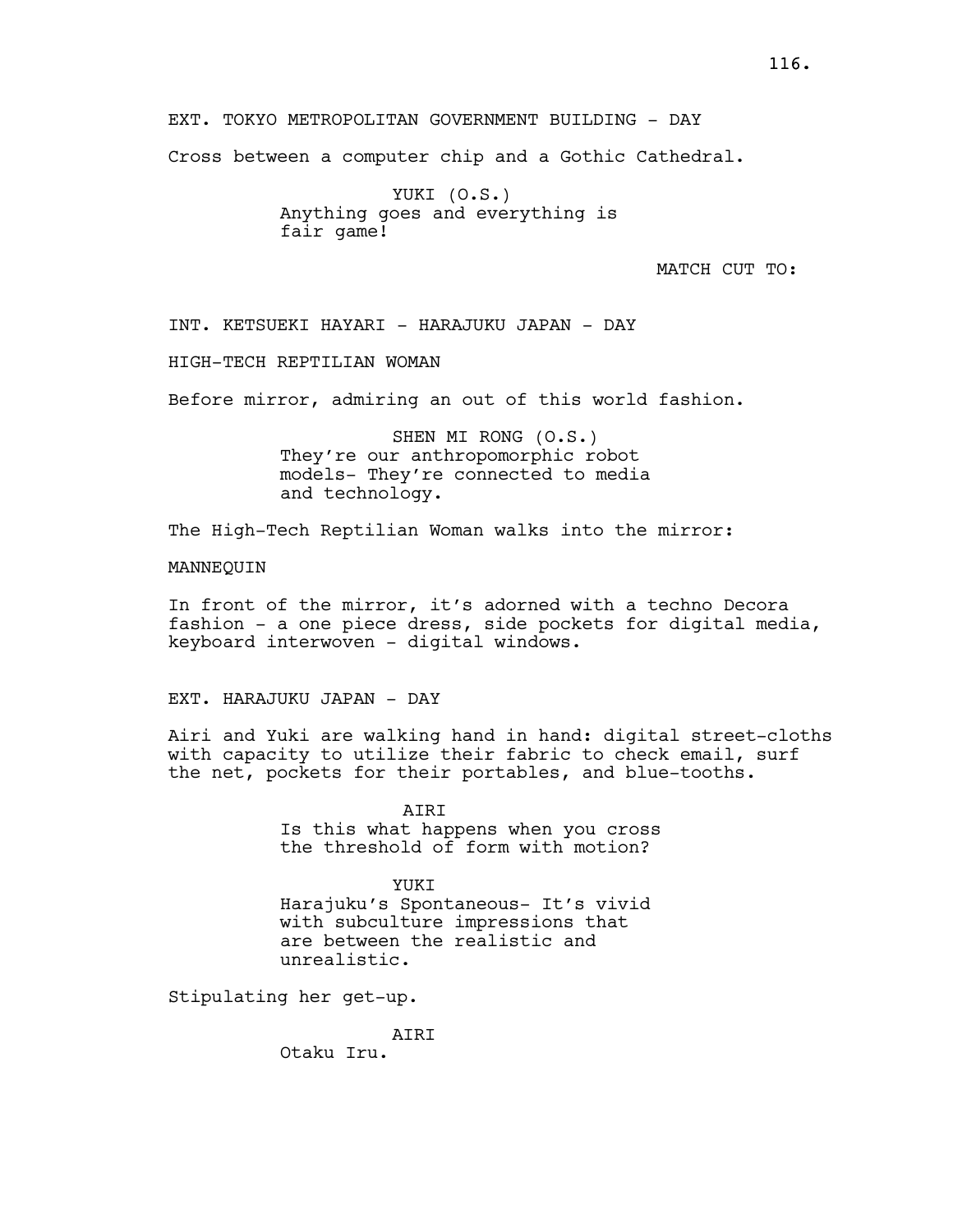YUKI Media- Cartoons, anime, video games-We're animated fashion fantasies! Yui and Yuriko are into it too - wired and attired. AIRI Even with fuzzy tools to wage fashion battles? YUKT Yes! We're their centerfold models. Their muscular-skeleton structures. We're costume role-playing to resemble them. We're the reptilian race! AIRI Whoa. So let the cosplayers gather where the girl next to the tree stump is playing into their contradictions. NATSUMI (O.C.) Shut up! Airi and Yuki whirl. Natsumi's hot-wired with Miyuki. AOKI (O.C) Anything goes! Aoki and Tomoko - fried in techno Decora. MIKI (O.C.) Everything is fair game! Miki and Tomayo - NAOKA Anything goes and everything is fair game! INT. DREAMFIELD STUDIO - COMIC DEPARTMENT - VIETNAM - DAY Shen Mi Rong, Qiao Mei Lu, Xue Ai Da, and Shi En Tain are story-boarding when Lai Thanh Dung enters, a delivery man. Shen Mi Rong picks up an image of him. SHEN MI RONG

Bring on the reflective markers for our motion capture animation.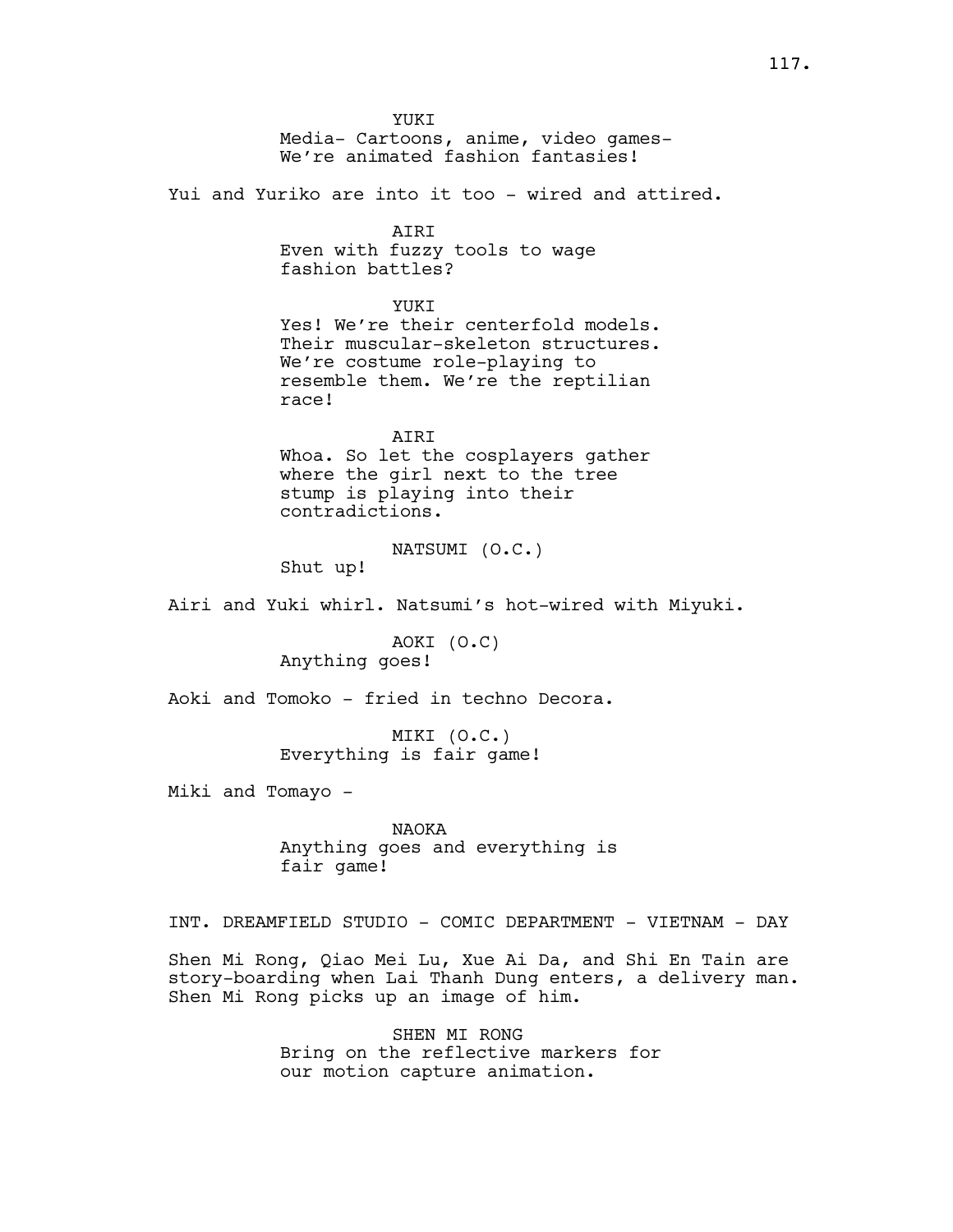INT. UNDERGROUND FIGHT CLUB - VIETNAM - NIGHT

Shen Mi Rong's as a whore, red and short tight-fitting Vietnamese dress. Lai Thanh Dung lights hands her a mobile.

> LAI THANH DUNG For the strange mask of the new generations?

Shen Mi Rong takes the mobile and nods.

SHEN MI RONG Brave asking me to throw shadows that contradict supreme human values.

LAI THANH DUNG This fashion is born from the energy of rebellion and disagreement.

INT. FUDAN UNIVERSITY - COMPUTER ROOM - SHANGHAI CHINA - DAY

Chen Yinchu's at front flat-screen plasma, manipulating a graphic of Shibuya 109.

> CHIN YINCHU Its pulse is in the street. 109's their branch to bubbles.

HAI CHAO AND LEI CHENG

Both gaming - mobiles in hand and before flat-panels: gameplay's a graphic map of Harajuku Japan.

> LEI CHENG An autonomy of choice has a window for a sacred action.

HAI CHAO Engaging their liberty of appearance. Their creativeness-Their ease of a chosen model for getting pleasure.

EXT. MEIJI JINGU SHRINE -JAPAN - DAY

Shen Mi Rong and Qiao Mei Lu walk to each other and meet.

QIAO MEI LU Has invention been born of a onesided subcultural communication?